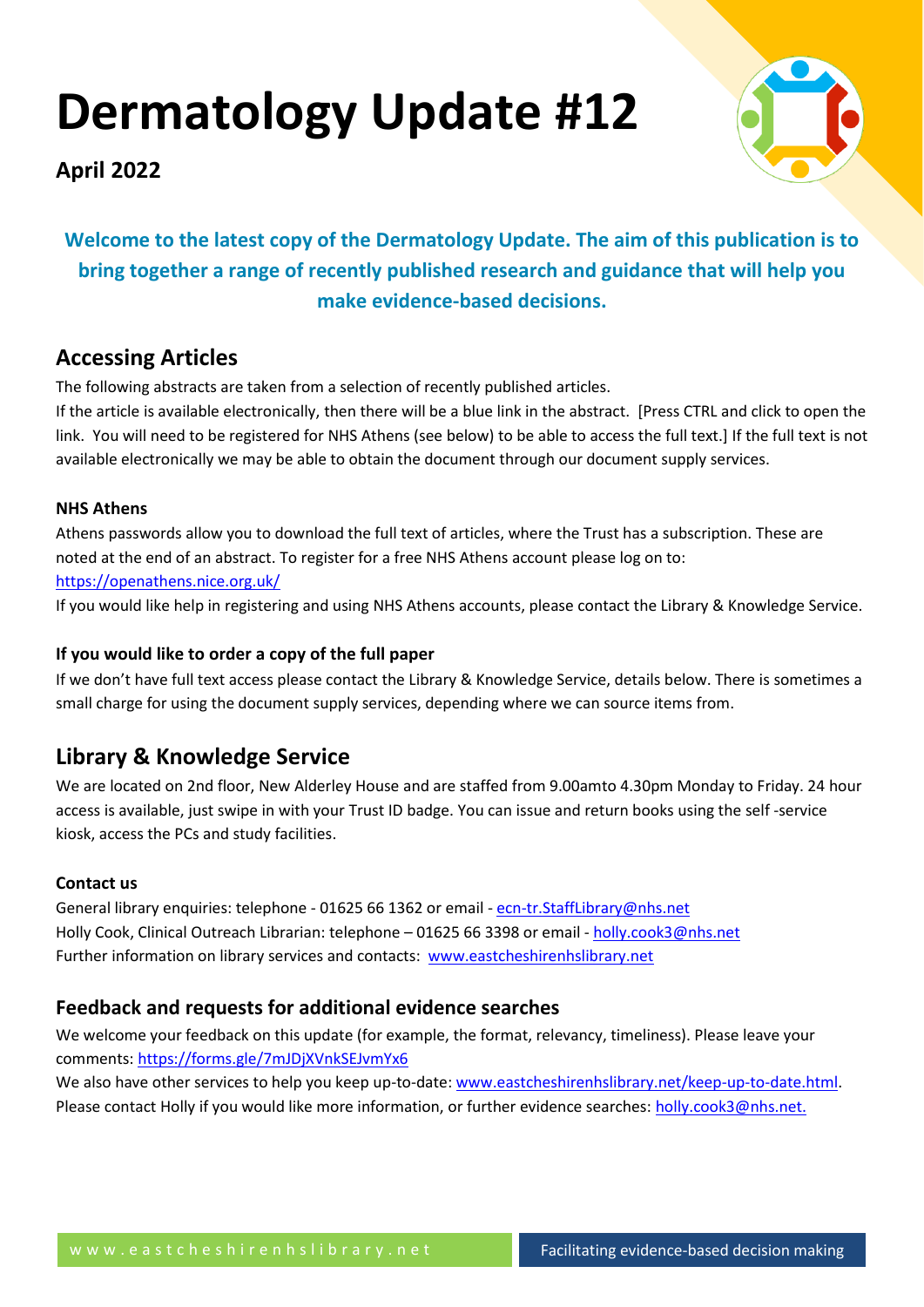# **NICE Guidance – updated in the past 6 months**

**3C Patch for treating diabetic foot ulcers** Medical technologies guidance [MTG66] *Published: 07 March 2022* <https://www.nice.org.uk/guidance/mtg66>

**Upadacitinib for treating active psoriatic arthritis after inadequate response to DMARDs** Technology appraisal guidance [TA768] *Published: 02 February 2022* <https://www.nice.org.uk/guidance/ta768>

**Pembrolizumab for adjuvant treatment of completely resected stage 3 melanoma** Technology appraisal guidance [TA766] *Published: 02 February 2022* <https://www.nice.org.uk/guidance/ta766>

**Suspected cancer: recognition and referral** NICE guideline [NG12] *Published: 23 June 2015 Last updated: 15 December 2021* <https://www.nice.org.uk/guidance/ng12>

**Prontosan for treating acute and chronic wounds** Medical technologies guidance [MTG67] *Published: 08 March 2022* <https://www.nice.org.uk/guidance/mtg67>

# **Papers from databases: Medline, Cinhal and Embase. November 2021 – April 2022 (most recent first)**

1. **Treating the skin with biologics in patients with psoriasis decreases the incidence of psoriatic arthritis**

**Item Type:** Journal Article

**Authors:** Acosta Felquer, Maria Laura;LoGiudice, Luciano;Galimberti, Maria Laura;Rosa, Javier;Mazzuoccolo, Luis and Soriano, Enrique R.

**Publication Date:** 2022

**Journal:** Annals of the Rheumatic Diseases 81(1), pp. 74-79

**Abstract:** Objectives: To compare the incidence of psoriatic arthritis (PsA) in patients with psoriasis (PsO) according to different treatments for their skin: topics/no treatment, conventional disease-modifying antirheumatic drugs (DMARDs) (cDMARDs) or biological DMARDs (bDMARDs).Methods: Patients with PsO without PsA followed at a university hospital were included in this retrospective cohort study. Patients were classified according to their treatment in topics (topics, phototherapy or no treatment), cDMARDs (methotrexate and cyclosporine) and bDMARDs (tumour necrosis factor inhibitors (TNFi), interleukin 17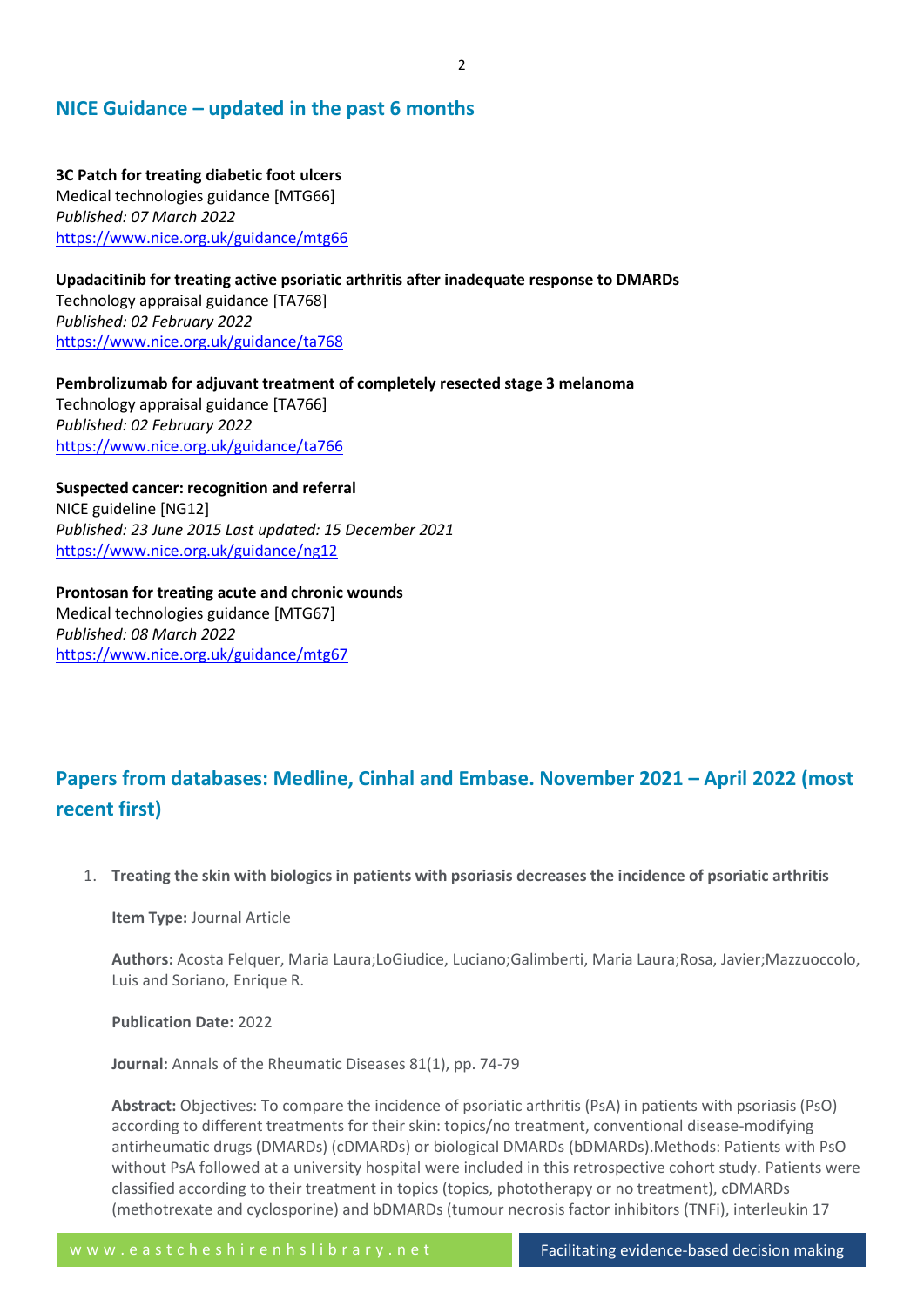inhibitors (IL-17i) and IL-12-23i ((interleukin (IL) 12/IL-23 inhibitor))) groups. Incident cases of PsA were attributed to one treatment if developed during the administration of that treatment. A Cox proportional hazards model was used to evaluate the adjusted risk of PsA development by treatment group.Results: 1719 patients with PsO contributed a total of 14 721 patient/years (py). 1387 (81%) patients were in the topics, 229 (13%) in cDMARDs and 103 (6%) in the bDMARDs group. During follow-up, 239 patients (14%) developed PsA (231 under topics, six under cDMARDs and two under bDMARDs). Global incidence was 1.6 per 100 py. The risk of developing PsA in patients with PsO treated with bDMARDs was significantly lower (incidence rate ratio (IRR)=0.26; 95% CI 0.03 to 0.94; p=0.0111), compared with topics, but not compared with cDMARDs (IRR=0.35; 95% CI 0.035 to 1.96; p=0.1007). Adjusted Cox proportional hazards regression analysis showed that male sex, nail involvement and higher body max index were associated with increased risk of developing PsA, while biologics use was protective (HR: 0.19; 95% CI 0.05 to 0.81).Conclusion: Treatment with biologics in patients with PsO reduced the risk of PsA development.

#### **DOI:** 10.1136/annrheumdis-2021-220865

# **URL:** [https://search.ebscohost.com/login.aspx?direct=true&AuthType=sso&db=cin20&AN=154629826&custi](https://search.ebscohost.com/login.aspx?direct=true&AuthType=sso&db=cin20&AN=154629826&custid=ns023446) [d=ns023446](https://search.ebscohost.com/login.aspx?direct=true&AuthType=sso&db=cin20&AN=154629826&custid=ns023446)

#### 2. **Delayed allergic skin reactions to vaccines.**

**Item Type:** Journal Article

**Authors:** Aquino, M. R.;Bingemann, T. A.;Nanda, A. and Maples, K. M.

#### **Publication Date:** 2022

**Journal:** Allergy and Asthma Proceedings 43(1), pp. 20-29

**Abstract:** Background: Recent advances in vaccination against the severe acute respiratory syndrome coronavirus 2 pandemic have brought allergists and dermatologists to the forefront because both immediate and delayed hypersensitivity reactions have been reported. Objective(s): This literature review focused on delayed reactions to vaccines, including possible causative agents and practical information on how to diagnose, evaluate with patch testing, and manage subsequent dose administration. Method(s): Currently published reviews and case reports in PubMed, along with data on vaccines from the Centers for Disease Control and Prevention web site. Relevant case reports and reviews that focused on delayed reactions to vaccines were selected. Result(s): Most delayed hypersensitivity reactions to vaccines include cutaneous manifestations, which vary from local persistent pruritic nodules to systemic rashes. The onset is usually within a few days but can be delayed by weeks. Multiple excipients have been identified that have been implicated in delayed vaccine reactions, including thimerosal, formaldehyde, aluminum, antibiotics, and gelatin. Treatment with antihistamines, topical corticosteroids, or systemic corticosteroids alleviates symptoms in most patients. Such reactions are generally not contraindications to future vaccination. However, for more-severe reactions, patch testing for causative agents can be used to aid in diagnosis and approach further vaccination. Conclusion(s): Delayed-type hypersensitivity reactions to vaccines are not uncommon. If needed, patch testing can be used to confirm agents, including antibiotics, formaldehyde, thimerosal, and aluminum. In most cases, delayed cutaneous reactions are not contraindications to further vaccine administration.Copyright © 2022, OceanSide Publications, Inc., U.S.A.

**URL:** [https://libkey.io/libraries/1293/openurl?genre=article&sid=OVID:embase&id=pmid:34983706&id=doi:10.](https://libkey.io/libraries/1293/openurl?genre=article&sid=OVID:embase&id=pmid:34983706&id=doi:10.2500%2Faap.2022.43.210105&issn=1088-5412&isbn=&volume=43&issue=1&spage=20&pages=20-29&date=2022&title=Allergy+and+Asthma+Proceedings&atitle=Delayed+allergic+skin+reactions+to+vaccines&aulast=Aquino&pid=%3Cauthor%3EAquino+M.R.%3BBingemann+T.A.%3BNanda+A.%3BMaples+K.M.%3C%2Fauthor%3E%3CAN%3E2016963659%3C%2FAN%3E%3CDT%3EArticle%3C%2FDT%3E) [2500%2Faap.2022.43.210105&issn=1088-5412&isbn=&volume=43&issue=1&spage=20&pages=20-](https://libkey.io/libraries/1293/openurl?genre=article&sid=OVID:embase&id=pmid:34983706&id=doi:10.2500%2Faap.2022.43.210105&issn=1088-5412&isbn=&volume=43&issue=1&spage=20&pages=20-29&date=2022&title=Allergy+and+Asthma+Proceedings&atitle=Delayed+allergic+skin+reactions+to+vaccines&aulast=Aquino&pid=%3Cauthor%3EAquino+M.R.%3BBingemann+T.A.%3BNanda+A.%3BMaples+K.M.%3C%2Fauthor%3E%3CAN%3E2016963659%3C%2FAN%3E%3CDT%3EArticle%3C%2FDT%3E) [29&date=2022&title=Allergy+and+Asthma+Proceedings&atitle=Delayed+allergic+skin+reactions+to+vaccines&](https://libkey.io/libraries/1293/openurl?genre=article&sid=OVID:embase&id=pmid:34983706&id=doi:10.2500%2Faap.2022.43.210105&issn=1088-5412&isbn=&volume=43&issue=1&spage=20&pages=20-29&date=2022&title=Allergy+and+Asthma+Proceedings&atitle=Delayed+allergic+skin+reactions+to+vaccines&aulast=Aquino&pid=%3Cauthor%3EAquino+M.R.%3BBingemann+T.A.%3BNanda+A.%3BMaples+K.M.%3C%2Fauthor%3E%3CAN%3E2016963659%3C%2FAN%3E%3CDT%3EArticle%3C%2FDT%3E) [aulast=Aquino&pid=%3Cauthor%3EAquino+M.R.%3BBingemann+T.A.%3BNanda+A.%3BMaples+K.M.%3C%2Fa](https://libkey.io/libraries/1293/openurl?genre=article&sid=OVID:embase&id=pmid:34983706&id=doi:10.2500%2Faap.2022.43.210105&issn=1088-5412&isbn=&volume=43&issue=1&spage=20&pages=20-29&date=2022&title=Allergy+and+Asthma+Proceedings&atitle=Delayed+allergic+skin+reactions+to+vaccines&aulast=Aquino&pid=%3Cauthor%3EAquino+M.R.%3BBingemann+T.A.%3BNanda+A.%3BMaples+K.M.%3C%2Fauthor%3E%3CAN%3E2016963659%3C%2FAN%3E%3CDT%3EArticle%3C%2FDT%3E) [uthor%3E%3CAN%3E2016963659%3C%2FAN%3E%3CDT%3EArticle%3C%2FDT%3E](https://libkey.io/libraries/1293/openurl?genre=article&sid=OVID:embase&id=pmid:34983706&id=doi:10.2500%2Faap.2022.43.210105&issn=1088-5412&isbn=&volume=43&issue=1&spage=20&pages=20-29&date=2022&title=Allergy+and+Asthma+Proceedings&atitle=Delayed+allergic+skin+reactions+to+vaccines&aulast=Aquino&pid=%3Cauthor%3EAquino+M.R.%3BBingemann+T.A.%3BNanda+A.%3BMaples+K.M.%3C%2Fauthor%3E%3CAN%3E2016963659%3C%2FAN%3E%3CDT%3EArticle%3C%2FDT%3E)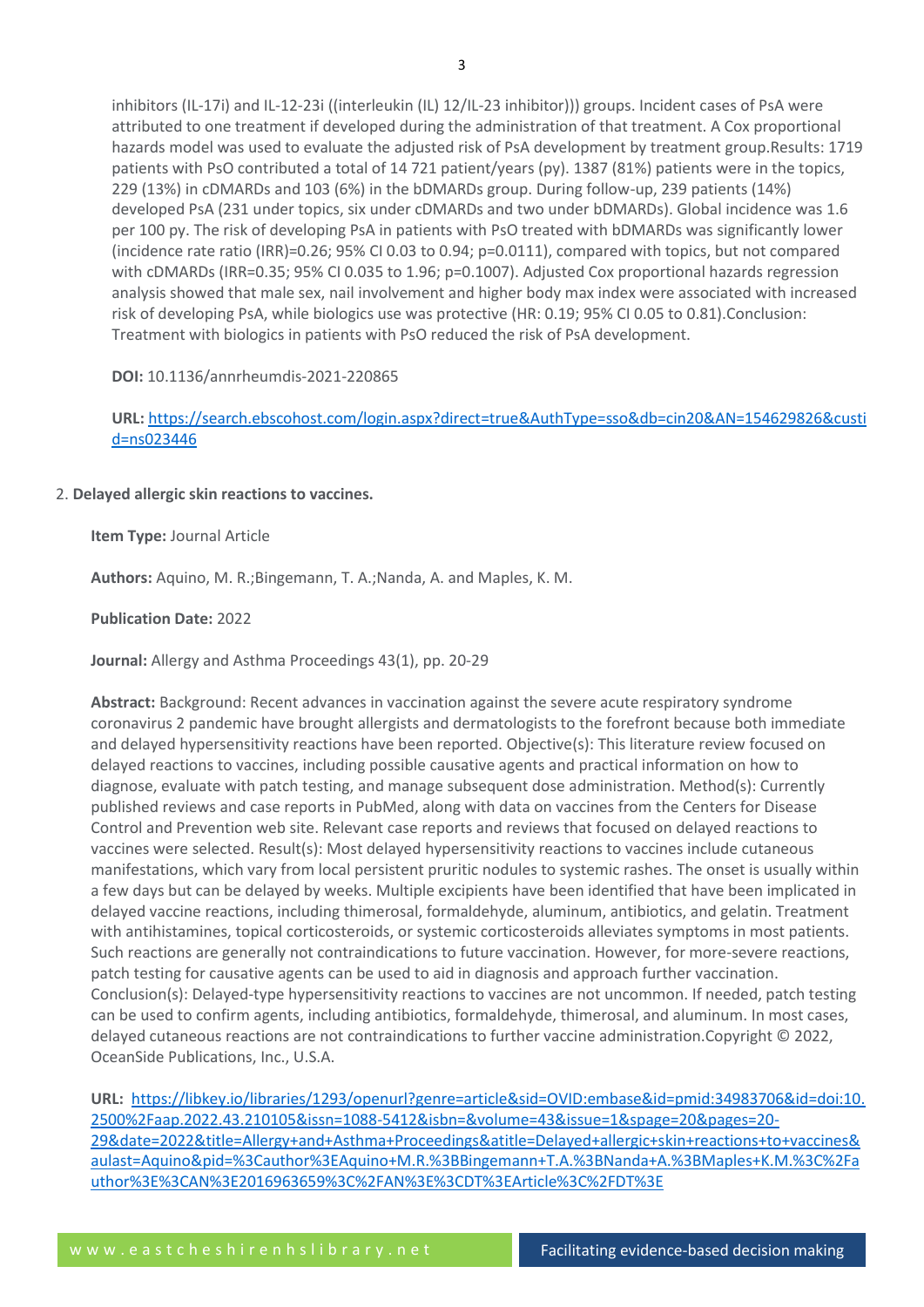# 3. **Global Guidelines in Dermatology Mapping Project (GUIDEMAP) - a systematic review of atopic dermatitis clinical practice guidelines: are they clear, unbiased, trustworthy and evidence based (CUTE)?.**

**Item Type:** Journal Article

**Authors:** Arents, B. W. M.;Zuuren, E. J. V.;Vermeulen, S.;Schoones, J. W. and Fedorowicz, Z.

**Publication Date:** 2022

**Journal:** The British Journal of Dermatology (pagination), pp. ate of Pubaton: 04 Jan 2022

**Abstract:** BACKGROUND: Clinical practice guidelines (CPGs) are essential in delivering optimum health care, such as for atopic dermatitis (AD), a highly prevalent skin disease. Although many CPGs are available for AD, their quality has not been critically appraised. OBJECTIVE(S): To identify CPGs on AD worldwide and assess with validated instruments if those CPGs are clear, unbiased, trustworthy and evidence based (CUTE). METHOD(S): We searched MEDLINE, Embase, PubMed, Web of Science, Cochrane Library, Emcare, Epistemonikos, PsycINFO and Academic Search Premier for CPGs on AD published between 1 April 2016 and 1 April 2021. Additionally we hand searched prespecified guideline resources. Screening, data extraction and quality assessment of eligible guidelines were independently carried out by two authors. Instruments used for quality assessment were the Appraisal of Guidelines for Research and Evaluation (AGREE) II Reporting Checklist, the U.S. Institute of Medicine's (IOM) criteria of trustworthiness and Lenzer's Red Flags. RESULT(S): Forty CPGs were included, mostly from countries with a high socio-demographic index. The reported quality varied enormously. Three CPGs scored 'Excellent' on all AGREEII-domains: Columbia, the Netherlands and United Kingdom (UK; antimicrobials). Three CPGs scored 'Poor' on all domains: Poland (phototherapy), Romania and Serbia. We found no association between AGREEII-scores and a country's gross domestic product. One CPG fully met all nine IOM criteria (Malaysia) and two fully met eight (European dupilumab and UK antimicrobials). Three CPGs had no red flags: Malaysia, South Korea and UK antimicrobials. 'Applicability' and 'Rigour of development' were the lowest scoring AGREEII domains; 'Lack of external review', 'Updating procedures' and 'Rating strength of recommendations' met the least IOM criteria; and most red flags were for 'Limited or no involvement of methodological expertise' and 'No external review'. Management of conflict of interests (COI) appeared challenging. When constructs of the instruments overlapped, they showed high concordance, strengthening our conclusions. CONCLUSION(S): Overall, many CPGs are not clear, unbiased, trustworthy or evidence based (CUTE) enough and lack applicability. Therefore improvement is warranted, for which using the AGREEII instrument is recommended. Some improvements can be easily accomplished through robust reporting. Others, such as transparency, applicability, evidence foundation and managing COI, might require more effort.Copyright This article is protected by copyright. All rights reserved.

**URL:** [https://libkey.io/libraries/1293/openurl?genre=article&sid=OVID:embase&id=pmid:34984668&id=doi:10.](https://libkey.io/libraries/1293/openurl?genre=article&sid=OVID:embase&id=pmid:34984668&id=doi:10.1111%2Fbjd.20972&issn=1365-2133&isbn=&volume=&issue=&spage=&pages=&date=2022&title=The+British+journal+of+dermatology&atitle=Global+Guidelines+in+Dermatology+Mapping+Project+%28GUIDEMAP%29+-+a+systematic+review+of+atopic+dermatitis+clinical+practice+guidelines%3A+are+they+clear%2C+unbiased%2C+trustworthy+and+evidence+based+%28CUTE%29%3F&aulast=Arents&pid=%3Cauthor%3EArents+B.W.M.%3BZuuren+E.J.V.%3BVermeulen+S.%3BSchoones+J.W.%3BFedorowicz+Z.%3C%2Fauthor%3E%3CAN%3E636992713%3C%2FAN%3E%3CDT%3EReview%3C%2FDT%3E) [1111%2Fbjd.20972&issn=1365-](https://libkey.io/libraries/1293/openurl?genre=article&sid=OVID:embase&id=pmid:34984668&id=doi:10.1111%2Fbjd.20972&issn=1365-2133&isbn=&volume=&issue=&spage=&pages=&date=2022&title=The+British+journal+of+dermatology&atitle=Global+Guidelines+in+Dermatology+Mapping+Project+%28GUIDEMAP%29+-+a+systematic+review+of+atopic+dermatitis+clinical+practice+guidelines%3A+are+they+clear%2C+unbiased%2C+trustworthy+and+evidence+based+%28CUTE%29%3F&aulast=Arents&pid=%3Cauthor%3EArents+B.W.M.%3BZuuren+E.J.V.%3BVermeulen+S.%3BSchoones+J.W.%3BFedorowicz+Z.%3C%2Fauthor%3E%3CAN%3E636992713%3C%2FAN%3E%3CDT%3EReview%3C%2FDT%3E)

[2133&isbn=&volume=&issue=&spage=&pages=&date=2022&title=The+British+journal+of+dermatology&atitle](https://libkey.io/libraries/1293/openurl?genre=article&sid=OVID:embase&id=pmid:34984668&id=doi:10.1111%2Fbjd.20972&issn=1365-2133&isbn=&volume=&issue=&spage=&pages=&date=2022&title=The+British+journal+of+dermatology&atitle=Global+Guidelines+in+Dermatology+Mapping+Project+%28GUIDEMAP%29+-+a+systematic+review+of+atopic+dermatitis+clinical+practice+guidelines%3A+are+they+clear%2C+unbiased%2C+trustworthy+and+evidence+based+%28CUTE%29%3F&aulast=Arents&pid=%3Cauthor%3EArents+B.W.M.%3BZuuren+E.J.V.%3BVermeulen+S.%3BSchoones+J.W.%3BFedorowicz+Z.%3C%2Fauthor%3E%3CAN%3E636992713%3C%2FAN%3E%3CDT%3EReview%3C%2FDT%3E) [=Global+Guidelines+in+Dermatology+Mapping+Project+%28GUIDEMAP%29+-](https://libkey.io/libraries/1293/openurl?genre=article&sid=OVID:embase&id=pmid:34984668&id=doi:10.1111%2Fbjd.20972&issn=1365-2133&isbn=&volume=&issue=&spage=&pages=&date=2022&title=The+British+journal+of+dermatology&atitle=Global+Guidelines+in+Dermatology+Mapping+Project+%28GUIDEMAP%29+-+a+systematic+review+of+atopic+dermatitis+clinical+practice+guidelines%3A+are+they+clear%2C+unbiased%2C+trustworthy+and+evidence+based+%28CUTE%29%3F&aulast=Arents&pid=%3Cauthor%3EArents+B.W.M.%3BZuuren+E.J.V.%3BVermeulen+S.%3BSchoones+J.W.%3BFedorowicz+Z.%3C%2Fauthor%3E%3CAN%3E636992713%3C%2FAN%3E%3CDT%3EReview%3C%2FDT%3E)

[+a+systematic+review+of+atopic+dermatitis+clinical+practice+guidelines%3A+are+they+clear%2C+unbiased%2](https://libkey.io/libraries/1293/openurl?genre=article&sid=OVID:embase&id=pmid:34984668&id=doi:10.1111%2Fbjd.20972&issn=1365-2133&isbn=&volume=&issue=&spage=&pages=&date=2022&title=The+British+journal+of+dermatology&atitle=Global+Guidelines+in+Dermatology+Mapping+Project+%28GUIDEMAP%29+-+a+systematic+review+of+atopic+dermatitis+clinical+practice+guidelines%3A+are+they+clear%2C+unbiased%2C+trustworthy+and+evidence+based+%28CUTE%29%3F&aulast=Arents&pid=%3Cauthor%3EArents+B.W.M.%3BZuuren+E.J.V.%3BVermeulen+S.%3BSchoones+J.W.%3BFedorowicz+Z.%3C%2Fauthor%3E%3CAN%3E636992713%3C%2FAN%3E%3CDT%3EReview%3C%2FDT%3E) [C+trustworthy+and+evidence+based+%28CUTE%29%3F&aulast=Arents&pid=%3Cauthor%3EArents+B.W.M.%3](https://libkey.io/libraries/1293/openurl?genre=article&sid=OVID:embase&id=pmid:34984668&id=doi:10.1111%2Fbjd.20972&issn=1365-2133&isbn=&volume=&issue=&spage=&pages=&date=2022&title=The+British+journal+of+dermatology&atitle=Global+Guidelines+in+Dermatology+Mapping+Project+%28GUIDEMAP%29+-+a+systematic+review+of+atopic+dermatitis+clinical+practice+guidelines%3A+are+they+clear%2C+unbiased%2C+trustworthy+and+evidence+based+%28CUTE%29%3F&aulast=Arents&pid=%3Cauthor%3EArents+B.W.M.%3BZuuren+E.J.V.%3BVermeulen+S.%3BSchoones+J.W.%3BFedorowicz+Z.%3C%2Fauthor%3E%3CAN%3E636992713%3C%2FAN%3E%3CDT%3EReview%3C%2FDT%3E) [BZuuren+E.J.V.%3BVermeulen+S.%3BSchoones+J.W.%3BFedorowicz+Z.%3C%2Fauthor%3E%3CAN%3E6369927](https://libkey.io/libraries/1293/openurl?genre=article&sid=OVID:embase&id=pmid:34984668&id=doi:10.1111%2Fbjd.20972&issn=1365-2133&isbn=&volume=&issue=&spage=&pages=&date=2022&title=The+British+journal+of+dermatology&atitle=Global+Guidelines+in+Dermatology+Mapping+Project+%28GUIDEMAP%29+-+a+systematic+review+of+atopic+dermatitis+clinical+practice+guidelines%3A+are+they+clear%2C+unbiased%2C+trustworthy+and+evidence+based+%28CUTE%29%3F&aulast=Arents&pid=%3Cauthor%3EArents+B.W.M.%3BZuuren+E.J.V.%3BVermeulen+S.%3BSchoones+J.W.%3BFedorowicz+Z.%3C%2Fauthor%3E%3CAN%3E636992713%3C%2FAN%3E%3CDT%3EReview%3C%2FDT%3E) [13%3C%2FAN%3E%3CDT%3EReview%3C%2FDT%3E](https://libkey.io/libraries/1293/openurl?genre=article&sid=OVID:embase&id=pmid:34984668&id=doi:10.1111%2Fbjd.20972&issn=1365-2133&isbn=&volume=&issue=&spage=&pages=&date=2022&title=The+British+journal+of+dermatology&atitle=Global+Guidelines+in+Dermatology+Mapping+Project+%28GUIDEMAP%29+-+a+systematic+review+of+atopic+dermatitis+clinical+practice+guidelines%3A+are+they+clear%2C+unbiased%2C+trustworthy+and+evidence+based+%28CUTE%29%3F&aulast=Arents&pid=%3Cauthor%3EArents+B.W.M.%3BZuuren+E.J.V.%3BVermeulen+S.%3BSchoones+J.W.%3BFedorowicz+Z.%3C%2Fauthor%3E%3CAN%3E636992713%3C%2FAN%3E%3CDT%3EReview%3C%2FDT%3E)

4. **Hemorrhagic dot score as a follow up marker in psoriasis on treatment: A prospective observational study.**

**Item Type:** Journal Article

**Authors:** Arora, Sandeep;Paul, Debatraya;Banerjee, Shantanu;Kumar, Richa;Ranjan, Eeshaan and Dabas, Rajeshwari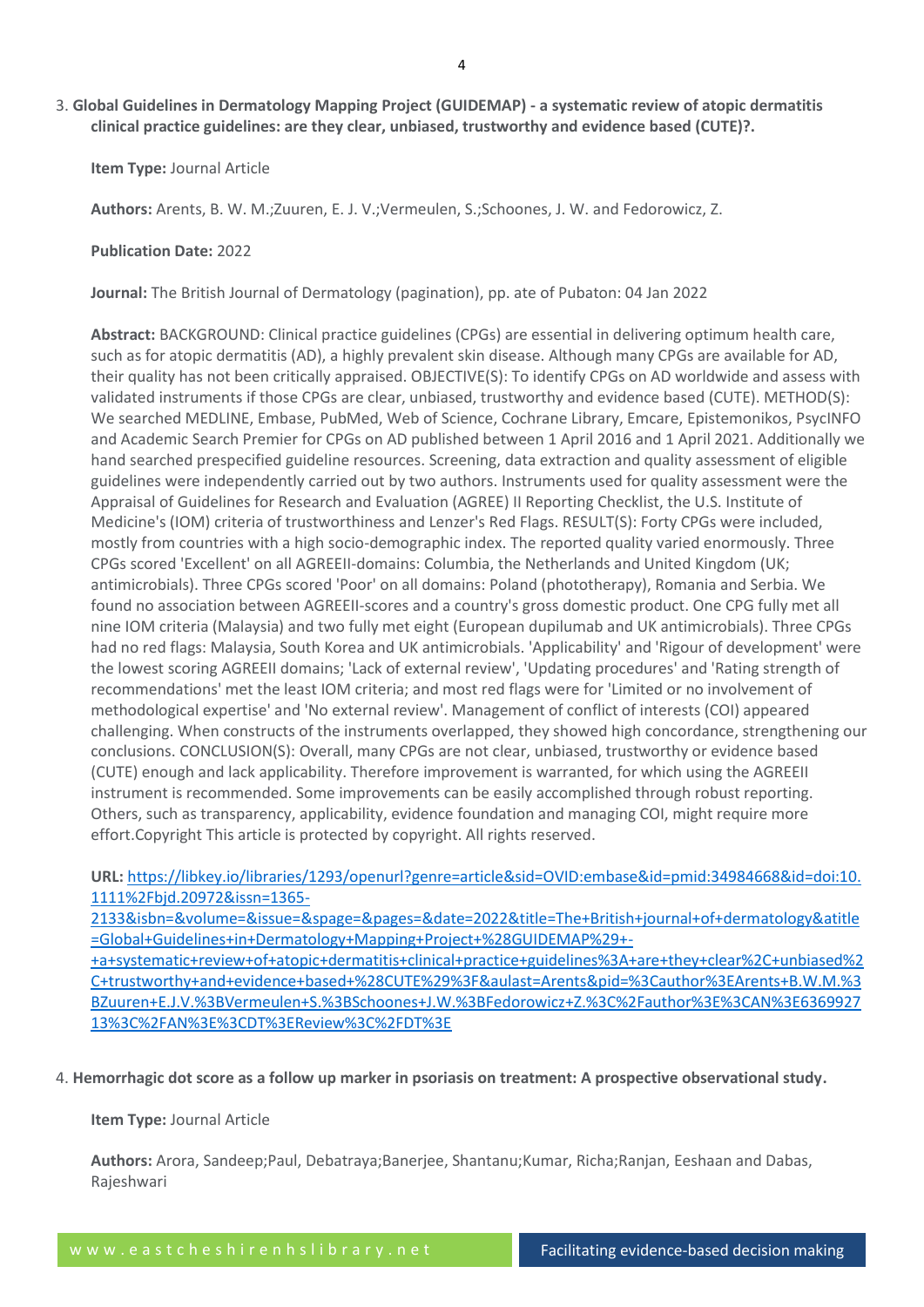#### **Publication Date:** Feb 14 ,2022

#### **Journal:** Dermatologic Therapy e15379

**Abstract:** CONTEXT: Psoriasis assessment tools in use presently lack reproducibility and are cumbersome to use. An easily reproducible, objective tool with ability to maintain visual records for follow up is hence desirable. We conducted a study with the aim to assess dermoscopic changes in psoriasis while on treatment by recording the number of hemorrhagic dots (Hemorrhagic Dot Score-HDS) in a representative plaque and comparing it to the PASI score. SETTINGS AND DESIGN: A longitudinal prospective study was conducted between October 2018 to March 2020 in a dermatology centre of a tertiary hospital on cases of chronic plaque psoriasis on treatment over 6 months, assessed at baseline and thereafter monthly for 6 months. METHODS: Hundred consenting patients of chronic plaque psoriasis were assessed, clinically, PASI and dermoscopically. HDS and other dermoscopic features were noted at every visit. STATISTICAL ANALYSIS USED: ANOVA and F test of testing of equality of Variance; effect size in terms of Cohen were used to report the strength of an apparent relationship. RESULTS AND INTERPRETATION: Percentage improvement in the mean PASI scores and HDS and percentage improvement of mean was found significant in each month on follow up. Systemic therapy as compared to topical therapy showed higher effect size of 6.1 and 1.7, respectively. CONCLUSION: Hemorrhagic dot score can be used as an objective, definite assessment tool correlating with clinical severity of psoriasis with more accuracy which shows changes early following institution of therapy. Copyright © 2022 Wiley Periodicals LLC.

**URL:** [https://libkey.io/libraries/1293/openurl?genre=article&sid=OVID:medline&id=pmid:35156286&id=doi:10.](https://libkey.io/libraries/1293/openurl?genre=article&sid=OVID:medline&id=pmid:35156286&id=doi:10.1111%2Fdth.15379&issn=1396-0296&isbn=&volume=&issue=&spage=e15379&pages=e15379&date=2022&title=Dermatologic+Therapy&atitle=Hemorrhagic+dot+score+as+a+follow+up+marker+in+psoriasis+on+treatment%3A+A+prospective+observational+study.&aulast=Arora&pid=%3Cauthor%3EArora+S%3BPaul+D%3BBanerjee+S%3BKumar+R%3BRanjan+E%3BDabas+R%3C%2Fauthor%3E%3CAN%3E35156286%3C%2FAN%3E%3CDT%3EJournal+Article%3C%2FDT%3E) [1111%2Fdth.15379&issn=1396-](https://libkey.io/libraries/1293/openurl?genre=article&sid=OVID:medline&id=pmid:35156286&id=doi:10.1111%2Fdth.15379&issn=1396-0296&isbn=&volume=&issue=&spage=e15379&pages=e15379&date=2022&title=Dermatologic+Therapy&atitle=Hemorrhagic+dot+score+as+a+follow+up+marker+in+psoriasis+on+treatment%3A+A+prospective+observational+study.&aulast=Arora&pid=%3Cauthor%3EArora+S%3BPaul+D%3BBanerjee+S%3BKumar+R%3BRanjan+E%3BDabas+R%3C%2Fauthor%3E%3CAN%3E35156286%3C%2FAN%3E%3CDT%3EJournal+Article%3C%2FDT%3E)

[0296&isbn=&volume=&issue=&spage=e15379&pages=e15379&date=2022&title=Dermatologic+Therapy&atitle](https://libkey.io/libraries/1293/openurl?genre=article&sid=OVID:medline&id=pmid:35156286&id=doi:10.1111%2Fdth.15379&issn=1396-0296&isbn=&volume=&issue=&spage=e15379&pages=e15379&date=2022&title=Dermatologic+Therapy&atitle=Hemorrhagic+dot+score+as+a+follow+up+marker+in+psoriasis+on+treatment%3A+A+prospective+observational+study.&aulast=Arora&pid=%3Cauthor%3EArora+S%3BPaul+D%3BBanerjee+S%3BKumar+R%3BRanjan+E%3BDabas+R%3C%2Fauthor%3E%3CAN%3E35156286%3C%2FAN%3E%3CDT%3EJournal+Article%3C%2FDT%3E) [=Hemorrhagic+dot+score+as+a+follow+up+marker+in+psoriasis+on+treatment%3A+A+prospective+observatio](https://libkey.io/libraries/1293/openurl?genre=article&sid=OVID:medline&id=pmid:35156286&id=doi:10.1111%2Fdth.15379&issn=1396-0296&isbn=&volume=&issue=&spage=e15379&pages=e15379&date=2022&title=Dermatologic+Therapy&atitle=Hemorrhagic+dot+score+as+a+follow+up+marker+in+psoriasis+on+treatment%3A+A+prospective+observational+study.&aulast=Arora&pid=%3Cauthor%3EArora+S%3BPaul+D%3BBanerjee+S%3BKumar+R%3BRanjan+E%3BDabas+R%3C%2Fauthor%3E%3CAN%3E35156286%3C%2FAN%3E%3CDT%3EJournal+Article%3C%2FDT%3E) [nal+study.&aulast=Arora&pid=%3Cauthor%3EArora+S%3BPaul+D%3BBanerjee+S%3BKumar+R%3BRanjan+E%3](https://libkey.io/libraries/1293/openurl?genre=article&sid=OVID:medline&id=pmid:35156286&id=doi:10.1111%2Fdth.15379&issn=1396-0296&isbn=&volume=&issue=&spage=e15379&pages=e15379&date=2022&title=Dermatologic+Therapy&atitle=Hemorrhagic+dot+score+as+a+follow+up+marker+in+psoriasis+on+treatment%3A+A+prospective+observational+study.&aulast=Arora&pid=%3Cauthor%3EArora+S%3BPaul+D%3BBanerjee+S%3BKumar+R%3BRanjan+E%3BDabas+R%3C%2Fauthor%3E%3CAN%3E35156286%3C%2FAN%3E%3CDT%3EJournal+Article%3C%2FDT%3E) [BDabas+R%3C%2Fauthor%3E%3CAN%3E35156286%3C%2FAN%3E%3CDT%3EJournal+Article%3C%2FDT%3E](https://libkey.io/libraries/1293/openurl?genre=article&sid=OVID:medline&id=pmid:35156286&id=doi:10.1111%2Fdth.15379&issn=1396-0296&isbn=&volume=&issue=&spage=e15379&pages=e15379&date=2022&title=Dermatologic+Therapy&atitle=Hemorrhagic+dot+score+as+a+follow+up+marker+in+psoriasis+on+treatment%3A+A+prospective+observational+study.&aulast=Arora&pid=%3Cauthor%3EArora+S%3BPaul+D%3BBanerjee+S%3BKumar+R%3BRanjan+E%3BDabas+R%3C%2Fauthor%3E%3CAN%3E35156286%3C%2FAN%3E%3CDT%3EJournal+Article%3C%2FDT%3E)

#### 5. **Association between Short-term Exposure to Environmental Air Pollution and Psoriasis Flare.**

#### **Item Type:** Journal Article

**Authors:** Bellinato, F.;Adami, G.;Vaienti, S.;Benini, C.;Gatti, D.;Idolazzi, L.;Fassio, A.;Rossini, M.;Girolomoni, G. and Gisondi, P.

#### **Publication Date:** 2022

**Journal:** JAMA Dermatology (pagination), pp. ate of Pubaton: 2022

**Abstract:** Importance: Psoriasis is a chronic inflammatory disease with a relapsing-remitting course. Selected environmental factors such as infections, stressful life events, or drugs may trigger disease flares. Whether air pollution could trigger psoriasis flares is still unknown. Objective(s): To investigate whether short-term exposure to environmental air pollution is associated with psoriasis flares. Design, Setting, and Participant(s): This observational study with both case-crossover and cross-sectional design retrospectively analyzed longitudinal data from September 2013 to January 2020 from patients with chronic plaque psoriasis consecutively attending the outpatient dermatologic clinic of the University Hospital of Verona. For the casecrossover analysis, patients were included who had at least 1 disease flare, defined as Psoriasis Area and Severity Index (PASI) increase of 5 or greater between 2 consecutive assessments in a time frame of 3 to 4 months. For the cross-sectional analysis, patients were included who received any systemic treatment for 6 or more months, with grade 2 or higher consecutive PASI assessment. Main Outcomes and Measures: We compared the mean and cumulative (area under the curve) concentrations of several air pollutants (carbon monoxide, nitrogen dioxide, other nitrogen oxides, benzene, coarse particulate matter [PM; 2.5-10.0 mum in diameter, PM10] and fine PM [Main Outcomes and Measures: We compared the mean and cumulative (area under the curve) concentrations of several air pollutants (carbon monoxide, nitrogen dioxide, other nitrogen oxides, benzene, coarse particulate matter [PM; 2.5-10.0 mum in diameter, PM10] and fine PM [Result(s): A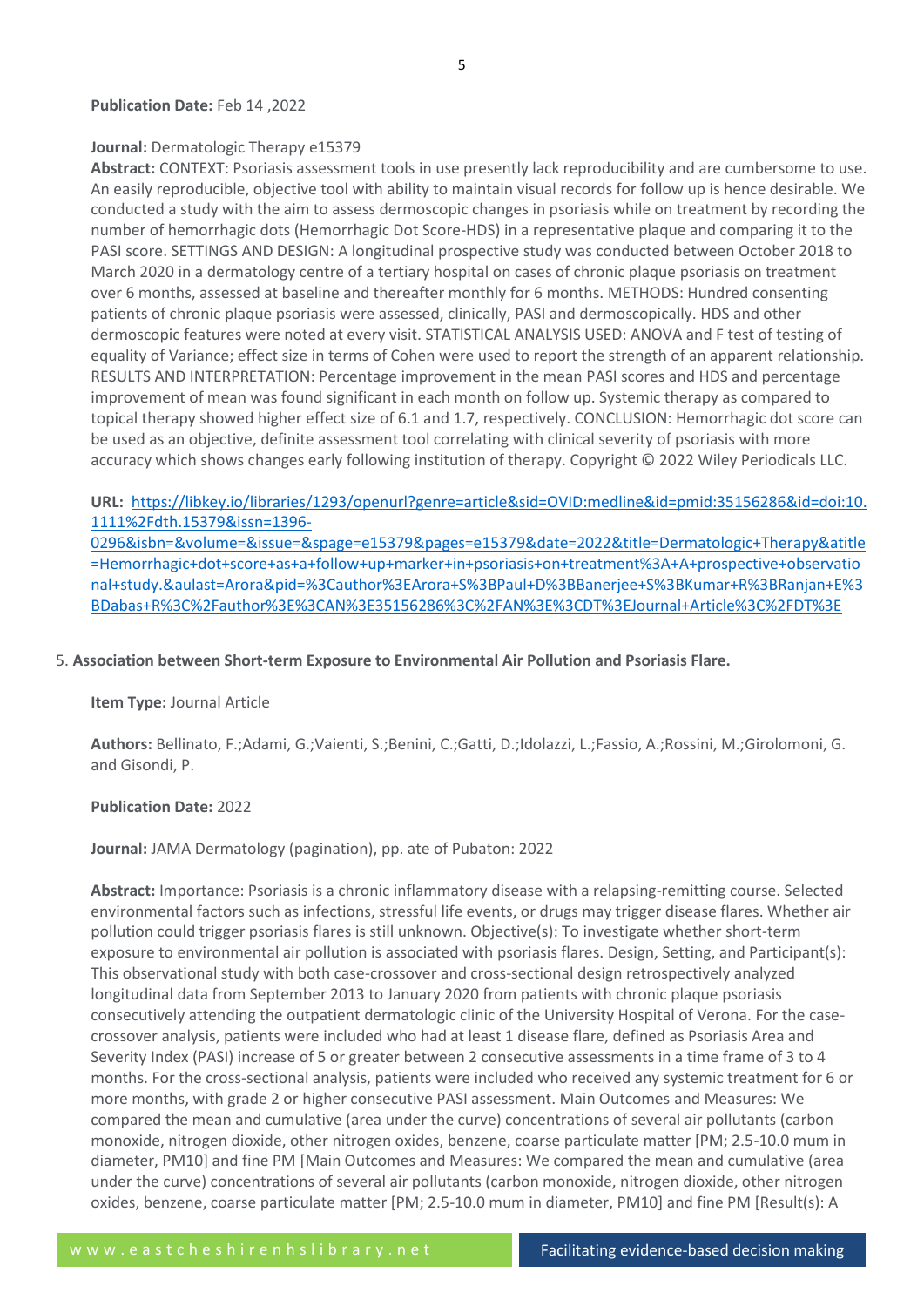total of 957 patients with plaque psoriasis with 4398 follow-up visits were included in the study. Patients had a mean (SD) age of 61 (15) years and 602 (62.9%) were men. More than 15000 measurements of air pollutant concentration from the official, open-source bulletin of the Italian Institute for Environmental Protection and Research (ISPRA) were retrieved. Among the overall cohort, 369 (38.6%) patients with psoriasis flare were included in the case-crossover study. We found that concentrations of all pollutants were significantly higher in the 60 days before psoriasis flare (median PASI at the flare 12; IQR, 9-18) compared with the control visit (median PASI 1; IQR, 1-3, P Result(s): A total of 957 patients with plaque psoriasis with 4398 follow-up visits were included in the study. Patients had a mean (SD) age of 61 (15) years and 602 (62.9%) were men. More than 15000 measurements of air pollutant concentration from the official, open-source bulletin of the Italian Institute for Environmental Protection and Research (ISPRA) were retrieved. Among the overall cohort, 369 (38.6%) patients with psoriasis flare were included in the case-crossover study. We found that concentrations of all pollutants were significantly higher in the 60 days before psoriasis flare (median PASI at the flare 12; IQR, 9- 18) compared with the control visit (median PASI 1; IQR, 1-3, P 3and mean PM2.5 over 15 mug/m3in the 60 days before assessment were associated with a higher risk of PASI 5 or greater point worsening (adjusted odds ratio [aOR], 1.55; 95% CI, 1.21-1.99; and aOR, 1.25; 95% CI, 1.0-1.57, respectively). Sensitivity analyses that stratified for trimester of evaluation, with various lag of exposure and adjusting for type of treatment, yielded similar results. Conclusions and Relevance: The findings of this case-crossover and cross-sectional study suggest that air pollution may be a trigger factor for psoriasis flare.Copyright © 2022 Georg Thieme Verlag. All rights reserved.

**URL** [https://libkey.io/libraries/1293/openurl?genre=article&sid=OVID:embase&id=pmid:35171203&id=doi:10.1](https://libkey.io/libraries/1293/openurl?genre=article&sid=OVID:embase&id=pmid:35171203&id=doi:10.1001%2Fjamadermatol.2021.6019&issn=2168-6068&isbn=&volume=&issue=&spage=&pages=&date=2022&title=JAMA+Dermatology&atitle=Association+between+Short-term+Exposure+to+Environmental+Air+Pollution+and+Psoriasis+Flare&aulast=Bellinato&pid=%3Cauthor%3EBellinato+F.%3BAdami+G.%3BVaienti+S.%3BBenini+C.%3BGatti+D.%3BIdolazzi+L.%3BFassio+A.%3BRossini+M.%3BGirolomoni+G.%3BGisondi+P.%3C%2Fauthor%3E%3CAN%3E637305557%3C%2FAN%3E%3CDT%3EArticle%3C%2FDT%3E) [001%2Fjamadermatol.2021.6019&issn=2168-](https://libkey.io/libraries/1293/openurl?genre=article&sid=OVID:embase&id=pmid:35171203&id=doi:10.1001%2Fjamadermatol.2021.6019&issn=2168-6068&isbn=&volume=&issue=&spage=&pages=&date=2022&title=JAMA+Dermatology&atitle=Association+between+Short-term+Exposure+to+Environmental+Air+Pollution+and+Psoriasis+Flare&aulast=Bellinato&pid=%3Cauthor%3EBellinato+F.%3BAdami+G.%3BVaienti+S.%3BBenini+C.%3BGatti+D.%3BIdolazzi+L.%3BFassio+A.%3BRossini+M.%3BGirolomoni+G.%3BGisondi+P.%3C%2Fauthor%3E%3CAN%3E637305557%3C%2FAN%3E%3CDT%3EArticle%3C%2FDT%3E)

[6068&isbn=&volume=&issue=&spage=&pages=&date=2022&title=JAMA+Dermatology&atitle=Association+bet](https://libkey.io/libraries/1293/openurl?genre=article&sid=OVID:embase&id=pmid:35171203&id=doi:10.1001%2Fjamadermatol.2021.6019&issn=2168-6068&isbn=&volume=&issue=&spage=&pages=&date=2022&title=JAMA+Dermatology&atitle=Association+between+Short-term+Exposure+to+Environmental+Air+Pollution+and+Psoriasis+Flare&aulast=Bellinato&pid=%3Cauthor%3EBellinato+F.%3BAdami+G.%3BVaienti+S.%3BBenini+C.%3BGatti+D.%3BIdolazzi+L.%3BFassio+A.%3BRossini+M.%3BGirolomoni+G.%3BGisondi+P.%3C%2Fauthor%3E%3CAN%3E637305557%3C%2FAN%3E%3CDT%3EArticle%3C%2FDT%3E) [ween+Short-](https://libkey.io/libraries/1293/openurl?genre=article&sid=OVID:embase&id=pmid:35171203&id=doi:10.1001%2Fjamadermatol.2021.6019&issn=2168-6068&isbn=&volume=&issue=&spage=&pages=&date=2022&title=JAMA+Dermatology&atitle=Association+between+Short-term+Exposure+to+Environmental+Air+Pollution+and+Psoriasis+Flare&aulast=Bellinato&pid=%3Cauthor%3EBellinato+F.%3BAdami+G.%3BVaienti+S.%3BBenini+C.%3BGatti+D.%3BIdolazzi+L.%3BFassio+A.%3BRossini+M.%3BGirolomoni+G.%3BGisondi+P.%3C%2Fauthor%3E%3CAN%3E637305557%3C%2FAN%3E%3CDT%3EArticle%3C%2FDT%3E)

[term+Exposure+to+Environmental+Air+Pollution+and+Psoriasis+Flare&aulast=Bellinato&pid=%3Cauthor%3EBe](https://libkey.io/libraries/1293/openurl?genre=article&sid=OVID:embase&id=pmid:35171203&id=doi:10.1001%2Fjamadermatol.2021.6019&issn=2168-6068&isbn=&volume=&issue=&spage=&pages=&date=2022&title=JAMA+Dermatology&atitle=Association+between+Short-term+Exposure+to+Environmental+Air+Pollution+and+Psoriasis+Flare&aulast=Bellinato&pid=%3Cauthor%3EBellinato+F.%3BAdami+G.%3BVaienti+S.%3BBenini+C.%3BGatti+D.%3BIdolazzi+L.%3BFassio+A.%3BRossini+M.%3BGirolomoni+G.%3BGisondi+P.%3C%2Fauthor%3E%3CAN%3E637305557%3C%2FAN%3E%3CDT%3EArticle%3C%2FDT%3E) [llinato+F.%3BAdami+G.%3BVaienti+S.%3BBenini+C.%3BGatti+D.%3BIdolazzi+L.%3BFassio+A.%3BRossini+M.%3](https://libkey.io/libraries/1293/openurl?genre=article&sid=OVID:embase&id=pmid:35171203&id=doi:10.1001%2Fjamadermatol.2021.6019&issn=2168-6068&isbn=&volume=&issue=&spage=&pages=&date=2022&title=JAMA+Dermatology&atitle=Association+between+Short-term+Exposure+to+Environmental+Air+Pollution+and+Psoriasis+Flare&aulast=Bellinato&pid=%3Cauthor%3EBellinato+F.%3BAdami+G.%3BVaienti+S.%3BBenini+C.%3BGatti+D.%3BIdolazzi+L.%3BFassio+A.%3BRossini+M.%3BGirolomoni+G.%3BGisondi+P.%3C%2Fauthor%3E%3CAN%3E637305557%3C%2FAN%3E%3CDT%3EArticle%3C%2FDT%3E) [BGirolomoni+G.%3BGisondi+P.%3C%2Fauthor%3E%3CAN%3E637305557%3C%2FAN%3E%3CDT%3EArticle%3C](https://libkey.io/libraries/1293/openurl?genre=article&sid=OVID:embase&id=pmid:35171203&id=doi:10.1001%2Fjamadermatol.2021.6019&issn=2168-6068&isbn=&volume=&issue=&spage=&pages=&date=2022&title=JAMA+Dermatology&atitle=Association+between+Short-term+Exposure+to+Environmental+Air+Pollution+and+Psoriasis+Flare&aulast=Bellinato&pid=%3Cauthor%3EBellinato+F.%3BAdami+G.%3BVaienti+S.%3BBenini+C.%3BGatti+D.%3BIdolazzi+L.%3BFassio+A.%3BRossini+M.%3BGirolomoni+G.%3BGisondi+P.%3C%2Fauthor%3E%3CAN%3E637305557%3C%2FAN%3E%3CDT%3EArticle%3C%2FDT%3E) [%2FDT%3E](https://libkey.io/libraries/1293/openurl?genre=article&sid=OVID:embase&id=pmid:35171203&id=doi:10.1001%2Fjamadermatol.2021.6019&issn=2168-6068&isbn=&volume=&issue=&spage=&pages=&date=2022&title=JAMA+Dermatology&atitle=Association+between+Short-term+Exposure+to+Environmental+Air+Pollution+and+Psoriasis+Flare&aulast=Bellinato&pid=%3Cauthor%3EBellinato+F.%3BAdami+G.%3BVaienti+S.%3BBenini+C.%3BGatti+D.%3BIdolazzi+L.%3BFassio+A.%3BRossini+M.%3BGirolomoni+G.%3BGisondi+P.%3C%2Fauthor%3E%3CAN%3E637305557%3C%2FAN%3E%3CDT%3EArticle%3C%2FDT%3E)

6. **Assessing and Improving Psychological Well-Being in Psoriasis: Considerations for the Clinician.**

**Item Type:** Journal Article

**Authors:** Blackstone, B.;Patel, R. and Bewley, A.

**Publication Date:** 2022

**Journal:** Psoriasis: Targets and Therapy 12, pp. 25-33

**Abstract:** Psoriasis is a common chronic, systemic inflammatory disease, affecting approximately 2% of the population worldwide. Psoriasis is associated with profound psychosocial comorbidity with a burden that extends well beyond the physical signs and symptoms. Psychosocial comorbidities strongly associated with psoriasis include anxiety and depression, suicidal ideation, and substance misuse. There is a substantial unmet need for access to psychological support for people with skin disease in the UK. Recent reports found that while up to 98% of patients felt that their skin disease had affected their emotional or psychological well-being, only 18% sought help. This care gap is largely due to a lack of awareness about the limited available services alongside poor recognition, diagnosis, and triaging. Addressing psychosocial support needs starts with early identification, which can be complex and challenging. Once patients who need further support are identified, outcomes can be improved through prompt and effective treatment of inflammation, cognitive behavioural therapy, meditation and mindfulness-based therapy (including motivational interviewing), and to some extent psychotropic medication. Finally, resources for mental health support are notoriously limited, with dire consequences for patients. It is imperative that a proportion of the new funding promised for mental health services is bookmarked for dermatology patients and adequate provision of multidisciplinary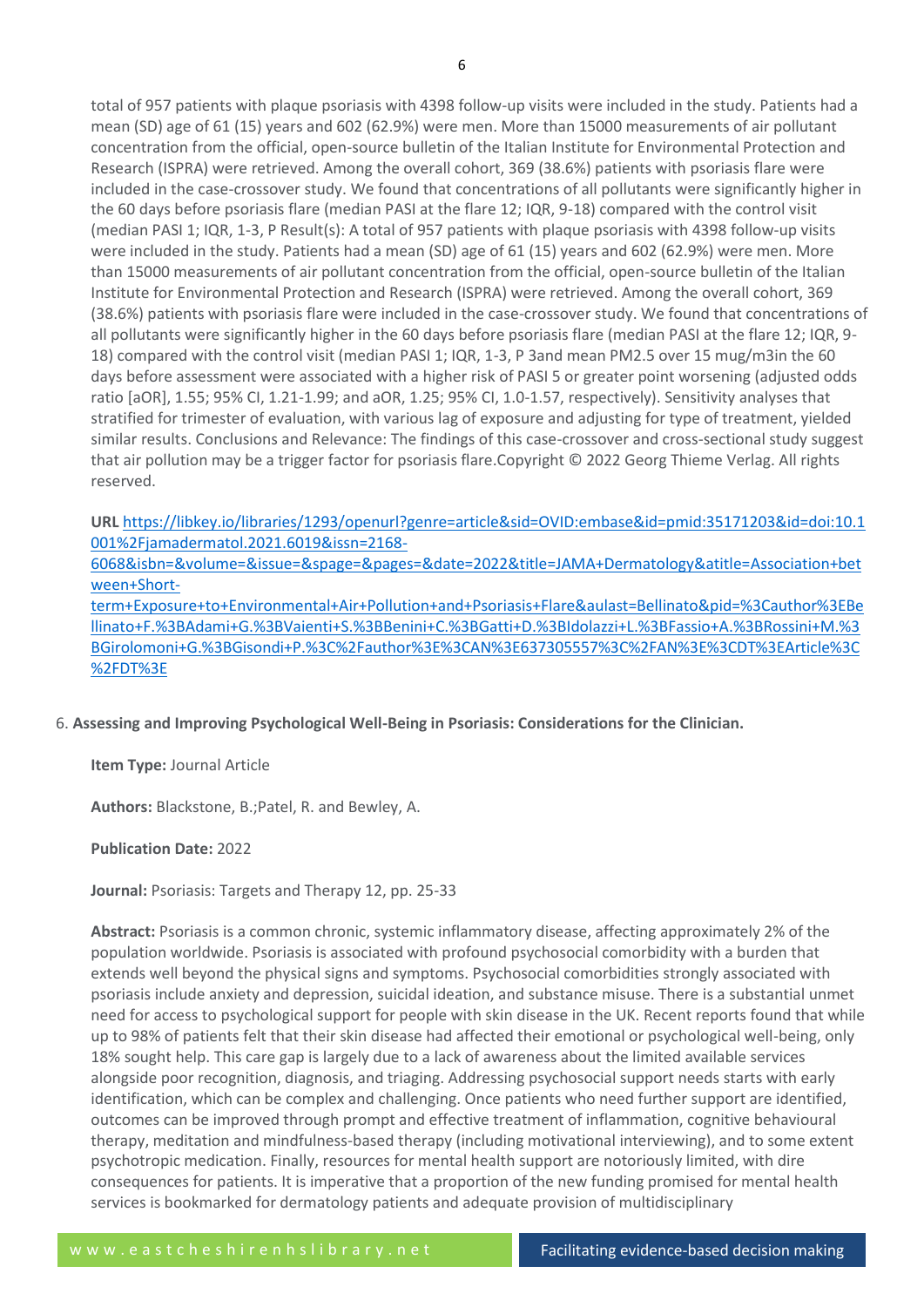psychodermatology teams to best serve the needs of this population. Ultimately, psoriasis is a complex condition with multifactorial psychological and biological drivers. Psoriasis is associated with high levels of distress, which is often under-recognized. Fully addressing this condition requires a holistic approach to the physical and psychosocial aspects to maximise adherence, efficacy, and optimise patient quality of life.Copyright © 2022 Blackstone et al.

**URL:** [https://libkey.io/libraries/1293/openurl?genre=article&sid=OVID:embase&id=pmid:&id=doi:10.2147%2F](https://libkey.io/libraries/1293/openurl?genre=article&sid=OVID:embase&id=pmid:&id=doi:10.2147%2FPTT.S328447&issn=2230-326X&isbn=&volume=12&issue=&spage=25&pages=25-33&date=2022&title=Psoriasis%3A+Targets+and+Therapy&atitle=Assessing+and+Improving+Psychological+Well-Being+in+Psoriasis%3A+Considerations+for+the+Clinician&aulast=Blackstone&pid=%3Cauthor%3EBlackstone+B.%3BPatel+R.%3BBewley+A.%3C%2Fauthor%3E%3CAN%3E2016181273%3C%2FAN%3E%3CDT%3EReview%3C%2FDT%3E) [PTT.S328447&issn=2230-326X&isbn=&volume=12&issue=&spage=25&pages=25-](https://libkey.io/libraries/1293/openurl?genre=article&sid=OVID:embase&id=pmid:&id=doi:10.2147%2FPTT.S328447&issn=2230-326X&isbn=&volume=12&issue=&spage=25&pages=25-33&date=2022&title=Psoriasis%3A+Targets+and+Therapy&atitle=Assessing+and+Improving+Psychological+Well-Being+in+Psoriasis%3A+Considerations+for+the+Clinician&aulast=Blackstone&pid=%3Cauthor%3EBlackstone+B.%3BPatel+R.%3BBewley+A.%3C%2Fauthor%3E%3CAN%3E2016181273%3C%2FAN%3E%3CDT%3EReview%3C%2FDT%3E) [33&date=2022&title=Psoriasis%3A+Targets+and+Therapy&atitle=Assessing+and+Improving+Psychological+Wel](https://libkey.io/libraries/1293/openurl?genre=article&sid=OVID:embase&id=pmid:&id=doi:10.2147%2FPTT.S328447&issn=2230-326X&isbn=&volume=12&issue=&spage=25&pages=25-33&date=2022&title=Psoriasis%3A+Targets+and+Therapy&atitle=Assessing+and+Improving+Psychological+Well-Being+in+Psoriasis%3A+Considerations+for+the+Clinician&aulast=Blackstone&pid=%3Cauthor%3EBlackstone+B.%3BPatel+R.%3BBewley+A.%3C%2Fauthor%3E%3CAN%3E2016181273%3C%2FAN%3E%3CDT%3EReview%3C%2FDT%3E) [l-](https://libkey.io/libraries/1293/openurl?genre=article&sid=OVID:embase&id=pmid:&id=doi:10.2147%2FPTT.S328447&issn=2230-326X&isbn=&volume=12&issue=&spage=25&pages=25-33&date=2022&title=Psoriasis%3A+Targets+and+Therapy&atitle=Assessing+and+Improving+Psychological+Well-Being+in+Psoriasis%3A+Considerations+for+the+Clinician&aulast=Blackstone&pid=%3Cauthor%3EBlackstone+B.%3BPatel+R.%3BBewley+A.%3C%2Fauthor%3E%3CAN%3E2016181273%3C%2FAN%3E%3CDT%3EReview%3C%2FDT%3E)[Being+in+Psoriasis%3A+Considerations+for+the+Clinician&aulast=Blackstone&pid=%3Cauthor%3EBlackstone+B](https://libkey.io/libraries/1293/openurl?genre=article&sid=OVID:embase&id=pmid:&id=doi:10.2147%2FPTT.S328447&issn=2230-326X&isbn=&volume=12&issue=&spage=25&pages=25-33&date=2022&title=Psoriasis%3A+Targets+and+Therapy&atitle=Assessing+and+Improving+Psychological+Well-Being+in+Psoriasis%3A+Considerations+for+the+Clinician&aulast=Blackstone&pid=%3Cauthor%3EBlackstone+B.%3BPatel+R.%3BBewley+A.%3C%2Fauthor%3E%3CAN%3E2016181273%3C%2FAN%3E%3CDT%3EReview%3C%2FDT%3E)

[.%3BPatel+R.%3BBewley+A.%3C%2Fauthor%3E%3CAN%3E2016181273%3C%2FAN%3E%3CDT%3EReview%3C%](https://libkey.io/libraries/1293/openurl?genre=article&sid=OVID:embase&id=pmid:&id=doi:10.2147%2FPTT.S328447&issn=2230-326X&isbn=&volume=12&issue=&spage=25&pages=25-33&date=2022&title=Psoriasis%3A+Targets+and+Therapy&atitle=Assessing+and+Improving+Psychological+Well-Being+in+Psoriasis%3A+Considerations+for+the+Clinician&aulast=Blackstone&pid=%3Cauthor%3EBlackstone+B.%3BPatel+R.%3BBewley+A.%3C%2Fauthor%3E%3CAN%3E2016181273%3C%2FAN%3E%3CDT%3EReview%3C%2FDT%3E) [2FDT%3E](https://libkey.io/libraries/1293/openurl?genre=article&sid=OVID:embase&id=pmid:&id=doi:10.2147%2FPTT.S328447&issn=2230-326X&isbn=&volume=12&issue=&spage=25&pages=25-33&date=2022&title=Psoriasis%3A+Targets+and+Therapy&atitle=Assessing+and+Improving+Psychological+Well-Being+in+Psoriasis%3A+Considerations+for+the+Clinician&aulast=Blackstone&pid=%3Cauthor%3EBlackstone+B.%3BPatel+R.%3BBewley+A.%3C%2Fauthor%3E%3CAN%3E2016181273%3C%2FAN%3E%3CDT%3EReview%3C%2FDT%3E)

# 7. **When not to judge a book by its cover: Unexpected journey of a hockey player with a rash**

**Item Type:** Conference Proceeding

**Authors:** Chambers, M., Carey, S. and Silvis, M.

#### **Publication Date:** 2022

**Publication Details:** Clinical Journal of Sport Medicine. Conference: Annual Meeting American Medical Society for Sports Medicine, AMSSM 2022. Colorado Springs, CO United States. 32(2) (pp e203); Lippincott Williams and Wilkins,

**Abstract:** History: 28-year-old professional male ice hockey player presented to the training room for an oral steroid refill request, initially prescribed for a rash on his legs that appeared 6 months prior. Initially evaluated at an urgent care and prescribed oral prednisone, leading to improvement of his symptoms. Diagnosed with dermatitis. He sustained a recurrence of the rash one month later. Evaluation by dermatology led to a skin biopsy of his right shin. Athlete was unaware of the results. Upon presentation to the team physician for the prednisone refill, he was experiencing his third flare with itchiness, rash on his ankles and thighs and new joint pain of his wrists, ankles and knees. He also noted scrotal pain and intermittent abdominal discomfort and monthly diarrhea. Due to his constellation of symptoms, further workup was initiated. Physical Exam: Abdominal: Normoactive bowel sounds, no tenderness to palpation MSK: No joint synovitis of the DIP, PIP, or MCP joints. Full range of motion noted in shoulders, elbows, wrists, hand, hips, knees, ankles and feet with 5/5 strength. Cardiovascular: 2+ dorsalis pedis and radial pulses bilaterally with no edema. Skin: Pink papules and petechiae noted on the lower legs, feet and bilateral upper arms. GU: No testicular masses or inguinal lymphadenopathy. Bilateral testicular tenderness to palpation. Differential Diagnosis: 161. IgA Vasculitis 162. Polyarteritis Nodosa 163. Cryoglobulinemic Vasculitis 164. Inflammatory Bowel Disease 165. Other: Infection, malignancy (acute leukemia) Test Results: CBC showed leukocytosis (13.11), elevated ESR (28), elevated RF (32), low vitamin D (16), elevated Saccharomyces cerevisiae antibody (53) and a urinalysis with large hemoglobin and protein. CMP, lupus anticoagulant, beta-2 glycoprotein/cardiolipin/ANCA/MPO/PR3 antibody, immunoglobulin profile, immunoglobulin A, HIV, hepatitis B&C, CRP and urine protein/creatinine ratio normal; R. Thigh Biopsy with Immunofluorescence: Leukocytoclastic -IgA Vasculitis; Renal Artery Ultrasound: Normal Final Diagnosis: Leukocytoclastic Vasculitis in the setting of IgA Vasculitis Discussion: IgA Vasculitis is an immune complexmediated, small vessel vasculitis caused by IgA immune deposits in the GI system, joints, skin and kidneys. This athlete's triad of nonthrombocytopenic palpable purpura, joint pain and GI upset are indicative of a prolonged flare. This typically follows a remitting-relapsing course, with flares triggered commonly by infections. GI symptoms were the best predictor of his relapses and steroid-resistant course. IgA Vasculitis can be a chronic condition for adults and may be overwhelming, particularly for an athlete as they deal with pain, fatigue, medication side effects and care coordination with multiple disciplines. Outcome(s): Initially treated with prednisone and colchicine. Development of recurrent abdominal pain and bloody stools led to discontinuation of colchicine. Mycophenolate mofetil twice daily was initiated and prednisone discontinued after a one-month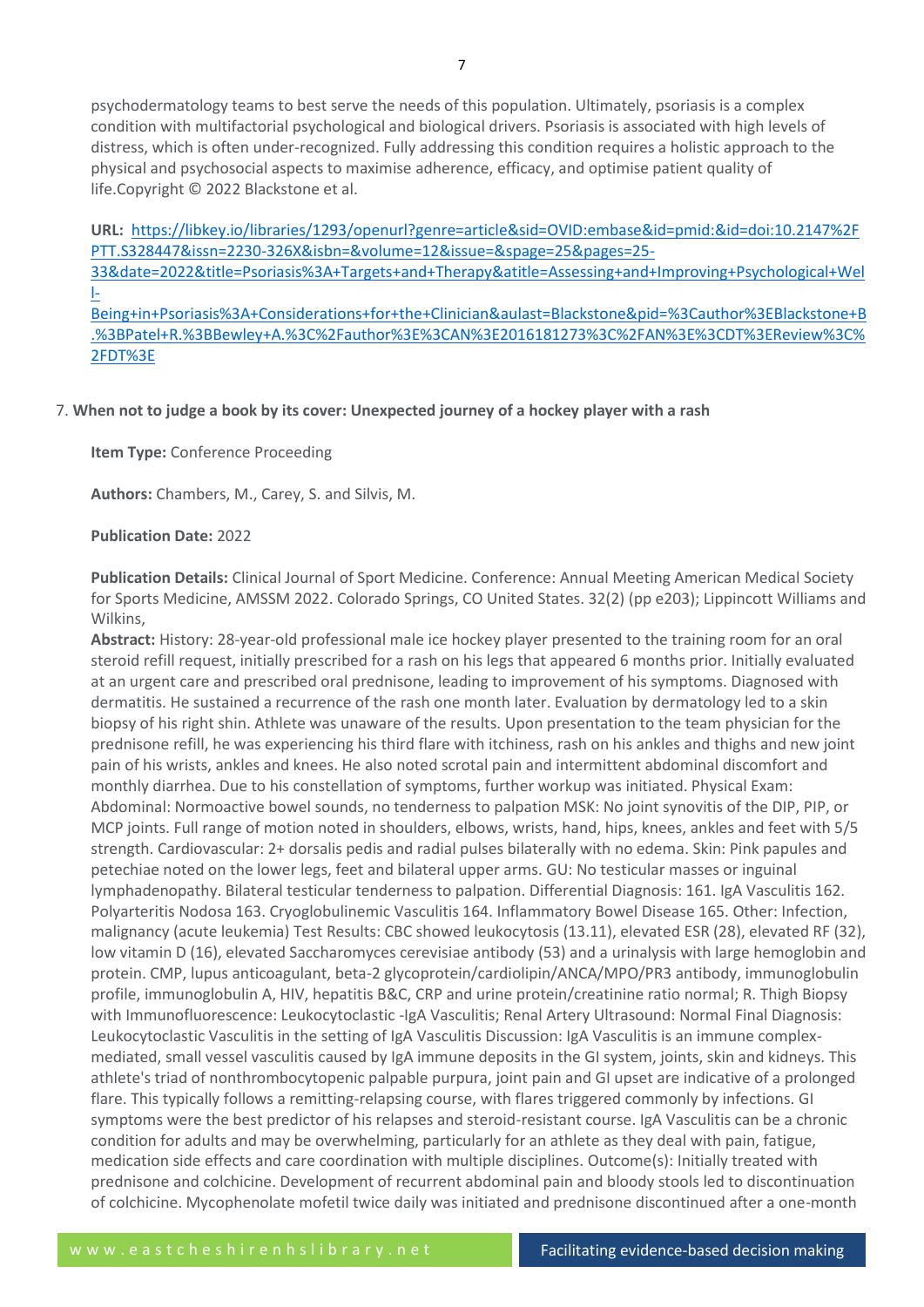taper. Amlodipine was given for hypertension. Because relapses can occur, patient has had regular laboratory surveillance including BMP and urinalysis. Follow-Up: He completed the season with no limitations once stabilized on Mycophenolate mofetil and joint, testicular and abdominal pain resolved. Surveillance and coordination of care between sports medicine, dermatology and rheumatology was continued. The athlete retired this past off-season secondary to personal decision-making, not due to IgA Vasculitis.

**URL:** [https://libkey.io/libraries/1293/openurl?genre=article&sid=OVID:embase&id=pmid:&id=doi:10.1097%2FJ](https://libkey.io/libraries/1293/openurl?genre=article&sid=OVID:embase&id=pmid:&id=doi:10.1097%2FJSM.0000000000001017&issn=1536-3724&isbn=&volume=32&issue=2&spage=e203&pages=e203&date=2022&title=Clinical+Journal+of+Sport+Medicine&atitle=When+not+to+judge+a+book+by+its+cover%3A+Unexpected+journey+of+a+hockey+player+with+a+rash&aulast=Chambers&pid=%3Cauthor%3EChambers+M.%3BCarey+S.%3BSilvis+M.%3C%2Fauthor%3E%3CAN%3E637494879%3C%2FAN%3E%3CDT%3EConference+Abstract%3C%2FDT%3E) [SM.0000000000001017&issn=1536-](https://libkey.io/libraries/1293/openurl?genre=article&sid=OVID:embase&id=pmid:&id=doi:10.1097%2FJSM.0000000000001017&issn=1536-3724&isbn=&volume=32&issue=2&spage=e203&pages=e203&date=2022&title=Clinical+Journal+of+Sport+Medicine&atitle=When+not+to+judge+a+book+by+its+cover%3A+Unexpected+journey+of+a+hockey+player+with+a+rash&aulast=Chambers&pid=%3Cauthor%3EChambers+M.%3BCarey+S.%3BSilvis+M.%3C%2Fauthor%3E%3CAN%3E637494879%3C%2FAN%3E%3CDT%3EConference+Abstract%3C%2FDT%3E)

[3724&isbn=&volume=32&issue=2&spage=e203&pages=e203&date=2022&title=Clinical+Journal+of+Sport+Me](https://libkey.io/libraries/1293/openurl?genre=article&sid=OVID:embase&id=pmid:&id=doi:10.1097%2FJSM.0000000000001017&issn=1536-3724&isbn=&volume=32&issue=2&spage=e203&pages=e203&date=2022&title=Clinical+Journal+of+Sport+Medicine&atitle=When+not+to+judge+a+book+by+its+cover%3A+Unexpected+journey+of+a+hockey+player+with+a+rash&aulast=Chambers&pid=%3Cauthor%3EChambers+M.%3BCarey+S.%3BSilvis+M.%3C%2Fauthor%3E%3CAN%3E637494879%3C%2FAN%3E%3CDT%3EConference+Abstract%3C%2FDT%3E) [dicine&atitle=When+not+to+judge+a+book+by+its+cover%3A+Unexpected+journey+of+a+hockey+player+with](https://libkey.io/libraries/1293/openurl?genre=article&sid=OVID:embase&id=pmid:&id=doi:10.1097%2FJSM.0000000000001017&issn=1536-3724&isbn=&volume=32&issue=2&spage=e203&pages=e203&date=2022&title=Clinical+Journal+of+Sport+Medicine&atitle=When+not+to+judge+a+book+by+its+cover%3A+Unexpected+journey+of+a+hockey+player+with+a+rash&aulast=Chambers&pid=%3Cauthor%3EChambers+M.%3BCarey+S.%3BSilvis+M.%3C%2Fauthor%3E%3CAN%3E637494879%3C%2FAN%3E%3CDT%3EConference+Abstract%3C%2FDT%3E) [+a+rash&aulast=Chambers&pid=%3Cauthor%3EChambers+M.%3BCarey+S.%3BSilvis+M.%3C%2Fauthor%3E%3](https://libkey.io/libraries/1293/openurl?genre=article&sid=OVID:embase&id=pmid:&id=doi:10.1097%2FJSM.0000000000001017&issn=1536-3724&isbn=&volume=32&issue=2&spage=e203&pages=e203&date=2022&title=Clinical+Journal+of+Sport+Medicine&atitle=When+not+to+judge+a+book+by+its+cover%3A+Unexpected+journey+of+a+hockey+player+with+a+rash&aulast=Chambers&pid=%3Cauthor%3EChambers+M.%3BCarey+S.%3BSilvis+M.%3C%2Fauthor%3E%3CAN%3E637494879%3C%2FAN%3E%3CDT%3EConference+Abstract%3C%2FDT%3E) [CAN%3E637494879%3C%2FAN%3E%3CDT%3EConference+Abstract%3C%2FDT%3E](https://libkey.io/libraries/1293/openurl?genre=article&sid=OVID:embase&id=pmid:&id=doi:10.1097%2FJSM.0000000000001017&issn=1536-3724&isbn=&volume=32&issue=2&spage=e203&pages=e203&date=2022&title=Clinical+Journal+of+Sport+Medicine&atitle=When+not+to+judge+a+book+by+its+cover%3A+Unexpected+journey+of+a+hockey+player+with+a+rash&aulast=Chambers&pid=%3Cauthor%3EChambers+M.%3BCarey+S.%3BSilvis+M.%3C%2Fauthor%3E%3CAN%3E637494879%3C%2FAN%3E%3CDT%3EConference+Abstract%3C%2FDT%3E)

#### 8. **No title**

#### **Item Type:** Journal Article

**Authors:** Cordingley, Lis;Nelson, Pauline A.;Davies, Linda;Ashcroft, Darren;Bundy, Christine;Chew-Graham, Carolyn;Chisholm, Anna;Elvidge, Jamie;Hamilton, Matthew;Hilton, Rachel;Kane, Karen;Keyworth, Christopher;Littlewood, Alison;Lovell, Karina;Lunt, Mark;McAteer, Helen;Ntais, Dionysios;Parisi, Rosa;Pearce, Christina;Rutter, Martin, et al

#### **Publication Date:** 2022

#### **Journal:** NIHR Journals Library

**Abstract:** BACKGROUND: Psoriasis is a common, lifelong inflammatory skin disease, the severity of which can range from limited disease involving a small body surface area to extensive skin involvement. It is associated with high levels of physical and psychosocial disability and a range of comorbidities, including cardiovascular disease, and it is currently incurable. OBJECTIVES: To (1) confirm which patients with psoriasis are at highest risk of developing additional long-term conditions and identify service use and costs to patient, (2) apply knowledge about risk of comorbid disease to the development of targeted screening services to reduce risk of further disease, (3) learn how patients with psoriasis cope with their condition and about their views of service provision, (4) identify the barriers to provision of best care for patients with psoriasis and (5) develop patient self-management resources and staff training packages to improve the lives of people with psoriasis. DESIGN: Mixed methods including two systematic reviews, one population cohort study, one primary care screening study, one discrete choice study, four qualitative studies and three mixed-methodology studies. SETTING: Primary care, secondary care and online surveys. PARTICIPANTS: People with psoriasis and health-care professionals who manage patients with psoriasis. RESULTS: Prevalence rates for psoriasis vary by geographical location. Incidence in the UK was estimated to be between 1.30% and 2.60%. Knowledge about the costeffectiveness of therapies is limited because high-quality clinical comparisons of interventions have not been done or involve short-term follow-up. After adjusting for known cardiovascular risk factors, psoriasis (including severe forms) was not found to be an independent risk factor for major cardiovascular events; however, cooccurrence of inflammatory arthritis was a risk factor. Traditional risk factors were high in patients with psoriasis. Large numbers of patients with suboptimal management of known risk factors were found by screening patients in primary care. Risk information was seldom discussed with patients as part of screening consultations, meaning that a traditional screening approach may not be effective in reducing comorbidities associated with psoriasis. Gaps in training of health-care practitioners to manage psoriasis effectively were identified, including knowledge about risk factors for comorbidities and methods of facilitating behavioural change. Theory-based, high-design-quality patient materials broadened patient understanding of psoriasis and self-management. A 1-day training course based on motivational interviewing principles was effective in increasing practitioner knowledge and changing consultation styles. The primary economic analysis indicated a high level of uncertainty. Sensitivity analysis indicated some situations when the interventions may be costeffective. The interventions need to be assessed for long-term (cost-)effectiveness. LIMITATIONS: The duration of patient follow-up in the study of cardiovascular disease was relatively short; as a result, future studies with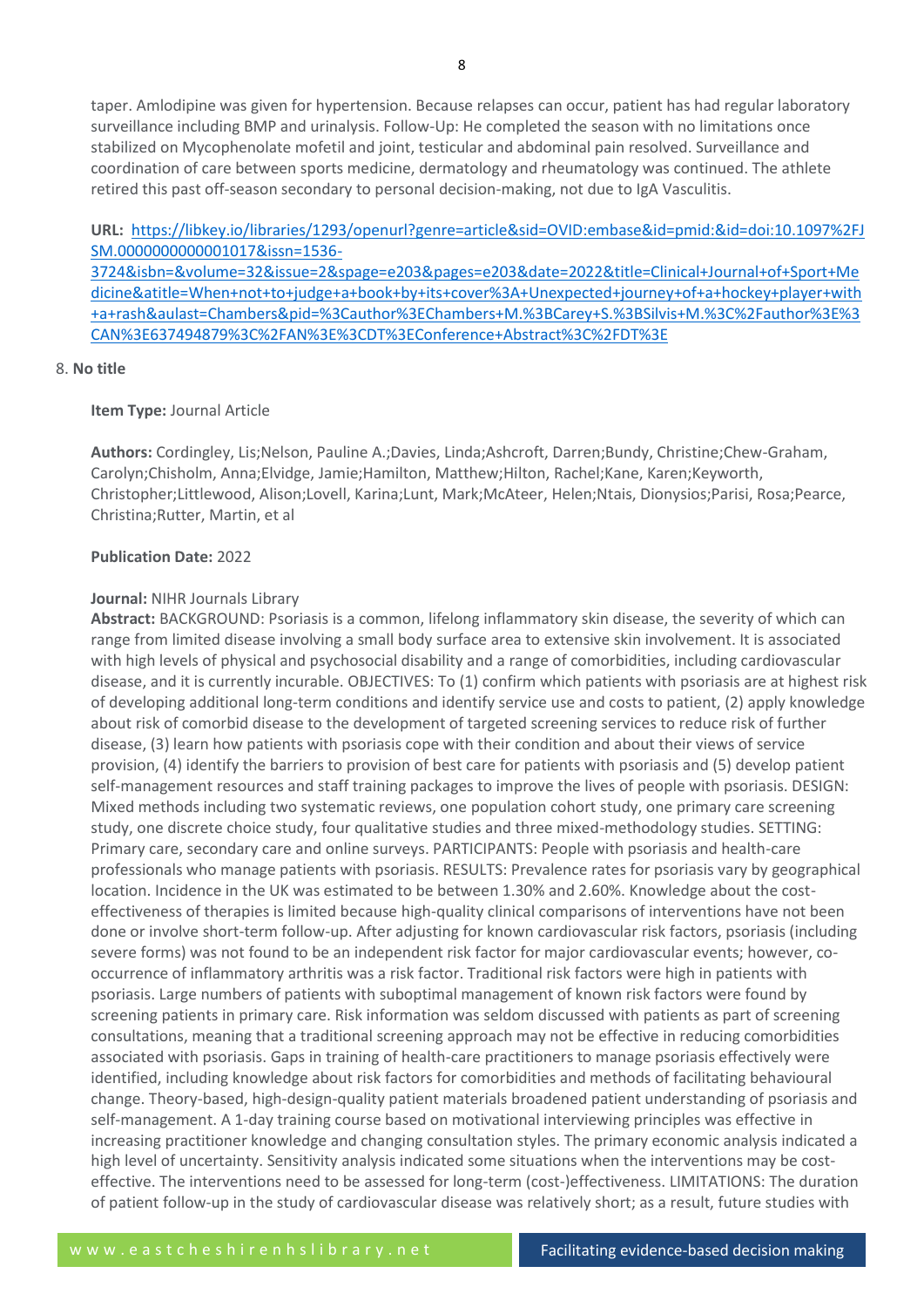longer follow-up are recommended. CONCLUSIONS: Recognition of the nature of the psoriasis and its impact, knowledge of best practice and guideline use are all limited in those most likely to provide care for the majority of patients. Patients and practitioners are likely to benefit from the provision of appropriate support and/or training that broadens understanding of psoriasis as a complex condition and incorporates support for appropriate health behaviour change. Both interventions were feasible and acceptable to patients and practitioners. Cost-effectiveness remains to be explored. FUTURE WORK: Patient support materials have been created for patients and NHS providers. A 1-day training programme with training materials for dermatologists, specialist nurses and primary care practitioners has been designed. Spin-off research projects include a national study of responses to psoriasis therapy and a global study of the prevalence and incidence of psoriasis. A new clinical service is being developed locally based on the key findings of the Identification and Management of Psoriasis Associated ComorbidiTy (IMPACT) programme. FUNDING: This project was funded by the National Institute for Health Research (NIHR) Programme Grants for Applied Research programme and will be published in full in Programme Grants for Applied Research; Vol. 10, No. 3. See the NIHR Journals Library website for further project information. Copyright © 2022 Cordingley et al. This work was produced by Cordingley et al. under the terms of a commissioning contract issued by the Secretary of State for Health and Social Care. This is an Open Access publication distributed under the terms of the Creative Commons Attribution CC BY 4.0 licence, which permits unrestricted use, distribution, reproduction and adaption in any medium and for any purpose provided that it is properly attributed. See: [https://creativecommons.org/licenses/by/4.0/.](https://creativecommons.org/licenses/by/4.0/) For attribution the title, original author(s), the publication source - NIHR Journals Library, and the DOI of the publication must be cited.

**URL:** [https://libkey.io/libraries/1293/openurl?genre=article&sid=OVID:medline&id=pmid:35377573&id=doi:10.](https://libkey.io/libraries/1293/openurl?genre=article&sid=OVID:medline&id=pmid:35377573&id=doi:10.3310%2FLVUQ5853&issn=&isbn=&volume=&issue=&spage=&pages=&date=2022&title=&atitle=Identifying+and+managing+psoriasis-associated+comorbidities%3A+the+IMPACT+research+programme&aulast=Cordingley&pid=%3Cauthor%3ECordingley+L%3BNelson+PA%3BDavies+L%3BAshcroft+D%3BBundy+C%3BChew-Graham+C%3BChisholm+A%3BElvidge+J%3BHamilton+M%3BHilton+R%3BKane+K%3BKeyworth+C%3BLittlewood+A%3BLovell+K%3BLunt+M%3BMcAteer+H%3BNtais+D%3BParisi+R%3BPearce+C%3BRutter+M%3BSymmons+D%3BYoung+H%3BGriffiths+CEM%3C%2Fauthor%3E%3CAN%3E35377573%3C%2FAN%3E%3CDT%3EReview%3C%2FDT%3E) [3310%2FLVUQ5853&issn=&isbn=&volume=&issue=&spage=&pages=&date=2022&title=&atitle=Identifying+an](https://libkey.io/libraries/1293/openurl?genre=article&sid=OVID:medline&id=pmid:35377573&id=doi:10.3310%2FLVUQ5853&issn=&isbn=&volume=&issue=&spage=&pages=&date=2022&title=&atitle=Identifying+and+managing+psoriasis-associated+comorbidities%3A+the+IMPACT+research+programme&aulast=Cordingley&pid=%3Cauthor%3ECordingley+L%3BNelson+PA%3BDavies+L%3BAshcroft+D%3BBundy+C%3BChew-Graham+C%3BChisholm+A%3BElvidge+J%3BHamilton+M%3BHilton+R%3BKane+K%3BKeyworth+C%3BLittlewood+A%3BLovell+K%3BLunt+M%3BMcAteer+H%3BNtais+D%3BParisi+R%3BPearce+C%3BRutter+M%3BSymmons+D%3BYoung+H%3BGriffiths+CEM%3C%2Fauthor%3E%3CAN%3E35377573%3C%2FAN%3E%3CDT%3EReview%3C%2FDT%3E) [d+managing+psoriasis-](https://libkey.io/libraries/1293/openurl?genre=article&sid=OVID:medline&id=pmid:35377573&id=doi:10.3310%2FLVUQ5853&issn=&isbn=&volume=&issue=&spage=&pages=&date=2022&title=&atitle=Identifying+and+managing+psoriasis-associated+comorbidities%3A+the+IMPACT+research+programme&aulast=Cordingley&pid=%3Cauthor%3ECordingley+L%3BNelson+PA%3BDavies+L%3BAshcroft+D%3BBundy+C%3BChew-Graham+C%3BChisholm+A%3BElvidge+J%3BHamilton+M%3BHilton+R%3BKane+K%3BKeyworth+C%3BLittlewood+A%3BLovell+K%3BLunt+M%3BMcAteer+H%3BNtais+D%3BParisi+R%3BPearce+C%3BRutter+M%3BSymmons+D%3BYoung+H%3BGriffiths+CEM%3C%2Fauthor%3E%3CAN%3E35377573%3C%2FAN%3E%3CDT%3EReview%3C%2FDT%3E)

[associated+comorbidities%3A+the+IMPACT+research+programme&aulast=Cordingley&pid=%3Cauthor%3ECor](https://libkey.io/libraries/1293/openurl?genre=article&sid=OVID:medline&id=pmid:35377573&id=doi:10.3310%2FLVUQ5853&issn=&isbn=&volume=&issue=&spage=&pages=&date=2022&title=&atitle=Identifying+and+managing+psoriasis-associated+comorbidities%3A+the+IMPACT+research+programme&aulast=Cordingley&pid=%3Cauthor%3ECordingley+L%3BNelson+PA%3BDavies+L%3BAshcroft+D%3BBundy+C%3BChew-Graham+C%3BChisholm+A%3BElvidge+J%3BHamilton+M%3BHilton+R%3BKane+K%3BKeyworth+C%3BLittlewood+A%3BLovell+K%3BLunt+M%3BMcAteer+H%3BNtais+D%3BParisi+R%3BPearce+C%3BRutter+M%3BSymmons+D%3BYoung+H%3BGriffiths+CEM%3C%2Fauthor%3E%3CAN%3E35377573%3C%2FAN%3E%3CDT%3EReview%3C%2FDT%3E) [dingley+L%3BNelson+PA%3BDavies+L%3BAshcroft+D%3BBundy+C%3BChew-](https://libkey.io/libraries/1293/openurl?genre=article&sid=OVID:medline&id=pmid:35377573&id=doi:10.3310%2FLVUQ5853&issn=&isbn=&volume=&issue=&spage=&pages=&date=2022&title=&atitle=Identifying+and+managing+psoriasis-associated+comorbidities%3A+the+IMPACT+research+programme&aulast=Cordingley&pid=%3Cauthor%3ECordingley+L%3BNelson+PA%3BDavies+L%3BAshcroft+D%3BBundy+C%3BChew-Graham+C%3BChisholm+A%3BElvidge+J%3BHamilton+M%3BHilton+R%3BKane+K%3BKeyworth+C%3BLittlewood+A%3BLovell+K%3BLunt+M%3BMcAteer+H%3BNtais+D%3BParisi+R%3BPearce+C%3BRutter+M%3BSymmons+D%3BYoung+H%3BGriffiths+CEM%3C%2Fauthor%3E%3CAN%3E35377573%3C%2FAN%3E%3CDT%3EReview%3C%2FDT%3E)[Graham+C%3BChisholm+A%3BElvidge+J%3BHamilton+M%3BHilton+R%3BKane+K%3BKeyworth+C%3BLittlewo](https://libkey.io/libraries/1293/openurl?genre=article&sid=OVID:medline&id=pmid:35377573&id=doi:10.3310%2FLVUQ5853&issn=&isbn=&volume=&issue=&spage=&pages=&date=2022&title=&atitle=Identifying+and+managing+psoriasis-associated+comorbidities%3A+the+IMPACT+research+programme&aulast=Cordingley&pid=%3Cauthor%3ECordingley+L%3BNelson+PA%3BDavies+L%3BAshcroft+D%3BBundy+C%3BChew-Graham+C%3BChisholm+A%3BElvidge+J%3BHamilton+M%3BHilton+R%3BKane+K%3BKeyworth+C%3BLittlewood+A%3BLovell+K%3BLunt+M%3BMcAteer+H%3BNtais+D%3BParisi+R%3BPearce+C%3BRutter+M%3BSymmons+D%3BYoung+H%3BGriffiths+CEM%3C%2Fauthor%3E%3CAN%3E35377573%3C%2FAN%3E%3CDT%3EReview%3C%2FDT%3E) [od+A%3BLovell+K%3BLunt+M%3BMcAteer+H%3BNtais+D%3BParisi+R%3BPearce+C%3BRutter+M%3BSymmon](https://libkey.io/libraries/1293/openurl?genre=article&sid=OVID:medline&id=pmid:35377573&id=doi:10.3310%2FLVUQ5853&issn=&isbn=&volume=&issue=&spage=&pages=&date=2022&title=&atitle=Identifying+and+managing+psoriasis-associated+comorbidities%3A+the+IMPACT+research+programme&aulast=Cordingley&pid=%3Cauthor%3ECordingley+L%3BNelson+PA%3BDavies+L%3BAshcroft+D%3BBundy+C%3BChew-Graham+C%3BChisholm+A%3BElvidge+J%3BHamilton+M%3BHilton+R%3BKane+K%3BKeyworth+C%3BLittlewood+A%3BLovell+K%3BLunt+M%3BMcAteer+H%3BNtais+D%3BParisi+R%3BPearce+C%3BRutter+M%3BSymmons+D%3BYoung+H%3BGriffiths+CEM%3C%2Fauthor%3E%3CAN%3E35377573%3C%2FAN%3E%3CDT%3EReview%3C%2FDT%3E) [s+D%3BYoung+H%3BGriffiths+CEM%3C%2Fauthor%3E%3CAN%3E35377573%3C%2FAN%3E%3CDT%3EReview](https://libkey.io/libraries/1293/openurl?genre=article&sid=OVID:medline&id=pmid:35377573&id=doi:10.3310%2FLVUQ5853&issn=&isbn=&volume=&issue=&spage=&pages=&date=2022&title=&atitle=Identifying+and+managing+psoriasis-associated+comorbidities%3A+the+IMPACT+research+programme&aulast=Cordingley&pid=%3Cauthor%3ECordingley+L%3BNelson+PA%3BDavies+L%3BAshcroft+D%3BBundy+C%3BChew-Graham+C%3BChisholm+A%3BElvidge+J%3BHamilton+M%3BHilton+R%3BKane+K%3BKeyworth+C%3BLittlewood+A%3BLovell+K%3BLunt+M%3BMcAteer+H%3BNtais+D%3BParisi+R%3BPearce+C%3BRutter+M%3BSymmons+D%3BYoung+H%3BGriffiths+CEM%3C%2Fauthor%3E%3CAN%3E35377573%3C%2FAN%3E%3CDT%3EReview%3C%2FDT%3E) [%3C%2FDT%3E](https://libkey.io/libraries/1293/openurl?genre=article&sid=OVID:medline&id=pmid:35377573&id=doi:10.3310%2FLVUQ5853&issn=&isbn=&volume=&issue=&spage=&pages=&date=2022&title=&atitle=Identifying+and+managing+psoriasis-associated+comorbidities%3A+the+IMPACT+research+programme&aulast=Cordingley&pid=%3Cauthor%3ECordingley+L%3BNelson+PA%3BDavies+L%3BAshcroft+D%3BBundy+C%3BChew-Graham+C%3BChisholm+A%3BElvidge+J%3BHamilton+M%3BHilton+R%3BKane+K%3BKeyworth+C%3BLittlewood+A%3BLovell+K%3BLunt+M%3BMcAteer+H%3BNtais+D%3BParisi+R%3BPearce+C%3BRutter+M%3BSymmons+D%3BYoung+H%3BGriffiths+CEM%3C%2Fauthor%3E%3CAN%3E35377573%3C%2FAN%3E%3CDT%3EReview%3C%2FDT%3E)

9. **Long-term management of moderate-to-severe adult atopic dermatitis: a consensus by the Italian Society of Dermatology and Venereology (SIDeMaST), the Association of Italian Territorial and Hospital Allergists and Immunologists (AAIITO), the Italian Association of Hospital Dermatologists (ADOI), the Italian Society of Allergological, Environmental and Occupational Dermatology (SIDAPA), and the Italian Society of Allergy, Asthma and Clinical Immunology (SIAAIC).**

# **Item Type:** Journal Article

**Authors:** Costanzo, Antonio;Amerio, Paolo;Asero, Riccardo;Chiricozzi, Andrea;Corazza, Monica;Cristaudo, Antonio;Cusano, Francesco;Ferrucci, Silvia M.;Nettis, Eustachio;Patrizi, Annalisa;Patruno, Cataldo;Peris, Ketty;Picozza, Mario;Stingeni, Luca;Girolomoni, Giampiero and Italian AD Study Group

**Publication Date:** Feb ,2022

**Journal:** Italian Journal of Dermatology and Venereology 157(1), pp. 1-12

**Abstract:** Atopic dermatitis (AD) is a common chronic-relapsing inflammatory skin disease, burdened by various comorbidities. AD most commonly occurs in children but may persist or present in adulthood becoming a lifelong condition. Therefore, AD requires an effective long-term treatment improving disease signs and symptoms but also of patients' quality of life (QoL). However continuous long-term use of most traditional AD immunosuppressive treatments is not recommended for safety reasons or insufficient efficacy data. Despite the available guidelines, there is still need for knowledge of AD long-term treatment, taking into account new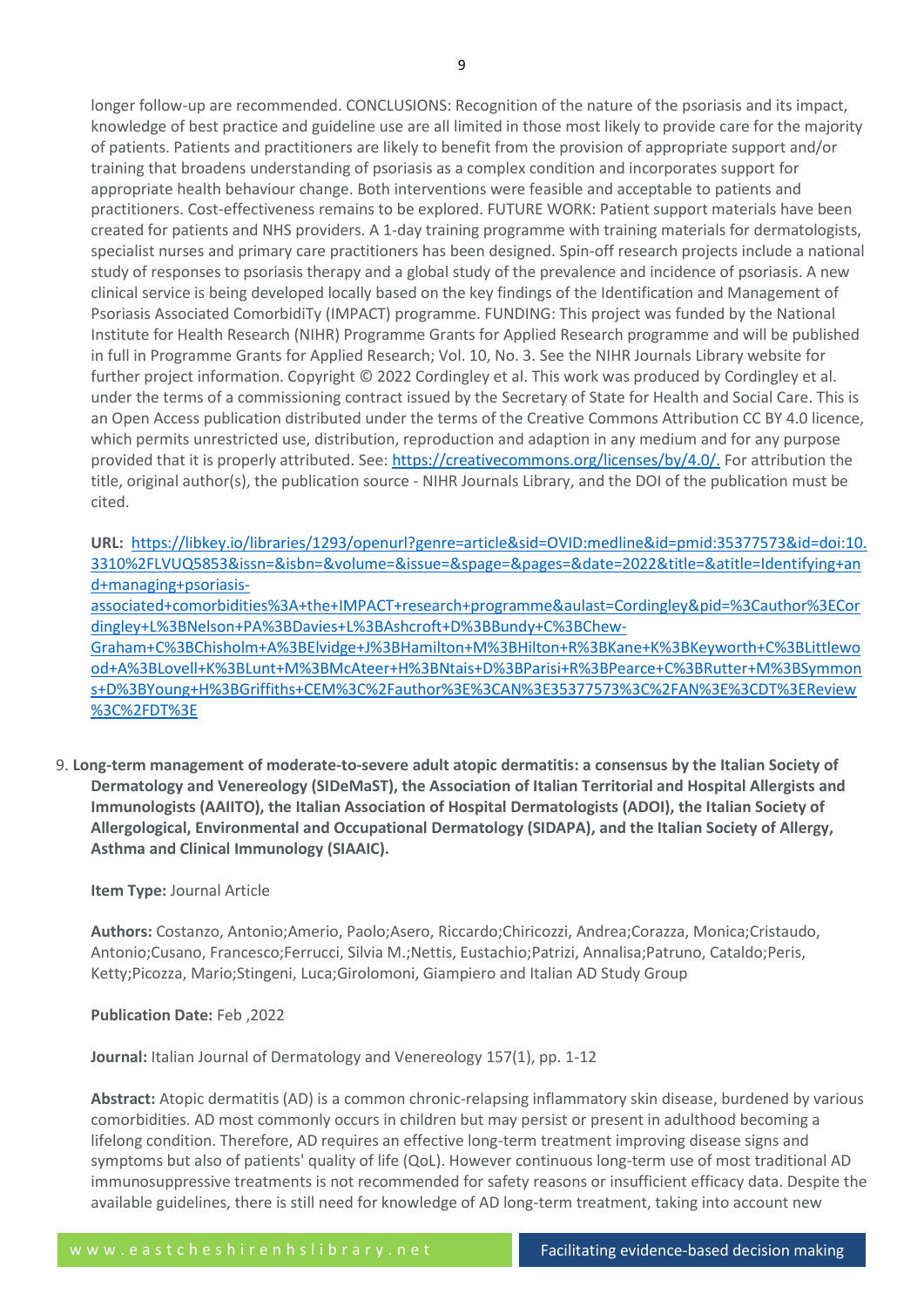disease measures and recent treatment options. Five Italian scientific societies implemented a joint consensus procedure to define the most appropriate clinical practice for the long-term management of adult moderatesevere AD. Through a modified Delphi procedure, consensus was reached by overall 51 Italian dermatologists and allergists (The Italian AD Study Group) experienced in the management of adult AD on 14 statements covering three AD areas of interest, namely diagnosis, definition of disease severity and clinimetrics, and a treat-to-target approach. This paper reports and discusses the agreed statements, which define disease and patient impact measures, therapeutic approach, and a treatment decision algorithm to support clinicians in the long-term management of adult patients with moderate-to-severe AD in their daily clinical practice.

**URL:** [https://libkey.io/libraries/1293/openurl?genre=article&sid=OVID:medline&id=pmid:34929995&id=doi:10.](https://libkey.io/libraries/1293/openurl?genre=article&sid=OVID:medline&id=pmid:34929995&id=doi:10.23736%2FS2784-8671.21.07129-2&issn=2784-8671&isbn=&volume=157&issue=1&spage=1&pages=1-12&date=2022&title=Italian+Journal+of+Dermatology+and+Venereology&atitle=Long-term+management+of+moderate-to-severe+adult+atopic+dermatitis%3A+a+consensus+by+the+Italian+Society+of+Dermatology+and+Venereology+%28SIDeMaST%29%2C+the+Association+of+Italian+Territorial+and+Hospital+Allergists+and+Immunologists+%28AAIITO%29%2C+the+Italian+Association+of+Hospital+Dermatologists+%28ADOI%29%2C+the+Italian+Society+of+Allergological%2C+Environmental+and+Occupational+Dermatology+%28SIDAPA%29%2C+and+the+Italian+Society+of+Allergy%2C+Asthma+and+Clinical+Immunology+%28SIAAIC%29.&aulast=Costanzo&pid=%3Cauthor%3ECostanzo+A%3BAmerio+P%3BAsero+R%3BChiricozzi+A%3BCorazza+M%3BCristaudo+A%3BCusano+F%3BFerrucci+SM%3BNettis+E%3BPatrizi+A%3BPatruno+C%3BPeris+K%3BPicozza+M%3BStingeni+L%3BGirolomoni+G%3BItalian+AD+Study+Group%3C%2Fauthor%3E%3CAN%3E34929995%3C%2FAN%3E%3CDT%3EJournal+Article%3C%2FDT%3E) [23736%2FS2784-8671.21.07129-2&issn=2784-8671&isbn=&volume=157&issue=1&spage=1&pages=1-](https://libkey.io/libraries/1293/openurl?genre=article&sid=OVID:medline&id=pmid:34929995&id=doi:10.23736%2FS2784-8671.21.07129-2&issn=2784-8671&isbn=&volume=157&issue=1&spage=1&pages=1-12&date=2022&title=Italian+Journal+of+Dermatology+and+Venereology&atitle=Long-term+management+of+moderate-to-severe+adult+atopic+dermatitis%3A+a+consensus+by+the+Italian+Society+of+Dermatology+and+Venereology+%28SIDeMaST%29%2C+the+Association+of+Italian+Territorial+and+Hospital+Allergists+and+Immunologists+%28AAIITO%29%2C+the+Italian+Association+of+Hospital+Dermatologists+%28ADOI%29%2C+the+Italian+Society+of+Allergological%2C+Environmental+and+Occupational+Dermatology+%28SIDAPA%29%2C+and+the+Italian+Society+of+Allergy%2C+Asthma+and+Clinical+Immunology+%28SIAAIC%29.&aulast=Costanzo&pid=%3Cauthor%3ECostanzo+A%3BAmerio+P%3BAsero+R%3BChiricozzi+A%3BCorazza+M%3BCristaudo+A%3BCusano+F%3BFerrucci+SM%3BNettis+E%3BPatrizi+A%3BPatruno+C%3BPeris+K%3BPicozza+M%3BStingeni+L%3BGirolomoni+G%3BItalian+AD+Study+Group%3C%2Fauthor%3E%3CAN%3E34929995%3C%2FAN%3E%3CDT%3EJournal+Article%3C%2FDT%3E) [12&date=2022&title=Italian+Journal+of+Dermatology+and+Venereology&atitle=Long-](https://libkey.io/libraries/1293/openurl?genre=article&sid=OVID:medline&id=pmid:34929995&id=doi:10.23736%2FS2784-8671.21.07129-2&issn=2784-8671&isbn=&volume=157&issue=1&spage=1&pages=1-12&date=2022&title=Italian+Journal+of+Dermatology+and+Venereology&atitle=Long-term+management+of+moderate-to-severe+adult+atopic+dermatitis%3A+a+consensus+by+the+Italian+Society+of+Dermatology+and+Venereology+%28SIDeMaST%29%2C+the+Association+of+Italian+Territorial+and+Hospital+Allergists+and+Immunologists+%28AAIITO%29%2C+the+Italian+Association+of+Hospital+Dermatologists+%28ADOI%29%2C+the+Italian+Society+of+Allergological%2C+Environmental+and+Occupational+Dermatology+%28SIDAPA%29%2C+and+the+Italian+Society+of+Allergy%2C+Asthma+and+Clinical+Immunology+%28SIAAIC%29.&aulast=Costanzo&pid=%3Cauthor%3ECostanzo+A%3BAmerio+P%3BAsero+R%3BChiricozzi+A%3BCorazza+M%3BCristaudo+A%3BCusano+F%3BFerrucci+SM%3BNettis+E%3BPatrizi+A%3BPatruno+C%3BPeris+K%3BPicozza+M%3BStingeni+L%3BGirolomoni+G%3BItalian+AD+Study+Group%3C%2Fauthor%3E%3CAN%3E34929995%3C%2FAN%3E%3CDT%3EJournal+Article%3C%2FDT%3E)

[term+management+of+moderate-to-](https://libkey.io/libraries/1293/openurl?genre=article&sid=OVID:medline&id=pmid:34929995&id=doi:10.23736%2FS2784-8671.21.07129-2&issn=2784-8671&isbn=&volume=157&issue=1&spage=1&pages=1-12&date=2022&title=Italian+Journal+of+Dermatology+and+Venereology&atitle=Long-term+management+of+moderate-to-severe+adult+atopic+dermatitis%3A+a+consensus+by+the+Italian+Society+of+Dermatology+and+Venereology+%28SIDeMaST%29%2C+the+Association+of+Italian+Territorial+and+Hospital+Allergists+and+Immunologists+%28AAIITO%29%2C+the+Italian+Association+of+Hospital+Dermatologists+%28ADOI%29%2C+the+Italian+Society+of+Allergological%2C+Environmental+and+Occupational+Dermatology+%28SIDAPA%29%2C+and+the+Italian+Society+of+Allergy%2C+Asthma+and+Clinical+Immunology+%28SIAAIC%29.&aulast=Costanzo&pid=%3Cauthor%3ECostanzo+A%3BAmerio+P%3BAsero+R%3BChiricozzi+A%3BCorazza+M%3BCristaudo+A%3BCusano+F%3BFerrucci+SM%3BNettis+E%3BPatrizi+A%3BPatruno+C%3BPeris+K%3BPicozza+M%3BStingeni+L%3BGirolomoni+G%3BItalian+AD+Study+Group%3C%2Fauthor%3E%3CAN%3E34929995%3C%2FAN%3E%3CDT%3EJournal+Article%3C%2FDT%3E)

[severe+adult+atopic+dermatitis%3A+a+consensus+by+the+Italian+Society+of+Dermatology+and+Venereology+](https://libkey.io/libraries/1293/openurl?genre=article&sid=OVID:medline&id=pmid:34929995&id=doi:10.23736%2FS2784-8671.21.07129-2&issn=2784-8671&isbn=&volume=157&issue=1&spage=1&pages=1-12&date=2022&title=Italian+Journal+of+Dermatology+and+Venereology&atitle=Long-term+management+of+moderate-to-severe+adult+atopic+dermatitis%3A+a+consensus+by+the+Italian+Society+of+Dermatology+and+Venereology+%28SIDeMaST%29%2C+the+Association+of+Italian+Territorial+and+Hospital+Allergists+and+Immunologists+%28AAIITO%29%2C+the+Italian+Association+of+Hospital+Dermatologists+%28ADOI%29%2C+the+Italian+Society+of+Allergological%2C+Environmental+and+Occupational+Dermatology+%28SIDAPA%29%2C+and+the+Italian+Society+of+Allergy%2C+Asthma+and+Clinical+Immunology+%28SIAAIC%29.&aulast=Costanzo&pid=%3Cauthor%3ECostanzo+A%3BAmerio+P%3BAsero+R%3BChiricozzi+A%3BCorazza+M%3BCristaudo+A%3BCusano+F%3BFerrucci+SM%3BNettis+E%3BPatrizi+A%3BPatruno+C%3BPeris+K%3BPicozza+M%3BStingeni+L%3BGirolomoni+G%3BItalian+AD+Study+Group%3C%2Fauthor%3E%3CAN%3E34929995%3C%2FAN%3E%3CDT%3EJournal+Article%3C%2FDT%3E) [%28SIDeMaST%29%2C+the+Association+of+Italian+Territorial+and+Hospital+Allergists+and+Immunologists+%](https://libkey.io/libraries/1293/openurl?genre=article&sid=OVID:medline&id=pmid:34929995&id=doi:10.23736%2FS2784-8671.21.07129-2&issn=2784-8671&isbn=&volume=157&issue=1&spage=1&pages=1-12&date=2022&title=Italian+Journal+of+Dermatology+and+Venereology&atitle=Long-term+management+of+moderate-to-severe+adult+atopic+dermatitis%3A+a+consensus+by+the+Italian+Society+of+Dermatology+and+Venereology+%28SIDeMaST%29%2C+the+Association+of+Italian+Territorial+and+Hospital+Allergists+and+Immunologists+%28AAIITO%29%2C+the+Italian+Association+of+Hospital+Dermatologists+%28ADOI%29%2C+the+Italian+Society+of+Allergological%2C+Environmental+and+Occupational+Dermatology+%28SIDAPA%29%2C+and+the+Italian+Society+of+Allergy%2C+Asthma+and+Clinical+Immunology+%28SIAAIC%29.&aulast=Costanzo&pid=%3Cauthor%3ECostanzo+A%3BAmerio+P%3BAsero+R%3BChiricozzi+A%3BCorazza+M%3BCristaudo+A%3BCusano+F%3BFerrucci+SM%3BNettis+E%3BPatrizi+A%3BPatruno+C%3BPeris+K%3BPicozza+M%3BStingeni+L%3BGirolomoni+G%3BItalian+AD+Study+Group%3C%2Fauthor%3E%3CAN%3E34929995%3C%2FAN%3E%3CDT%3EJournal+Article%3C%2FDT%3E) [28AAIITO%29%2C+the+Italian+Association+of+Hospital+Dermatologists+%28ADOI%29%2C+the+Italian+Society](https://libkey.io/libraries/1293/openurl?genre=article&sid=OVID:medline&id=pmid:34929995&id=doi:10.23736%2FS2784-8671.21.07129-2&issn=2784-8671&isbn=&volume=157&issue=1&spage=1&pages=1-12&date=2022&title=Italian+Journal+of+Dermatology+and+Venereology&atitle=Long-term+management+of+moderate-to-severe+adult+atopic+dermatitis%3A+a+consensus+by+the+Italian+Society+of+Dermatology+and+Venereology+%28SIDeMaST%29%2C+the+Association+of+Italian+Territorial+and+Hospital+Allergists+and+Immunologists+%28AAIITO%29%2C+the+Italian+Association+of+Hospital+Dermatologists+%28ADOI%29%2C+the+Italian+Society+of+Allergological%2C+Environmental+and+Occupational+Dermatology+%28SIDAPA%29%2C+and+the+Italian+Society+of+Allergy%2C+Asthma+and+Clinical+Immunology+%28SIAAIC%29.&aulast=Costanzo&pid=%3Cauthor%3ECostanzo+A%3BAmerio+P%3BAsero+R%3BChiricozzi+A%3BCorazza+M%3BCristaudo+A%3BCusano+F%3BFerrucci+SM%3BNettis+E%3BPatrizi+A%3BPatruno+C%3BPeris+K%3BPicozza+M%3BStingeni+L%3BGirolomoni+G%3BItalian+AD+Study+Group%3C%2Fauthor%3E%3CAN%3E34929995%3C%2FAN%3E%3CDT%3EJournal+Article%3C%2FDT%3E) [+of+Allergological%2C+Environmental+and+Occupational+Dermatology+%28SIDAPA%29%2C+and+the+Italian+](https://libkey.io/libraries/1293/openurl?genre=article&sid=OVID:medline&id=pmid:34929995&id=doi:10.23736%2FS2784-8671.21.07129-2&issn=2784-8671&isbn=&volume=157&issue=1&spage=1&pages=1-12&date=2022&title=Italian+Journal+of+Dermatology+and+Venereology&atitle=Long-term+management+of+moderate-to-severe+adult+atopic+dermatitis%3A+a+consensus+by+the+Italian+Society+of+Dermatology+and+Venereology+%28SIDeMaST%29%2C+the+Association+of+Italian+Territorial+and+Hospital+Allergists+and+Immunologists+%28AAIITO%29%2C+the+Italian+Association+of+Hospital+Dermatologists+%28ADOI%29%2C+the+Italian+Society+of+Allergological%2C+Environmental+and+Occupational+Dermatology+%28SIDAPA%29%2C+and+the+Italian+Society+of+Allergy%2C+Asthma+and+Clinical+Immunology+%28SIAAIC%29.&aulast=Costanzo&pid=%3Cauthor%3ECostanzo+A%3BAmerio+P%3BAsero+R%3BChiricozzi+A%3BCorazza+M%3BCristaudo+A%3BCusano+F%3BFerrucci+SM%3BNettis+E%3BPatrizi+A%3BPatruno+C%3BPeris+K%3BPicozza+M%3BStingeni+L%3BGirolomoni+G%3BItalian+AD+Study+Group%3C%2Fauthor%3E%3CAN%3E34929995%3C%2FAN%3E%3CDT%3EJournal+Article%3C%2FDT%3E) [Society+of+Allergy%2C+Asthma+and+Clinical+Immunology+%28SIAAIC%29.&aulast=Costanzo&pid=%3Cauthor](https://libkey.io/libraries/1293/openurl?genre=article&sid=OVID:medline&id=pmid:34929995&id=doi:10.23736%2FS2784-8671.21.07129-2&issn=2784-8671&isbn=&volume=157&issue=1&spage=1&pages=1-12&date=2022&title=Italian+Journal+of+Dermatology+and+Venereology&atitle=Long-term+management+of+moderate-to-severe+adult+atopic+dermatitis%3A+a+consensus+by+the+Italian+Society+of+Dermatology+and+Venereology+%28SIDeMaST%29%2C+the+Association+of+Italian+Territorial+and+Hospital+Allergists+and+Immunologists+%28AAIITO%29%2C+the+Italian+Association+of+Hospital+Dermatologists+%28ADOI%29%2C+the+Italian+Society+of+Allergological%2C+Environmental+and+Occupational+Dermatology+%28SIDAPA%29%2C+and+the+Italian+Society+of+Allergy%2C+Asthma+and+Clinical+Immunology+%28SIAAIC%29.&aulast=Costanzo&pid=%3Cauthor%3ECostanzo+A%3BAmerio+P%3BAsero+R%3BChiricozzi+A%3BCorazza+M%3BCristaudo+A%3BCusano+F%3BFerrucci+SM%3BNettis+E%3BPatrizi+A%3BPatruno+C%3BPeris+K%3BPicozza+M%3BStingeni+L%3BGirolomoni+G%3BItalian+AD+Study+Group%3C%2Fauthor%3E%3CAN%3E34929995%3C%2FAN%3E%3CDT%3EJournal+Article%3C%2FDT%3E) [%3ECostanzo+A%3BAmerio+P%3BAsero+R%3BChiricozzi+A%3BCorazza+M%3BCristaudo+A%3BCusano+F%3BF](https://libkey.io/libraries/1293/openurl?genre=article&sid=OVID:medline&id=pmid:34929995&id=doi:10.23736%2FS2784-8671.21.07129-2&issn=2784-8671&isbn=&volume=157&issue=1&spage=1&pages=1-12&date=2022&title=Italian+Journal+of+Dermatology+and+Venereology&atitle=Long-term+management+of+moderate-to-severe+adult+atopic+dermatitis%3A+a+consensus+by+the+Italian+Society+of+Dermatology+and+Venereology+%28SIDeMaST%29%2C+the+Association+of+Italian+Territorial+and+Hospital+Allergists+and+Immunologists+%28AAIITO%29%2C+the+Italian+Association+of+Hospital+Dermatologists+%28ADOI%29%2C+the+Italian+Society+of+Allergological%2C+Environmental+and+Occupational+Dermatology+%28SIDAPA%29%2C+and+the+Italian+Society+of+Allergy%2C+Asthma+and+Clinical+Immunology+%28SIAAIC%29.&aulast=Costanzo&pid=%3Cauthor%3ECostanzo+A%3BAmerio+P%3BAsero+R%3BChiricozzi+A%3BCorazza+M%3BCristaudo+A%3BCusano+F%3BFerrucci+SM%3BNettis+E%3BPatrizi+A%3BPatruno+C%3BPeris+K%3BPicozza+M%3BStingeni+L%3BGirolomoni+G%3BItalian+AD+Study+Group%3C%2Fauthor%3E%3CAN%3E34929995%3C%2FAN%3E%3CDT%3EJournal+Article%3C%2FDT%3E) [errucci+SM%3BNettis+E%3BPatrizi+A%3BPatruno+C%3BPeris+K%3BPicozza+M%3BStingeni+L%3BGirolomoni+G](https://libkey.io/libraries/1293/openurl?genre=article&sid=OVID:medline&id=pmid:34929995&id=doi:10.23736%2FS2784-8671.21.07129-2&issn=2784-8671&isbn=&volume=157&issue=1&spage=1&pages=1-12&date=2022&title=Italian+Journal+of+Dermatology+and+Venereology&atitle=Long-term+management+of+moderate-to-severe+adult+atopic+dermatitis%3A+a+consensus+by+the+Italian+Society+of+Dermatology+and+Venereology+%28SIDeMaST%29%2C+the+Association+of+Italian+Territorial+and+Hospital+Allergists+and+Immunologists+%28AAIITO%29%2C+the+Italian+Association+of+Hospital+Dermatologists+%28ADOI%29%2C+the+Italian+Society+of+Allergological%2C+Environmental+and+Occupational+Dermatology+%28SIDAPA%29%2C+and+the+Italian+Society+of+Allergy%2C+Asthma+and+Clinical+Immunology+%28SIAAIC%29.&aulast=Costanzo&pid=%3Cauthor%3ECostanzo+A%3BAmerio+P%3BAsero+R%3BChiricozzi+A%3BCorazza+M%3BCristaudo+A%3BCusano+F%3BFerrucci+SM%3BNettis+E%3BPatrizi+A%3BPatruno+C%3BPeris+K%3BPicozza+M%3BStingeni+L%3BGirolomoni+G%3BItalian+AD+Study+Group%3C%2Fauthor%3E%3CAN%3E34929995%3C%2FAN%3E%3CDT%3EJournal+Article%3C%2FDT%3E) [%3BItalian+AD+Study+Group%3C%2Fauthor%3E%3CAN%3E34929995%3C%2FAN%3E%3CDT%3EJournal+Article](https://libkey.io/libraries/1293/openurl?genre=article&sid=OVID:medline&id=pmid:34929995&id=doi:10.23736%2FS2784-8671.21.07129-2&issn=2784-8671&isbn=&volume=157&issue=1&spage=1&pages=1-12&date=2022&title=Italian+Journal+of+Dermatology+and+Venereology&atitle=Long-term+management+of+moderate-to-severe+adult+atopic+dermatitis%3A+a+consensus+by+the+Italian+Society+of+Dermatology+and+Venereology+%28SIDeMaST%29%2C+the+Association+of+Italian+Territorial+and+Hospital+Allergists+and+Immunologists+%28AAIITO%29%2C+the+Italian+Association+of+Hospital+Dermatologists+%28ADOI%29%2C+the+Italian+Society+of+Allergological%2C+Environmental+and+Occupational+Dermatology+%28SIDAPA%29%2C+and+the+Italian+Society+of+Allergy%2C+Asthma+and+Clinical+Immunology+%28SIAAIC%29.&aulast=Costanzo&pid=%3Cauthor%3ECostanzo+A%3BAmerio+P%3BAsero+R%3BChiricozzi+A%3BCorazza+M%3BCristaudo+A%3BCusano+F%3BFerrucci+SM%3BNettis+E%3BPatrizi+A%3BPatruno+C%3BPeris+K%3BPicozza+M%3BStingeni+L%3BGirolomoni+G%3BItalian+AD+Study+Group%3C%2Fauthor%3E%3CAN%3E34929995%3C%2FAN%3E%3CDT%3EJournal+Article%3C%2FDT%3E) [%3C%2FDT%3E](https://libkey.io/libraries/1293/openurl?genre=article&sid=OVID:medline&id=pmid:34929995&id=doi:10.23736%2FS2784-8671.21.07129-2&issn=2784-8671&isbn=&volume=157&issue=1&spage=1&pages=1-12&date=2022&title=Italian+Journal+of+Dermatology+and+Venereology&atitle=Long-term+management+of+moderate-to-severe+adult+atopic+dermatitis%3A+a+consensus+by+the+Italian+Society+of+Dermatology+and+Venereology+%28SIDeMaST%29%2C+the+Association+of+Italian+Territorial+and+Hospital+Allergists+and+Immunologists+%28AAIITO%29%2C+the+Italian+Association+of+Hospital+Dermatologists+%28ADOI%29%2C+the+Italian+Society+of+Allergological%2C+Environmental+and+Occupational+Dermatology+%28SIDAPA%29%2C+and+the+Italian+Society+of+Allergy%2C+Asthma+and+Clinical+Immunology+%28SIAAIC%29.&aulast=Costanzo&pid=%3Cauthor%3ECostanzo+A%3BAmerio+P%3BAsero+R%3BChiricozzi+A%3BCorazza+M%3BCristaudo+A%3BCusano+F%3BFerrucci+SM%3BNettis+E%3BPatrizi+A%3BPatruno+C%3BPeris+K%3BPicozza+M%3BStingeni+L%3BGirolomoni+G%3BItalian+AD+Study+Group%3C%2Fauthor%3E%3CAN%3E34929995%3C%2FAN%3E%3CDT%3EJournal+Article%3C%2FDT%3E)

10. **Combination of carboxytherapy with narrowband-ultraviolet B in the treatment of recalcitrant areas of vitiligo: A randomized clinical trial.**

**Item Type:** Journal Article

**Authors:** Farajzadeh, Saeedeh;Yazdanpanah, Fateme;Khalili, Maryam;Mohammadi, Saman;Iranmanesh, Behzad and Aflatoonian, Mahin

# **Publication Date:** 2022

**Journal:** Dermatologic Therapy 35(2), pp. e15229

**Abstract:** Carboxytherapy has been used in the treatment of autoimmune skin diseases such as psoriasis and morphea. Carboxytherapy has antioxidant effects, and leads to better tissue oxygenation, and release of growth factors. In this article, we decided to evaluate efficacy of combined carboxytherapy and narrowband-ultraviolet B (NB-UVB) compared to NB-UVB alone in the treatment of vitiligo. This is a prospective, split-body double-blind comparative study performed in patients with generalized stable vitiligo in acral areas and extremities referred to dermatology clinic of Afzalipour hospital in Kerman University of Medical Sciences. NB-UVB was performed three times a week in non-consecutive days for 4 months. In each patient, one lesion was randomly treated with carboxytherapy (weekly sessions for total of 16 sessions). Efficacy of treatment was evaluated by percentage of repigmentation of the lesions. Chi-square test and analysis of variance test (ANOVA) were used to compare efficacy of treatment based on demographic features of the patients and clinical features of the lesions, respectively. Twenty-eight patients with mean age of 32.35 +/- 7.37 years old completed the study. At the end of the treatment, 37% of the patients in combination therapy group demonstrated more than 75% improvement compared to 0% in the monotherapy group (p = 0.001). There was no significant difference between either demographic features of the patients (age, sex, and skin phototypes) or duration of disease with efficacy of the treatment in both groups. Combination of carboxytherapy with NB-UVB leads to higher percentage of repigmentation and patients' satisfaction compared to monotherapy with NB-UVB. Copyright © 2021 Wiley Periodicals LLC.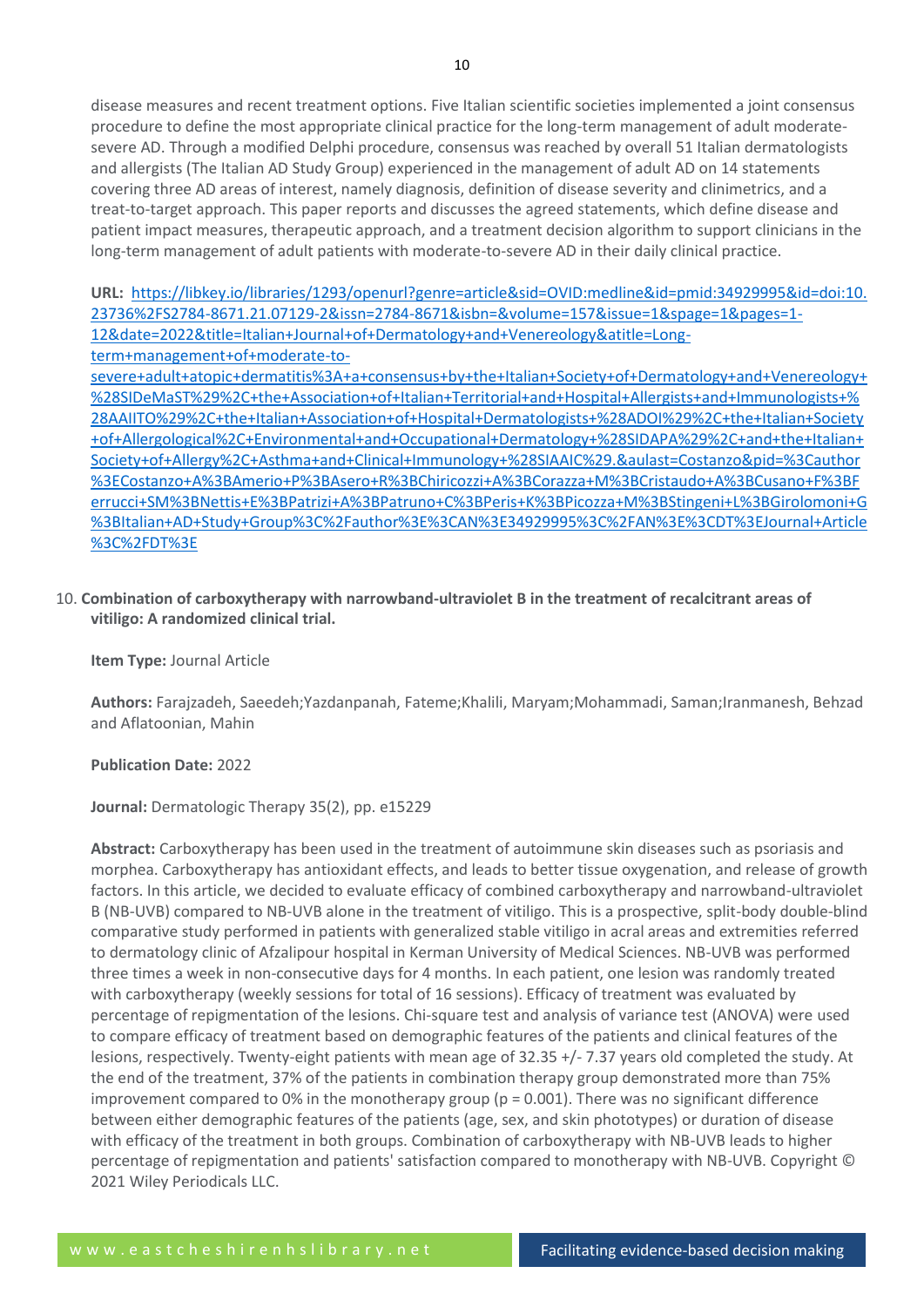**URL:** [https://libkey.io/libraries/1293/openurl?genre=article&sid=OVID:medline&id=pmid:34820974&id=doi:10.](https://libkey.io/libraries/1293/openurl?genre=article&sid=OVID:medline&id=pmid:34820974&id=doi:10.1111%2Fdth.15229&issn=1396-0296&isbn=&volume=35&issue=2&spage=e15229&pages=e15229&date=2022&title=Dermatologic+Therapy&atitle=Combination+of+carboxytherapy+with+narrowband-ultraviolet+B+in+the+treatment+of+recalcitrant+areas+of+vitiligo%3A+A+randomized+clinical+trial.&aulast=Farajzadeh&pid=%3Cauthor%3EFarajzadeh+S%3BYazdanpanah+F%3BKhalili+M%3BMohammadi+S%3BIranmanesh+B%3BAflatoonian+M%3C%2Fauthor%3E%3CAN%3E34820974%3C%2FAN%3E%3CDT%3EJournal+Article%3C%2FDT%3E) [1111%2Fdth.15229&issn=1396-](https://libkey.io/libraries/1293/openurl?genre=article&sid=OVID:medline&id=pmid:34820974&id=doi:10.1111%2Fdth.15229&issn=1396-0296&isbn=&volume=35&issue=2&spage=e15229&pages=e15229&date=2022&title=Dermatologic+Therapy&atitle=Combination+of+carboxytherapy+with+narrowband-ultraviolet+B+in+the+treatment+of+recalcitrant+areas+of+vitiligo%3A+A+randomized+clinical+trial.&aulast=Farajzadeh&pid=%3Cauthor%3EFarajzadeh+S%3BYazdanpanah+F%3BKhalili+M%3BMohammadi+S%3BIranmanesh+B%3BAflatoonian+M%3C%2Fauthor%3E%3CAN%3E34820974%3C%2FAN%3E%3CDT%3EJournal+Article%3C%2FDT%3E)

[0296&isbn=&volume=35&issue=2&spage=e15229&pages=e15229&date=2022&title=Dermatologic+Therapy&a](https://libkey.io/libraries/1293/openurl?genre=article&sid=OVID:medline&id=pmid:34820974&id=doi:10.1111%2Fdth.15229&issn=1396-0296&isbn=&volume=35&issue=2&spage=e15229&pages=e15229&date=2022&title=Dermatologic+Therapy&atitle=Combination+of+carboxytherapy+with+narrowband-ultraviolet+B+in+the+treatment+of+recalcitrant+areas+of+vitiligo%3A+A+randomized+clinical+trial.&aulast=Farajzadeh&pid=%3Cauthor%3EFarajzadeh+S%3BYazdanpanah+F%3BKhalili+M%3BMohammadi+S%3BIranmanesh+B%3BAflatoonian+M%3C%2Fauthor%3E%3CAN%3E34820974%3C%2FAN%3E%3CDT%3EJournal+Article%3C%2FDT%3E) [title=Combination+of+carboxytherapy+with+narrowband-](https://libkey.io/libraries/1293/openurl?genre=article&sid=OVID:medline&id=pmid:34820974&id=doi:10.1111%2Fdth.15229&issn=1396-0296&isbn=&volume=35&issue=2&spage=e15229&pages=e15229&date=2022&title=Dermatologic+Therapy&atitle=Combination+of+carboxytherapy+with+narrowband-ultraviolet+B+in+the+treatment+of+recalcitrant+areas+of+vitiligo%3A+A+randomized+clinical+trial.&aulast=Farajzadeh&pid=%3Cauthor%3EFarajzadeh+S%3BYazdanpanah+F%3BKhalili+M%3BMohammadi+S%3BIranmanesh+B%3BAflatoonian+M%3C%2Fauthor%3E%3CAN%3E34820974%3C%2FAN%3E%3CDT%3EJournal+Article%3C%2FDT%3E)

[ultraviolet+B+in+the+treatment+of+recalcitrant+areas+of+vitiligo%3A+A+randomized+clinical+trial.&aulast=Far](https://libkey.io/libraries/1293/openurl?genre=article&sid=OVID:medline&id=pmid:34820974&id=doi:10.1111%2Fdth.15229&issn=1396-0296&isbn=&volume=35&issue=2&spage=e15229&pages=e15229&date=2022&title=Dermatologic+Therapy&atitle=Combination+of+carboxytherapy+with+narrowband-ultraviolet+B+in+the+treatment+of+recalcitrant+areas+of+vitiligo%3A+A+randomized+clinical+trial.&aulast=Farajzadeh&pid=%3Cauthor%3EFarajzadeh+S%3BYazdanpanah+F%3BKhalili+M%3BMohammadi+S%3BIranmanesh+B%3BAflatoonian+M%3C%2Fauthor%3E%3CAN%3E34820974%3C%2FAN%3E%3CDT%3EJournal+Article%3C%2FDT%3E) [ajzadeh&pid=%3Cauthor%3EFarajzadeh+S%3BYazdanpanah+F%3BKhalili+M%3BMohammadi+S%3BIranmanesh](https://libkey.io/libraries/1293/openurl?genre=article&sid=OVID:medline&id=pmid:34820974&id=doi:10.1111%2Fdth.15229&issn=1396-0296&isbn=&volume=35&issue=2&spage=e15229&pages=e15229&date=2022&title=Dermatologic+Therapy&atitle=Combination+of+carboxytherapy+with+narrowband-ultraviolet+B+in+the+treatment+of+recalcitrant+areas+of+vitiligo%3A+A+randomized+clinical+trial.&aulast=Farajzadeh&pid=%3Cauthor%3EFarajzadeh+S%3BYazdanpanah+F%3BKhalili+M%3BMohammadi+S%3BIranmanesh+B%3BAflatoonian+M%3C%2Fauthor%3E%3CAN%3E34820974%3C%2FAN%3E%3CDT%3EJournal+Article%3C%2FDT%3E) [+B%3BAflatoonian+M%3C%2Fauthor%3E%3CAN%3E34820974%3C%2FAN%3E%3CDT%3EJournal+Article%3C%](https://libkey.io/libraries/1293/openurl?genre=article&sid=OVID:medline&id=pmid:34820974&id=doi:10.1111%2Fdth.15229&issn=1396-0296&isbn=&volume=35&issue=2&spage=e15229&pages=e15229&date=2022&title=Dermatologic+Therapy&atitle=Combination+of+carboxytherapy+with+narrowband-ultraviolet+B+in+the+treatment+of+recalcitrant+areas+of+vitiligo%3A+A+randomized+clinical+trial.&aulast=Farajzadeh&pid=%3Cauthor%3EFarajzadeh+S%3BYazdanpanah+F%3BKhalili+M%3BMohammadi+S%3BIranmanesh+B%3BAflatoonian+M%3C%2Fauthor%3E%3CAN%3E34820974%3C%2FAN%3E%3CDT%3EJournal+Article%3C%2FDT%3E) [2FDT%3E](https://libkey.io/libraries/1293/openurl?genre=article&sid=OVID:medline&id=pmid:34820974&id=doi:10.1111%2Fdth.15229&issn=1396-0296&isbn=&volume=35&issue=2&spage=e15229&pages=e15229&date=2022&title=Dermatologic+Therapy&atitle=Combination+of+carboxytherapy+with+narrowband-ultraviolet+B+in+the+treatment+of+recalcitrant+areas+of+vitiligo%3A+A+randomized+clinical+trial.&aulast=Farajzadeh&pid=%3Cauthor%3EFarajzadeh+S%3BYazdanpanah+F%3BKhalili+M%3BMohammadi+S%3BIranmanesh+B%3BAflatoonian+M%3C%2Fauthor%3E%3CAN%3E34820974%3C%2FAN%3E%3CDT%3EJournal+Article%3C%2FDT%3E)

# 11. **Pattern of Papulosquamous Disorders in Children: A Clinico-Epidemiological Study.**

**Item Type:** Journal Article

**Authors:** Gandhi, Jagriti;Agrawal, Surbhi;Gupta, Shreya;Verma, Kapila and Mohite, Anil

**Publication Date:** Jan ,2022

**Journal:** Cureus 14(1), pp. e21194

**Abstract:** Introduction Skin disorders are a major health problem in the pediatric age group and are associated with significant morbidity. Papulosquamous disorders, forming a major part of the skin diseases in children, present in a variety of clinical pattern. This study is conducted in order to study the hospital-based prevalence of papulosquamous disorders in the pediatric age group (2-14 years) and to determine the morphology and clinical patterns with respect to their age and sex distribution. Methodology An analytical cross-sectional study was conducted from December 1, 2019, to May 30, 2021, in the outpatient department of the Department of Dermatology, Venereology, and Leprology, JK Hospital and LN Medical College, Bhopal, India. Ninety-five consecutive patients belonging to the age group of 2-14 years, attending the Dermatology OPD and also referred cases from the Pediatrics Department were enrolled in the study. A detailed history of illness, regarding age, duration, onset, symptoms, recurrence, family history of the disease, pre-existing medical conditions, and drug intake history was taken. Information regarding the history of fever, sore throat, and vaccination was noted. Clinical and dermatological examination including hair, nail, and mucosal examination was done for all the cases. Necessary investigations were ordered for relevant cases and the data was recorded in a form specially designed for the study. Results In the present study, papulosquamous disorders constituted 2.9% of all pediatric (2-14 years) dermatosis. Of the various papulosquamous disorders found, psoriasis was the most common disease that was found (in 31.6%) followed by Gianotti-Crosti syndrome (18.9%), and lichen planus (18.9%). Males outnumbered females with a ratio of 1.48:1. The incidence of papulosquamous disorders was highest in 11-14 years of age in the present study. Conclusion Papulosquamous disorders account for a large number of the overall dermatoses, belonging to both the adult and pediatric populations. Due to significant changes in clinical presentation, geographical and environmental influences, treatment, and prognosis; the papulosquamous group of disorders in children require a varying approach than adult dermatoses. More studies are required in this field to appropriately diagnose and manage pediatric papulosquamous disorders in order to reduce the disease burden and as a key to better patient care. Copyright © 2022, Gandhi et al.

**URL:** [https://libkey.io/libraries/1293/openurl?genre=article&sid=OVID:medline&id=pmid:35186517&id=doi:10.](https://libkey.io/libraries/1293/openurl?genre=article&sid=OVID:medline&id=pmid:35186517&id=doi:10.7759%2Fcureus.21194&issn=2168-8184&isbn=&volume=14&issue=1&spage=e21194&pages=e21194&date=2022&title=Cureus&atitle=Pattern+of+Papulosquamous+Disorders+in+Children%3A+A+Clinico-Epidemiological+Study.&aulast=Gandhi&pid=%3Cauthor%3EGandhi+J%3BAgrawal+S%3BGupta+S%3BVerma+K%3BMohite+A%3C%2Fauthor%3E%3CAN%3E35186517%3C%2FAN%3E%3CDT%3EJournal+Article%3C%2FDT%3E) [7759%2Fcureus.21194&issn=2168-](https://libkey.io/libraries/1293/openurl?genre=article&sid=OVID:medline&id=pmid:35186517&id=doi:10.7759%2Fcureus.21194&issn=2168-8184&isbn=&volume=14&issue=1&spage=e21194&pages=e21194&date=2022&title=Cureus&atitle=Pattern+of+Papulosquamous+Disorders+in+Children%3A+A+Clinico-Epidemiological+Study.&aulast=Gandhi&pid=%3Cauthor%3EGandhi+J%3BAgrawal+S%3BGupta+S%3BVerma+K%3BMohite+A%3C%2Fauthor%3E%3CAN%3E35186517%3C%2FAN%3E%3CDT%3EJournal+Article%3C%2FDT%3E)

[8184&isbn=&volume=14&issue=1&spage=e21194&pages=e21194&date=2022&title=Cureus&atitle=Pattern+of](https://libkey.io/libraries/1293/openurl?genre=article&sid=OVID:medline&id=pmid:35186517&id=doi:10.7759%2Fcureus.21194&issn=2168-8184&isbn=&volume=14&issue=1&spage=e21194&pages=e21194&date=2022&title=Cureus&atitle=Pattern+of+Papulosquamous+Disorders+in+Children%3A+A+Clinico-Epidemiological+Study.&aulast=Gandhi&pid=%3Cauthor%3EGandhi+J%3BAgrawal+S%3BGupta+S%3BVerma+K%3BMohite+A%3C%2Fauthor%3E%3CAN%3E35186517%3C%2FAN%3E%3CDT%3EJournal+Article%3C%2FDT%3E) [+Papulosquamous+Disorders+in+Children%3A+A+Clinico-](https://libkey.io/libraries/1293/openurl?genre=article&sid=OVID:medline&id=pmid:35186517&id=doi:10.7759%2Fcureus.21194&issn=2168-8184&isbn=&volume=14&issue=1&spage=e21194&pages=e21194&date=2022&title=Cureus&atitle=Pattern+of+Papulosquamous+Disorders+in+Children%3A+A+Clinico-Epidemiological+Study.&aulast=Gandhi&pid=%3Cauthor%3EGandhi+J%3BAgrawal+S%3BGupta+S%3BVerma+K%3BMohite+A%3C%2Fauthor%3E%3CAN%3E35186517%3C%2FAN%3E%3CDT%3EJournal+Article%3C%2FDT%3E)

[Epidemiological+Study.&aulast=Gandhi&pid=%3Cauthor%3EGandhi+J%3BAgrawal+S%3BGupta+S%3BVerma+K](https://libkey.io/libraries/1293/openurl?genre=article&sid=OVID:medline&id=pmid:35186517&id=doi:10.7759%2Fcureus.21194&issn=2168-8184&isbn=&volume=14&issue=1&spage=e21194&pages=e21194&date=2022&title=Cureus&atitle=Pattern+of+Papulosquamous+Disorders+in+Children%3A+A+Clinico-Epidemiological+Study.&aulast=Gandhi&pid=%3Cauthor%3EGandhi+J%3BAgrawal+S%3BGupta+S%3BVerma+K%3BMohite+A%3C%2Fauthor%3E%3CAN%3E35186517%3C%2FAN%3E%3CDT%3EJournal+Article%3C%2FDT%3E) [%3BMohite+A%3C%2Fauthor%3E%3CAN%3E35186517%3C%2FAN%3E%3CDT%3EJournal+Article%3C%2FDT%3](https://libkey.io/libraries/1293/openurl?genre=article&sid=OVID:medline&id=pmid:35186517&id=doi:10.7759%2Fcureus.21194&issn=2168-8184&isbn=&volume=14&issue=1&spage=e21194&pages=e21194&date=2022&title=Cureus&atitle=Pattern+of+Papulosquamous+Disorders+in+Children%3A+A+Clinico-Epidemiological+Study.&aulast=Gandhi&pid=%3Cauthor%3EGandhi+J%3BAgrawal+S%3BGupta+S%3BVerma+K%3BMohite+A%3C%2Fauthor%3E%3CAN%3E35186517%3C%2FAN%3E%3CDT%3EJournal+Article%3C%2FDT%3E) [E](https://libkey.io/libraries/1293/openurl?genre=article&sid=OVID:medline&id=pmid:35186517&id=doi:10.7759%2Fcureus.21194&issn=2168-8184&isbn=&volume=14&issue=1&spage=e21194&pages=e21194&date=2022&title=Cureus&atitle=Pattern+of+Papulosquamous+Disorders+in+Children%3A+A+Clinico-Epidemiological+Study.&aulast=Gandhi&pid=%3Cauthor%3EGandhi+J%3BAgrawal+S%3BGupta+S%3BVerma+K%3BMohite+A%3C%2Fauthor%3E%3CAN%3E35186517%3C%2FAN%3E%3CDT%3EJournal+Article%3C%2FDT%3E)

12. **Biosimilar versus originator etanercept: a real-life clinical study.**

w w w . e a s t c h e s h i r e n h s l i b r a r y . n e t Facilitating evidence-based decision making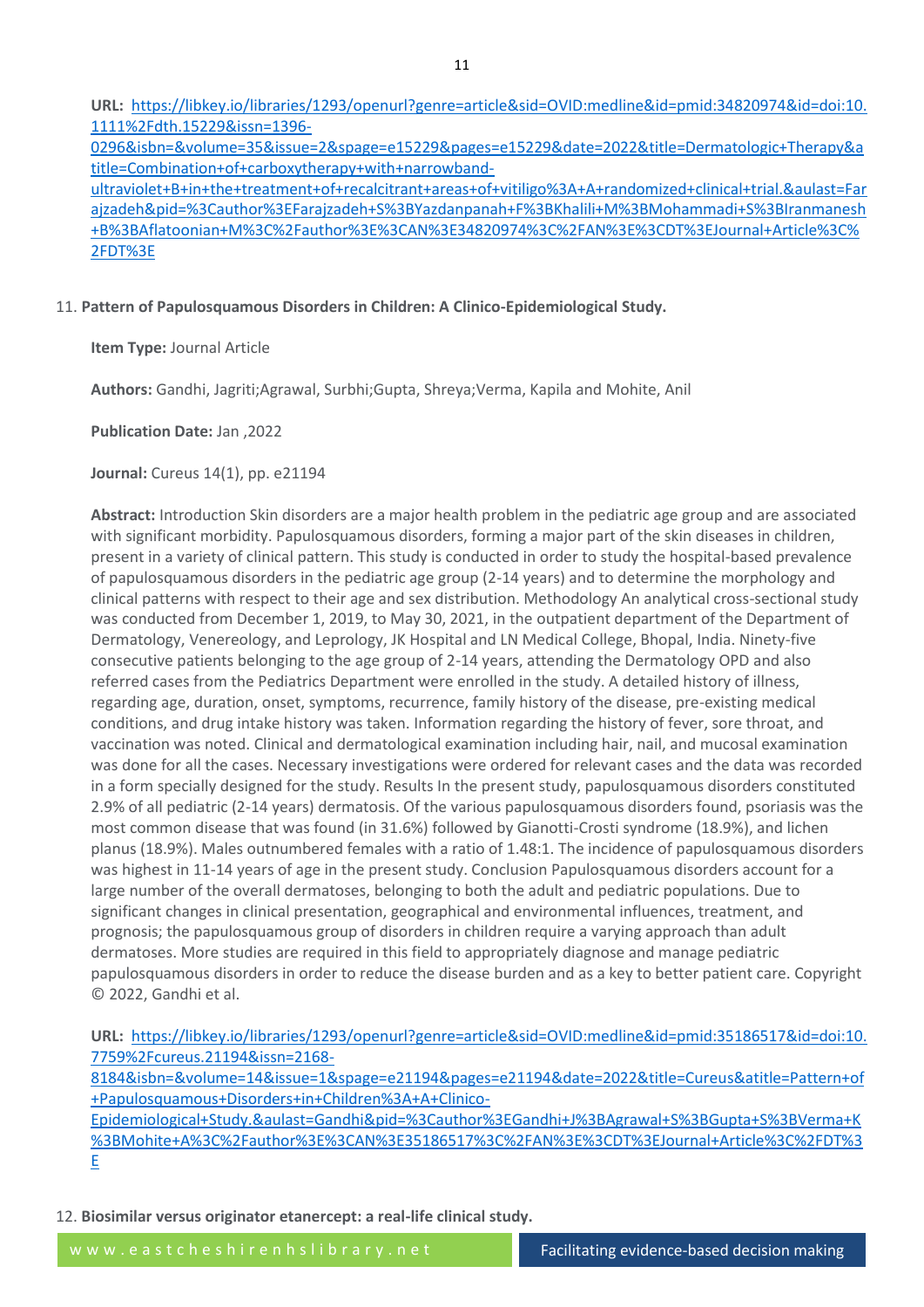# **Item Type:** Journal Article

**Authors:** Giordano, Domenico;Capalbo, Alessandro;Gagliostro, Nazareno;Fedele, Giusy;Balampanos, Charalampos G.;Persechino, Flavia;Bushati, Vilma;Ulisse, Salvatore;Persechino, Severino and Pellacani, Giovanni

# **Publication Date:** 2022

# **Journal:** Italian Journal of Dermatology and Venereology

**Abstract:** BACKGROUND: Over the last few years, novel therapeutic approaches based on the use of monoclonal antibodies against cytokines, or their cognate receptors, involved in psoriasis progression have shown remarkable results, being capable to reduce disease progression and increase patient's quality of life. Among these is etanercept (Enbrel R, Pfizer, Sandwich, UK) and its biosimilar compound SB4 (Benepali R, Samsung Bioepis, Delft, The Netherlands), both approved for the treatment of moderate to severe psoriasis. Aim of the present study was to evaluate in a less controlled environment, such as real-life, the actual bioequivalence between the etanercept (ETN) and the SB4 in term of safety, efficacy and patient's quality of life. METHODS: For this purpose, we analyzed a case study consisting of 65 patients affected by plaque psoriasis, with or without psoriatic arthritis at our dermatological outpatient center of Sant'Andrea Hospital in Rome, all of them under treatment with either ETN or the biosimilar SB4 drug for at least 3 months. The indicators used to evaluate the effectiveness of the therapies were the Psoriasis Area and Severity Index, the Visual Analogue Scale (VAS) for itch, the VAS for pain, and the Dermatology Life Quality Index. RESULTS: The results showed no significant differences among the two drugs in all the analyzed parameters confirming the equivalence between the ETN and its biosimilar SB4. CONCLUSIONS: Overall, we can confirm the overlapping clinical efficacy between ETN and its biosimilar SB4 drug and that even in an uncontrolled environment such as real-life, the biosimilar drugs are an excellent opportunity to reduce health costs allowing to expand the audience of patients who can benefit from these innovative treatments.

**URL:** [https://libkey.io/libraries/1293/openurl?genre=article&sid=OVID:medline&id=pmid:35274881&id=doi:10.](https://libkey.io/libraries/1293/openurl?genre=article&sid=OVID:medline&id=pmid:35274881&id=doi:10.23736%2FS2784-8671.22.07224-3&issn=2784-8671&isbn=&volume=&issue=&spage=&pages=&date=2022&title=Italian+Journal+of+Dermatology+and+Venereology&atitle=Biosimilar+versus+originator+etanercept%3A+a+real-life+clinical+study.&aulast=Giordano&pid=%3Cauthor%3EGiordano+D%3BCapalbo+A%3BGagliostro+N%3BFedele+G%3BBalampanos+CG%3BPersechino+F%3BBushati+V%3BUlisse+S%3BPersechino+S%3BPellacani+G%3C%2Fauthor%3E%3CAN%3E35274881%3C%2FAN%3E%3CDT%3EJournal+Article%3C%2FDT%3E) [23736%2FS2784-8671.22.07224-3&issn=2784-](https://libkey.io/libraries/1293/openurl?genre=article&sid=OVID:medline&id=pmid:35274881&id=doi:10.23736%2FS2784-8671.22.07224-3&issn=2784-8671&isbn=&volume=&issue=&spage=&pages=&date=2022&title=Italian+Journal+of+Dermatology+and+Venereology&atitle=Biosimilar+versus+originator+etanercept%3A+a+real-life+clinical+study.&aulast=Giordano&pid=%3Cauthor%3EGiordano+D%3BCapalbo+A%3BGagliostro+N%3BFedele+G%3BBalampanos+CG%3BPersechino+F%3BBushati+V%3BUlisse+S%3BPersechino+S%3BPellacani+G%3C%2Fauthor%3E%3CAN%3E35274881%3C%2FAN%3E%3CDT%3EJournal+Article%3C%2FDT%3E) [8671&isbn=&volume=&issue=&spage=&pages=&date=2022&title=Italian+Journal+of+Dermatology+and+Vener](https://libkey.io/libraries/1293/openurl?genre=article&sid=OVID:medline&id=pmid:35274881&id=doi:10.23736%2FS2784-8671.22.07224-3&issn=2784-8671&isbn=&volume=&issue=&spage=&pages=&date=2022&title=Italian+Journal+of+Dermatology+and+Venereology&atitle=Biosimilar+versus+originator+etanercept%3A+a+real-life+clinical+study.&aulast=Giordano&pid=%3Cauthor%3EGiordano+D%3BCapalbo+A%3BGagliostro+N%3BFedele+G%3BBalampanos+CG%3BPersechino+F%3BBushati+V%3BUlisse+S%3BPersechino+S%3BPellacani+G%3C%2Fauthor%3E%3CAN%3E35274881%3C%2FAN%3E%3CDT%3EJournal+Article%3C%2FDT%3E) [eology&atitle=Biosimilar+versus+originator+etanercept%3A+a+real](https://libkey.io/libraries/1293/openurl?genre=article&sid=OVID:medline&id=pmid:35274881&id=doi:10.23736%2FS2784-8671.22.07224-3&issn=2784-8671&isbn=&volume=&issue=&spage=&pages=&date=2022&title=Italian+Journal+of+Dermatology+and+Venereology&atitle=Biosimilar+versus+originator+etanercept%3A+a+real-life+clinical+study.&aulast=Giordano&pid=%3Cauthor%3EGiordano+D%3BCapalbo+A%3BGagliostro+N%3BFedele+G%3BBalampanos+CG%3BPersechino+F%3BBushati+V%3BUlisse+S%3BPersechino+S%3BPellacani+G%3C%2Fauthor%3E%3CAN%3E35274881%3C%2FAN%3E%3CDT%3EJournal+Article%3C%2FDT%3E)[life+clinical+study.&aulast=Giordano&pid=%3Cauthor%3EGiordano+D%3BCapalbo+A%3BGagliostro+N%3BFede](https://libkey.io/libraries/1293/openurl?genre=article&sid=OVID:medline&id=pmid:35274881&id=doi:10.23736%2FS2784-8671.22.07224-3&issn=2784-8671&isbn=&volume=&issue=&spage=&pages=&date=2022&title=Italian+Journal+of+Dermatology+and+Venereology&atitle=Biosimilar+versus+originator+etanercept%3A+a+real-life+clinical+study.&aulast=Giordano&pid=%3Cauthor%3EGiordano+D%3BCapalbo+A%3BGagliostro+N%3BFedele+G%3BBalampanos+CG%3BPersechino+F%3BBushati+V%3BUlisse+S%3BPersechino+S%3BPellacani+G%3C%2Fauthor%3E%3CAN%3E35274881%3C%2FAN%3E%3CDT%3EJournal+Article%3C%2FDT%3E) [le+G%3BBalampanos+CG%3BPersechino+F%3BBushati+V%3BUlisse+S%3BPersechino+S%3BPellacani+G%3C%2](https://libkey.io/libraries/1293/openurl?genre=article&sid=OVID:medline&id=pmid:35274881&id=doi:10.23736%2FS2784-8671.22.07224-3&issn=2784-8671&isbn=&volume=&issue=&spage=&pages=&date=2022&title=Italian+Journal+of+Dermatology+and+Venereology&atitle=Biosimilar+versus+originator+etanercept%3A+a+real-life+clinical+study.&aulast=Giordano&pid=%3Cauthor%3EGiordano+D%3BCapalbo+A%3BGagliostro+N%3BFedele+G%3BBalampanos+CG%3BPersechino+F%3BBushati+V%3BUlisse+S%3BPersechino+S%3BPellacani+G%3C%2Fauthor%3E%3CAN%3E35274881%3C%2FAN%3E%3CDT%3EJournal+Article%3C%2FDT%3E) [Fauthor%3E%3CAN%3E35274881%3C%2FAN%3E%3CDT%3EJournal+Article%3C%2FDT%3E](https://libkey.io/libraries/1293/openurl?genre=article&sid=OVID:medline&id=pmid:35274881&id=doi:10.23736%2FS2784-8671.22.07224-3&issn=2784-8671&isbn=&volume=&issue=&spage=&pages=&date=2022&title=Italian+Journal+of+Dermatology+and+Venereology&atitle=Biosimilar+versus+originator+etanercept%3A+a+real-life+clinical+study.&aulast=Giordano&pid=%3Cauthor%3EGiordano+D%3BCapalbo+A%3BGagliostro+N%3BFedele+G%3BBalampanos+CG%3BPersechino+F%3BBushati+V%3BUlisse+S%3BPersechino+S%3BPellacani+G%3C%2Fauthor%3E%3CAN%3E35274881%3C%2FAN%3E%3CDT%3EJournal+Article%3C%2FDT%3E)

# 13. **Bibliometric Trends in Nail Psoriasis Research Publications.**

**Item Type:** Journal Article

**Authors:** Gregoriou, S.;Tsiogka, A. and Rigopoulos, D.

**Publication Date:** 2022

**Journal:** Skin Appendage Disorders 8(2), pp. 122-128

**Abstract:** Introduction: Bibliometric analysis provides an objective assessment of current research patterns and highlights the impact of selected publications in any given scientific discipline. Method(s): We sought to provide information about dynamic research trends in nail psoriasis by analyzing the 50 most cited articles on this topic, which were identified utilizing the Scopus citation database. Result(s): The median number of citations was 79 (range, 60-337) per article. Publication dates ranged from 1969 to 2020, while the majority of articles (46%) were published between 2000 and 2009. The top 50 highly cited articles were published in 19 different journals, with a median impact factor of 5.248 (range, 1.022-16.102). The British Journal of Dermatology published the greatest number of highly cited articles (n = 9). Most publications were original articles, and most cited research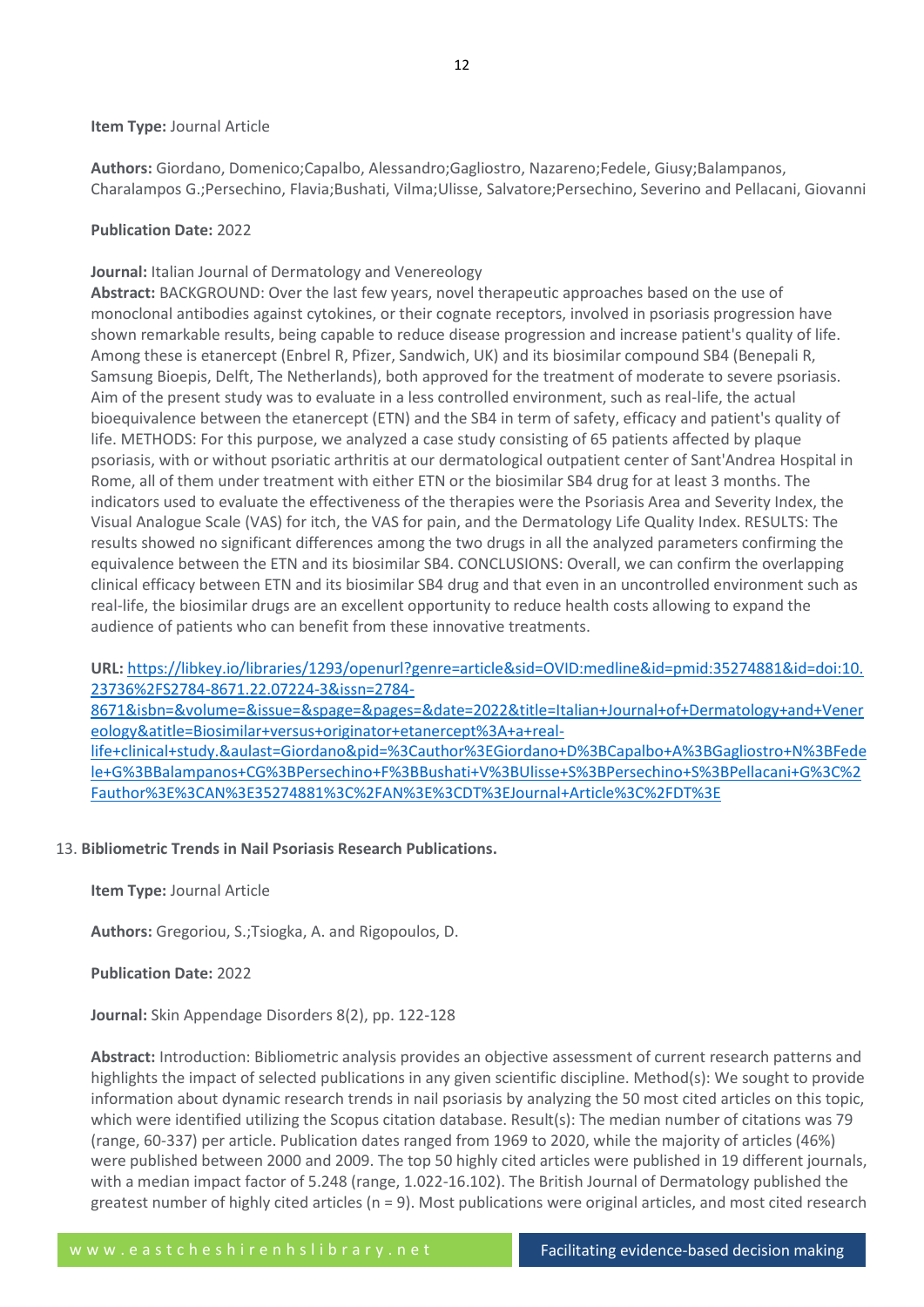topics included medical treatment and correlation of nail psoriasis with psoriatic arthritis. Most publications originated from the USA and UK, while Phoebe Rich and Dennis McGonagle were the two most contributing authors. Conclusion(s): This analysis provides information about emerging bibliometric trends and may guide future research in the field of nail psoriasis. Copyright © 2021

**URL:** [https://libkey.io/libraries/1293/openurl?genre=article&sid=OVID:embase&id=pmid:&id=doi:10.1159%2F](https://libkey.io/libraries/1293/openurl?genre=article&sid=OVID:embase&id=pmid:&id=doi:10.1159%2F000519191&issn=2296-9195&isbn=&volume=8&issue=2&spage=122&pages=122-128&date=2022&title=Skin+Appendage+Disorders&atitle=Bibliometric+Trends+in+Nail+Psoriasis+Research+Publications&aulast=Gregoriou&pid=%3Cauthor%3EGregoriou+S.%3BTsiogka+A.%3BRigopoulos+D.%3C%2Fauthor%3E%3CAN%3E2015618618%3C%2FAN%3E%3CDT%3EArticle%3C%2FDT%3E) [000519191&issn=2296-9195&isbn=&volume=8&issue=2&spage=122&pages=122-](https://libkey.io/libraries/1293/openurl?genre=article&sid=OVID:embase&id=pmid:&id=doi:10.1159%2F000519191&issn=2296-9195&isbn=&volume=8&issue=2&spage=122&pages=122-128&date=2022&title=Skin+Appendage+Disorders&atitle=Bibliometric+Trends+in+Nail+Psoriasis+Research+Publications&aulast=Gregoriou&pid=%3Cauthor%3EGregoriou+S.%3BTsiogka+A.%3BRigopoulos+D.%3C%2Fauthor%3E%3CAN%3E2015618618%3C%2FAN%3E%3CDT%3EArticle%3C%2FDT%3E) [128&date=2022&title=Skin+Appendage+Disorders&atitle=Bibliometric+Trends+in+Nail+Psoriasis+Research+Pu](https://libkey.io/libraries/1293/openurl?genre=article&sid=OVID:embase&id=pmid:&id=doi:10.1159%2F000519191&issn=2296-9195&isbn=&volume=8&issue=2&spage=122&pages=122-128&date=2022&title=Skin+Appendage+Disorders&atitle=Bibliometric+Trends+in+Nail+Psoriasis+Research+Publications&aulast=Gregoriou&pid=%3Cauthor%3EGregoriou+S.%3BTsiogka+A.%3BRigopoulos+D.%3C%2Fauthor%3E%3CAN%3E2015618618%3C%2FAN%3E%3CDT%3EArticle%3C%2FDT%3E) [blications&aulast=Gregoriou&pid=%3Cauthor%3EGregoriou+S.%3BTsiogka+A.%3BRigopoulos+D.%3C%2Fautho](https://libkey.io/libraries/1293/openurl?genre=article&sid=OVID:embase&id=pmid:&id=doi:10.1159%2F000519191&issn=2296-9195&isbn=&volume=8&issue=2&spage=122&pages=122-128&date=2022&title=Skin+Appendage+Disorders&atitle=Bibliometric+Trends+in+Nail+Psoriasis+Research+Publications&aulast=Gregoriou&pid=%3Cauthor%3EGregoriou+S.%3BTsiogka+A.%3BRigopoulos+D.%3C%2Fauthor%3E%3CAN%3E2015618618%3C%2FAN%3E%3CDT%3EArticle%3C%2FDT%3E) [r%3E%3CAN%3E2015618618%3C%2FAN%3E%3CDT%3EArticle%3C%2FDT%3E](https://libkey.io/libraries/1293/openurl?genre=article&sid=OVID:embase&id=pmid:&id=doi:10.1159%2F000519191&issn=2296-9195&isbn=&volume=8&issue=2&spage=122&pages=122-128&date=2022&title=Skin+Appendage+Disorders&atitle=Bibliometric+Trends+in+Nail+Psoriasis+Research+Publications&aulast=Gregoriou&pid=%3Cauthor%3EGregoriou+S.%3BTsiogka+A.%3BRigopoulos+D.%3C%2Fauthor%3E%3CAN%3E2015618618%3C%2FAN%3E%3CDT%3EArticle%3C%2FDT%3E)

#### 14. **Crusted scabies in children in France: a series of 20 cases**

**Item Type:** Journal Article

**Authors:** Grodner, Camille;Miquel, Juliette;Hadj-Rabia, Sma;Mallet, Stéphanie;Boralevi, Franck;Mazereeuw-Hautier, Juliette;Benzebouchi, Nacer;Dhers, Marie;Goujon, Elisa;Bensaïd, Philippe and Mahé, Emmanuel

**Publication Date:** 2022

**Journal:** European Journal of Pediatrics 181(3), pp. 1167-1174

**Abstract:** To evaluate the risk factors for crusted scabies in children in France. The retrospective multicenter study, conducted in France, of children (aged < 18 years) with profuse and/or crusted scabies confirmed by dermoscopy and/or microscopy. Data were obtained using a standardized questionnaire. We included 20 children. The mean age was 4.5 years, and 70% of the patients were girls. Their medical history revealed a neurological pathology (agenesis of the corpus callosum; n = 1, 5.0%), prematurity (n = 1, 5.0%), Down syndrome (n = 1, 5.0%), atopic dermatitis (n = 2, 10%), and asthma (n = 2, 10.0%). Fifteen (75.0%) children were treated with steroids before being diagnosed with scabies: 12 (60.0%) with topical steroids, one (5.0%) with a systemic steroid, and two (10.0%) with inhaled steroids. One child (5.0%) lived in a precarious environment. The mean duration of pruritus was 3.4 months, and that of the skin lesions was 3.1 months. The most commonly affected areas for crusted scabies were the palms/hands (66.7%) and the armpits (33.3%). Thirteen children (65.0%) were hospitalized, 14 (70.0%) were treated with ivermectin and all received topical treatments; 85.7% were cured within an average of 38 days, but one child had a relapse 3 months later in the form of common scabies. Conclusion: The main risk factor for developing crusted scabies in France was the misdiagnosis and the use of corticosteroids, especially topical forms typically used in "healthy" children. Management of the children was effective and similar to that used in adults. What is Known: • Crusted scabies is an extremely contagious disease which is rarely reported in infancy, especially in healthy children. • The main risk factors include immunosuppression, physical debilitation, and intellectual disability. What is New: • The main risk factor of severe scabies in this study was delayed diagnosis associated with the use of topical or systemic corticosteroids. • The treatment was successful in 85.7% of cases, and 65% of children needed to be hospitalized.

**DOI:** 10.1007/s00431-021-04251-4

**URL:** [https://search.ebscohost.com/login.aspx?direct=true&AuthType=sso&db=cin20&AN=155625510&custid=](https://search.ebscohost.com/login.aspx?direct=true&AuthType=sso&db=cin20&AN=155625510&custid=ns023446) [ns023446](https://search.ebscohost.com/login.aspx?direct=true&AuthType=sso&db=cin20&AN=155625510&custid=ns023446)

#### 15. **Dermatological Conditions Inducing Acute and Chronic Pain.**

**Item Type:** Journal Article

**Authors:** Hayoun-Vigouroux, Mathilde and Misery, Laurent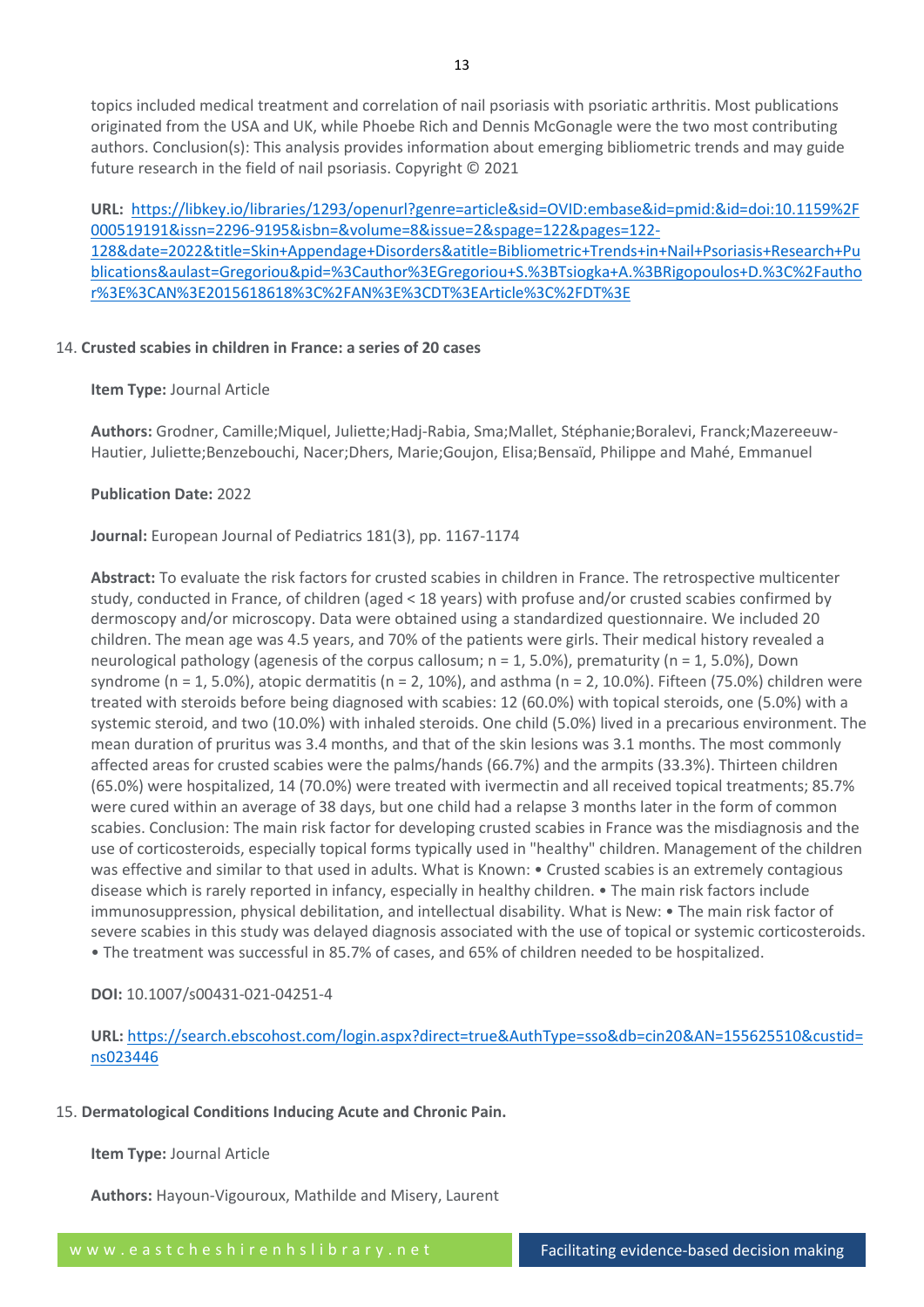#### **Publication Date:** 2022

#### **Journal:** Acta Dermato-Venereologica

**Abstract:** Pain is a common condition in dermatology. The aim of this review is to analyse the characteristics of pain in dermatology. Some skin diseases are conventionally known to cause pain; e.g. ulcers, pyoderma gangrenosum and herpes zoster. Common dermatoses, such as psoriasis or atopic dermatitis, can also cause significant pain. Some conditions are characterized by neuropathic pain and/or pruritus, without visible primary lesions: e.g. the neurocutaneous diseases, including small fibre neuropathies. Patients often fear pain in skin surgery; however, surgical procedures are rather well tolerated and any pain is mainly due to administration of local anaesthetic. Some therapies may also be uncomfortable for the patient, such as photo-dynamic therapy or aesthetic procedures. Thus, pain in dermatology is common, and its aetiology and charac-teristics are very varied. Knowledge of the different situations that cause pain will enable dermatologists to propose suitable analgesic solutions.

**URL** [https://libkey.io/libraries/1293/openurl?genre=article&sid=OVID:medline&id=pmid:35393624&id=doi:10.2](https://libkey.io/libraries/1293/openurl?genre=article&sid=OVID:medline&id=pmid:35393624&id=doi:10.2340%2Factadv.v102.284&issn=0001-5555&isbn=&volume=&issue=&spage=&pages=&date=2022&title=Acta+Dermato-Venereologica&atitle=Dermatological+Conditions+Inducing+Acute+and+Chronic+Pain.&aulast=Hayoun-Vigouroux&pid=%3Cauthor%3EHayoun-Vigouroux+M%3BMisery+L%3C%2Fauthor%3E%3CAN%3E35393624%3C%2FAN%3E%3CDT%3EJournal+Article%3C%2FDT%3E) [340%2Factadv.v102.284&issn=0001-](https://libkey.io/libraries/1293/openurl?genre=article&sid=OVID:medline&id=pmid:35393624&id=doi:10.2340%2Factadv.v102.284&issn=0001-5555&isbn=&volume=&issue=&spage=&pages=&date=2022&title=Acta+Dermato-Venereologica&atitle=Dermatological+Conditions+Inducing+Acute+and+Chronic+Pain.&aulast=Hayoun-Vigouroux&pid=%3Cauthor%3EHayoun-Vigouroux+M%3BMisery+L%3C%2Fauthor%3E%3CAN%3E35393624%3C%2FAN%3E%3CDT%3EJournal+Article%3C%2FDT%3E) [5555&isbn=&volume=&issue=&spage=&pages=&date=2022&title=Acta+Dermato-](https://libkey.io/libraries/1293/openurl?genre=article&sid=OVID:medline&id=pmid:35393624&id=doi:10.2340%2Factadv.v102.284&issn=0001-5555&isbn=&volume=&issue=&spage=&pages=&date=2022&title=Acta+Dermato-Venereologica&atitle=Dermatological+Conditions+Inducing+Acute+and+Chronic+Pain.&aulast=Hayoun-Vigouroux&pid=%3Cauthor%3EHayoun-Vigouroux+M%3BMisery+L%3C%2Fauthor%3E%3CAN%3E35393624%3C%2FAN%3E%3CDT%3EJournal+Article%3C%2FDT%3E)

[Venereologica&atitle=Dermatological+Conditions+Inducing+Acute+and+Chronic+Pain.&aulast=Hayoun-](https://libkey.io/libraries/1293/openurl?genre=article&sid=OVID:medline&id=pmid:35393624&id=doi:10.2340%2Factadv.v102.284&issn=0001-5555&isbn=&volume=&issue=&spage=&pages=&date=2022&title=Acta+Dermato-Venereologica&atitle=Dermatological+Conditions+Inducing+Acute+and+Chronic+Pain.&aulast=Hayoun-Vigouroux&pid=%3Cauthor%3EHayoun-Vigouroux+M%3BMisery+L%3C%2Fauthor%3E%3CAN%3E35393624%3C%2FAN%3E%3CDT%3EJournal+Article%3C%2FDT%3E)[Vigouroux&pid=%3Cauthor%3EHayoun-](https://libkey.io/libraries/1293/openurl?genre=article&sid=OVID:medline&id=pmid:35393624&id=doi:10.2340%2Factadv.v102.284&issn=0001-5555&isbn=&volume=&issue=&spage=&pages=&date=2022&title=Acta+Dermato-Venereologica&atitle=Dermatological+Conditions+Inducing+Acute+and+Chronic+Pain.&aulast=Hayoun-Vigouroux&pid=%3Cauthor%3EHayoun-Vigouroux+M%3BMisery+L%3C%2Fauthor%3E%3CAN%3E35393624%3C%2FAN%3E%3CDT%3EJournal+Article%3C%2FDT%3E)[Vigouroux+M%3BMisery+L%3C%2Fauthor%3E%3CAN%3E35393624%3C%2FAN%3E%3CDT%3EJournal+Article%](https://libkey.io/libraries/1293/openurl?genre=article&sid=OVID:medline&id=pmid:35393624&id=doi:10.2340%2Factadv.v102.284&issn=0001-5555&isbn=&volume=&issue=&spage=&pages=&date=2022&title=Acta+Dermato-Venereologica&atitle=Dermatological+Conditions+Inducing+Acute+and+Chronic+Pain.&aulast=Hayoun-Vigouroux&pid=%3Cauthor%3EHayoun-Vigouroux+M%3BMisery+L%3C%2Fauthor%3E%3CAN%3E35393624%3C%2FAN%3E%3CDT%3EJournal+Article%3C%2FDT%3E) [3C%2FDT%3E](https://libkey.io/libraries/1293/openurl?genre=article&sid=OVID:medline&id=pmid:35393624&id=doi:10.2340%2Factadv.v102.284&issn=0001-5555&isbn=&volume=&issue=&spage=&pages=&date=2022&title=Acta+Dermato-Venereologica&atitle=Dermatological+Conditions+Inducing+Acute+and+Chronic+Pain.&aulast=Hayoun-Vigouroux&pid=%3Cauthor%3EHayoun-Vigouroux+M%3BMisery+L%3C%2Fauthor%3E%3CAN%3E35393624%3C%2FAN%3E%3CDT%3EJournal+Article%3C%2FDT%3E)

# 16. **How do dermatologists' personal models inform a patient-centred approach to management: a qualitative study using the example of prescribing a new treatment (Apremilast).**

**Item Type:** Journal Article

**Authors:** Hewitt, R. M.;Bundy, C.;Newi, A. L.;Chachos, E.;Sommer, R.;Kleyn, C. E.;Augustin, M.;Griffiths, C. E. M. and Blome, C.

**Publication Date:** 2022

**Journal:** The British Journal of Dermatology (pagination), pp. ate of Pubaton: 22 Jan 2022

**Abstract:** BACKGROUND: The quality of dermatology consultations is partly determined by how clinicians approach patient care. The term 'Personal Models' describes the explanatory frameworks of thoughts, feelings and experiences that drive behaviour. One study found that clinicians' personal models, specifically their beliefs about autonomy and patient self-management, influenced the degree to which clinicians engage patients in shared decision-making during consultations. Further research is needed to further explore how clinicians' personal models inform and affect the quality of patient care. AIMS & OBJECTIVES: To explore how clinicians' personal models inform shared decision-making and consultation style in managing people living with psoriasis in the context of a new treatment, Apremilast. METHOD(S): A Framework Analysis of qualitative semistructured telephone interviews with 13 dermatologists from the UK and Germany who participated in a novel medicine trial for psoriasis called APPRECIATE. RESULT(S): Two themes were derived from the data. Theme one, personal working models of patient care, comprised of two sub-themes: (1.1) patient-centeredness: a continuum; and (1.2) stereotypes and assumptions. Theme two, impact of personal working models on patient care, included three sub-themes: (2.1) shared decision-making: a continuum; (2.2) consultation skills; and (2.3) impact of concerns about Apremilast on prescribing behaviour. CONCLUSION(S): Although many dermatologists endorsed a patient-centred approach, not all reported working in this way. Clinicians' personal models, their beliefs, stereotypes, personal perceptions, and assumptions about patients, are likely to affect their prescribing behaviour and shared decision-making. Additional specialised training and education could increase patientcenteredness and whole person management.Copyright This article is protected by copyright. All rights reserved.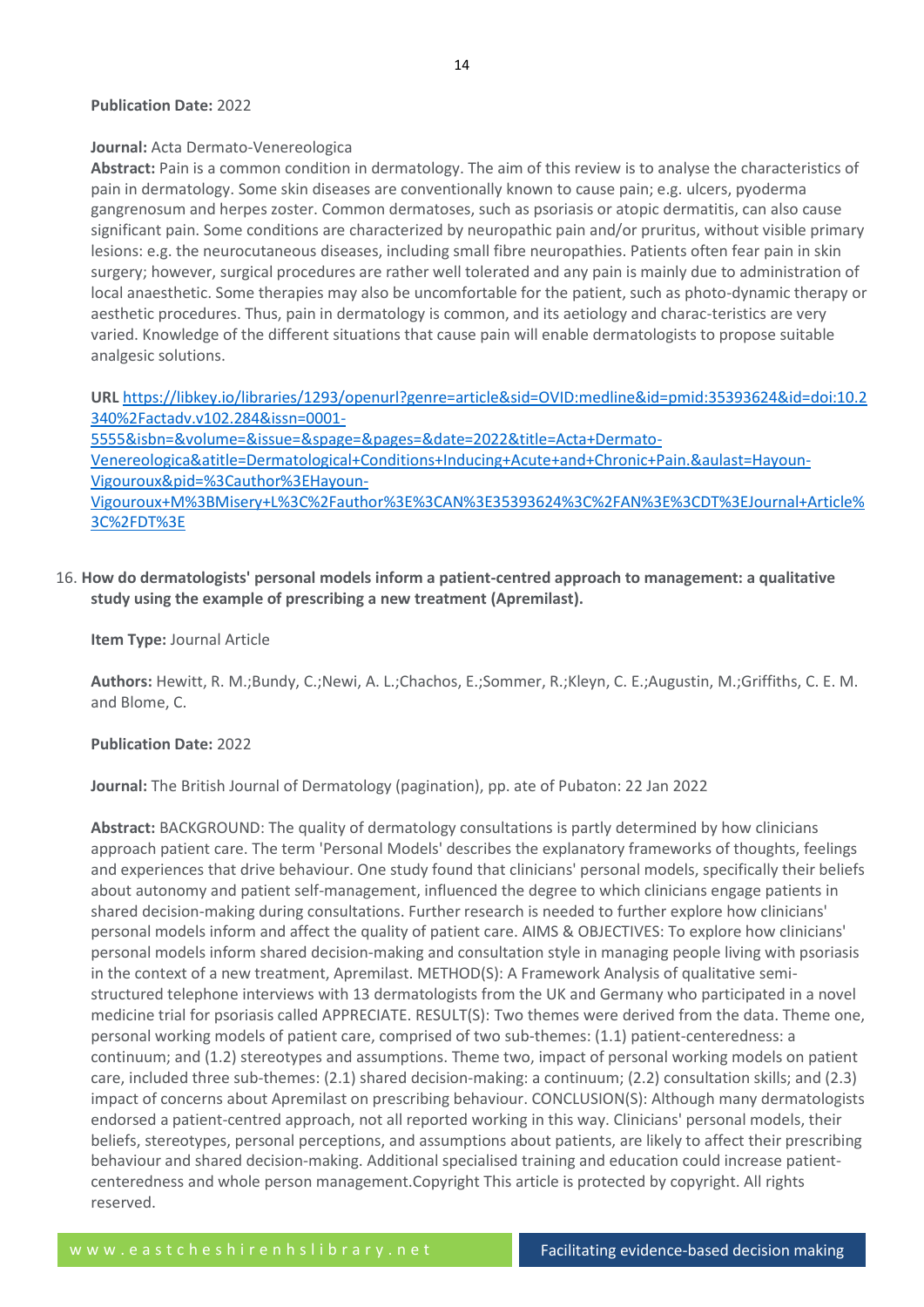**URL:** [https://libkey.io/libraries/1293/openurl?genre=article&sid=OVID:embase&id=pmid:35064926&id=doi:10.](https://libkey.io/libraries/1293/openurl?genre=article&sid=OVID:embase&id=pmid:35064926&id=doi:10.1111%2Fbjd.21029&issn=1365-2133&isbn=&volume=&issue=&spage=&pages=&date=2022&title=The+British+journal+of+dermatology&atitle=How+do+dermatologists%27+personal+models+inform+a+patient-centred+approach+to+management%3A+a+qualitative+study+using+the+example+of+prescribing+a+new+treatment+%28Apremilast%29&aulast=Hewitt&pid=%3Cauthor%3EHewitt+R.M.%3BBundy+C.%3BNewi+A.-L.%3BChachos+E.%3BSommer+R.%3BKleyn+C.E.%3BAugustin+M.%3BGriffiths+C.E.M.%3BBlome+C.%3C%2Fauthor%3E%3CAN%3E637105901%3C%2FAN%3E%3CDT%3EArticle%3C%2FDT%3E) [1111%2Fbjd.21029&issn=1365-](https://libkey.io/libraries/1293/openurl?genre=article&sid=OVID:embase&id=pmid:35064926&id=doi:10.1111%2Fbjd.21029&issn=1365-2133&isbn=&volume=&issue=&spage=&pages=&date=2022&title=The+British+journal+of+dermatology&atitle=How+do+dermatologists%27+personal+models+inform+a+patient-centred+approach+to+management%3A+a+qualitative+study+using+the+example+of+prescribing+a+new+treatment+%28Apremilast%29&aulast=Hewitt&pid=%3Cauthor%3EHewitt+R.M.%3BBundy+C.%3BNewi+A.-L.%3BChachos+E.%3BSommer+R.%3BKleyn+C.E.%3BAugustin+M.%3BGriffiths+C.E.M.%3BBlome+C.%3C%2Fauthor%3E%3CAN%3E637105901%3C%2FAN%3E%3CDT%3EArticle%3C%2FDT%3E)

[2133&isbn=&volume=&issue=&spage=&pages=&date=2022&title=The+British+journal+of+dermatology&atitle](https://libkey.io/libraries/1293/openurl?genre=article&sid=OVID:embase&id=pmid:35064926&id=doi:10.1111%2Fbjd.21029&issn=1365-2133&isbn=&volume=&issue=&spage=&pages=&date=2022&title=The+British+journal+of+dermatology&atitle=How+do+dermatologists%27+personal+models+inform+a+patient-centred+approach+to+management%3A+a+qualitative+study+using+the+example+of+prescribing+a+new+treatment+%28Apremilast%29&aulast=Hewitt&pid=%3Cauthor%3EHewitt+R.M.%3BBundy+C.%3BNewi+A.-L.%3BChachos+E.%3BSommer+R.%3BKleyn+C.E.%3BAugustin+M.%3BGriffiths+C.E.M.%3BBlome+C.%3C%2Fauthor%3E%3CAN%3E637105901%3C%2FAN%3E%3CDT%3EArticle%3C%2FDT%3E) [=How+do+dermatologists%27+personal+models+inform+a+patient](https://libkey.io/libraries/1293/openurl?genre=article&sid=OVID:embase&id=pmid:35064926&id=doi:10.1111%2Fbjd.21029&issn=1365-2133&isbn=&volume=&issue=&spage=&pages=&date=2022&title=The+British+journal+of+dermatology&atitle=How+do+dermatologists%27+personal+models+inform+a+patient-centred+approach+to+management%3A+a+qualitative+study+using+the+example+of+prescribing+a+new+treatment+%28Apremilast%29&aulast=Hewitt&pid=%3Cauthor%3EHewitt+R.M.%3BBundy+C.%3BNewi+A.-L.%3BChachos+E.%3BSommer+R.%3BKleyn+C.E.%3BAugustin+M.%3BGriffiths+C.E.M.%3BBlome+C.%3C%2Fauthor%3E%3CAN%3E637105901%3C%2FAN%3E%3CDT%3EArticle%3C%2FDT%3E)[centred+approach+to+management%3A+a+qualitative+study+using+the+example+of+prescribing+a+new+trea](https://libkey.io/libraries/1293/openurl?genre=article&sid=OVID:embase&id=pmid:35064926&id=doi:10.1111%2Fbjd.21029&issn=1365-2133&isbn=&volume=&issue=&spage=&pages=&date=2022&title=The+British+journal+of+dermatology&atitle=How+do+dermatologists%27+personal+models+inform+a+patient-centred+approach+to+management%3A+a+qualitative+study+using+the+example+of+prescribing+a+new+treatment+%28Apremilast%29&aulast=Hewitt&pid=%3Cauthor%3EHewitt+R.M.%3BBundy+C.%3BNewi+A.-L.%3BChachos+E.%3BSommer+R.%3BKleyn+C.E.%3BAugustin+M.%3BGriffiths+C.E.M.%3BBlome+C.%3C%2Fauthor%3E%3CAN%3E637105901%3C%2FAN%3E%3CDT%3EArticle%3C%2FDT%3E) [tment+%28Apremilast%29&aulast=Hewitt&pid=%3Cauthor%3EHewitt+R.M.%3BBundy+C.%3BNewi+A.-](https://libkey.io/libraries/1293/openurl?genre=article&sid=OVID:embase&id=pmid:35064926&id=doi:10.1111%2Fbjd.21029&issn=1365-2133&isbn=&volume=&issue=&spage=&pages=&date=2022&title=The+British+journal+of+dermatology&atitle=How+do+dermatologists%27+personal+models+inform+a+patient-centred+approach+to+management%3A+a+qualitative+study+using+the+example+of+prescribing+a+new+treatment+%28Apremilast%29&aulast=Hewitt&pid=%3Cauthor%3EHewitt+R.M.%3BBundy+C.%3BNewi+A.-L.%3BChachos+E.%3BSommer+R.%3BKleyn+C.E.%3BAugustin+M.%3BGriffiths+C.E.M.%3BBlome+C.%3C%2Fauthor%3E%3CAN%3E637105901%3C%2FAN%3E%3CDT%3EArticle%3C%2FDT%3E) [L.%3BChachos+E.%3BSommer+R.%3BKleyn+C.E.%3BAugustin+M.%3BGriffiths+C.E.M.%3BBlome+C.%3C%2Faut](https://libkey.io/libraries/1293/openurl?genre=article&sid=OVID:embase&id=pmid:35064926&id=doi:10.1111%2Fbjd.21029&issn=1365-2133&isbn=&volume=&issue=&spage=&pages=&date=2022&title=The+British+journal+of+dermatology&atitle=How+do+dermatologists%27+personal+models+inform+a+patient-centred+approach+to+management%3A+a+qualitative+study+using+the+example+of+prescribing+a+new+treatment+%28Apremilast%29&aulast=Hewitt&pid=%3Cauthor%3EHewitt+R.M.%3BBundy+C.%3BNewi+A.-L.%3BChachos+E.%3BSommer+R.%3BKleyn+C.E.%3BAugustin+M.%3BGriffiths+C.E.M.%3BBlome+C.%3C%2Fauthor%3E%3CAN%3E637105901%3C%2FAN%3E%3CDT%3EArticle%3C%2FDT%3E) [hor%3E%3CAN%3E637105901%3C%2FAN%3E%3CDT%3EArticle%3C%2FDT%3E](https://libkey.io/libraries/1293/openurl?genre=article&sid=OVID:embase&id=pmid:35064926&id=doi:10.1111%2Fbjd.21029&issn=1365-2133&isbn=&volume=&issue=&spage=&pages=&date=2022&title=The+British+journal+of+dermatology&atitle=How+do+dermatologists%27+personal+models+inform+a+patient-centred+approach+to+management%3A+a+qualitative+study+using+the+example+of+prescribing+a+new+treatment+%28Apremilast%29&aulast=Hewitt&pid=%3Cauthor%3EHewitt+R.M.%3BBundy+C.%3BNewi+A.-L.%3BChachos+E.%3BSommer+R.%3BKleyn+C.E.%3BAugustin+M.%3BGriffiths+C.E.M.%3BBlome+C.%3C%2Fauthor%3E%3CAN%3E637105901%3C%2FAN%3E%3CDT%3EArticle%3C%2FDT%3E)

17. **New Treatment Shines Light on Generalized Pustular Psoriasis: Patients with this rare and severe skin disorder may soon have a new therapeutic option**

**Item Type:** Journal Article

**Authors:** HOBBINS, KATIE

**Publication Date:** 2022

**Journal:** Dermatology Times 43(3), pp. 33-36

**Abstract:** The article describes the experience of a patient with generalized pustular psoriasis (GPP), a rare and serious skin disorder distinct from psoriasis and characterized by recurrent acute flares. Topics discussed include factors that may trigger or exacerbate the disorder, patient profile characteristics, and dermatology offices that partner with infusion centers to administer intravenous (IV) treatments.

**URL:** [https://search.ebscohost.com/login.aspx?direct=true&AuthType=sso&db=cin20&AN=155775725&custid=](https://search.ebscohost.com/login.aspx?direct=true&AuthType=sso&db=cin20&AN=155775725&custid=ns023446) [ns023446](https://search.ebscohost.com/login.aspx?direct=true&AuthType=sso&db=cin20&AN=155775725&custid=ns023446)

# 18. **Exploring convolutional neural networks with transfer learning for diagnosing Lyme disease from skin lesion images.**

**Item Type:** Journal Article

**Authors:** Hossain, S. I.;de Goer de Herve, J.;Hassan, M. S.;Martineau, D.;Petrosyan, E.;Corbin, V.;Beytout, J.;Lebert, I.;Durand, J.;Carravieri, I.;BrunJacob, A.;FreyKlett, P.;Baux, E.;Cazorla, C.;Eldin, C.;Hansmann, Y.;PatratDelon, S.;Prazuck, T.;Raffetin, A.;Tattevin, P., et al

**Publication Date:** 2022

**Journal:** Computer Methods and Programs in Biomedicine 215(pagination), pp. Arte Number: 106624. ate of Pubaton: Marh 2022

**Abstract:** Background and objective: Lyme disease which is one of the most common infectious vector-borne diseases manifests itself in most cases with erythema migrans (EM) skin lesions. Recent studies show that convolutional neural networks (CNNs) perform well to identify skin lesions from images. Lightweight CNN based pre-scanner applications for resource-constrained mobile devices can help users with early diagnosis of Lyme disease and prevent the transition to a severe late form thanks to appropriate antibiotic therapy. Also, resource-intensive CNN based robust computer applications can assist non-expert practitioners with an accurate diagnosis. The main objective of this study is to extensively analyze the effectiveness of CNNs for diagnosing Lyme disease from images and to find out the best CNN architectures considering resource constraints. Method(s): First, we created an EM dataset with the help of expert dermatologists from Clermont-Ferrand University Hospital Center of France. Second, we benchmarked this dataset for twenty-three CNN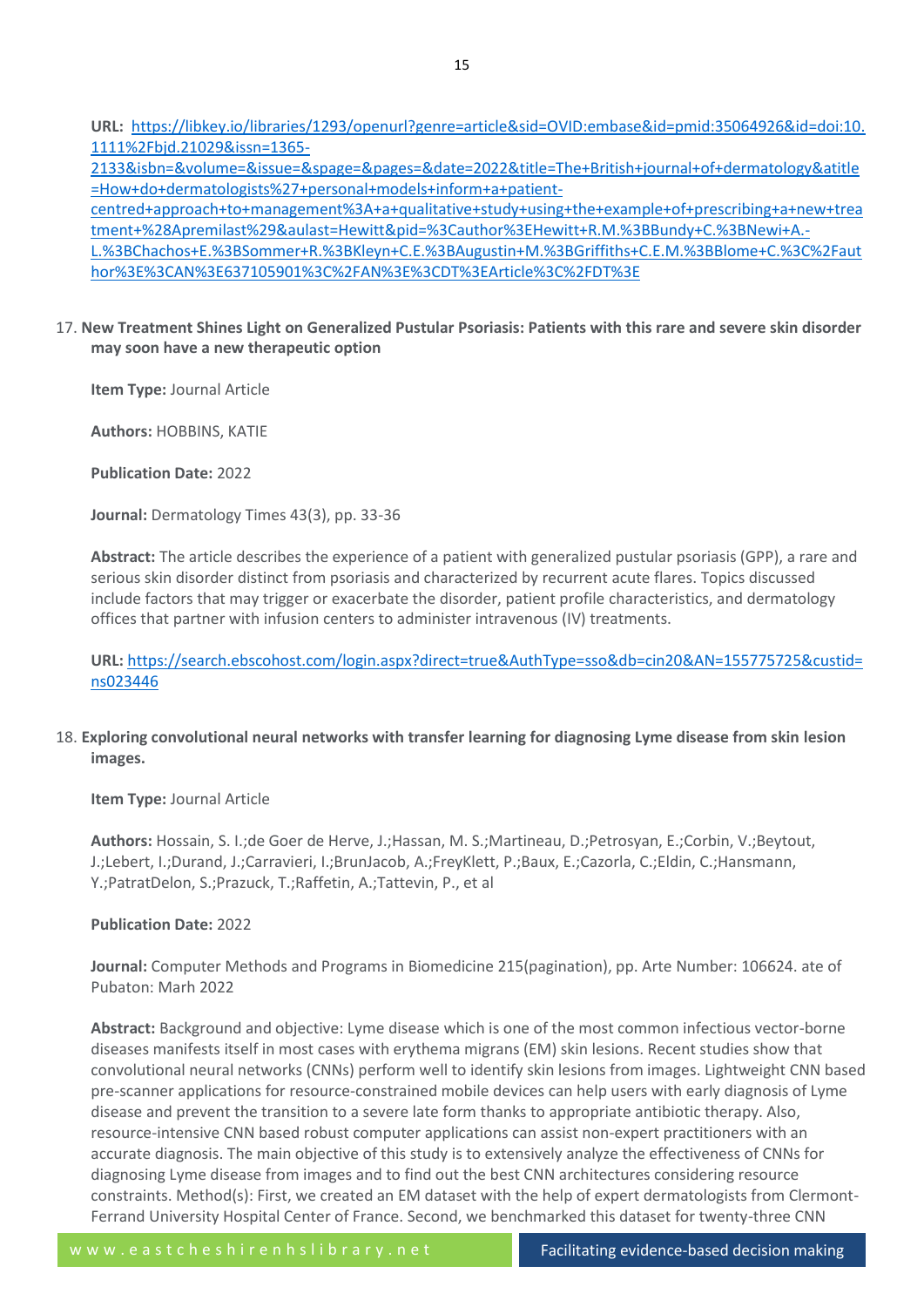architectures customized from VGG, ResNet, DenseNet, MobileNet, Xception, NASNet, and EfficientNet architectures in terms of predictive performance, computational complexity, and statistical significance. Third, to improve the performance of the CNNs, we used custom transfer learning from ImageNet pre-trained models as well as pre-trained the CNNs with the skin lesion dataset HAM10000. Fourth, for model explainability, we utilized Gradient-weighted Class Activation Mapping to visualize the regions of input that are significant to the CNNs for making predictions. Fifth, we provided guidelines for model selection based on predictive performance and computational complexity. Result(s): Customized ResNet50 architecture gave the best classification accuracy of 84.42% +/-1.36, AUC of 0.9189+/-0.0115, precision of 83.1%+/-2.49, sensitivity of 87.93%+/-1.47, and specificity of 80.65%+/-3.59. A lightweight model customized from EfficientNetB0 also performed well with an accuracy of 83.13%+/-1.2, AUC of 0.9094+/-0.0129, precision of 82.83%+/-1.75, sensitivity of 85.21% +/-3.91, and specificity of 80.89%+/-2.95. All the trained models are publicly available at <https://dappem.limos.fr/download.html,> which can be used by others for transfer learning and building prescanners for Lyme disease. Conclusion(s): Our study confirmed the effectiveness of even some lightweight CNNs for building Lyme disease pre-scanner mobile applications to assist people with an initial self-assessment and referring them to expert dermatologist for further diagnosis.Copyright © 2022 Elsevier B.V.

**URL:** [https://libkey.io/libraries/1293/openurl?genre=article&sid=OVID:embase&id=pmid:35051835&id=doi:10.](https://libkey.io/libraries/1293/openurl?genre=article&sid=OVID:embase&id=pmid:35051835&id=doi:10.1016%2Fj.cmpb.2022.106624&issn=0169-2607&isbn=&volume=215&issue=&spage=106624&pages=&date=2022&title=Computer+Methods+and+Programs+in+Biomedicine&atitle=Exploring+convolutional+neural+networks+with+transfer+learning+for+diagnosing+Lyme+disease+from+skin+lesion+images&aulast=Hossain&pid=%3Cauthor%3EHossain+S.I.%3Bde+Goer+de+Herve+J.%3BHassan+M.S.%3BMartineau+D.%3BPetrosyan+E.%3BCorbin+V.%3BBeytout+J.%3BLebert+I.%3BDurand+J.%3BCarravieri+I.%3BBrun-Jacob+A.%3BFrey-Klett+P.%3BBaux+E.%3BCazorla+C.%3BEldin+C.%3BHansmann+Y.%3BPatrat-Delon+S.%3BPrazuck+T.%3BRaffetin+A.%3BTattevin+P.%3BVourc%27h+G.%3BLesens+O.%3BNguifo+E.M.%3C%2Fauthor%3E%3CAN%3E2016490632%3C%2FAN%3E%3CDT%3EArticle%3C%2FDT%3E) [1016%2Fj.cmpb.2022.106624&issn=0169-](https://libkey.io/libraries/1293/openurl?genre=article&sid=OVID:embase&id=pmid:35051835&id=doi:10.1016%2Fj.cmpb.2022.106624&issn=0169-2607&isbn=&volume=215&issue=&spage=106624&pages=&date=2022&title=Computer+Methods+and+Programs+in+Biomedicine&atitle=Exploring+convolutional+neural+networks+with+transfer+learning+for+diagnosing+Lyme+disease+from+skin+lesion+images&aulast=Hossain&pid=%3Cauthor%3EHossain+S.I.%3Bde+Goer+de+Herve+J.%3BHassan+M.S.%3BMartineau+D.%3BPetrosyan+E.%3BCorbin+V.%3BBeytout+J.%3BLebert+I.%3BDurand+J.%3BCarravieri+I.%3BBrun-Jacob+A.%3BFrey-Klett+P.%3BBaux+E.%3BCazorla+C.%3BEldin+C.%3BHansmann+Y.%3BPatrat-Delon+S.%3BPrazuck+T.%3BRaffetin+A.%3BTattevin+P.%3BVourc%27h+G.%3BLesens+O.%3BNguifo+E.M.%3C%2Fauthor%3E%3CAN%3E2016490632%3C%2FAN%3E%3CDT%3EArticle%3C%2FDT%3E)

[2607&isbn=&volume=215&issue=&spage=106624&pages=&date=2022&title=Computer+Methods+and+Progra](https://libkey.io/libraries/1293/openurl?genre=article&sid=OVID:embase&id=pmid:35051835&id=doi:10.1016%2Fj.cmpb.2022.106624&issn=0169-2607&isbn=&volume=215&issue=&spage=106624&pages=&date=2022&title=Computer+Methods+and+Programs+in+Biomedicine&atitle=Exploring+convolutional+neural+networks+with+transfer+learning+for+diagnosing+Lyme+disease+from+skin+lesion+images&aulast=Hossain&pid=%3Cauthor%3EHossain+S.I.%3Bde+Goer+de+Herve+J.%3BHassan+M.S.%3BMartineau+D.%3BPetrosyan+E.%3BCorbin+V.%3BBeytout+J.%3BLebert+I.%3BDurand+J.%3BCarravieri+I.%3BBrun-Jacob+A.%3BFrey-Klett+P.%3BBaux+E.%3BCazorla+C.%3BEldin+C.%3BHansmann+Y.%3BPatrat-Delon+S.%3BPrazuck+T.%3BRaffetin+A.%3BTattevin+P.%3BVourc%27h+G.%3BLesens+O.%3BNguifo+E.M.%3C%2Fauthor%3E%3CAN%3E2016490632%3C%2FAN%3E%3CDT%3EArticle%3C%2FDT%3E) [ms+in+Biomedicine&atitle=Exploring+convolutional+neural+networks+with+transfer+learning+for+diagnosing+](https://libkey.io/libraries/1293/openurl?genre=article&sid=OVID:embase&id=pmid:35051835&id=doi:10.1016%2Fj.cmpb.2022.106624&issn=0169-2607&isbn=&volume=215&issue=&spage=106624&pages=&date=2022&title=Computer+Methods+and+Programs+in+Biomedicine&atitle=Exploring+convolutional+neural+networks+with+transfer+learning+for+diagnosing+Lyme+disease+from+skin+lesion+images&aulast=Hossain&pid=%3Cauthor%3EHossain+S.I.%3Bde+Goer+de+Herve+J.%3BHassan+M.S.%3BMartineau+D.%3BPetrosyan+E.%3BCorbin+V.%3BBeytout+J.%3BLebert+I.%3BDurand+J.%3BCarravieri+I.%3BBrun-Jacob+A.%3BFrey-Klett+P.%3BBaux+E.%3BCazorla+C.%3BEldin+C.%3BHansmann+Y.%3BPatrat-Delon+S.%3BPrazuck+T.%3BRaffetin+A.%3BTattevin+P.%3BVourc%27h+G.%3BLesens+O.%3BNguifo+E.M.%3C%2Fauthor%3E%3CAN%3E2016490632%3C%2FAN%3E%3CDT%3EArticle%3C%2FDT%3E) [Lyme+disease+from+skin+lesion+images&aulast=Hossain&pid=%3Cauthor%3EHossain+S.I.%3Bde+Goer+de+He](https://libkey.io/libraries/1293/openurl?genre=article&sid=OVID:embase&id=pmid:35051835&id=doi:10.1016%2Fj.cmpb.2022.106624&issn=0169-2607&isbn=&volume=215&issue=&spage=106624&pages=&date=2022&title=Computer+Methods+and+Programs+in+Biomedicine&atitle=Exploring+convolutional+neural+networks+with+transfer+learning+for+diagnosing+Lyme+disease+from+skin+lesion+images&aulast=Hossain&pid=%3Cauthor%3EHossain+S.I.%3Bde+Goer+de+Herve+J.%3BHassan+M.S.%3BMartineau+D.%3BPetrosyan+E.%3BCorbin+V.%3BBeytout+J.%3BLebert+I.%3BDurand+J.%3BCarravieri+I.%3BBrun-Jacob+A.%3BFrey-Klett+P.%3BBaux+E.%3BCazorla+C.%3BEldin+C.%3BHansmann+Y.%3BPatrat-Delon+S.%3BPrazuck+T.%3BRaffetin+A.%3BTattevin+P.%3BVourc%27h+G.%3BLesens+O.%3BNguifo+E.M.%3C%2Fauthor%3E%3CAN%3E2016490632%3C%2FAN%3E%3CDT%3EArticle%3C%2FDT%3E) [rve+J.%3BHassan+M.S.%3BMartineau+D.%3BPetrosyan+E.%3BCorbin+V.%3BBeytout+J.%3BLebert+I.%3BDuran](https://libkey.io/libraries/1293/openurl?genre=article&sid=OVID:embase&id=pmid:35051835&id=doi:10.1016%2Fj.cmpb.2022.106624&issn=0169-2607&isbn=&volume=215&issue=&spage=106624&pages=&date=2022&title=Computer+Methods+and+Programs+in+Biomedicine&atitle=Exploring+convolutional+neural+networks+with+transfer+learning+for+diagnosing+Lyme+disease+from+skin+lesion+images&aulast=Hossain&pid=%3Cauthor%3EHossain+S.I.%3Bde+Goer+de+Herve+J.%3BHassan+M.S.%3BMartineau+D.%3BPetrosyan+E.%3BCorbin+V.%3BBeytout+J.%3BLebert+I.%3BDurand+J.%3BCarravieri+I.%3BBrun-Jacob+A.%3BFrey-Klett+P.%3BBaux+E.%3BCazorla+C.%3BEldin+C.%3BHansmann+Y.%3BPatrat-Delon+S.%3BPrazuck+T.%3BRaffetin+A.%3BTattevin+P.%3BVourc%27h+G.%3BLesens+O.%3BNguifo+E.M.%3C%2Fauthor%3E%3CAN%3E2016490632%3C%2FAN%3E%3CDT%3EArticle%3C%2FDT%3E) [d+J.%3BCarravieri+I.%3BBrun-Jacob+A.%3BFrey-](https://libkey.io/libraries/1293/openurl?genre=article&sid=OVID:embase&id=pmid:35051835&id=doi:10.1016%2Fj.cmpb.2022.106624&issn=0169-2607&isbn=&volume=215&issue=&spage=106624&pages=&date=2022&title=Computer+Methods+and+Programs+in+Biomedicine&atitle=Exploring+convolutional+neural+networks+with+transfer+learning+for+diagnosing+Lyme+disease+from+skin+lesion+images&aulast=Hossain&pid=%3Cauthor%3EHossain+S.I.%3Bde+Goer+de+Herve+J.%3BHassan+M.S.%3BMartineau+D.%3BPetrosyan+E.%3BCorbin+V.%3BBeytout+J.%3BLebert+I.%3BDurand+J.%3BCarravieri+I.%3BBrun-Jacob+A.%3BFrey-Klett+P.%3BBaux+E.%3BCazorla+C.%3BEldin+C.%3BHansmann+Y.%3BPatrat-Delon+S.%3BPrazuck+T.%3BRaffetin+A.%3BTattevin+P.%3BVourc%27h+G.%3BLesens+O.%3BNguifo+E.M.%3C%2Fauthor%3E%3CAN%3E2016490632%3C%2FAN%3E%3CDT%3EArticle%3C%2FDT%3E)

[Klett+P.%3BBaux+E.%3BCazorla+C.%3BEldin+C.%3BHansmann+Y.%3BPatrat-](https://libkey.io/libraries/1293/openurl?genre=article&sid=OVID:embase&id=pmid:35051835&id=doi:10.1016%2Fj.cmpb.2022.106624&issn=0169-2607&isbn=&volume=215&issue=&spage=106624&pages=&date=2022&title=Computer+Methods+and+Programs+in+Biomedicine&atitle=Exploring+convolutional+neural+networks+with+transfer+learning+for+diagnosing+Lyme+disease+from+skin+lesion+images&aulast=Hossain&pid=%3Cauthor%3EHossain+S.I.%3Bde+Goer+de+Herve+J.%3BHassan+M.S.%3BMartineau+D.%3BPetrosyan+E.%3BCorbin+V.%3BBeytout+J.%3BLebert+I.%3BDurand+J.%3BCarravieri+I.%3BBrun-Jacob+A.%3BFrey-Klett+P.%3BBaux+E.%3BCazorla+C.%3BEldin+C.%3BHansmann+Y.%3BPatrat-Delon+S.%3BPrazuck+T.%3BRaffetin+A.%3BTattevin+P.%3BVourc%27h+G.%3BLesens+O.%3BNguifo+E.M.%3C%2Fauthor%3E%3CAN%3E2016490632%3C%2FAN%3E%3CDT%3EArticle%3C%2FDT%3E)

[Delon+S.%3BPrazuck+T.%3BRaffetin+A.%3BTattevin+P.%3BVourc%27h+G.%3BLesens+O.%3BNguifo+E.M.%3C%](https://libkey.io/libraries/1293/openurl?genre=article&sid=OVID:embase&id=pmid:35051835&id=doi:10.1016%2Fj.cmpb.2022.106624&issn=0169-2607&isbn=&volume=215&issue=&spage=106624&pages=&date=2022&title=Computer+Methods+and+Programs+in+Biomedicine&atitle=Exploring+convolutional+neural+networks+with+transfer+learning+for+diagnosing+Lyme+disease+from+skin+lesion+images&aulast=Hossain&pid=%3Cauthor%3EHossain+S.I.%3Bde+Goer+de+Herve+J.%3BHassan+M.S.%3BMartineau+D.%3BPetrosyan+E.%3BCorbin+V.%3BBeytout+J.%3BLebert+I.%3BDurand+J.%3BCarravieri+I.%3BBrun-Jacob+A.%3BFrey-Klett+P.%3BBaux+E.%3BCazorla+C.%3BEldin+C.%3BHansmann+Y.%3BPatrat-Delon+S.%3BPrazuck+T.%3BRaffetin+A.%3BTattevin+P.%3BVourc%27h+G.%3BLesens+O.%3BNguifo+E.M.%3C%2Fauthor%3E%3CAN%3E2016490632%3C%2FAN%3E%3CDT%3EArticle%3C%2FDT%3E) [2Fauthor%3E%3CAN%3E2016490632%3C%2FAN%3E%3CDT%3EArticle%3C%2FDT%3E](https://libkey.io/libraries/1293/openurl?genre=article&sid=OVID:embase&id=pmid:35051835&id=doi:10.1016%2Fj.cmpb.2022.106624&issn=0169-2607&isbn=&volume=215&issue=&spage=106624&pages=&date=2022&title=Computer+Methods+and+Programs+in+Biomedicine&atitle=Exploring+convolutional+neural+networks+with+transfer+learning+for+diagnosing+Lyme+disease+from+skin+lesion+images&aulast=Hossain&pid=%3Cauthor%3EHossain+S.I.%3Bde+Goer+de+Herve+J.%3BHassan+M.S.%3BMartineau+D.%3BPetrosyan+E.%3BCorbin+V.%3BBeytout+J.%3BLebert+I.%3BDurand+J.%3BCarravieri+I.%3BBrun-Jacob+A.%3BFrey-Klett+P.%3BBaux+E.%3BCazorla+C.%3BEldin+C.%3BHansmann+Y.%3BPatrat-Delon+S.%3BPrazuck+T.%3BRaffetin+A.%3BTattevin+P.%3BVourc%27h+G.%3BLesens+O.%3BNguifo+E.M.%3C%2Fauthor%3E%3CAN%3E2016490632%3C%2FAN%3E%3CDT%3EArticle%3C%2FDT%3E)

# 19. **POSC138 The Burden Due to Moderate-to-Severe Paediatric Atopic Dermatitis Treated with Systemic Immunosuppressants on the Healthcare System in England**

**Item Type:** Conference Proceeding

**Authors:** Hudson, R., Surendranathan, T., Rabe, A. and Conlon, S.

# **Publication Date:** 2022

**Publication Details:** Value in Health. Conference: ISPOR Europe 2021. Virtual, Online. 25(1 Supplement) (pp S114); Elsevier Ltd,

**Abstract:** Objectives: Children and adolescents with moderate-to-severe atopic dermatitis (AD) which cannot be managed despite optimal use of topical therapies often require intervention with systemic immunosuppressants (IMs), almost all of which are used off-label in the UK. These patients must be closely monitored due to the adverse effect profile of these broad-spectrum therapies. The objective of this study is to quantify the healthcare burden associated with clinical interactions and monitoring of children with moderateto-severe AD receiving IM therapies. Method(s): A retrospective cohort study was undertaken using linked Clinical Practice Research Datalink (CPRD) and Hospital Episode Statistics (HES) databases in England. Patients included were aged 6 to 17 years and identified in CPRD between April 2014 and January 2019, with diagnosis codes for AD and treatment with IMs (ciclosporin, methotrexate, azathioprine, mycophenolate). Result(s): 599 patients were identified: 51.9% were male with a mean age of 12.08 years and mean follow-up time of 4.65 years. 240 (40%) had CPRD data linked to secondary care HES data. Of these 240, a total of 5,860 dermatologist appointments were recorded corresponding to a mean of 24.42 per person (standard deviation [SD]: 34.79) during the observation period or 5.13 per patient-year (SD: 6.75). Overall, 594 patients (99.2%) were recorded with 26,683 general practitioner appointments, a mean of 44.92 per person (SD: 44.14) equivalent to 10.14 per patient-year (SD: 7.21). 510 patients (85.1%) were recorded with 82,052 tests, a mean of 160.9 per patient (SD: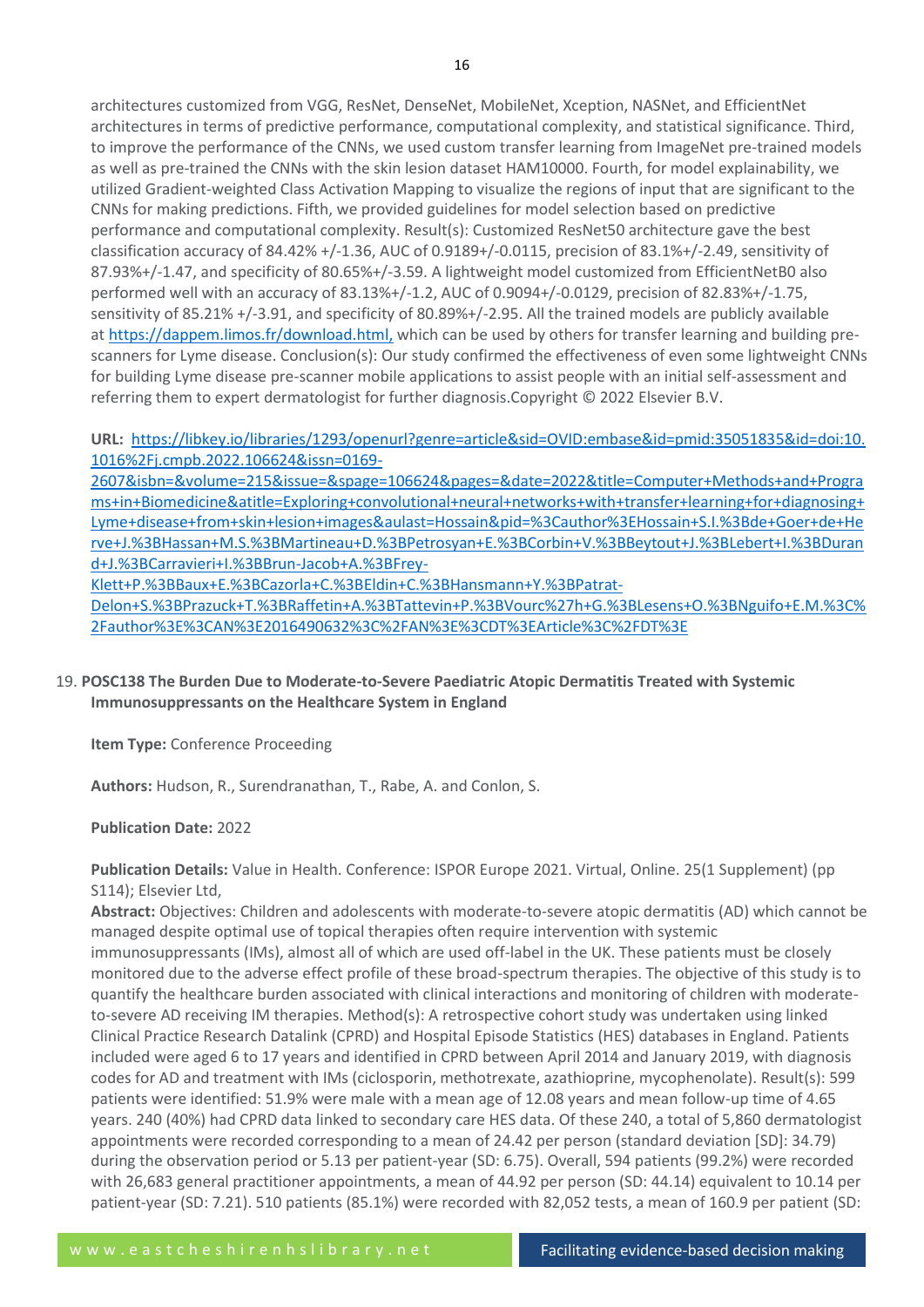262.2). The most common blood tests were liver function (n=5,911), renal function (n=5,271) and platelet count (n=2,981). Conclusion(s): Paediatric patients with moderate-to-severe AD impose a large burden on primary and secondary healthcare services in England. The close monitoring required with IM therapies adds to the already high healthcare burden due to moderate-to-severe AD, which is often difficult-to-treat in this cohort.Copyright © 2021

**URL:** [https://libkey.io/libraries/1293/openurl?genre=article&sid=OVID:embase&id=pmid:&id=doi:10.1016%2Fj.](https://libkey.io/libraries/1293/openurl?genre=article&sid=OVID:embase&id=pmid:&id=doi:10.1016%2Fj.jval.2021.11.542&issn=1098-3015&isbn=&volume=25&issue=1+Supplement&spage=S114&pages=S114&date=2022&title=Value+in+Health&atitle=POSC138+The+Burden+Due+to+Moderate-to-Severe+Paediatric+Atopic+Dermatitis+Treated+with+Systemic+Immunosuppressants+on+the+Healthcare+System+in+England&aulast=Hudson&pid=%3Cauthor%3EHudson+R.%3BSurendranathan+T.%3BRabe+A.%3BConlon+S.%3C%2Fauthor%3E%3CAN%3E2016529184%3C%2FAN%3E%3CDT%3EConference+Abstract%3C%2FDT%3E) [jval.2021.11.542&issn=1098-](https://libkey.io/libraries/1293/openurl?genre=article&sid=OVID:embase&id=pmid:&id=doi:10.1016%2Fj.jval.2021.11.542&issn=1098-3015&isbn=&volume=25&issue=1+Supplement&spage=S114&pages=S114&date=2022&title=Value+in+Health&atitle=POSC138+The+Burden+Due+to+Moderate-to-Severe+Paediatric+Atopic+Dermatitis+Treated+with+Systemic+Immunosuppressants+on+the+Healthcare+System+in+England&aulast=Hudson&pid=%3Cauthor%3EHudson+R.%3BSurendranathan+T.%3BRabe+A.%3BConlon+S.%3C%2Fauthor%3E%3CAN%3E2016529184%3C%2FAN%3E%3CDT%3EConference+Abstract%3C%2FDT%3E)

[3015&isbn=&volume=25&issue=1+Supplement&spage=S114&pages=S114&date=2022&title=Value+in+Health](https://libkey.io/libraries/1293/openurl?genre=article&sid=OVID:embase&id=pmid:&id=doi:10.1016%2Fj.jval.2021.11.542&issn=1098-3015&isbn=&volume=25&issue=1+Supplement&spage=S114&pages=S114&date=2022&title=Value+in+Health&atitle=POSC138+The+Burden+Due+to+Moderate-to-Severe+Paediatric+Atopic+Dermatitis+Treated+with+Systemic+Immunosuppressants+on+the+Healthcare+System+in+England&aulast=Hudson&pid=%3Cauthor%3EHudson+R.%3BSurendranathan+T.%3BRabe+A.%3BConlon+S.%3C%2Fauthor%3E%3CAN%3E2016529184%3C%2FAN%3E%3CDT%3EConference+Abstract%3C%2FDT%3E) [&atitle=POSC138+The+Burden+Due+to+Moderate-to-](https://libkey.io/libraries/1293/openurl?genre=article&sid=OVID:embase&id=pmid:&id=doi:10.1016%2Fj.jval.2021.11.542&issn=1098-3015&isbn=&volume=25&issue=1+Supplement&spage=S114&pages=S114&date=2022&title=Value+in+Health&atitle=POSC138+The+Burden+Due+to+Moderate-to-Severe+Paediatric+Atopic+Dermatitis+Treated+with+Systemic+Immunosuppressants+on+the+Healthcare+System+in+England&aulast=Hudson&pid=%3Cauthor%3EHudson+R.%3BSurendranathan+T.%3BRabe+A.%3BConlon+S.%3C%2Fauthor%3E%3CAN%3E2016529184%3C%2FAN%3E%3CDT%3EConference+Abstract%3C%2FDT%3E)

[Severe+Paediatric+Atopic+Dermatitis+Treated+with+Systemic+Immunosuppressants+on+the+Healthcare+Syste](https://libkey.io/libraries/1293/openurl?genre=article&sid=OVID:embase&id=pmid:&id=doi:10.1016%2Fj.jval.2021.11.542&issn=1098-3015&isbn=&volume=25&issue=1+Supplement&spage=S114&pages=S114&date=2022&title=Value+in+Health&atitle=POSC138+The+Burden+Due+to+Moderate-to-Severe+Paediatric+Atopic+Dermatitis+Treated+with+Systemic+Immunosuppressants+on+the+Healthcare+System+in+England&aulast=Hudson&pid=%3Cauthor%3EHudson+R.%3BSurendranathan+T.%3BRabe+A.%3BConlon+S.%3C%2Fauthor%3E%3CAN%3E2016529184%3C%2FAN%3E%3CDT%3EConference+Abstract%3C%2FDT%3E) [m+in+England&aulast=Hudson&pid=%3Cauthor%3EHudson+R.%3BSurendranathan+T.%3BRabe+A.%3BConlon+](https://libkey.io/libraries/1293/openurl?genre=article&sid=OVID:embase&id=pmid:&id=doi:10.1016%2Fj.jval.2021.11.542&issn=1098-3015&isbn=&volume=25&issue=1+Supplement&spage=S114&pages=S114&date=2022&title=Value+in+Health&atitle=POSC138+The+Burden+Due+to+Moderate-to-Severe+Paediatric+Atopic+Dermatitis+Treated+with+Systemic+Immunosuppressants+on+the+Healthcare+System+in+England&aulast=Hudson&pid=%3Cauthor%3EHudson+R.%3BSurendranathan+T.%3BRabe+A.%3BConlon+S.%3C%2Fauthor%3E%3CAN%3E2016529184%3C%2FAN%3E%3CDT%3EConference+Abstract%3C%2FDT%3E) [S.%3C%2Fauthor%3E%3CAN%3E2016529184%3C%2FAN%3E%3CDT%3EConference+Abstract%3C%2FDT%3E](https://libkey.io/libraries/1293/openurl?genre=article&sid=OVID:embase&id=pmid:&id=doi:10.1016%2Fj.jval.2021.11.542&issn=1098-3015&isbn=&volume=25&issue=1+Supplement&spage=S114&pages=S114&date=2022&title=Value+in+Health&atitle=POSC138+The+Burden+Due+to+Moderate-to-Severe+Paediatric+Atopic+Dermatitis+Treated+with+Systemic+Immunosuppressants+on+the+Healthcare+System+in+England&aulast=Hudson&pid=%3Cauthor%3EHudson+R.%3BSurendranathan+T.%3BRabe+A.%3BConlon+S.%3C%2Fauthor%3E%3CAN%3E2016529184%3C%2FAN%3E%3CDT%3EConference+Abstract%3C%2FDT%3E)

20. **Severe blistering eruptions induced by immune checkpoint inhibitors: a multicentre international study of 32 cases.**

**Item Type:** Journal Article

**Authors:** IngenHouszOro, S.;Milpied, B.;Badrignans, M.;Carrera, C.;Elshot, Y. S.;Bensaid, B.;Segura, S.;Apalla, Z.;Markova, A.;StaumontSalle, D.;MartiMarti, I.;Giavedoni, P.;Chua, S. L.;Darrigade, A. S.;Dezoteux, F.;Starace, M.;Torre, A. C.;Riganti, J.;de Prost, N.;LebrunVignes, B., et al

#### **Publication Date:** 2022

**Journal:** Melanoma Research (pagination), pp. ate of Pubaton: 29 Mar 2022

**Abstract:** Among dermatologic adverse events induced by immune checkpoint inhibitors (ICI), bullous lifethreatening reactions are rare. To better define the clinical and histological features, treatment, and prognosis of ICI-related severe blistering cutaneous eruptions. This retrospective case series was conducted between 2014/05/15 and 2021/04/15 by the dermatology departments of four international registries involved in drug reactions. Inclusion criteria were age >=18 years old, skin eruption with blisters with detachment covering >=1% body surface area and at least one mucous membrane involved, available pictures, and ICI as suspect drug. Autoimmune bullous disorders were excluded. Each participant medical team gave his own diagnosis conclusion: epidermal necrolysis (EN), severe lichenoid dermatosis (LD), or unclassified dermatosis (UD). After a standardized review of pictures, cases were reclassified by four experts in EN or LD/UD. Skin biopsies were blindly reviewed. Thirty-two patients were included. Median time to onset was 52 days (3-420 days). Cases were originally diagnosed as EN in 21 cases and LD/UD in 11 cases. After review by experts, 10/21 EN were reclassified as LD/UD. The following manifestations were more frequent or severe in EN: fever, purpuric macules, blisters, ocular involvement, and maximal detachment. Most patients were treated with topical with or without systemic corticosteroids. Eight patients (25%) died in the acute phase. The culprit ICI was not resumed in 92% of cases. In three patients, another ICI was given with a good tolerance. Histology did not reveal significant differences between groups. Severe blistering cutaneous drug reactions induced by ICI are often overdiagnosed as EN. Consensus for management is pending.Copyright © 2022 Wolters Kluwer Health, Inc. All rights reserved.

**URL:** [https://libkey.io/libraries/1293/openurl?genre=article&sid=OVID:embase&id=pmid:35377864&id=doi:10.](https://libkey.io/libraries/1293/openurl?genre=article&sid=OVID:embase&id=pmid:35377864&id=doi:10.1097%2FCMR.0000000000000819&issn=1473-5636&isbn=&volume=&issue=&spage=&pages=&date=2022&title=Melanoma+research&atitle=Severe+blistering+eruptions+induced+by+immune+checkpoint+inhibitors%3A+a+multicentre+international+study+of+32+cases&aulast=Ingen-Housz-Oro&pid=%3Cauthor%3EIngen-Housz-Oro+S.%3BMilpied+B.%3BBadrignans+M.%3BCarrera+C.%3BElshot+Y.S.%3BBensaid+B.%3BSegura+S.%3BApalla+Z.%3BMarkova+A.%3BStaumont-Salle+D.%3BMarti-Marti+I.%3BGiavedoni+P.%3BChua+S.-L.%3BDarrigade+A.-S.%3BDezoteux+F.%3BStarace+M.%3BTorre+A.C.%3BRiganti+J.%3Bde+Prost+N.%3BLebrun-Vignes+B.%3BBauvin+O.%3BWalsh+S.%3BOrtonne+N.%3BFrench+L.E.%3BSibaud+V.%3C%2Fauthor%3E%3CAN%3E637683836%3C%2FAN%3E%3CDT%3EArticle%3C%2FDT%3E) [1097%2FCMR.0000000000000819&issn=1473-](https://libkey.io/libraries/1293/openurl?genre=article&sid=OVID:embase&id=pmid:35377864&id=doi:10.1097%2FCMR.0000000000000819&issn=1473-5636&isbn=&volume=&issue=&spage=&pages=&date=2022&title=Melanoma+research&atitle=Severe+blistering+eruptions+induced+by+immune+checkpoint+inhibitors%3A+a+multicentre+international+study+of+32+cases&aulast=Ingen-Housz-Oro&pid=%3Cauthor%3EIngen-Housz-Oro+S.%3BMilpied+B.%3BBadrignans+M.%3BCarrera+C.%3BElshot+Y.S.%3BBensaid+B.%3BSegura+S.%3BApalla+Z.%3BMarkova+A.%3BStaumont-Salle+D.%3BMarti-Marti+I.%3BGiavedoni+P.%3BChua+S.-L.%3BDarrigade+A.-S.%3BDezoteux+F.%3BStarace+M.%3BTorre+A.C.%3BRiganti+J.%3Bde+Prost+N.%3BLebrun-Vignes+B.%3BBauvin+O.%3BWalsh+S.%3BOrtonne+N.%3BFrench+L.E.%3BSibaud+V.%3C%2Fauthor%3E%3CAN%3E637683836%3C%2FAN%3E%3CDT%3EArticle%3C%2FDT%3E)

[5636&isbn=&volume=&issue=&spage=&pages=&date=2022&title=Melanoma+research&atitle=Severe+blisterin](https://libkey.io/libraries/1293/openurl?genre=article&sid=OVID:embase&id=pmid:35377864&id=doi:10.1097%2FCMR.0000000000000819&issn=1473-5636&isbn=&volume=&issue=&spage=&pages=&date=2022&title=Melanoma+research&atitle=Severe+blistering+eruptions+induced+by+immune+checkpoint+inhibitors%3A+a+multicentre+international+study+of+32+cases&aulast=Ingen-Housz-Oro&pid=%3Cauthor%3EIngen-Housz-Oro+S.%3BMilpied+B.%3BBadrignans+M.%3BCarrera+C.%3BElshot+Y.S.%3BBensaid+B.%3BSegura+S.%3BApalla+Z.%3BMarkova+A.%3BStaumont-Salle+D.%3BMarti-Marti+I.%3BGiavedoni+P.%3BChua+S.-L.%3BDarrigade+A.-S.%3BDezoteux+F.%3BStarace+M.%3BTorre+A.C.%3BRiganti+J.%3Bde+Prost+N.%3BLebrun-Vignes+B.%3BBauvin+O.%3BWalsh+S.%3BOrtonne+N.%3BFrench+L.E.%3BSibaud+V.%3C%2Fauthor%3E%3CAN%3E637683836%3C%2FAN%3E%3CDT%3EArticle%3C%2FDT%3E) [g+eruptions+induced+by+immune+checkpoint+inhibitors%3A+a+multicentre+international+study+of+32+cases](https://libkey.io/libraries/1293/openurl?genre=article&sid=OVID:embase&id=pmid:35377864&id=doi:10.1097%2FCMR.0000000000000819&issn=1473-5636&isbn=&volume=&issue=&spage=&pages=&date=2022&title=Melanoma+research&atitle=Severe+blistering+eruptions+induced+by+immune+checkpoint+inhibitors%3A+a+multicentre+international+study+of+32+cases&aulast=Ingen-Housz-Oro&pid=%3Cauthor%3EIngen-Housz-Oro+S.%3BMilpied+B.%3BBadrignans+M.%3BCarrera+C.%3BElshot+Y.S.%3BBensaid+B.%3BSegura+S.%3BApalla+Z.%3BMarkova+A.%3BStaumont-Salle+D.%3BMarti-Marti+I.%3BGiavedoni+P.%3BChua+S.-L.%3BDarrigade+A.-S.%3BDezoteux+F.%3BStarace+M.%3BTorre+A.C.%3BRiganti+J.%3Bde+Prost+N.%3BLebrun-Vignes+B.%3BBauvin+O.%3BWalsh+S.%3BOrtonne+N.%3BFrench+L.E.%3BSibaud+V.%3C%2Fauthor%3E%3CAN%3E637683836%3C%2FAN%3E%3CDT%3EArticle%3C%2FDT%3E) [&aulast=Ingen-Housz-Oro&pid=%3Cauthor%3EIngen-Housz-](https://libkey.io/libraries/1293/openurl?genre=article&sid=OVID:embase&id=pmid:35377864&id=doi:10.1097%2FCMR.0000000000000819&issn=1473-5636&isbn=&volume=&issue=&spage=&pages=&date=2022&title=Melanoma+research&atitle=Severe+blistering+eruptions+induced+by+immune+checkpoint+inhibitors%3A+a+multicentre+international+study+of+32+cases&aulast=Ingen-Housz-Oro&pid=%3Cauthor%3EIngen-Housz-Oro+S.%3BMilpied+B.%3BBadrignans+M.%3BCarrera+C.%3BElshot+Y.S.%3BBensaid+B.%3BSegura+S.%3BApalla+Z.%3BMarkova+A.%3BStaumont-Salle+D.%3BMarti-Marti+I.%3BGiavedoni+P.%3BChua+S.-L.%3BDarrigade+A.-S.%3BDezoteux+F.%3BStarace+M.%3BTorre+A.C.%3BRiganti+J.%3Bde+Prost+N.%3BLebrun-Vignes+B.%3BBauvin+O.%3BWalsh+S.%3BOrtonne+N.%3BFrench+L.E.%3BSibaud+V.%3C%2Fauthor%3E%3CAN%3E637683836%3C%2FAN%3E%3CDT%3EArticle%3C%2FDT%3E)

[Oro+S.%3BMilpied+B.%3BBadrignans+M.%3BCarrera+C.%3BElshot+Y.S.%3BBensaid+B.%3BSegura+S.%3BApalla](https://libkey.io/libraries/1293/openurl?genre=article&sid=OVID:embase&id=pmid:35377864&id=doi:10.1097%2FCMR.0000000000000819&issn=1473-5636&isbn=&volume=&issue=&spage=&pages=&date=2022&title=Melanoma+research&atitle=Severe+blistering+eruptions+induced+by+immune+checkpoint+inhibitors%3A+a+multicentre+international+study+of+32+cases&aulast=Ingen-Housz-Oro&pid=%3Cauthor%3EIngen-Housz-Oro+S.%3BMilpied+B.%3BBadrignans+M.%3BCarrera+C.%3BElshot+Y.S.%3BBensaid+B.%3BSegura+S.%3BApalla+Z.%3BMarkova+A.%3BStaumont-Salle+D.%3BMarti-Marti+I.%3BGiavedoni+P.%3BChua+S.-L.%3BDarrigade+A.-S.%3BDezoteux+F.%3BStarace+M.%3BTorre+A.C.%3BRiganti+J.%3Bde+Prost+N.%3BLebrun-Vignes+B.%3BBauvin+O.%3BWalsh+S.%3BOrtonne+N.%3BFrench+L.E.%3BSibaud+V.%3C%2Fauthor%3E%3CAN%3E637683836%3C%2FAN%3E%3CDT%3EArticle%3C%2FDT%3E) [+Z.%3BMarkova+A.%3BStaumont-Salle+D.%3BMarti-Marti+I.%3BGiavedoni+P.%3BChua+S.-L.%3BDarrigade+A.-](https://libkey.io/libraries/1293/openurl?genre=article&sid=OVID:embase&id=pmid:35377864&id=doi:10.1097%2FCMR.0000000000000819&issn=1473-5636&isbn=&volume=&issue=&spage=&pages=&date=2022&title=Melanoma+research&atitle=Severe+blistering+eruptions+induced+by+immune+checkpoint+inhibitors%3A+a+multicentre+international+study+of+32+cases&aulast=Ingen-Housz-Oro&pid=%3Cauthor%3EIngen-Housz-Oro+S.%3BMilpied+B.%3BBadrignans+M.%3BCarrera+C.%3BElshot+Y.S.%3BBensaid+B.%3BSegura+S.%3BApalla+Z.%3BMarkova+A.%3BStaumont-Salle+D.%3BMarti-Marti+I.%3BGiavedoni+P.%3BChua+S.-L.%3BDarrigade+A.-S.%3BDezoteux+F.%3BStarace+M.%3BTorre+A.C.%3BRiganti+J.%3Bde+Prost+N.%3BLebrun-Vignes+B.%3BBauvin+O.%3BWalsh+S.%3BOrtonne+N.%3BFrench+L.E.%3BSibaud+V.%3C%2Fauthor%3E%3CAN%3E637683836%3C%2FAN%3E%3CDT%3EArticle%3C%2FDT%3E) [S.%3BDezoteux+F.%3BStarace+M.%3BTorre+A.C.%3BRiganti+J.%3Bde+Prost+N.%3BLebrun-](https://libkey.io/libraries/1293/openurl?genre=article&sid=OVID:embase&id=pmid:35377864&id=doi:10.1097%2FCMR.0000000000000819&issn=1473-5636&isbn=&volume=&issue=&spage=&pages=&date=2022&title=Melanoma+research&atitle=Severe+blistering+eruptions+induced+by+immune+checkpoint+inhibitors%3A+a+multicentre+international+study+of+32+cases&aulast=Ingen-Housz-Oro&pid=%3Cauthor%3EIngen-Housz-Oro+S.%3BMilpied+B.%3BBadrignans+M.%3BCarrera+C.%3BElshot+Y.S.%3BBensaid+B.%3BSegura+S.%3BApalla+Z.%3BMarkova+A.%3BStaumont-Salle+D.%3BMarti-Marti+I.%3BGiavedoni+P.%3BChua+S.-L.%3BDarrigade+A.-S.%3BDezoteux+F.%3BStarace+M.%3BTorre+A.C.%3BRiganti+J.%3Bde+Prost+N.%3BLebrun-Vignes+B.%3BBauvin+O.%3BWalsh+S.%3BOrtonne+N.%3BFrench+L.E.%3BSibaud+V.%3C%2Fauthor%3E%3CAN%3E637683836%3C%2FAN%3E%3CDT%3EArticle%3C%2FDT%3E)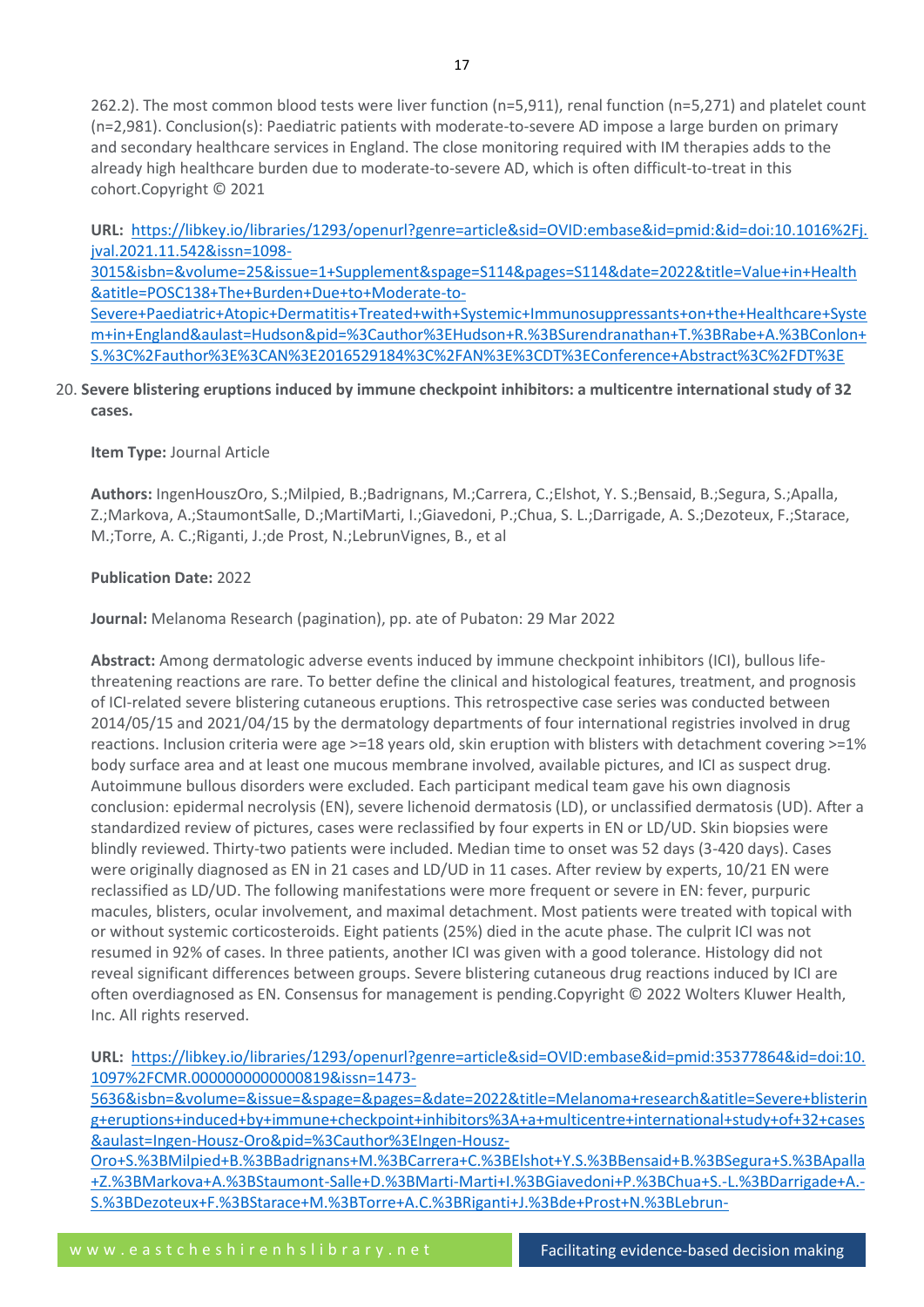# [Vignes+B.%3BBauvin+O.%3BWalsh+S.%3BOrtonne+N.%3BFrench+L.E.%3BSibaud+V.%3C%2Fauthor%3E%3CAN](https://libkey.io/libraries/1293/openurl?genre=article&sid=OVID:embase&id=pmid:35377864&id=doi:10.1097%2FCMR.0000000000000819&issn=1473-5636&isbn=&volume=&issue=&spage=&pages=&date=2022&title=Melanoma+research&atitle=Severe+blistering+eruptions+induced+by+immune+checkpoint+inhibitors%3A+a+multicentre+international+study+of+32+cases&aulast=Ingen-Housz-Oro&pid=%3Cauthor%3EIngen-Housz-Oro+S.%3BMilpied+B.%3BBadrignans+M.%3BCarrera+C.%3BElshot+Y.S.%3BBensaid+B.%3BSegura+S.%3BApalla+Z.%3BMarkova+A.%3BStaumont-Salle+D.%3BMarti-Marti+I.%3BGiavedoni+P.%3BChua+S.-L.%3BDarrigade+A.-S.%3BDezoteux+F.%3BStarace+M.%3BTorre+A.C.%3BRiganti+J.%3Bde+Prost+N.%3BLebrun-Vignes+B.%3BBauvin+O.%3BWalsh+S.%3BOrtonne+N.%3BFrench+L.E.%3BSibaud+V.%3C%2Fauthor%3E%3CAN%3E637683836%3C%2FAN%3E%3CDT%3EArticle%3C%2FDT%3E) [%3E637683836%3C%2FAN%3E%3CDT%3EArticle%3C%2FDT%3E](https://libkey.io/libraries/1293/openurl?genre=article&sid=OVID:embase&id=pmid:35377864&id=doi:10.1097%2FCMR.0000000000000819&issn=1473-5636&isbn=&volume=&issue=&spage=&pages=&date=2022&title=Melanoma+research&atitle=Severe+blistering+eruptions+induced+by+immune+checkpoint+inhibitors%3A+a+multicentre+international+study+of+32+cases&aulast=Ingen-Housz-Oro&pid=%3Cauthor%3EIngen-Housz-Oro+S.%3BMilpied+B.%3BBadrignans+M.%3BCarrera+C.%3BElshot+Y.S.%3BBensaid+B.%3BSegura+S.%3BApalla+Z.%3BMarkova+A.%3BStaumont-Salle+D.%3BMarti-Marti+I.%3BGiavedoni+P.%3BChua+S.-L.%3BDarrigade+A.-S.%3BDezoteux+F.%3BStarace+M.%3BTorre+A.C.%3BRiganti+J.%3Bde+Prost+N.%3BLebrun-Vignes+B.%3BBauvin+O.%3BWalsh+S.%3BOrtonne+N.%3BFrench+L.E.%3BSibaud+V.%3C%2Fauthor%3E%3CAN%3E637683836%3C%2FAN%3E%3CDT%3EArticle%3C%2FDT%3E)

21. **Depression, Anxiety, and Suicidal Ideation in Patients with Atopic Eczema in a Prospective Study in Leipzig, Germany.**

**Item Type:** Journal Article

**Authors:** Kage, Paula;Poblotzki, Laura;Zeynalova, Samira;Zarnowski, Julia;Simon, Jan-Christoph and Treudler, Regina

#### **Publication Date:** 2022

**Journal:** International Archives of Allergy & Immunology 183(4), pp. 409-414

**Abstract:** BACKGROUND: Atopic eczema (AE) is known to be associated with depression and anxiety. We aimed at investigating the occurrence of selected psychological comorbidities in patients with AE under treatment in our university dermatological department. METHODS: Monocentric prospective examination of adult AE patients using PO-SCORAD (Patient-Oriented Severity Scoring of AD), EASI (Eczema Area and Severity Index), POEM (Patient-Oriented Eczema Measure), DLQI (Dermatologic Life Quality Index), LSNS-6 (Lubben Social Network Scale 6), CES-D (Center for Epidemiologic Studies Depression Scale), HADS-D and -A (Hospital Anxiety and Depression Scale), and GAD-7 (Generalized Anxiety Disorder Scale-7) was carried out. We looked for correlations between AE severity and psychosocial comorbidities. Data were compared with age- and sexmatched controls from nonatopic subjects. STATISTICS: Mann-Whitney U test and Spearman's rank correlation were used. RESULTS: Eighty-four patients (44 women, median age 35.0 years, range: 19.4-92.8 years) were included. PO-SCORAD was 40.4 [23.4-55.4] (median [interquartile range]), EASI 9.3 [3.4-18.9], POEM 16 [8-24], and DLQI 10 [4-18]. Compared with 161 from the healthy LIFE-Adult cohort controls, our patients with AE had significantly higher scores for HADS, GAD-7, and CES-D (p Copyright © 2021 The Author(s). Published by S. Karger AG, Basel.

**URL:** [https://libkey.io/libraries/1293/openurl?genre=article&sid=OVID:medline&id=pmid:34864728&id=doi:10.](https://libkey.io/libraries/1293/openurl?genre=article&sid=OVID:medline&id=pmid:34864728&id=doi:10.1159%2F000520159&issn=1018-2438&isbn=&volume=183&issue=4&spage=409&pages=409-414&date=2022&title=International+Archives+of+Allergy+%26+Immunology&atitle=Depression%2C+Anxiety%2C+and+Suicidal+Ideation+in+Patients+with+Atopic+Eczema+in+a+Prospective+Study+in+Leipzig%2C+Germany.&aulast=Kage&pid=%3Cauthor%3EKage+P%3BPoblotzki+L%3BZeynalova+S%3BZarnowski+J%3BSimon+JC%3BTreudler+R%3C%2Fauthor%3E%3CAN%3E34864728%3C%2FAN%3E%3CDT%3EJournal+Article%3C%2FDT%3E) [1159%2F000520159&issn=1018-2438&isbn=&volume=183&issue=4&spage=409&pages=409-](https://libkey.io/libraries/1293/openurl?genre=article&sid=OVID:medline&id=pmid:34864728&id=doi:10.1159%2F000520159&issn=1018-2438&isbn=&volume=183&issue=4&spage=409&pages=409-414&date=2022&title=International+Archives+of+Allergy+%26+Immunology&atitle=Depression%2C+Anxiety%2C+and+Suicidal+Ideation+in+Patients+with+Atopic+Eczema+in+a+Prospective+Study+in+Leipzig%2C+Germany.&aulast=Kage&pid=%3Cauthor%3EKage+P%3BPoblotzki+L%3BZeynalova+S%3BZarnowski+J%3BSimon+JC%3BTreudler+R%3C%2Fauthor%3E%3CAN%3E34864728%3C%2FAN%3E%3CDT%3EJournal+Article%3C%2FDT%3E) [414&date=2022&title=International+Archives+of+Allergy+%26+Immunology&atitle=Depression%2C+Anxiety%2](https://libkey.io/libraries/1293/openurl?genre=article&sid=OVID:medline&id=pmid:34864728&id=doi:10.1159%2F000520159&issn=1018-2438&isbn=&volume=183&issue=4&spage=409&pages=409-414&date=2022&title=International+Archives+of+Allergy+%26+Immunology&atitle=Depression%2C+Anxiety%2C+and+Suicidal+Ideation+in+Patients+with+Atopic+Eczema+in+a+Prospective+Study+in+Leipzig%2C+Germany.&aulast=Kage&pid=%3Cauthor%3EKage+P%3BPoblotzki+L%3BZeynalova+S%3BZarnowski+J%3BSimon+JC%3BTreudler+R%3C%2Fauthor%3E%3CAN%3E34864728%3C%2FAN%3E%3CDT%3EJournal+Article%3C%2FDT%3E) [C+and+Suicidal+Ideation+in+Patients+with+Atopic+Eczema+in+a+Prospective+Study+in+Leipzig%2C+Germany.](https://libkey.io/libraries/1293/openurl?genre=article&sid=OVID:medline&id=pmid:34864728&id=doi:10.1159%2F000520159&issn=1018-2438&isbn=&volume=183&issue=4&spage=409&pages=409-414&date=2022&title=International+Archives+of+Allergy+%26+Immunology&atitle=Depression%2C+Anxiety%2C+and+Suicidal+Ideation+in+Patients+with+Atopic+Eczema+in+a+Prospective+Study+in+Leipzig%2C+Germany.&aulast=Kage&pid=%3Cauthor%3EKage+P%3BPoblotzki+L%3BZeynalova+S%3BZarnowski+J%3BSimon+JC%3BTreudler+R%3C%2Fauthor%3E%3CAN%3E34864728%3C%2FAN%3E%3CDT%3EJournal+Article%3C%2FDT%3E) [&aulast=Kage&pid=%3Cauthor%3EKage+P%3BPoblotzki+L%3BZeynalova+S%3BZarnowski+J%3BSimon+JC%3BTr](https://libkey.io/libraries/1293/openurl?genre=article&sid=OVID:medline&id=pmid:34864728&id=doi:10.1159%2F000520159&issn=1018-2438&isbn=&volume=183&issue=4&spage=409&pages=409-414&date=2022&title=International+Archives+of+Allergy+%26+Immunology&atitle=Depression%2C+Anxiety%2C+and+Suicidal+Ideation+in+Patients+with+Atopic+Eczema+in+a+Prospective+Study+in+Leipzig%2C+Germany.&aulast=Kage&pid=%3Cauthor%3EKage+P%3BPoblotzki+L%3BZeynalova+S%3BZarnowski+J%3BSimon+JC%3BTreudler+R%3C%2Fauthor%3E%3CAN%3E34864728%3C%2FAN%3E%3CDT%3EJournal+Article%3C%2FDT%3E) [eudler+R%3C%2Fauthor%3E%3CAN%3E34864728%3C%2FAN%3E%3CDT%3EJournal+Article%3C%2FDT%3E](https://libkey.io/libraries/1293/openurl?genre=article&sid=OVID:medline&id=pmid:34864728&id=doi:10.1159%2F000520159&issn=1018-2438&isbn=&volume=183&issue=4&spage=409&pages=409-414&date=2022&title=International+Archives+of+Allergy+%26+Immunology&atitle=Depression%2C+Anxiety%2C+and+Suicidal+Ideation+in+Patients+with+Atopic+Eczema+in+a+Prospective+Study+in+Leipzig%2C+Germany.&aulast=Kage&pid=%3Cauthor%3EKage+P%3BPoblotzki+L%3BZeynalova+S%3BZarnowski+J%3BSimon+JC%3BTreudler+R%3C%2Fauthor%3E%3CAN%3E34864728%3C%2FAN%3E%3CDT%3EJournal+Article%3C%2FDT%3E)

# 22. **Traditionally Used Natural Products in Preventing Ionizing Radiation-Induced**

# **Item Type:** Journal Article

**Authors:** Kalekhan, Faizan;Kudva, Avinash K.;Raghu, Shamprasad V.;Rao, Suresh;Hegde, Sanath K.;Simon, Paul and Baliga, Manjeshwar S.

# **Publication Date:** 2022

**Journal:** Current Medicinal Chemistry - Anti-Cancer Agents 22(1), pp. 64-82

**Abstract:** In the treatment of cancer, the use of ionizing radiation is an important modality. However, on the downside, radiation, when used for curative purposes, causes acute dermatitis or radiodermatitis at the site of radiation in most individuals. From a clinical viewpoint, severe dermatitis causes a burning and itching sensation is very painful and severely affects the quality of life of the individual undergoing treatment. In worse situations, acute radiation dermatitis can cause gaps or breaks in the planned treatment and this can adversely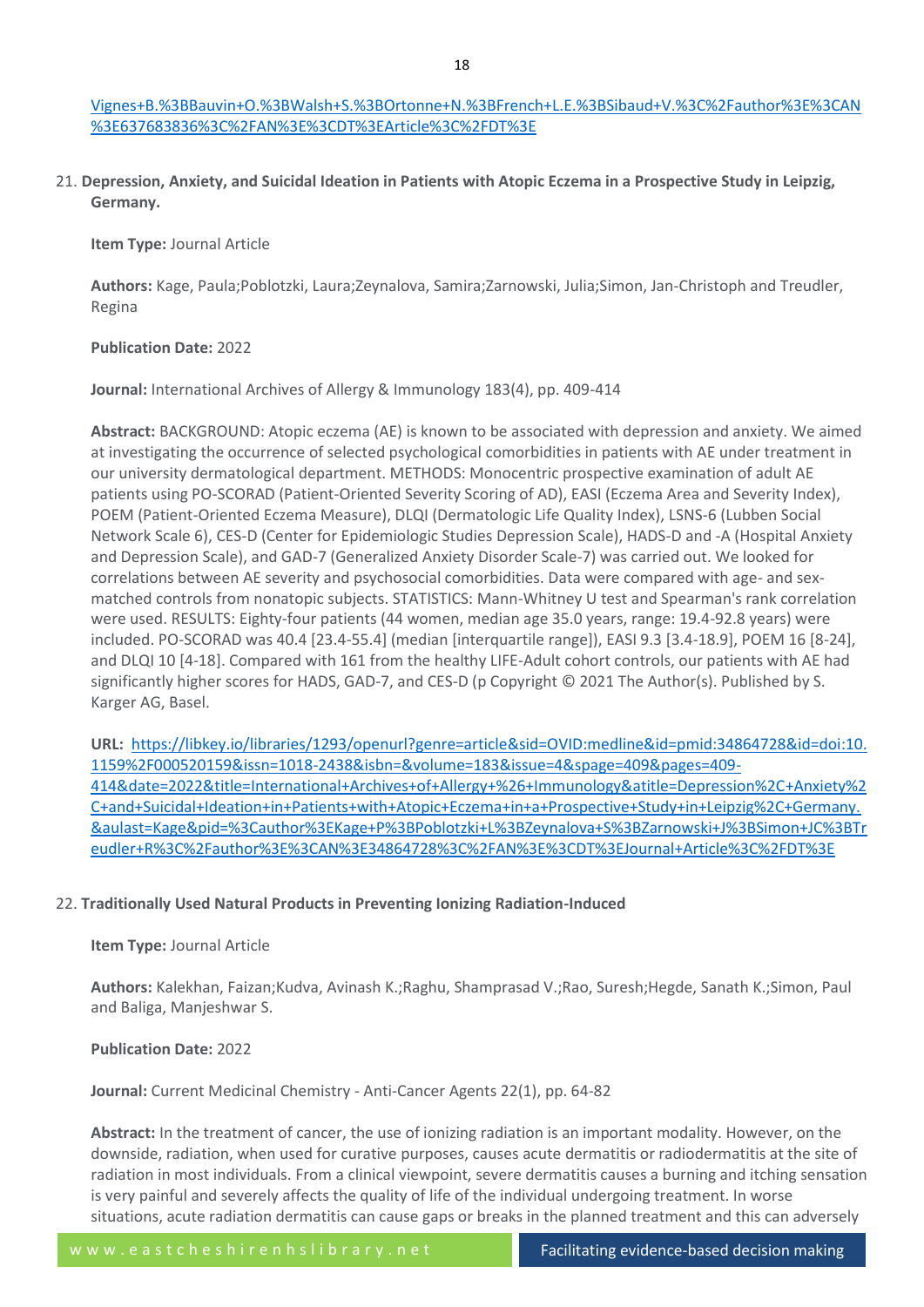affect the treatment objective and outcome. BACKGROUND: In various traditional and folk systems of medicine, plants and plant products have been used since time immemorial for treating various skin ailments. Further, many cosmeceutical creams formulated based on knowledge from ethnomedicinal use are marketed and used to treat various ailments. In the current review, an attempt is made at summarizing the beneficial effects of some plants and plant products in mitigating acute radiation dermatitis in humans undergoing curative radiotherapy. Additionally, emphasis is also placed on the mechanisms responsible for the beneficial effects. OBJECTIVE: The objective of this review is to summarize the clinical observations on the prevention of radiodermatitis by plant products. In this review, the protective effects of Adlay (Coix lachryma-jobi L.) bran extract, Aloe vera, Calendula officinalis, Cucumis sativus, green tea constituent the epigallocatechin-3-gallate, honey, Achillea millefolium, Matricaria chamomilla, olive oil, and some polyherbal creams are addressed by also focusing on the mechanism of action for the beneficial effects. METHODS: Two authors' data mined for information in Google Scholar, PubMed, Embase, and the Cochrane Library for publications in the field from 1901 up to July 2020. The focus was on acute radiation dermatitis, ionizing radiation, curative radiotherapy, human cancer. The articles were collected and analyzed. RESULTS: For the first time, this review addresses the usefulness of natural products like adlay bran, Aloe vera, Calendula officinalis, Cucumis sativus, green tea constituent the epigallocatechin-3-gallate, honey, Achillea millefolium, Matricaria chamomilla, olive oil, and some experimentally constituted and commercially available polyherbal creams as skincare agents against the deleterious effects of ionizing radiation on the skin. The protective effects are possibly due to the free radical scavenging, antioxidant, anti-inflammatory, wound healing and skin protective effects. CONCLUSION: The authors suggest that these plants have been used since antiquity as medicinal agents and require in-depth investigation with both clinical and preclinical validated models of study. The results of these studies will be extremely useful to cancer patients requiring curative radiotherapy, the dermatology fraternity, agro-based and pharmaceutical sectors at large. Copyright© Bentham Science Publishers; For any queries, please email at [epub@benthamscience.net.](http://epub@benthamscience.net/)

**URL:** [https://libkey.io/libraries/1293/openurl?genre=article&sid=OVID:medline&id=pmid:33820524&id=doi:10.](https://libkey.io/libraries/1293/openurl?genre=article&sid=OVID:medline&id=pmid:33820524&id=doi:10.2174%2F1871520621666210405093236&issn=1871-5206&isbn=&volume=22&issue=1&spage=64&pages=64-82&date=2022&title=Current+Medicinal+Chemistry+-+Anti-Cancer+Agents&atitle=Traditionally+Used+Natural+Products+in+Preventing+Ionizing+Radiation-Induced.&aulast=Kalekhan&pid=%3Cauthor%3EKalekhan+F%3BKudva+AK%3BRaghu+SV%3BRao+S%3BHegde+SK%3BSimon+P%3BBaliga+MS%3C%2Fauthor%3E%3CAN%3E33820524%3C%2FAN%3E%3CDT%3EJournal+Article%3C%2FDT%3E) [2174%2F1871520621666210405093236&issn=1871-5206&isbn=&volume=22&issue=1&spage=64&pages=64-](https://libkey.io/libraries/1293/openurl?genre=article&sid=OVID:medline&id=pmid:33820524&id=doi:10.2174%2F1871520621666210405093236&issn=1871-5206&isbn=&volume=22&issue=1&spage=64&pages=64-82&date=2022&title=Current+Medicinal+Chemistry+-+Anti-Cancer+Agents&atitle=Traditionally+Used+Natural+Products+in+Preventing+Ionizing+Radiation-Induced.&aulast=Kalekhan&pid=%3Cauthor%3EKalekhan+F%3BKudva+AK%3BRaghu+SV%3BRao+S%3BHegde+SK%3BSimon+P%3BBaliga+MS%3C%2Fauthor%3E%3CAN%3E33820524%3C%2FAN%3E%3CDT%3EJournal+Article%3C%2FDT%3E) [82&date=2022&title=Current+Medicinal+Chemistry+-+Anti-](https://libkey.io/libraries/1293/openurl?genre=article&sid=OVID:medline&id=pmid:33820524&id=doi:10.2174%2F1871520621666210405093236&issn=1871-5206&isbn=&volume=22&issue=1&spage=64&pages=64-82&date=2022&title=Current+Medicinal+Chemistry+-+Anti-Cancer+Agents&atitle=Traditionally+Used+Natural+Products+in+Preventing+Ionizing+Radiation-Induced.&aulast=Kalekhan&pid=%3Cauthor%3EKalekhan+F%3BKudva+AK%3BRaghu+SV%3BRao+S%3BHegde+SK%3BSimon+P%3BBaliga+MS%3C%2Fauthor%3E%3CAN%3E33820524%3C%2FAN%3E%3CDT%3EJournal+Article%3C%2FDT%3E)[Cancer+Agents&atitle=Traditionally+Used+Natural+Products+in+Preventing+Ionizing+Radiation-](https://libkey.io/libraries/1293/openurl?genre=article&sid=OVID:medline&id=pmid:33820524&id=doi:10.2174%2F1871520621666210405093236&issn=1871-5206&isbn=&volume=22&issue=1&spage=64&pages=64-82&date=2022&title=Current+Medicinal+Chemistry+-+Anti-Cancer+Agents&atitle=Traditionally+Used+Natural+Products+in+Preventing+Ionizing+Radiation-Induced.&aulast=Kalekhan&pid=%3Cauthor%3EKalekhan+F%3BKudva+AK%3BRaghu+SV%3BRao+S%3BHegde+SK%3BSimon+P%3BBaliga+MS%3C%2Fauthor%3E%3CAN%3E33820524%3C%2FAN%3E%3CDT%3EJournal+Article%3C%2FDT%3E)[Induced.&aulast=Kalekhan&pid=%3Cauthor%3EKalekhan+F%3BKudva+AK%3BRaghu+SV%3BRao+S%3BHegde+S](https://libkey.io/libraries/1293/openurl?genre=article&sid=OVID:medline&id=pmid:33820524&id=doi:10.2174%2F1871520621666210405093236&issn=1871-5206&isbn=&volume=22&issue=1&spage=64&pages=64-82&date=2022&title=Current+Medicinal+Chemistry+-+Anti-Cancer+Agents&atitle=Traditionally+Used+Natural+Products+in+Preventing+Ionizing+Radiation-Induced.&aulast=Kalekhan&pid=%3Cauthor%3EKalekhan+F%3BKudva+AK%3BRaghu+SV%3BRao+S%3BHegde+SK%3BSimon+P%3BBaliga+MS%3C%2Fauthor%3E%3CAN%3E33820524%3C%2FAN%3E%3CDT%3EJournal+Article%3C%2FDT%3E) [K%3BSimon+P%3BBaliga+MS%3C%2Fauthor%3E%3CAN%3E33820524%3C%2FAN%3E%3CDT%3EJournal+Article](https://libkey.io/libraries/1293/openurl?genre=article&sid=OVID:medline&id=pmid:33820524&id=doi:10.2174%2F1871520621666210405093236&issn=1871-5206&isbn=&volume=22&issue=1&spage=64&pages=64-82&date=2022&title=Current+Medicinal+Chemistry+-+Anti-Cancer+Agents&atitle=Traditionally+Used+Natural+Products+in+Preventing+Ionizing+Radiation-Induced.&aulast=Kalekhan&pid=%3Cauthor%3EKalekhan+F%3BKudva+AK%3BRaghu+SV%3BRao+S%3BHegde+SK%3BSimon+P%3BBaliga+MS%3C%2Fauthor%3E%3CAN%3E33820524%3C%2FAN%3E%3CDT%3EJournal+Article%3C%2FDT%3E) [%3C%2FDT%3E](https://libkey.io/libraries/1293/openurl?genre=article&sid=OVID:medline&id=pmid:33820524&id=doi:10.2174%2F1871520621666210405093236&issn=1871-5206&isbn=&volume=22&issue=1&spage=64&pages=64-82&date=2022&title=Current+Medicinal+Chemistry+-+Anti-Cancer+Agents&atitle=Traditionally+Used+Natural+Products+in+Preventing+Ionizing+Radiation-Induced.&aulast=Kalekhan&pid=%3Cauthor%3EKalekhan+F%3BKudva+AK%3BRaghu+SV%3BRao+S%3BHegde+SK%3BSimon+P%3BBaliga+MS%3C%2Fauthor%3E%3CAN%3E33820524%3C%2FAN%3E%3CDT%3EJournal+Article%3C%2FDT%3E)

#### 23. **When is synchronous telehealth acceptable for pediatric dermatology?.**

**Item Type:** Journal Article

**Authors:** Kohn, L. L.;Pickett, K.;Day, J. A.;TorresZegarra, C.;Plost, G.;Gurnee, E.;Prok, L.;Olson, C. A.;Manson, S. M. and Bruckner, A. L.

**Publication Date:** 2022

**Journal:** Pediatric Dermatology (pagination), pp. ate of Pubaton: 2022

**Abstract:** Background/Objectives: We evaluated the acceptance of synchronous (live video) telehealth for pediatric dermatology. Method(s): This was a prospective, single-center study of patient and dermatologist surveys paired at the encounter level for telehealth encounters with Children's Hospital Colorado Pediatric Dermatology Clinic between 21 April 2020 and 22 May 2020. Result(s): Dermatologists were most receptive to a telehealth encounter for isotretinoin monitoring (96.6%) and non-isotretinoin acne (89.5%). In contrast, 71.8% and 58.8% of patients surveyed were open to telehealth for isotretinoin encounters and non-isotretinoin acne encounters, respectively. There was no significant correlation between patient and dermatologist satisfaction regarding a telehealth encounter (r = 0.09, CI [-0.09, 0.26], p =.34) or between patient and dermatologist preference for telehealth encounter (r = 0.07, CI [-0.11, 0.25] p =.46). Dermatologists reported needing a photo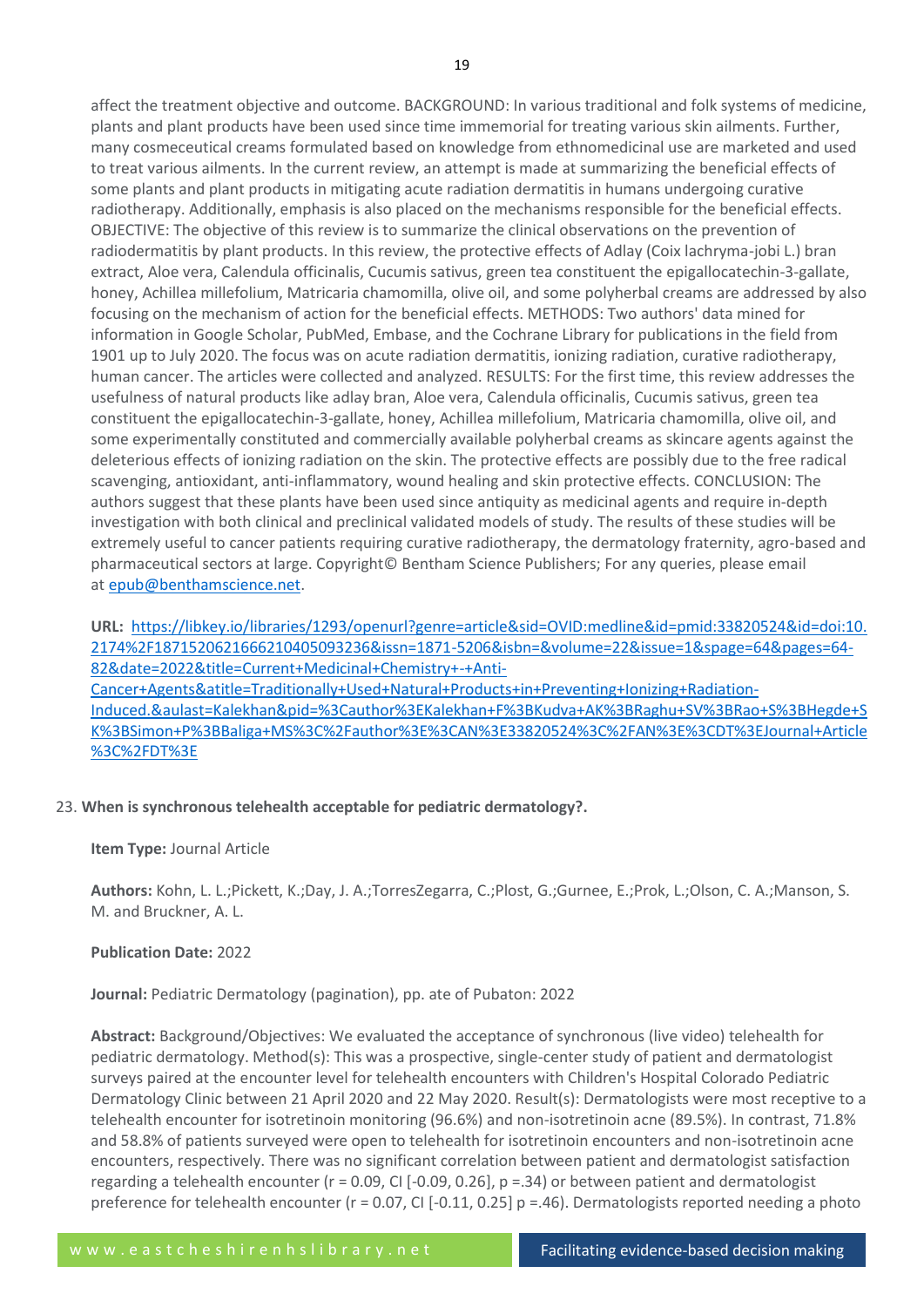to aid their physical examination in 38/363 (10.7%) of encounters and preferred in-person examinations when an encounter would have benefitted from laboratories, procedures, dermatoscopic examination, examination by palpation, and accurate weights in infants. Conclusion(s): Synchronous, live-video telehealth is an effective method of healthcare delivery in certain situations for pediatric dermatology, but it does not replace in-person encounters. Families and dermatologists have different perceptions about its acceptance.Copyright © 2022 Wiley Periodicals LLC.

**URL:** [https://libkey.io/libraries/1293/openurl?genre=article&sid=OVID:embase&id=pmid:35178735&id=doi:10.](https://libkey.io/libraries/1293/openurl?genre=article&sid=OVID:embase&id=pmid:35178735&id=doi:10.1111%2Fpde.14919&issn=0736-8046&isbn=&volume=&issue=&spage=&pages=&date=2022&title=Pediatric+Dermatology&atitle=When+is+synchronous+telehealth+acceptable+for+pediatric+dermatology%3F&aulast=Kohn&pid=%3Cauthor%3EKohn+L.L.%3BPickett+K.%3BDay+J.A.%3BTorres-Zegarra+C.%3BPlost+G.%3BGurnee+E.%3BProk+L.%3BOlson+C.A.%3BManson+S.M.%3BBruckner+A.L.%3C%2Fauthor%3E%3CAN%3E2015089856%3C%2FAN%3E%3CDT%3EArticle%3C%2FDT%3E) [1111%2Fpde.14919&issn=0736-](https://libkey.io/libraries/1293/openurl?genre=article&sid=OVID:embase&id=pmid:35178735&id=doi:10.1111%2Fpde.14919&issn=0736-8046&isbn=&volume=&issue=&spage=&pages=&date=2022&title=Pediatric+Dermatology&atitle=When+is+synchronous+telehealth+acceptable+for+pediatric+dermatology%3F&aulast=Kohn&pid=%3Cauthor%3EKohn+L.L.%3BPickett+K.%3BDay+J.A.%3BTorres-Zegarra+C.%3BPlost+G.%3BGurnee+E.%3BProk+L.%3BOlson+C.A.%3BManson+S.M.%3BBruckner+A.L.%3C%2Fauthor%3E%3CAN%3E2015089856%3C%2FAN%3E%3CDT%3EArticle%3C%2FDT%3E)

[8046&isbn=&volume=&issue=&spage=&pages=&date=2022&title=Pediatric+Dermatology&atitle=When+is+syn](https://libkey.io/libraries/1293/openurl?genre=article&sid=OVID:embase&id=pmid:35178735&id=doi:10.1111%2Fpde.14919&issn=0736-8046&isbn=&volume=&issue=&spage=&pages=&date=2022&title=Pediatric+Dermatology&atitle=When+is+synchronous+telehealth+acceptable+for+pediatric+dermatology%3F&aulast=Kohn&pid=%3Cauthor%3EKohn+L.L.%3BPickett+K.%3BDay+J.A.%3BTorres-Zegarra+C.%3BPlost+G.%3BGurnee+E.%3BProk+L.%3BOlson+C.A.%3BManson+S.M.%3BBruckner+A.L.%3C%2Fauthor%3E%3CAN%3E2015089856%3C%2FAN%3E%3CDT%3EArticle%3C%2FDT%3E) [chronous+telehealth+acceptable+for+pediatric+dermatology%3F&aulast=Kohn&pid=%3Cauthor%3EKohn+L.L.](https://libkey.io/libraries/1293/openurl?genre=article&sid=OVID:embase&id=pmid:35178735&id=doi:10.1111%2Fpde.14919&issn=0736-8046&isbn=&volume=&issue=&spage=&pages=&date=2022&title=Pediatric+Dermatology&atitle=When+is+synchronous+telehealth+acceptable+for+pediatric+dermatology%3F&aulast=Kohn&pid=%3Cauthor%3EKohn+L.L.%3BPickett+K.%3BDay+J.A.%3BTorres-Zegarra+C.%3BPlost+G.%3BGurnee+E.%3BProk+L.%3BOlson+C.A.%3BManson+S.M.%3BBruckner+A.L.%3C%2Fauthor%3E%3CAN%3E2015089856%3C%2FAN%3E%3CDT%3EArticle%3C%2FDT%3E) [%3BPickett+K.%3BDay+J.A.%3BTorres-](https://libkey.io/libraries/1293/openurl?genre=article&sid=OVID:embase&id=pmid:35178735&id=doi:10.1111%2Fpde.14919&issn=0736-8046&isbn=&volume=&issue=&spage=&pages=&date=2022&title=Pediatric+Dermatology&atitle=When+is+synchronous+telehealth+acceptable+for+pediatric+dermatology%3F&aulast=Kohn&pid=%3Cauthor%3EKohn+L.L.%3BPickett+K.%3BDay+J.A.%3BTorres-Zegarra+C.%3BPlost+G.%3BGurnee+E.%3BProk+L.%3BOlson+C.A.%3BManson+S.M.%3BBruckner+A.L.%3C%2Fauthor%3E%3CAN%3E2015089856%3C%2FAN%3E%3CDT%3EArticle%3C%2FDT%3E)

[Zegarra+C.%3BPlost+G.%3BGurnee+E.%3BProk+L.%3BOlson+C.A.%3BManson+S.M.%3BBruckner+A.L.%3C%2Fa](https://libkey.io/libraries/1293/openurl?genre=article&sid=OVID:embase&id=pmid:35178735&id=doi:10.1111%2Fpde.14919&issn=0736-8046&isbn=&volume=&issue=&spage=&pages=&date=2022&title=Pediatric+Dermatology&atitle=When+is+synchronous+telehealth+acceptable+for+pediatric+dermatology%3F&aulast=Kohn&pid=%3Cauthor%3EKohn+L.L.%3BPickett+K.%3BDay+J.A.%3BTorres-Zegarra+C.%3BPlost+G.%3BGurnee+E.%3BProk+L.%3BOlson+C.A.%3BManson+S.M.%3BBruckner+A.L.%3C%2Fauthor%3E%3CAN%3E2015089856%3C%2FAN%3E%3CDT%3EArticle%3C%2FDT%3E) [uthor%3E%3CAN%3E2015089856%3C%2FAN%3E%3CDT%3EArticle%3C%2FDT%3E](https://libkey.io/libraries/1293/openurl?genre=article&sid=OVID:embase&id=pmid:35178735&id=doi:10.1111%2Fpde.14919&issn=0736-8046&isbn=&volume=&issue=&spage=&pages=&date=2022&title=Pediatric+Dermatology&atitle=When+is+synchronous+telehealth+acceptable+for+pediatric+dermatology%3F&aulast=Kohn&pid=%3Cauthor%3EKohn+L.L.%3BPickett+K.%3BDay+J.A.%3BTorres-Zegarra+C.%3BPlost+G.%3BGurnee+E.%3BProk+L.%3BOlson+C.A.%3BManson+S.M.%3BBruckner+A.L.%3C%2Fauthor%3E%3CAN%3E2015089856%3C%2FAN%3E%3CDT%3EArticle%3C%2FDT%3E)

24. **Effectiveness and Tolerability of Natural Herbal Formulations in the Prevention of Radiation-Induced Skin Toxicity in Patients Undergoing Radiotherapy.**

# **Item Type:** Journal Article

**Authors:** Koukourakis, Georgios;Pissakas, Georgios;Ganos, Christos G.;Sivolapenko, Gregory and Kardamakis, Dimitrios

# **Publication Date:** Mar ,2022

**Journal:** International Journal of Lower Extremity Wounds 21(1), pp. 75-86

**Abstract:** The aim of this study is to investigate the preventive role of 3 herbal formulation products on reducing the incidence of radiation-induced dermatitis in patients undergoing radiotherapy for either breast or head and neck cancer. A total of 59 patients participated in the study. The novel herbal products, a combination of beeswax, olive oil, Calendula and Hypericum oils and Aloe gel, were daily and regularly being used by the patients during radiotherapy and 2 weeks after treatment end. Acute skin toxicity was scored weekly during radiotherapy and after treatment for a further 4-week follow-up period. Demographic data were analyzed by descriptive statistics. Statistical analyses of the study objectives were based on an intent-to-treat principle. Most of the patients presented with grade I (RTOG/EORTC) toxicity in the first weeks of radiotherapy, progressed to grade II but reverted to grade I toxicity up until the study end. A total of 94.9% of the patients had Dermatology Life Quality Index up to 1, and 66.1% remained in this scale. The application of the novel natural product combinations proved to be statistically significantly effective in reducing the intensity of radiation dermatitis, positively affecting the quality of life of the patients.

**URL:** [https://libkey.io/libraries/1293/openurl?genre=article&sid=OVID:medline&id=pmid:32525718&id=doi:10.](https://libkey.io/libraries/1293/openurl?genre=article&sid=OVID:medline&id=pmid:32525718&id=doi:10.1177%2F1534734620923912&issn=1534-7346&isbn=&volume=21&issue=1&spage=75&pages=75-86&date=2022&title=International+Journal+of+Lower+Extremity+Wounds&atitle=Effectiveness+and+Tolerability+of+Natural+Herbal+Formulations+in+the+Prevention+of+Radiation-Induced+Skin+Toxicity+in+Patients+Undergoing+Radiotherapy.&aulast=Koukourakis&pid=%3Cauthor%3EKoukourakis+G%3BPissakas+G%3BGanos+CG%3BSivolapenko+G%3BKardamakis+D%3C%2Fauthor%3E%3CAN%3E32525718%3C%2FAN%3E%3CDT%3EJournal+Article%3C%2FDT%3E) [1177%2F1534734620923912&issn=1534-7346&isbn=&volume=21&issue=1&spage=75&pages=75-](https://libkey.io/libraries/1293/openurl?genre=article&sid=OVID:medline&id=pmid:32525718&id=doi:10.1177%2F1534734620923912&issn=1534-7346&isbn=&volume=21&issue=1&spage=75&pages=75-86&date=2022&title=International+Journal+of+Lower+Extremity+Wounds&atitle=Effectiveness+and+Tolerability+of+Natural+Herbal+Formulations+in+the+Prevention+of+Radiation-Induced+Skin+Toxicity+in+Patients+Undergoing+Radiotherapy.&aulast=Koukourakis&pid=%3Cauthor%3EKoukourakis+G%3BPissakas+G%3BGanos+CG%3BSivolapenko+G%3BKardamakis+D%3C%2Fauthor%3E%3CAN%3E32525718%3C%2FAN%3E%3CDT%3EJournal+Article%3C%2FDT%3E) [86&date=2022&title=International+Journal+of+Lower+Extremity+Wounds&atitle=Effectiveness+and+Tolerabilit](https://libkey.io/libraries/1293/openurl?genre=article&sid=OVID:medline&id=pmid:32525718&id=doi:10.1177%2F1534734620923912&issn=1534-7346&isbn=&volume=21&issue=1&spage=75&pages=75-86&date=2022&title=International+Journal+of+Lower+Extremity+Wounds&atitle=Effectiveness+and+Tolerability+of+Natural+Herbal+Formulations+in+the+Prevention+of+Radiation-Induced+Skin+Toxicity+in+Patients+Undergoing+Radiotherapy.&aulast=Koukourakis&pid=%3Cauthor%3EKoukourakis+G%3BPissakas+G%3BGanos+CG%3BSivolapenko+G%3BKardamakis+D%3C%2Fauthor%3E%3CAN%3E32525718%3C%2FAN%3E%3CDT%3EJournal+Article%3C%2FDT%3E) [y+of+Natural+Herbal+Formulations+in+the+Prevention+of+Radiation-](https://libkey.io/libraries/1293/openurl?genre=article&sid=OVID:medline&id=pmid:32525718&id=doi:10.1177%2F1534734620923912&issn=1534-7346&isbn=&volume=21&issue=1&spage=75&pages=75-86&date=2022&title=International+Journal+of+Lower+Extremity+Wounds&atitle=Effectiveness+and+Tolerability+of+Natural+Herbal+Formulations+in+the+Prevention+of+Radiation-Induced+Skin+Toxicity+in+Patients+Undergoing+Radiotherapy.&aulast=Koukourakis&pid=%3Cauthor%3EKoukourakis+G%3BPissakas+G%3BGanos+CG%3BSivolapenko+G%3BKardamakis+D%3C%2Fauthor%3E%3CAN%3E32525718%3C%2FAN%3E%3CDT%3EJournal+Article%3C%2FDT%3E)

[Induced+Skin+Toxicity+in+Patients+Undergoing+Radiotherapy.&aulast=Koukourakis&pid=%3Cauthor%3EKouko](https://libkey.io/libraries/1293/openurl?genre=article&sid=OVID:medline&id=pmid:32525718&id=doi:10.1177%2F1534734620923912&issn=1534-7346&isbn=&volume=21&issue=1&spage=75&pages=75-86&date=2022&title=International+Journal+of+Lower+Extremity+Wounds&atitle=Effectiveness+and+Tolerability+of+Natural+Herbal+Formulations+in+the+Prevention+of+Radiation-Induced+Skin+Toxicity+in+Patients+Undergoing+Radiotherapy.&aulast=Koukourakis&pid=%3Cauthor%3EKoukourakis+G%3BPissakas+G%3BGanos+CG%3BSivolapenko+G%3BKardamakis+D%3C%2Fauthor%3E%3CAN%3E32525718%3C%2FAN%3E%3CDT%3EJournal+Article%3C%2FDT%3E) [urakis+G%3BPissakas+G%3BGanos+CG%3BSivolapenko+G%3BKardamakis+D%3C%2Fauthor%3E%3CAN%3E325](https://libkey.io/libraries/1293/openurl?genre=article&sid=OVID:medline&id=pmid:32525718&id=doi:10.1177%2F1534734620923912&issn=1534-7346&isbn=&volume=21&issue=1&spage=75&pages=75-86&date=2022&title=International+Journal+of+Lower+Extremity+Wounds&atitle=Effectiveness+and+Tolerability+of+Natural+Herbal+Formulations+in+the+Prevention+of+Radiation-Induced+Skin+Toxicity+in+Patients+Undergoing+Radiotherapy.&aulast=Koukourakis&pid=%3Cauthor%3EKoukourakis+G%3BPissakas+G%3BGanos+CG%3BSivolapenko+G%3BKardamakis+D%3C%2Fauthor%3E%3CAN%3E32525718%3C%2FAN%3E%3CDT%3EJournal+Article%3C%2FDT%3E) [25718%3C%2FAN%3E%3CDT%3EJournal+Article%3C%2FDT%3E](https://libkey.io/libraries/1293/openurl?genre=article&sid=OVID:medline&id=pmid:32525718&id=doi:10.1177%2F1534734620923912&issn=1534-7346&isbn=&volume=21&issue=1&spage=75&pages=75-86&date=2022&title=International+Journal+of+Lower+Extremity+Wounds&atitle=Effectiveness+and+Tolerability+of+Natural+Herbal+Formulations+in+the+Prevention+of+Radiation-Induced+Skin+Toxicity+in+Patients+Undergoing+Radiotherapy.&aulast=Koukourakis&pid=%3Cauthor%3EKoukourakis+G%3BPissakas+G%3BGanos+CG%3BSivolapenko+G%3BKardamakis+D%3C%2Fauthor%3E%3CAN%3E32525718%3C%2FAN%3E%3CDT%3EJournal+Article%3C%2FDT%3E)

25. **Depression and Suicidality in Patients With Psoriasis and the Role of Psoriatic Arthritis: A Cross-sectional Study in a Tertiary Setting.**

**Item Type:** Journal Article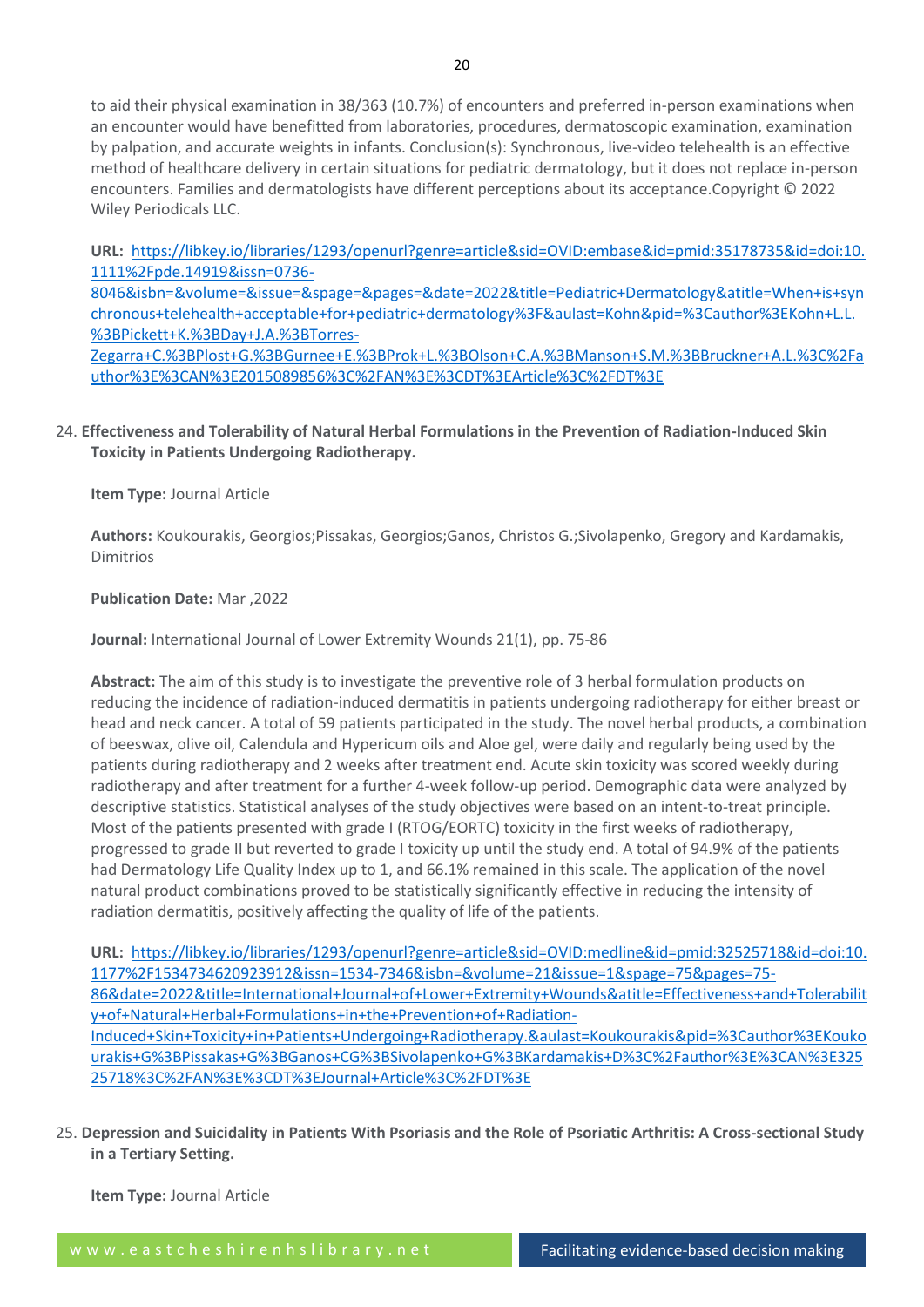**Authors:** Lada, Georgia;Chinoy, Hector;Heal, Calvin;Warren, Richard B.;Talbot, Peter S. and Kleyn, C. Elise

#### **Publication Date:** 2022

**Journal:** Journal of the Academy of Consultation-Liaison Psychiatry

**Abstract:** BACKGROUND: Depression is overrepresented in psoriasis. However, it is not clear whether the presence of psoriatic arthritis (PsA) independently increases patients' depressive burden. Furthermore, current evidence regarding suicidality risk of psoriasis populations is conflicting, and the role of PsA in suicidality outcomes of psoriasis is unknown. OBJECTIVES: (i) To test whether PsA is associated with depression and lifetime suicidal ideation among patients with psoriasis; (ii) to capture different suicidal phenomena in these patients; and (iii) to investigate whether suicidality and depressive symptom severity are associated with clinical markers of psoriasis severity and chronicity. METHODS: A cross-sectional survey of tertiary patients (n = 219, aged 18-65 years) with dermatologist-confirmed chronic plaque psoriasis, of whom 84 had rheumatologistconfirmed PsA, was undertaken. The Hospital Anxiety and Depression Scale and Sheehan-Suicidality Tracking Scale were used to assess depression and lifetime suicidality, respectively. RESULTS: PsA presence was associated with depression in patients with psoriasis, independent of other physical comorbidities (adjusted odds ratio 2.92, 95% confidence interval 1.53-5.68). Furthermore, patients with PsA experienced significantly higher levels of anhedonia and anxiety, after controlling for psychiatric history. Of all participants, 48.8% reported lifetime suicidal ideation with or without intent, 21.3% reported suicidal planning, and 9.4% reported suicide attempts. Lifetime suicidality prevalence did not differ between patients with and without PsA. Depressive symptom severity and lifetime suicidality scores were not associated with objective measures of psoriasis severity or treatment group. CONCLUSIONS: These data suggest that joint involvement in psoriasis is associated with higher depressive burden. There is a need for routine depression screening among patients with psoriasis, particularly when PsA is present. Anhedonia appears to be a particularly relevant symptom in the depression phenotype of this population. We did not find a statistically significant association between PsA and suicidality. Nevertheless, suicidality rates in tertiary patients with psoriasis appear to be higher than those in the general population. Suicidality monitoring is recommended to help in reducing future psychiatric morbidity and mortality in patients with psoriasis. Copyright © 2022 Academy of Consultation-Liaison Psychiatry. Published by Elsevier Inc. All rights reserved.

**URL:** [https://libkey.io/libraries/1293/openurl?genre=article&sid=OVID:medline&id=pmid:35017124&id=doi:10.](https://libkey.io/libraries/1293/openurl?genre=article&sid=OVID:medline&id=pmid:35017124&id=doi:10.1016%2Fj.jaclp.2021.12.007&issn=2667-2960&isbn=&volume=&issue=&spage=&pages=&date=2022&title=Journal+of+the+Academy+of+Consultation-Liaison+Psychiatry&atitle=Depression+and+Suicidality+in+Patients+With+Psoriasis+and+the+Role+of+Psoriatic+Arthritis%3A+A+Cross-sectional+Study+in+a+Tertiary+Setting.&aulast=Lada&pid=%3Cauthor%3ELada+G%3BChinoy+H%3BHeal+C%3BWarren+RB%3BTalbot+PS%3BKleyn+CE%3C%2Fauthor%3E%3CAN%3E35017124%3C%2FAN%3E%3CDT%3EJournal+Article%3C%2FDT%3E) [1016%2Fj.jaclp.2021.12.007&issn=2667-](https://libkey.io/libraries/1293/openurl?genre=article&sid=OVID:medline&id=pmid:35017124&id=doi:10.1016%2Fj.jaclp.2021.12.007&issn=2667-2960&isbn=&volume=&issue=&spage=&pages=&date=2022&title=Journal+of+the+Academy+of+Consultation-Liaison+Psychiatry&atitle=Depression+and+Suicidality+in+Patients+With+Psoriasis+and+the+Role+of+Psoriatic+Arthritis%3A+A+Cross-sectional+Study+in+a+Tertiary+Setting.&aulast=Lada&pid=%3Cauthor%3ELada+G%3BChinoy+H%3BHeal+C%3BWarren+RB%3BTalbot+PS%3BKleyn+CE%3C%2Fauthor%3E%3CAN%3E35017124%3C%2FAN%3E%3CDT%3EJournal+Article%3C%2FDT%3E)

[2960&isbn=&volume=&issue=&spage=&pages=&date=2022&title=Journal+of+the+Academy+of+Consultation-](https://libkey.io/libraries/1293/openurl?genre=article&sid=OVID:medline&id=pmid:35017124&id=doi:10.1016%2Fj.jaclp.2021.12.007&issn=2667-2960&isbn=&volume=&issue=&spage=&pages=&date=2022&title=Journal+of+the+Academy+of+Consultation-Liaison+Psychiatry&atitle=Depression+and+Suicidality+in+Patients+With+Psoriasis+and+the+Role+of+Psoriatic+Arthritis%3A+A+Cross-sectional+Study+in+a+Tertiary+Setting.&aulast=Lada&pid=%3Cauthor%3ELada+G%3BChinoy+H%3BHeal+C%3BWarren+RB%3BTalbot+PS%3BKleyn+CE%3C%2Fauthor%3E%3CAN%3E35017124%3C%2FAN%3E%3CDT%3EJournal+Article%3C%2FDT%3E)[Liaison+Psychiatry&atitle=Depression+and+Suicidality+in+Patients+With+Psoriasis+and+the+Role+of+Psoriatic+](https://libkey.io/libraries/1293/openurl?genre=article&sid=OVID:medline&id=pmid:35017124&id=doi:10.1016%2Fj.jaclp.2021.12.007&issn=2667-2960&isbn=&volume=&issue=&spage=&pages=&date=2022&title=Journal+of+the+Academy+of+Consultation-Liaison+Psychiatry&atitle=Depression+and+Suicidality+in+Patients+With+Psoriasis+and+the+Role+of+Psoriatic+Arthritis%3A+A+Cross-sectional+Study+in+a+Tertiary+Setting.&aulast=Lada&pid=%3Cauthor%3ELada+G%3BChinoy+H%3BHeal+C%3BWarren+RB%3BTalbot+PS%3BKleyn+CE%3C%2Fauthor%3E%3CAN%3E35017124%3C%2FAN%3E%3CDT%3EJournal+Article%3C%2FDT%3E) [Arthritis%3A+A+Cross-](https://libkey.io/libraries/1293/openurl?genre=article&sid=OVID:medline&id=pmid:35017124&id=doi:10.1016%2Fj.jaclp.2021.12.007&issn=2667-2960&isbn=&volume=&issue=&spage=&pages=&date=2022&title=Journal+of+the+Academy+of+Consultation-Liaison+Psychiatry&atitle=Depression+and+Suicidality+in+Patients+With+Psoriasis+and+the+Role+of+Psoriatic+Arthritis%3A+A+Cross-sectional+Study+in+a+Tertiary+Setting.&aulast=Lada&pid=%3Cauthor%3ELada+G%3BChinoy+H%3BHeal+C%3BWarren+RB%3BTalbot+PS%3BKleyn+CE%3C%2Fauthor%3E%3CAN%3E35017124%3C%2FAN%3E%3CDT%3EJournal+Article%3C%2FDT%3E)

[sectional+Study+in+a+Tertiary+Setting.&aulast=Lada&pid=%3Cauthor%3ELada+G%3BChinoy+H%3BHeal+C%3B](https://libkey.io/libraries/1293/openurl?genre=article&sid=OVID:medline&id=pmid:35017124&id=doi:10.1016%2Fj.jaclp.2021.12.007&issn=2667-2960&isbn=&volume=&issue=&spage=&pages=&date=2022&title=Journal+of+the+Academy+of+Consultation-Liaison+Psychiatry&atitle=Depression+and+Suicidality+in+Patients+With+Psoriasis+and+the+Role+of+Psoriatic+Arthritis%3A+A+Cross-sectional+Study+in+a+Tertiary+Setting.&aulast=Lada&pid=%3Cauthor%3ELada+G%3BChinoy+H%3BHeal+C%3BWarren+RB%3BTalbot+PS%3BKleyn+CE%3C%2Fauthor%3E%3CAN%3E35017124%3C%2FAN%3E%3CDT%3EJournal+Article%3C%2FDT%3E) [Warren+RB%3BTalbot+PS%3BKleyn+CE%3C%2Fauthor%3E%3CAN%3E35017124%3C%2FAN%3E%3CDT%3EJour](https://libkey.io/libraries/1293/openurl?genre=article&sid=OVID:medline&id=pmid:35017124&id=doi:10.1016%2Fj.jaclp.2021.12.007&issn=2667-2960&isbn=&volume=&issue=&spage=&pages=&date=2022&title=Journal+of+the+Academy+of+Consultation-Liaison+Psychiatry&atitle=Depression+and+Suicidality+in+Patients+With+Psoriasis+and+the+Role+of+Psoriatic+Arthritis%3A+A+Cross-sectional+Study+in+a+Tertiary+Setting.&aulast=Lada&pid=%3Cauthor%3ELada+G%3BChinoy+H%3BHeal+C%3BWarren+RB%3BTalbot+PS%3BKleyn+CE%3C%2Fauthor%3E%3CAN%3E35017124%3C%2FAN%3E%3CDT%3EJournal+Article%3C%2FDT%3E) [nal+Article%3C%2FDT%3E](https://libkey.io/libraries/1293/openurl?genre=article&sid=OVID:medline&id=pmid:35017124&id=doi:10.1016%2Fj.jaclp.2021.12.007&issn=2667-2960&isbn=&volume=&issue=&spage=&pages=&date=2022&title=Journal+of+the+Academy+of+Consultation-Liaison+Psychiatry&atitle=Depression+and+Suicidality+in+Patients+With+Psoriasis+and+the+Role+of+Psoriatic+Arthritis%3A+A+Cross-sectional+Study+in+a+Tertiary+Setting.&aulast=Lada&pid=%3Cauthor%3ELada+G%3BChinoy+H%3BHeal+C%3BWarren+RB%3BTalbot+PS%3BKleyn+CE%3C%2Fauthor%3E%3CAN%3E35017124%3C%2FAN%3E%3CDT%3EJournal+Article%3C%2FDT%3E)

#### 26. **A prospective study of adverse reactions of ALA-PDT for acne vulgaris.**

#### **Item Type:** Journal Article

**Authors:** Lei, S.;Zhang, L.;Zhang, Y.;Yan, G.;Zhang, H.;Liu, X.;Yang, J.;Wang, P.;Zhang, G.;Zhou, Z. and Xiuli, W.

#### **Publication Date:** 2022

**Journal:** Photodiagnosis and Photodynamic Therapy 38(pagination), pp. Arte Number: 102752. ate of Pubaton: June 2022

**Abstract:** Background: Acne vulgaris is a chronic inflammatory skin disease around pilosebaceous unit. 5- Aminolaevulinic acid photodynamic therapy (ALA-PDT) is an effective therapy for severe acne vulgaris. However, the lack of detailed information of adverse reactions limits the promotion of ALA-PDT in clinic.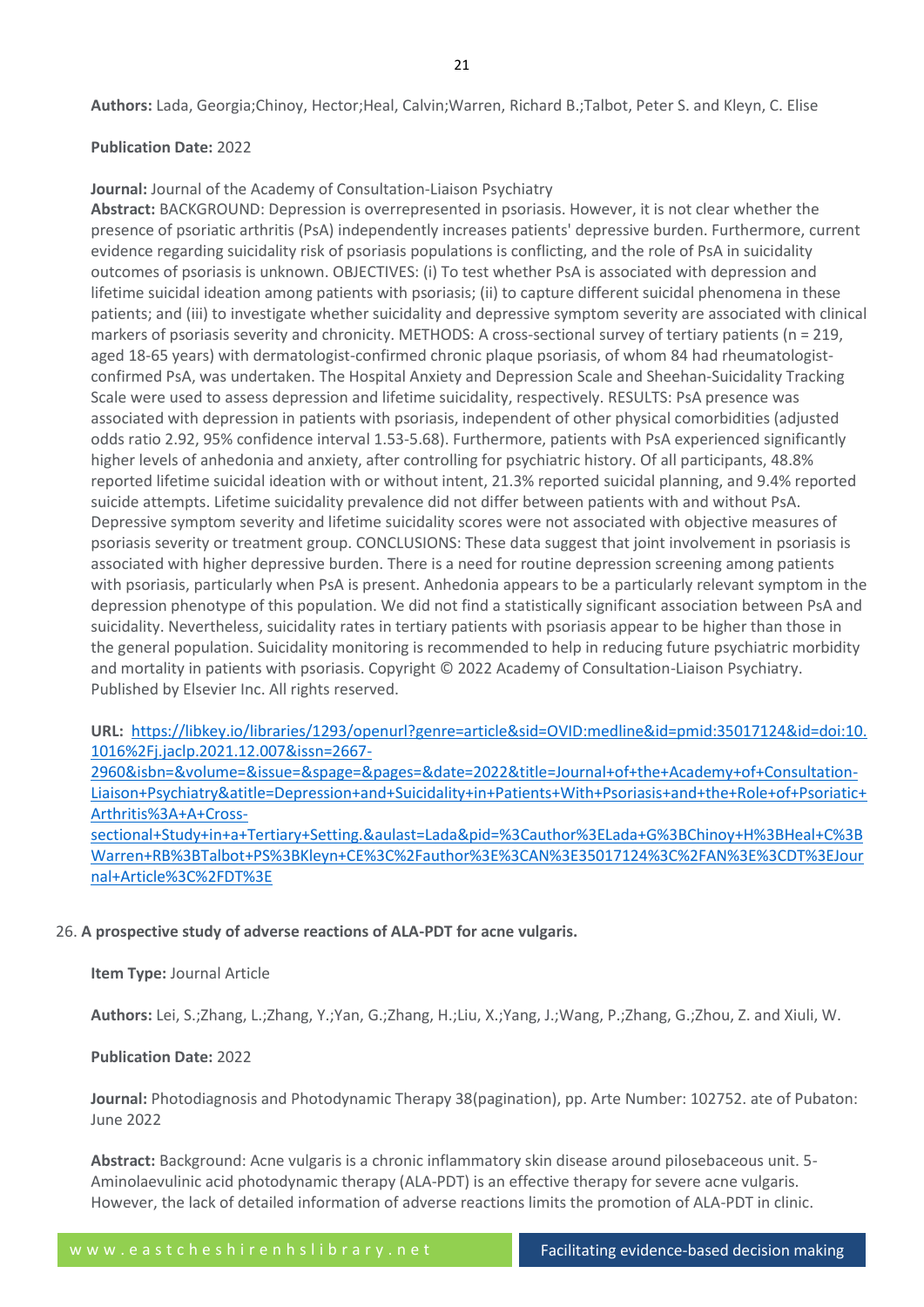Objective(s): To systemically investigate the adverse reactions relating to ALA-PDT for acne vulgaris. Method(s): A prospective study was performed at the Shanghai Skin Disease Hospital. Result(s): In the prospective study, 35 patients with acne vulgaris completed the trial. The adverse reactions were first divided into acute-phase adverse reactions, including erythema (94.3%), post-treatment pain (91.4%), burning skin (91.4%), dry skin (91.4%), itching (85.7%), pustule (82.9%), edema (20%) and blister (11.4%), or recovery-phase adverse reactions, which included crust (65.6%), exudation (48.6%) and hyperpigmentation (42.7%). Younger patients were more likely to have pustules (PResult(s): In the prospective study, 35 patients with acne vulgaris completed the trial. The adverse reactions were first divided into acute-phase adverse reactions, including erythema (94.3%), post-treatment pain (91.4%), burning skin (91.4%), dry skin (91.4%), itching (85.7%), pustule (82.9%), edema (20%) and blister (11.4%), or recovery-phase adverse reactions, which included crust (65.6%), exudation (48.6%) and hyperpigmentation (42.7%). Younger patients were more likely to have pustules (PResult(s): In the prospective study, 35 patients with acne vulgaris completed the trial. The adverse reactions were first divided into acute-phase adverse reactions, including erythema (94.3%), post-treatment pain (91.4%), burning skin (91.4%), dry skin (91.4%), itching (85.7%), pustule (82.9%), edema (20%) and blister (11.4%), or recovery-phase adverse reactions, which included crust (65.6%), exudation (48.6%) and hyperpigmentation (42.7%). Younger patients were more likely to have pustules (PConclusion(s): In the present study, we recorded the relative incidence of various adverse reactions following ALA-PDT for acne vulgaris. The severity of adverse reactions tended to decrease with increased patient age, except for itching and hyperpigmentation. Light-tomoderate adverse reactions might be the inflammatory reactions of ALA-PDT, predicting a good efficacy. A form for evaluation of adverse reactions based on the present study could assist dermatologists in predicting and managing adverse reactions for greater efficacy and higher patient satisfaction.Copyright © 2022

**URL:**[https://libkey.io/libraries/1293/openurl?genre=article&sid=OVID:embase&id=pmid:35176498&id=doi:10.1](https://libkey.io/libraries/1293/openurl?genre=article&sid=OVID:embase&id=pmid:35176498&id=doi:10.1016%2Fj.pdpdt.2022.102752&issn=1572-1000&isbn=&volume=38&issue=&spage=102752&pages=&date=2022&title=Photodiagnosis+and+Photodynamic+Therapy&atitle=A+prospective+study+of+adverse+reactions+of+ALA-PDT+for+acne+vulgaris&aulast=Lei&pid=%3Cauthor%3ELei+S.%3BZhang+L.%3BZhang+Y.%3BYan+G.%3BZhang+H.%3BLiu+X.%3BYang+J.%3BWang+P.%3BZhang+G.%3BZhou+Z.%3BXiuli+W.%3C%2Fauthor%3E%3CAN%3E2016971811%3C%2FAN%3E%3CDT%3EArticle%3C%2FDT%3E) [016%2Fj.pdpdt.2022.102752&issn=1572-](https://libkey.io/libraries/1293/openurl?genre=article&sid=OVID:embase&id=pmid:35176498&id=doi:10.1016%2Fj.pdpdt.2022.102752&issn=1572-1000&isbn=&volume=38&issue=&spage=102752&pages=&date=2022&title=Photodiagnosis+and+Photodynamic+Therapy&atitle=A+prospective+study+of+adverse+reactions+of+ALA-PDT+for+acne+vulgaris&aulast=Lei&pid=%3Cauthor%3ELei+S.%3BZhang+L.%3BZhang+Y.%3BYan+G.%3BZhang+H.%3BLiu+X.%3BYang+J.%3BWang+P.%3BZhang+G.%3BZhou+Z.%3BXiuli+W.%3C%2Fauthor%3E%3CAN%3E2016971811%3C%2FAN%3E%3CDT%3EArticle%3C%2FDT%3E)

[1000&isbn=&volume=38&issue=&spage=102752&pages=&date=2022&title=Photodiagnosis+and+Photodynami](https://libkey.io/libraries/1293/openurl?genre=article&sid=OVID:embase&id=pmid:35176498&id=doi:10.1016%2Fj.pdpdt.2022.102752&issn=1572-1000&isbn=&volume=38&issue=&spage=102752&pages=&date=2022&title=Photodiagnosis+and+Photodynamic+Therapy&atitle=A+prospective+study+of+adverse+reactions+of+ALA-PDT+for+acne+vulgaris&aulast=Lei&pid=%3Cauthor%3ELei+S.%3BZhang+L.%3BZhang+Y.%3BYan+G.%3BZhang+H.%3BLiu+X.%3BYang+J.%3BWang+P.%3BZhang+G.%3BZhou+Z.%3BXiuli+W.%3C%2Fauthor%3E%3CAN%3E2016971811%3C%2FAN%3E%3CDT%3EArticle%3C%2FDT%3E) [c+Therapy&atitle=A+prospective+study+of+adverse+reactions+of+ALA-](https://libkey.io/libraries/1293/openurl?genre=article&sid=OVID:embase&id=pmid:35176498&id=doi:10.1016%2Fj.pdpdt.2022.102752&issn=1572-1000&isbn=&volume=38&issue=&spage=102752&pages=&date=2022&title=Photodiagnosis+and+Photodynamic+Therapy&atitle=A+prospective+study+of+adverse+reactions+of+ALA-PDT+for+acne+vulgaris&aulast=Lei&pid=%3Cauthor%3ELei+S.%3BZhang+L.%3BZhang+Y.%3BYan+G.%3BZhang+H.%3BLiu+X.%3BYang+J.%3BWang+P.%3BZhang+G.%3BZhou+Z.%3BXiuli+W.%3C%2Fauthor%3E%3CAN%3E2016971811%3C%2FAN%3E%3CDT%3EArticle%3C%2FDT%3E)

[PDT+for+acne+vulgaris&aulast=Lei&pid=%3Cauthor%3ELei+S.%3BZhang+L.%3BZhang+Y.%3BYan+G.%3BZhang+](https://libkey.io/libraries/1293/openurl?genre=article&sid=OVID:embase&id=pmid:35176498&id=doi:10.1016%2Fj.pdpdt.2022.102752&issn=1572-1000&isbn=&volume=38&issue=&spage=102752&pages=&date=2022&title=Photodiagnosis+and+Photodynamic+Therapy&atitle=A+prospective+study+of+adverse+reactions+of+ALA-PDT+for+acne+vulgaris&aulast=Lei&pid=%3Cauthor%3ELei+S.%3BZhang+L.%3BZhang+Y.%3BYan+G.%3BZhang+H.%3BLiu+X.%3BYang+J.%3BWang+P.%3BZhang+G.%3BZhou+Z.%3BXiuli+W.%3C%2Fauthor%3E%3CAN%3E2016971811%3C%2FAN%3E%3CDT%3EArticle%3C%2FDT%3E) [H.%3BLiu+X.%3BYang+J.%3BWang+P.%3BZhang+G.%3BZhou+Z.%3BXiuli+W.%3C%2Fauthor%3E%3CAN%3E201](https://libkey.io/libraries/1293/openurl?genre=article&sid=OVID:embase&id=pmid:35176498&id=doi:10.1016%2Fj.pdpdt.2022.102752&issn=1572-1000&isbn=&volume=38&issue=&spage=102752&pages=&date=2022&title=Photodiagnosis+and+Photodynamic+Therapy&atitle=A+prospective+study+of+adverse+reactions+of+ALA-PDT+for+acne+vulgaris&aulast=Lei&pid=%3Cauthor%3ELei+S.%3BZhang+L.%3BZhang+Y.%3BYan+G.%3BZhang+H.%3BLiu+X.%3BYang+J.%3BWang+P.%3BZhang+G.%3BZhou+Z.%3BXiuli+W.%3C%2Fauthor%3E%3CAN%3E2016971811%3C%2FAN%3E%3CDT%3EArticle%3C%2FDT%3E) [6971811%3C%2FAN%3E%3CDT%3EArticle%3C%2FDT%3E](https://libkey.io/libraries/1293/openurl?genre=article&sid=OVID:embase&id=pmid:35176498&id=doi:10.1016%2Fj.pdpdt.2022.102752&issn=1572-1000&isbn=&volume=38&issue=&spage=102752&pages=&date=2022&title=Photodiagnosis+and+Photodynamic+Therapy&atitle=A+prospective+study+of+adverse+reactions+of+ALA-PDT+for+acne+vulgaris&aulast=Lei&pid=%3Cauthor%3ELei+S.%3BZhang+L.%3BZhang+Y.%3BYan+G.%3BZhang+H.%3BLiu+X.%3BYang+J.%3BWang+P.%3BZhang+G.%3BZhou+Z.%3BXiuli+W.%3C%2Fauthor%3E%3CAN%3E2016971811%3C%2FAN%3E%3CDT%3EArticle%3C%2FDT%3E)

# 27. **Multidisciplinary management of chronic atopic dermatitis in children and adolescents: a prospective pilot study.**

**Item Type:** Journal Article

**Authors:** Leong, Kylie;Ong, Thomas W. Y.;Foong, Yee-Wah;Wong, Yen-Peng;Lim, Winnie;Liew, Hui-Min and Koh, Mark J. A.

# **Publication Date:** Mar ,2022

# **Journal:** Journal of Dermatological Treatment 33(2), pp. 822-828

**Abstract:** BACKGROUND: Atopic dermatitis (AD) is a chronic, pruritic disorder affecting 10-20% of children and is associated with psychological issues and impaired quality of life (QoL). The role of psychosocial support in the treatment of AD is increasingly important. We studied the impact of a multidisciplinary clinic (MDC) in the management of AD in a tertiary children's hospital in Singapore. METHODS: We performed a prospective pilot interventional study on 34 pediatric patients with AD and concomitant psychosocial impairment. Patients were recruited into an MDC, comprising a dermatologist, clinical psychologist and medical social worker. AD severity was scored using Scoring Atopic Dermatitis (SCORAD), while QoL was assessed using the Children's Dermatology Life Quality Index Questionnaire (CDLQI) and Family Dermatology Life Quality Index Questionnaire (FDLQI). Biopsychosocial assessments and interventions were also performed. Eighty-three percent of patients received cognitive behavioral therapy, while 40% received social work intervention. RESULTS: There was an overall improvement in mean SCORAD, CDLQI, and FDLQI scores across MDC visits. A correlation between AD severity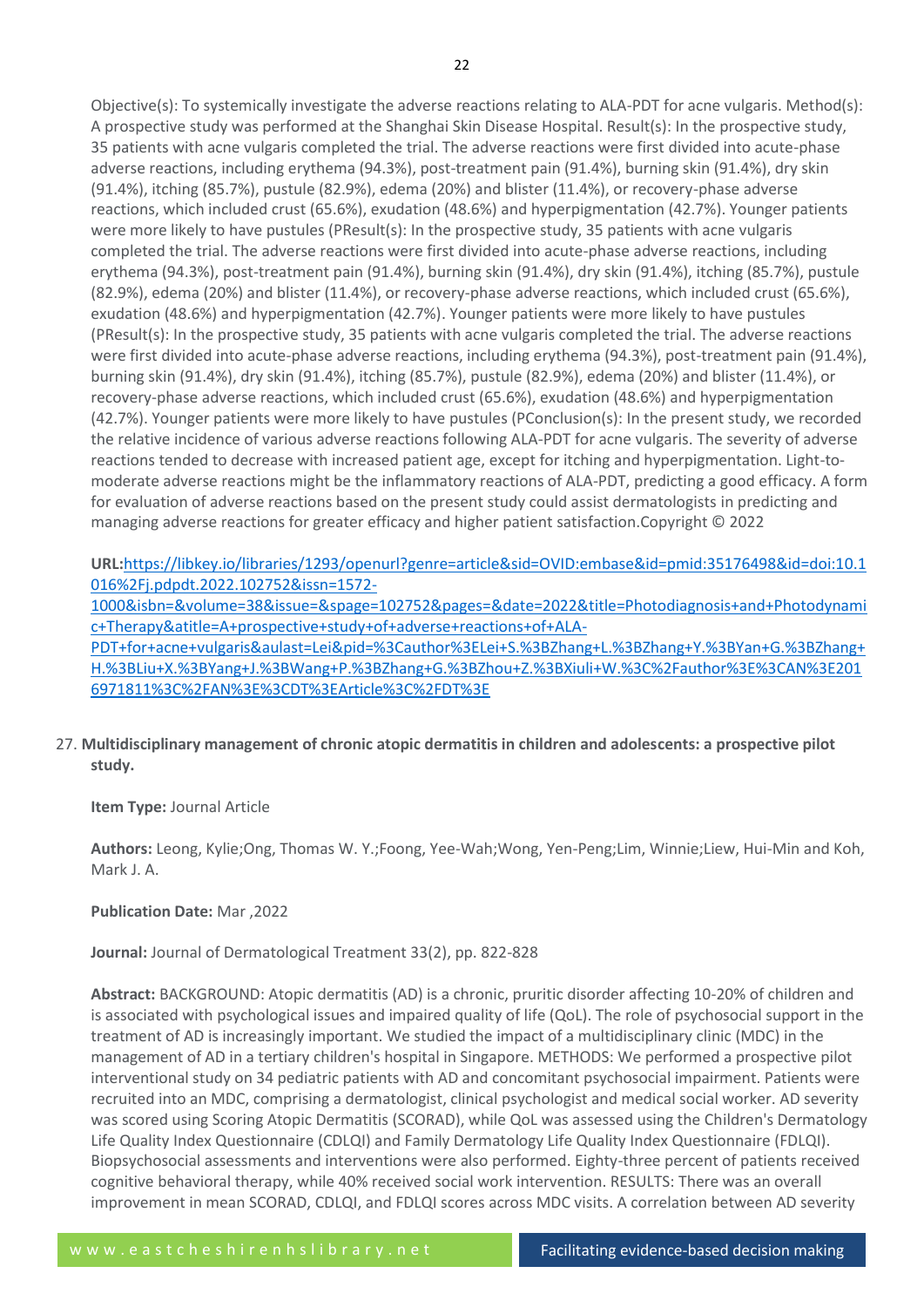**URL:** [https://libkey.io/libraries/1293/openurl?genre=article&sid=OVID:medline&id=pmid:32530338&id=doi:10.](https://libkey.io/libraries/1293/openurl?genre=article&sid=OVID:medline&id=pmid:32530338&id=doi:10.1080%2F09546634.2020.1782321&issn=0954-6634&isbn=&volume=33&issue=2&spage=822&pages=822-828&date=2022&title=Journal+of+Dermatological+Treatment&atitle=Multidisciplinary+management+of+chronic+atopic+dermatitis+in+children+and+adolescents%3A+a+prospective+pilot+study.&aulast=Leong&pid=%3Cauthor%3ELeong+K%3BOng+TWY%3BFoong+YW%3BWong+YP%3BLim+W%3BLiew+HM%3BKoh+MJA%3C%2Fauthor%3E%3CAN%3E32530338%3C%2FAN%3E%3CDT%3EJournal+Article%3C%2FDT%3E) [1080%2F09546634.2020.1782321&issn=0954-6634&isbn=&volume=33&issue=2&spage=822&pages=822-](https://libkey.io/libraries/1293/openurl?genre=article&sid=OVID:medline&id=pmid:32530338&id=doi:10.1080%2F09546634.2020.1782321&issn=0954-6634&isbn=&volume=33&issue=2&spage=822&pages=822-828&date=2022&title=Journal+of+Dermatological+Treatment&atitle=Multidisciplinary+management+of+chronic+atopic+dermatitis+in+children+and+adolescents%3A+a+prospective+pilot+study.&aulast=Leong&pid=%3Cauthor%3ELeong+K%3BOng+TWY%3BFoong+YW%3BWong+YP%3BLim+W%3BLiew+HM%3BKoh+MJA%3C%2Fauthor%3E%3CAN%3E32530338%3C%2FAN%3E%3CDT%3EJournal+Article%3C%2FDT%3E) [828&date=2022&title=Journal+of+Dermatological+Treatment&atitle=Multidisciplinary+management+of+chroni](https://libkey.io/libraries/1293/openurl?genre=article&sid=OVID:medline&id=pmid:32530338&id=doi:10.1080%2F09546634.2020.1782321&issn=0954-6634&isbn=&volume=33&issue=2&spage=822&pages=822-828&date=2022&title=Journal+of+Dermatological+Treatment&atitle=Multidisciplinary+management+of+chronic+atopic+dermatitis+in+children+and+adolescents%3A+a+prospective+pilot+study.&aulast=Leong&pid=%3Cauthor%3ELeong+K%3BOng+TWY%3BFoong+YW%3BWong+YP%3BLim+W%3BLiew+HM%3BKoh+MJA%3C%2Fauthor%3E%3CAN%3E32530338%3C%2FAN%3E%3CDT%3EJournal+Article%3C%2FDT%3E) [c+atopic+dermatitis+in+children+and+adolescents%3A+a+prospective+pilot+study.&aulast=Leong&pid=%3Caut](https://libkey.io/libraries/1293/openurl?genre=article&sid=OVID:medline&id=pmid:32530338&id=doi:10.1080%2F09546634.2020.1782321&issn=0954-6634&isbn=&volume=33&issue=2&spage=822&pages=822-828&date=2022&title=Journal+of+Dermatological+Treatment&atitle=Multidisciplinary+management+of+chronic+atopic+dermatitis+in+children+and+adolescents%3A+a+prospective+pilot+study.&aulast=Leong&pid=%3Cauthor%3ELeong+K%3BOng+TWY%3BFoong+YW%3BWong+YP%3BLim+W%3BLiew+HM%3BKoh+MJA%3C%2Fauthor%3E%3CAN%3E32530338%3C%2FAN%3E%3CDT%3EJournal+Article%3C%2FDT%3E) [hor%3ELeong+K%3BOng+TWY%3BFoong+YW%3BWong+YP%3BLim+W%3BLiew+HM%3BKoh+MJA%3C%2Fauth](https://libkey.io/libraries/1293/openurl?genre=article&sid=OVID:medline&id=pmid:32530338&id=doi:10.1080%2F09546634.2020.1782321&issn=0954-6634&isbn=&volume=33&issue=2&spage=822&pages=822-828&date=2022&title=Journal+of+Dermatological+Treatment&atitle=Multidisciplinary+management+of+chronic+atopic+dermatitis+in+children+and+adolescents%3A+a+prospective+pilot+study.&aulast=Leong&pid=%3Cauthor%3ELeong+K%3BOng+TWY%3BFoong+YW%3BWong+YP%3BLim+W%3BLiew+HM%3BKoh+MJA%3C%2Fauthor%3E%3CAN%3E32530338%3C%2FAN%3E%3CDT%3EJournal+Article%3C%2FDT%3E) [or%3E%3CAN%3E32530338%3C%2FAN%3E%3CDT%3EJournal+Article%3C%2FDT%3E](https://libkey.io/libraries/1293/openurl?genre=article&sid=OVID:medline&id=pmid:32530338&id=doi:10.1080%2F09546634.2020.1782321&issn=0954-6634&isbn=&volume=33&issue=2&spage=822&pages=822-828&date=2022&title=Journal+of+Dermatological+Treatment&atitle=Multidisciplinary+management+of+chronic+atopic+dermatitis+in+children+and+adolescents%3A+a+prospective+pilot+study.&aulast=Leong&pid=%3Cauthor%3ELeong+K%3BOng+TWY%3BFoong+YW%3BWong+YP%3BLim+W%3BLiew+HM%3BKoh+MJA%3C%2Fauthor%3E%3CAN%3E32530338%3C%2FAN%3E%3CDT%3EJournal+Article%3C%2FDT%3E)

# 28. **Study on the Correlation between Morphology and Distribution of Common Psoriasis Lesions.**

**Item Type:** Journal Article

**Authors:** Li, Q. and Jiang, Y.

**Publication Date:** 2022

**Journal:** Computational and Mathematical Methods in Medicine 2022, pp. 6963630

**Abstract:** Objective: Through the analysis of the morphological distribution of psoriasis lesions, we can study the relationship between psoriasis lesions and age, gender, and course of disease and dialectically look at the location of lesion morphology and the impact of course of disease on it, so as to provide more basis for the treatment of psoriasis. Method(s): Through a questionnaire survey of 512 patients in the dermatology clinic of a well-known traditional Chinese medicine hospital in Jiangsu Province, their symptoms met the diagnostic criteria of psoriasis in Chinese clinical dermatology. The current situation of psoriasis was analyzed by literature analysis, and the collected data were analyzed by general mean analysis, analysis of variance, and descriptive analysis. Result(s): There were some differences in the proportion of male to female in 512 patients. It is possible to conclude that male incidence rate is higher than that of women. It can be deduced from bad habits such as heavy drinking and smoking in male life. Bad habits can reduce male immunity and cause disease. The distribution of skin lesions in different parts shows that the skin is more affected by the outside world, which leads to the repeated attack of psoriasis. The incidence of chest, scalp, and upper arm is also relatively high. There have been similar demonstrations in relevant medical data, which may be related to the vascular density in them. Some substances that induce psoriasis in the dense blood vessels are easy to accumulate here, leading to the pathogenic bacteria to induce the onset of psoriasis. Conclusion(s): By studying the distribution of psoriasis lesions and the correlation between lesions, gender, and disease course, we can improve the dialectical treatment of psoriasis, which has reference significance, and provide a new thinking direction for the treatment system theory of psoriasis.Copyright © 2022 Qiang Li and Yuanwen Jiang.

# **URL:** [https://libkey.io/libraries/1293/openurl?genre=article&sid=OVID:embase&id=pmid:35371274&id=doi:10.](https://libkey.io/libraries/1293/openurl?genre=article&sid=OVID:embase&id=pmid:35371274&id=doi:10.1155%2F2022%2F6963630&issn=1748-6718&isbn=&volume=2022&issue=&spage=6963630&pages=6963630&date=2022&title=Computational+and+mathematical+methods+in+medicine&atitle=Study+on+the+Correlation+between+Morphology+and+Distribution+of+Common+Psoriasis+Lesions&aulast=Li&pid=%3Cauthor%3ELi+Q.%3BJiang+Y.%3C%2Fauthor%3E%3CAN%3E637676182%3C%2FAN%3E%3CDT%3EArticle%3C%2FDT%3E) [1155%2F2022%2F6963630&issn=1748-](https://libkey.io/libraries/1293/openurl?genre=article&sid=OVID:embase&id=pmid:35371274&id=doi:10.1155%2F2022%2F6963630&issn=1748-6718&isbn=&volume=2022&issue=&spage=6963630&pages=6963630&date=2022&title=Computational+and+mathematical+methods+in+medicine&atitle=Study+on+the+Correlation+between+Morphology+and+Distribution+of+Common+Psoriasis+Lesions&aulast=Li&pid=%3Cauthor%3ELi+Q.%3BJiang+Y.%3C%2Fauthor%3E%3CAN%3E637676182%3C%2FAN%3E%3CDT%3EArticle%3C%2FDT%3E)

[6718&isbn=&volume=2022&issue=&spage=6963630&pages=6963630&date=2022&title=Computational+and+](https://libkey.io/libraries/1293/openurl?genre=article&sid=OVID:embase&id=pmid:35371274&id=doi:10.1155%2F2022%2F6963630&issn=1748-6718&isbn=&volume=2022&issue=&spage=6963630&pages=6963630&date=2022&title=Computational+and+mathematical+methods+in+medicine&atitle=Study+on+the+Correlation+between+Morphology+and+Distribution+of+Common+Psoriasis+Lesions&aulast=Li&pid=%3Cauthor%3ELi+Q.%3BJiang+Y.%3C%2Fauthor%3E%3CAN%3E637676182%3C%2FAN%3E%3CDT%3EArticle%3C%2FDT%3E) [mathematical+methods+in+medicine&atitle=Study+on+the+Correlation+between+Morphology+and+Distributi](https://libkey.io/libraries/1293/openurl?genre=article&sid=OVID:embase&id=pmid:35371274&id=doi:10.1155%2F2022%2F6963630&issn=1748-6718&isbn=&volume=2022&issue=&spage=6963630&pages=6963630&date=2022&title=Computational+and+mathematical+methods+in+medicine&atitle=Study+on+the+Correlation+between+Morphology+and+Distribution+of+Common+Psoriasis+Lesions&aulast=Li&pid=%3Cauthor%3ELi+Q.%3BJiang+Y.%3C%2Fauthor%3E%3CAN%3E637676182%3C%2FAN%3E%3CDT%3EArticle%3C%2FDT%3E) [on+of+Common+Psoriasis+Lesions&aulast=Li&pid=%3Cauthor%3ELi+Q.%3BJiang+Y.%3C%2Fauthor%3E%3CAN](https://libkey.io/libraries/1293/openurl?genre=article&sid=OVID:embase&id=pmid:35371274&id=doi:10.1155%2F2022%2F6963630&issn=1748-6718&isbn=&volume=2022&issue=&spage=6963630&pages=6963630&date=2022&title=Computational+and+mathematical+methods+in+medicine&atitle=Study+on+the+Correlation+between+Morphology+and+Distribution+of+Common+Psoriasis+Lesions&aulast=Li&pid=%3Cauthor%3ELi+Q.%3BJiang+Y.%3C%2Fauthor%3E%3CAN%3E637676182%3C%2FAN%3E%3CDT%3EArticle%3C%2FDT%3E) [%3E637676182%3C%2FAN%3E%3CDT%3EArticle%3C%2FDT%3E](https://libkey.io/libraries/1293/openurl?genre=article&sid=OVID:embase&id=pmid:35371274&id=doi:10.1155%2F2022%2F6963630&issn=1748-6718&isbn=&volume=2022&issue=&spage=6963630&pages=6963630&date=2022&title=Computational+and+mathematical+methods+in+medicine&atitle=Study+on+the+Correlation+between+Morphology+and+Distribution+of+Common+Psoriasis+Lesions&aulast=Li&pid=%3Cauthor%3ELi+Q.%3BJiang+Y.%3C%2Fauthor%3E%3CAN%3E637676182%3C%2FAN%3E%3CDT%3EArticle%3C%2FDT%3E)

29. **Clinical aspects and therapeutic approach of drug-induced adverse skin reactions in a quaternary hospital: a retrospective study with 219 cases.**

**Item Type:** Journal Article

**Authors:** Martins, J. C.;Seque, C. A. and Porro, A. M.

w w w . e a s t c h e s h i r e n h s l i b r a r y . n e t Facilitating evidence-based decision making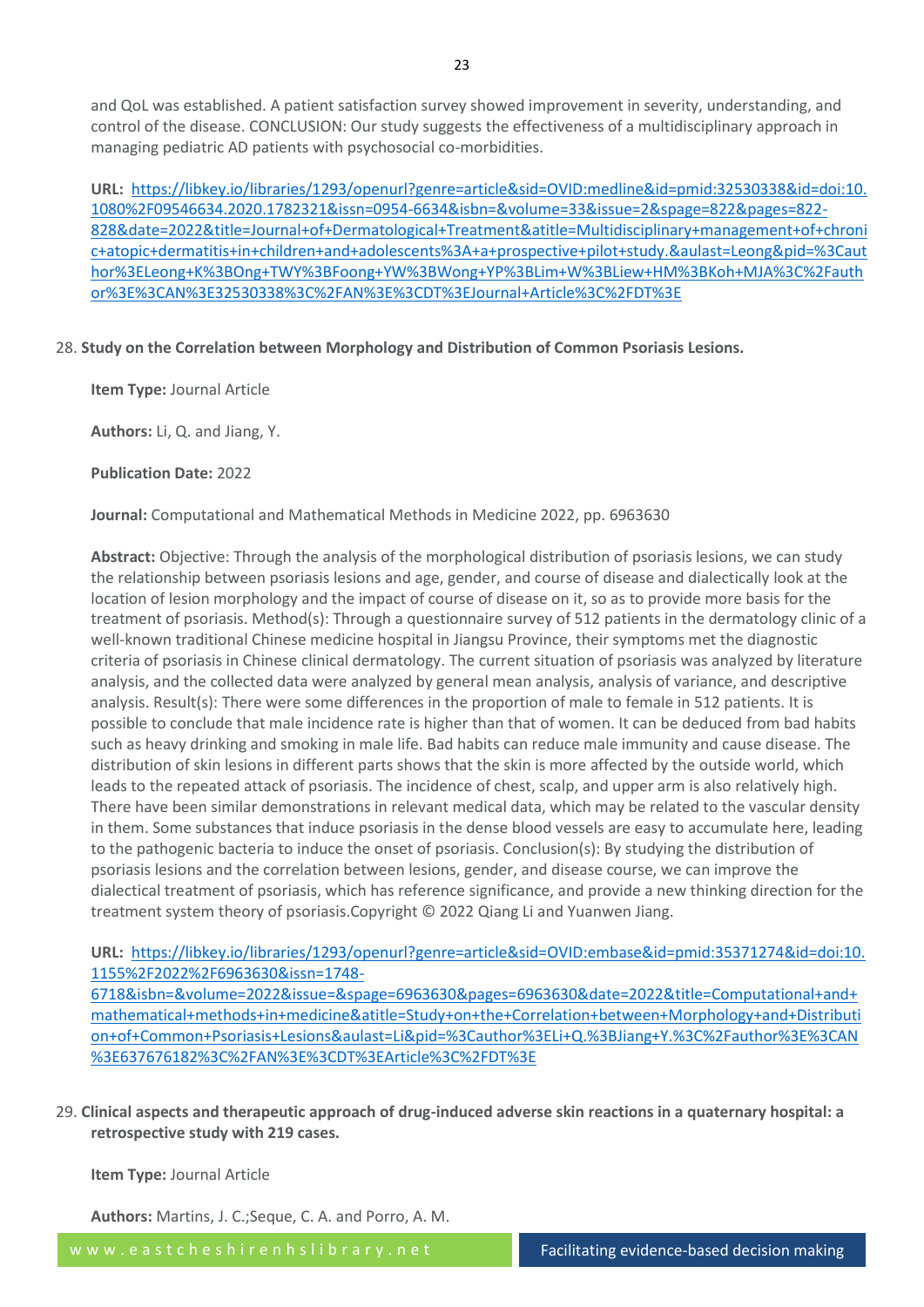#### **Publication Date:** 2022

**Journal:** Anais Brasileiros De Dermatologia (pagination), pp. ate of Pubaton: 2022

**Abstract:** Background: Adverse drug reactions are frequent, with cutaneous manifestations being the most common. In the hospital environment, the incidence of cutaneous drug reactions varies from 2% to 3%. Objective(s): To analyze the profile of cutaneous drug reactions, relating clinical forms, suspected medications, histopathological alterations, systemic repercussions, treatment and course. Method(s): Clinical, retrospective and observational study of patients seen by the Dermatology Interconsultation team from January 2013 to December 2016. Result(s): The frequency of cutaneous drug reactions among the evaluated patients was 13.6%, with 219 cases diagnosed. In 65.7%, the reaction was considered mild, of which the most common was exanthema, while in 34.2%, the reaction was considered severe, with DRESS being the main form of reaction(18.2%). Antibiotics (36.5%) and anticonvulsants (10%) were the most involved drugs. In addition to drug discontinuation, systemic corticosteroids were prescribed in 47% of cases and intravenous immunoglobulin (IVIg) in 4.5%. Of the mild forms, in 62%, expectant management and/or exclusive use of symptomatic treatment was used. Study limitations: Retrospective study, with limitations inherent to this type of investigation; lack of some information in medical records; long evaluation period, with a possible change in external validity. Conclusion(s): The most frequently identified clinical form was exanthema, and antibiotics and anticonvulsants were the most frequently involved drug classes. About one-third of the patients had severe cutaneous drug reactions, with DRESS being the main one. Cutaneous drug reactions are frequent in clinical practice, and the dermatologist should be called in as soon as possible to assist in the diagnosis and management of these cases.Copyright © 2022

**URL:** [https://libkey.io/libraries/1293/openurl?genre=article&sid=OVID:embase&id=pmid:35379507&id=doi:10.](https://libkey.io/libraries/1293/openurl?genre=article&sid=OVID:embase&id=pmid:35379507&id=doi:10.1016%2Fj.abd.2021.06.008&issn=0365-0596&isbn=&volume=&issue=&spage=&pages=&date=2022&title=Anais+Brasileiros+de+Dermatologia&atitle=Clinical+aspects+and+therapeutic+approach+of+drug-induced+adverse+skin+reactions+in+a+quaternary+hospital%3A+a+retrospective+study+with+219+cases&aulast=Martins&pid=%3Cauthor%3EMartins+J.C.%3BSeque+C.A.%3BPorro+A.M.%3C%2Fauthor%3E%3CAN%3E2017565745%3C%2FAN%3E%3CDT%3EArticle%3C%2FDT%3E) [1016%2Fj.abd.2021.06.008&issn=0365-](https://libkey.io/libraries/1293/openurl?genre=article&sid=OVID:embase&id=pmid:35379507&id=doi:10.1016%2Fj.abd.2021.06.008&issn=0365-0596&isbn=&volume=&issue=&spage=&pages=&date=2022&title=Anais+Brasileiros+de+Dermatologia&atitle=Clinical+aspects+and+therapeutic+approach+of+drug-induced+adverse+skin+reactions+in+a+quaternary+hospital%3A+a+retrospective+study+with+219+cases&aulast=Martins&pid=%3Cauthor%3EMartins+J.C.%3BSeque+C.A.%3BPorro+A.M.%3C%2Fauthor%3E%3CAN%3E2017565745%3C%2FAN%3E%3CDT%3EArticle%3C%2FDT%3E)

[0596&isbn=&volume=&issue=&spage=&pages=&date=2022&title=Anais+Brasileiros+de+Dermatologia&atitle=](https://libkey.io/libraries/1293/openurl?genre=article&sid=OVID:embase&id=pmid:35379507&id=doi:10.1016%2Fj.abd.2021.06.008&issn=0365-0596&isbn=&volume=&issue=&spage=&pages=&date=2022&title=Anais+Brasileiros+de+Dermatologia&atitle=Clinical+aspects+and+therapeutic+approach+of+drug-induced+adverse+skin+reactions+in+a+quaternary+hospital%3A+a+retrospective+study+with+219+cases&aulast=Martins&pid=%3Cauthor%3EMartins+J.C.%3BSeque+C.A.%3BPorro+A.M.%3C%2Fauthor%3E%3CAN%3E2017565745%3C%2FAN%3E%3CDT%3EArticle%3C%2FDT%3E) [Clinical+aspects+and+therapeutic+approach+of+drug-](https://libkey.io/libraries/1293/openurl?genre=article&sid=OVID:embase&id=pmid:35379507&id=doi:10.1016%2Fj.abd.2021.06.008&issn=0365-0596&isbn=&volume=&issue=&spage=&pages=&date=2022&title=Anais+Brasileiros+de+Dermatologia&atitle=Clinical+aspects+and+therapeutic+approach+of+drug-induced+adverse+skin+reactions+in+a+quaternary+hospital%3A+a+retrospective+study+with+219+cases&aulast=Martins&pid=%3Cauthor%3EMartins+J.C.%3BSeque+C.A.%3BPorro+A.M.%3C%2Fauthor%3E%3CAN%3E2017565745%3C%2FAN%3E%3CDT%3EArticle%3C%2FDT%3E)

[induced+adverse+skin+reactions+in+a+quaternary+hospital%3A+a+retrospective+study+with+219+cases&aulas](https://libkey.io/libraries/1293/openurl?genre=article&sid=OVID:embase&id=pmid:35379507&id=doi:10.1016%2Fj.abd.2021.06.008&issn=0365-0596&isbn=&volume=&issue=&spage=&pages=&date=2022&title=Anais+Brasileiros+de+Dermatologia&atitle=Clinical+aspects+and+therapeutic+approach+of+drug-induced+adverse+skin+reactions+in+a+quaternary+hospital%3A+a+retrospective+study+with+219+cases&aulast=Martins&pid=%3Cauthor%3EMartins+J.C.%3BSeque+C.A.%3BPorro+A.M.%3C%2Fauthor%3E%3CAN%3E2017565745%3C%2FAN%3E%3CDT%3EArticle%3C%2FDT%3E) [t=Martins&pid=%3Cauthor%3EMartins+J.C.%3BSeque+C.A.%3BPorro+A.M.%3C%2Fauthor%3E%3CAN%3E2017](https://libkey.io/libraries/1293/openurl?genre=article&sid=OVID:embase&id=pmid:35379507&id=doi:10.1016%2Fj.abd.2021.06.008&issn=0365-0596&isbn=&volume=&issue=&spage=&pages=&date=2022&title=Anais+Brasileiros+de+Dermatologia&atitle=Clinical+aspects+and+therapeutic+approach+of+drug-induced+adverse+skin+reactions+in+a+quaternary+hospital%3A+a+retrospective+study+with+219+cases&aulast=Martins&pid=%3Cauthor%3EMartins+J.C.%3BSeque+C.A.%3BPorro+A.M.%3C%2Fauthor%3E%3CAN%3E2017565745%3C%2FAN%3E%3CDT%3EArticle%3C%2FDT%3E) [565745%3C%2FAN%3E%3CDT%3EArticle%3C%2FDT%3E](https://libkey.io/libraries/1293/openurl?genre=article&sid=OVID:embase&id=pmid:35379507&id=doi:10.1016%2Fj.abd.2021.06.008&issn=0365-0596&isbn=&volume=&issue=&spage=&pages=&date=2022&title=Anais+Brasileiros+de+Dermatologia&atitle=Clinical+aspects+and+therapeutic+approach+of+drug-induced+adverse+skin+reactions+in+a+quaternary+hospital%3A+a+retrospective+study+with+219+cases&aulast=Martins&pid=%3Cauthor%3EMartins+J.C.%3BSeque+C.A.%3BPorro+A.M.%3C%2Fauthor%3E%3CAN%3E2017565745%3C%2FAN%3E%3CDT%3EArticle%3C%2FDT%3E)

#### 30. **Evaluation of a Case Series of Patients With Generalized Pustular Psoriasis in the United States**

#### **Item Type:** Journal Article

**Authors:** Noe, Megan H.;Wan, Marilyn T.;Mostaghimi, Arash;Gelfand, Joel M.;Agnihothri, Ritesh;Armstrong, April W.;Bhutani, Tina;Bridges, Alina;Brownstone, Nicholas;Butt, Melissa;Duffin, Kristina P. Callis;Carr, Christian;Creadore, Andrew;DeNiro, Katherine L.;Desai, Sheena;Dominguez, Arturo R.;Duffy, Emily K.;Fairley, Janet A.;Femia, Alisa and Gudjonsson, Johann E.

#### **Publication Date:** 2022

#### **Journal:** JAMA Dermatology 158(1), pp. 73-78

**Abstract:** Importance: Generalized pustular psoriasis (GPP) is a chronic, orphan disease with limited epidemiological data.Objective: To describe the clinical characteristics, treatments, longitudinal disease course, and disease-specific health care utilization among patients with GPP across the United States.Design, Setting, and Participants: A retrospective longitudinal case series involving 95 adults who met the European Rare and Severe Psoriasis Expert Network consensus definition for GPP and were treated at 20 US academic dermatology practices between January 1, 2007, and December 31, 2018.Main Outcomes and Measures: The primary outcome is to describe the patient characteristics, associated medical comorbidities, treatment patterns complications, and GPP-specific health care utilization.Results: Sixty-seven of 95 patients (70.5%) were women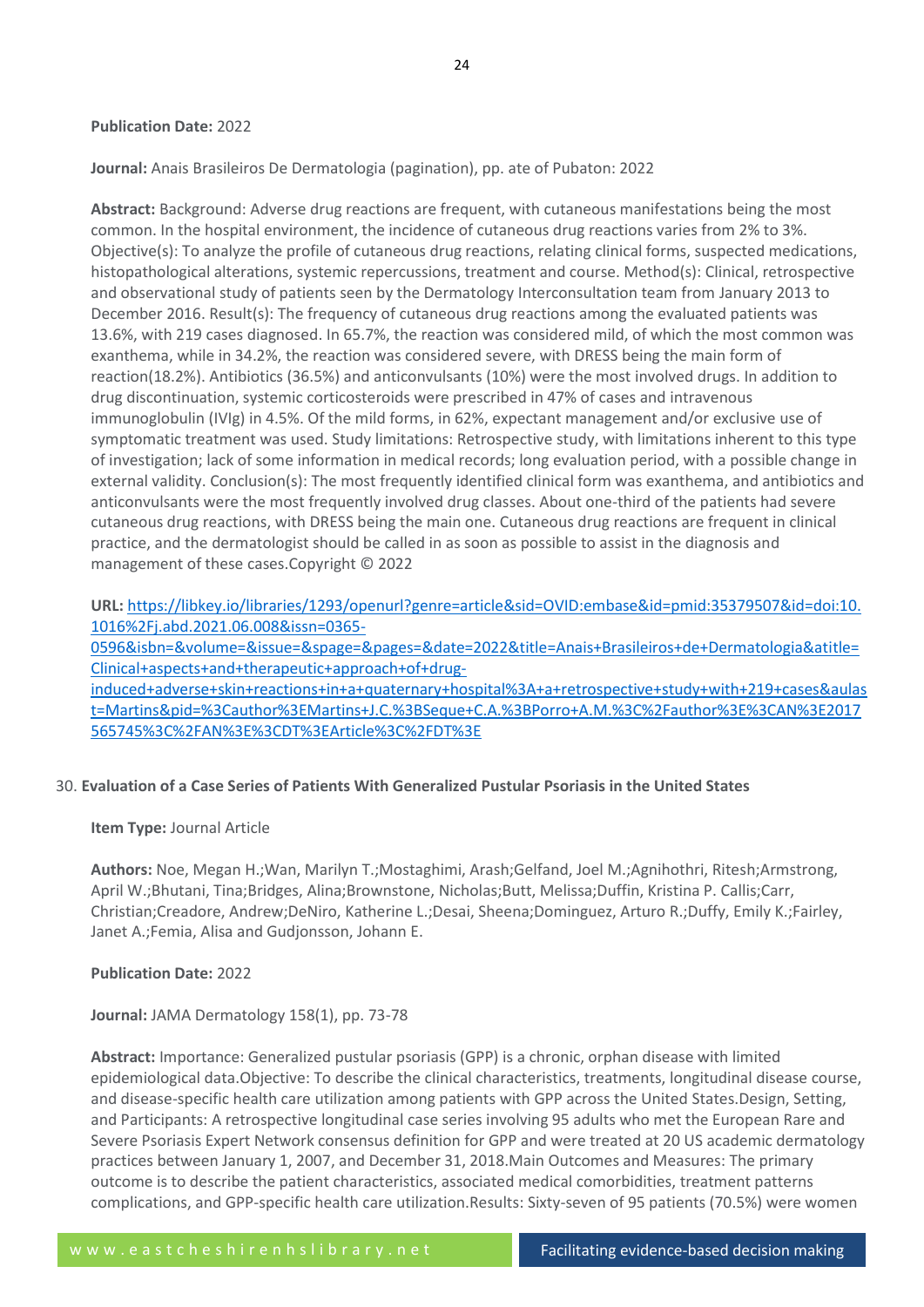(mean age, 50.3 years SD, 16.1 years]). In the initial encounter, 35 patients (36.8%) were hospitalized and 64 (67.4%) were treated with systemic therapies. In total, more than 20 different systemic therapies were tried. During the follow-up period, 19 patients (35.8%) reported hospitalizations at a median rate of 0.5 hospitalizations per year (IQR, 0.4-1.6). Women had a decreased risk of an emergency department or hospital encounter (odds ratio, 0.19; 95% CI, 0.04-0.83).Conclusions and Relevance: Generalized pustular psoriasis is a rare, chronic disease without standard treatment and is associated with continued health care utilization over time.

**DOI:** 10.1001/jamadermatol.2021.4640

**URL:** [https://search.ebscohost.com/login.aspx?direct=true&AuthType=sso&db=cin20&AN=154834712&custid=](https://search.ebscohost.com/login.aspx?direct=true&AuthType=sso&db=cin20&AN=154834712&custid=ns023446) [ns023446](https://search.ebscohost.com/login.aspx?direct=true&AuthType=sso&db=cin20&AN=154834712&custid=ns023446)

31. **Technologies for Type 1 Diabetes and Contact Dermatitis: Therapeutic Tools and Clinical Outcomes in a Cohort of Pediatric Patients.**

**Item Type:** Journal Article

**Authors:** Passanisi, S.;Salzano, G.;Galletta, F.;Aramnejad, S.;Caminiti, L.;Pajno, G. B. and Lombardo, F.

#### **Publication Date:** 2022

**Journal:** Frontiers in Endocrinology 13(pagination), pp. Arte Number: 846137. ate of Pubaton: 15 Mar 2022

**Abstract:** The increasing use of technological devices for the management of diabetes is related to the prolonged exposure of patients' skin to chemical and mechanical agents and, consequently, to the increased risk of developing dermatological complications. Among these, contact dermatitis is the most insidious skin disorder. Despite the magnitude of the issue, no universally accepted recommendations on the management of this common complication are currently available. Our observational study aimed to describe all the solutions adopted by patients and their caregivers to treat and prevent the appearance of contact dermatitis and to describe the clinical impact of this cutaneous complication. Twenty-one pediatric patients (mean age 12.1 +/- 3.7 years) with type 1 diabetes were recruited in the study. The most common treatment used to treat acute skin lesions was the application of topical corticosteroids, sometimes associated with topical antibiotics (9.5%). In order to prevent the further appearance of dermatitis, the most frequently adopted measure was the use of hydrocolloid and/or silicone-based adhesives, followed by the application of protective barrier films. One patient reported benefit from the off-label use of fluticasone propionate nasal spray. However, only 52.4% of the study participants achieved a definitive resolution of the skin issue, and 38.1% of patients were forced to discontinue insulin pump therapy and/or continuous glucose monitoring. No differences were observed in glycated hemoglobin values between the period before and after the onset of contact dermatitis. Our study confirms the severity of this dermatological complication that may hinder the spread of new technologies for the management of diabetes. Finally, our findings highlight the importance of establishing close collaboration both with pediatric allergy specialists to prescribe the most suitable treatment and with manufacturing companies to ensure that adhesives of technological devices are free of harmful well-known sensitizers.Copyright © 2022 Passanisi, Salzano, Galletta, Aramnejad, Caminiti, Pajno and Lombardo.

**URL:** [https://libkey.io/libraries/1293/openurl?genre=article&sid=OVID:embase&id=pmid:&id=doi:10.3389%2Ff](https://libkey.io/libraries/1293/openurl?genre=article&sid=OVID:embase&id=pmid:&id=doi:10.3389%2Ffendo.2022.846137&issn=1664-2392&isbn=&volume=13&issue=&spage=846137&pages=&date=2022&title=Frontiers+in+Endocrinology&atitle=Technologies+for+Type+1+Diabetes+and+Contact+Dermatitis%3A+Therapeutic+Tools+and+Clinical+Outcomes+in+a+Cohort+of+Pediatric+Patients&aulast=Passanisi&pid=%3Cauthor%3EPassanisi+S.%3BSalzano+G.%3BGalletta+F.%3BAramnejad+S.%3BCaminiti+L.%3BPajno+G.B.%3BLombardo+F.%3C%2Fauthor%3E%3CAN%3E2015449534%3C%2FAN%3E%3CDT%3EArticle%3C%2FDT%3E) [endo.2022.846137&issn=1664-](https://libkey.io/libraries/1293/openurl?genre=article&sid=OVID:embase&id=pmid:&id=doi:10.3389%2Ffendo.2022.846137&issn=1664-2392&isbn=&volume=13&issue=&spage=846137&pages=&date=2022&title=Frontiers+in+Endocrinology&atitle=Technologies+for+Type+1+Diabetes+and+Contact+Dermatitis%3A+Therapeutic+Tools+and+Clinical+Outcomes+in+a+Cohort+of+Pediatric+Patients&aulast=Passanisi&pid=%3Cauthor%3EPassanisi+S.%3BSalzano+G.%3BGalletta+F.%3BAramnejad+S.%3BCaminiti+L.%3BPajno+G.B.%3BLombardo+F.%3C%2Fauthor%3E%3CAN%3E2015449534%3C%2FAN%3E%3CDT%3EArticle%3C%2FDT%3E)

[2392&isbn=&volume=13&issue=&spage=846137&pages=&date=2022&title=Frontiers+in+Endocrinology&atitle](https://libkey.io/libraries/1293/openurl?genre=article&sid=OVID:embase&id=pmid:&id=doi:10.3389%2Ffendo.2022.846137&issn=1664-2392&isbn=&volume=13&issue=&spage=846137&pages=&date=2022&title=Frontiers+in+Endocrinology&atitle=Technologies+for+Type+1+Diabetes+and+Contact+Dermatitis%3A+Therapeutic+Tools+and+Clinical+Outcomes+in+a+Cohort+of+Pediatric+Patients&aulast=Passanisi&pid=%3Cauthor%3EPassanisi+S.%3BSalzano+G.%3BGalletta+F.%3BAramnejad+S.%3BCaminiti+L.%3BPajno+G.B.%3BLombardo+F.%3C%2Fauthor%3E%3CAN%3E2015449534%3C%2FAN%3E%3CDT%3EArticle%3C%2FDT%3E) [=Technologies+for+Type+1+Diabetes+and+Contact+Dermatitis%3A+Therapeutic+Tools+and+Clinical+Outcomes](https://libkey.io/libraries/1293/openurl?genre=article&sid=OVID:embase&id=pmid:&id=doi:10.3389%2Ffendo.2022.846137&issn=1664-2392&isbn=&volume=13&issue=&spage=846137&pages=&date=2022&title=Frontiers+in+Endocrinology&atitle=Technologies+for+Type+1+Diabetes+and+Contact+Dermatitis%3A+Therapeutic+Tools+and+Clinical+Outcomes+in+a+Cohort+of+Pediatric+Patients&aulast=Passanisi&pid=%3Cauthor%3EPassanisi+S.%3BSalzano+G.%3BGalletta+F.%3BAramnejad+S.%3BCaminiti+L.%3BPajno+G.B.%3BLombardo+F.%3C%2Fauthor%3E%3CAN%3E2015449534%3C%2FAN%3E%3CDT%3EArticle%3C%2FDT%3E) [+in+a+Cohort+of+Pediatric+Patients&aulast=Passanisi&pid=%3Cauthor%3EPassanisi+S.%3BSalzano+G.%3BGall](https://libkey.io/libraries/1293/openurl?genre=article&sid=OVID:embase&id=pmid:&id=doi:10.3389%2Ffendo.2022.846137&issn=1664-2392&isbn=&volume=13&issue=&spage=846137&pages=&date=2022&title=Frontiers+in+Endocrinology&atitle=Technologies+for+Type+1+Diabetes+and+Contact+Dermatitis%3A+Therapeutic+Tools+and+Clinical+Outcomes+in+a+Cohort+of+Pediatric+Patients&aulast=Passanisi&pid=%3Cauthor%3EPassanisi+S.%3BSalzano+G.%3BGalletta+F.%3BAramnejad+S.%3BCaminiti+L.%3BPajno+G.B.%3BLombardo+F.%3C%2Fauthor%3E%3CAN%3E2015449534%3C%2FAN%3E%3CDT%3EArticle%3C%2FDT%3E) [etta+F.%3BAramnejad+S.%3BCaminiti+L.%3BPajno+G.B.%3BLombardo+F.%3C%2Fauthor%3E%3CAN%3E20154](https://libkey.io/libraries/1293/openurl?genre=article&sid=OVID:embase&id=pmid:&id=doi:10.3389%2Ffendo.2022.846137&issn=1664-2392&isbn=&volume=13&issue=&spage=846137&pages=&date=2022&title=Frontiers+in+Endocrinology&atitle=Technologies+for+Type+1+Diabetes+and+Contact+Dermatitis%3A+Therapeutic+Tools+and+Clinical+Outcomes+in+a+Cohort+of+Pediatric+Patients&aulast=Passanisi&pid=%3Cauthor%3EPassanisi+S.%3BSalzano+G.%3BGalletta+F.%3BAramnejad+S.%3BCaminiti+L.%3BPajno+G.B.%3BLombardo+F.%3C%2Fauthor%3E%3CAN%3E2015449534%3C%2FAN%3E%3CDT%3EArticle%3C%2FDT%3E) [49534%3C%2FAN%3E%3CDT%3EArticle%3C%2FDT%3E](https://libkey.io/libraries/1293/openurl?genre=article&sid=OVID:embase&id=pmid:&id=doi:10.3389%2Ffendo.2022.846137&issn=1664-2392&isbn=&volume=13&issue=&spage=846137&pages=&date=2022&title=Frontiers+in+Endocrinology&atitle=Technologies+for+Type+1+Diabetes+and+Contact+Dermatitis%3A+Therapeutic+Tools+and+Clinical+Outcomes+in+a+Cohort+of+Pediatric+Patients&aulast=Passanisi&pid=%3Cauthor%3EPassanisi+S.%3BSalzano+G.%3BGalletta+F.%3BAramnejad+S.%3BCaminiti+L.%3BPajno+G.B.%3BLombardo+F.%3C%2Fauthor%3E%3CAN%3E2015449534%3C%2FAN%3E%3CDT%3EArticle%3C%2FDT%3E)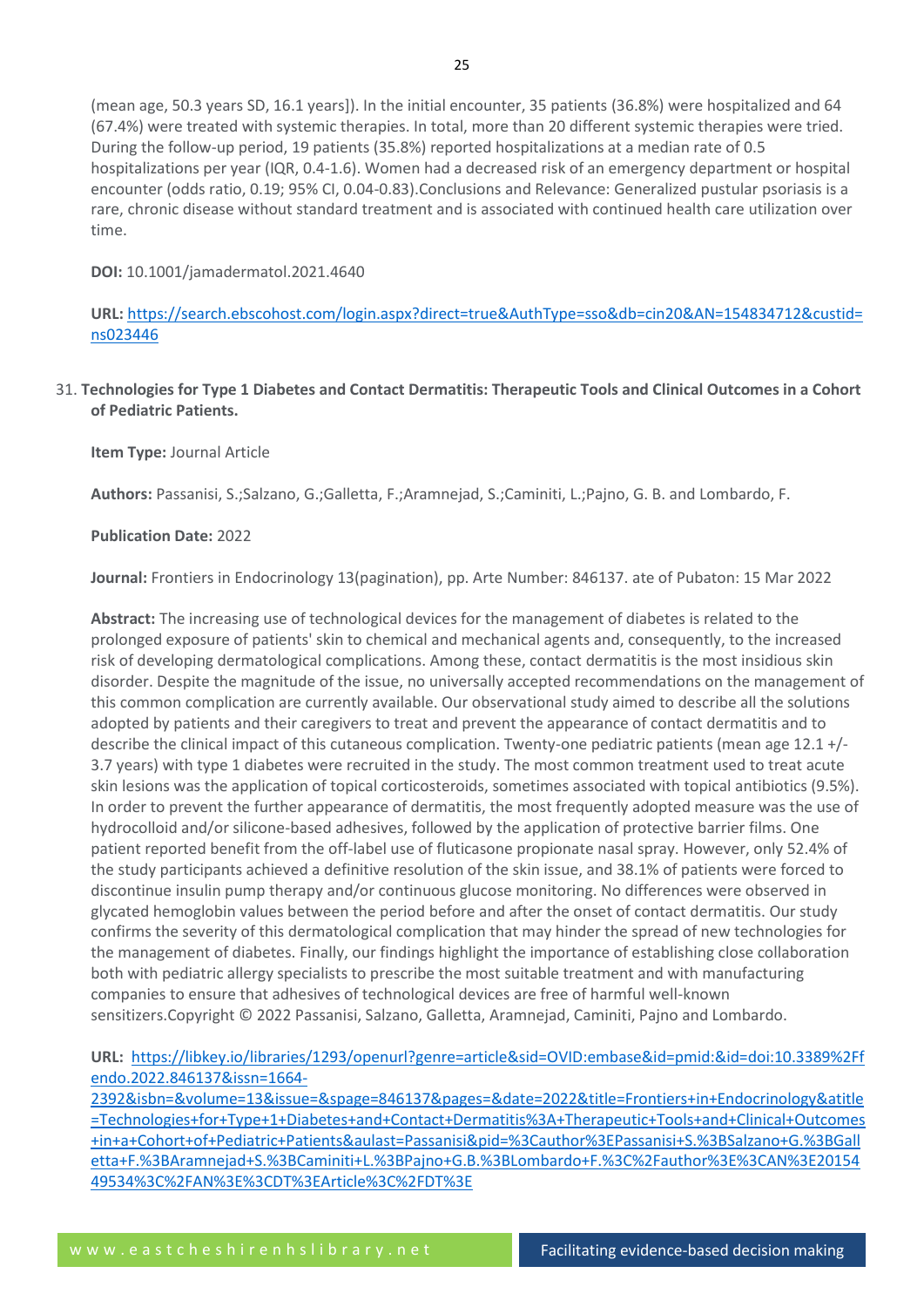#### 32. **Advances in spray products for skin regeneration**

**Item Type:** Journal Article

**Authors:** Pleguezuelos-Beltran, Paula;Galvez-Martin, Patricia;Nieto-Garcia, Daniel;Marchal, Juan Antonio and Lopez-Ruiz, Elena

**Publication Date:** Oct ,2022

**Journal:** Bioactive Materials 16, pp. 187-203

**Abstract:** To date, skin wounds are still an issue for healthcare professionals. Although numerous approaches have been developed over the years for skin regeneration, recent advances in regenerative medicine offer very promising strategies for the fabrication of artificial skin substitutes, including 3D bioprinting, electrospinning or spraying, among others. In particular, skin sprays are an innovative technique still under clinical evaluation that show great potential for the delivery of cells and hydrogels to treat acute and chronic wounds. Skin sprays present significant advantages compared to conventional treatments for wound healing, such as the facility of application, the possibility to treat large wound areas, or the homogeneous distribution of the sprayed material. In this article, we review the latest advances in this technology, giving a detailed description of investigational and currently commercially available acellular and cellular skin spray products, used for a variety of diseases and applying different experimental materials. Moreover, as skin sprays products are subjected to different classifications, we also explain the regulatory pathways for their commercialization and include the main clinical trials for different skin diseases and their treatment conditions. Finally, we argue and suggest possible future trends for the biotechnology of skin sprays for a better use in clinical dermatology. Copyright © 2022 The Authors.

**URL:** [https://libkey.io/libraries/1293/openurl?genre=article&sid=OVID:medline&id=pmid:35386328&id=doi:10.](https://libkey.io/libraries/1293/openurl?genre=article&sid=OVID:medline&id=pmid:35386328&id=doi:10.1016%2Fj.bioactmat.2022.02.023&issn=2452-199X&isbn=&volume=16&issue=&spage=187&pages=187-203&date=2022&title=Bioactive+Materials&atitle=Advances+in+spray+products+for+skin+regeneration.&aulast=Pleguezuelos-Beltran&pid=%3Cauthor%3EPleguezuelos-Beltran+P%3BGalvez-Martin+P%3BNieto-Garcia+D%3BMarchal+JA%3BLopez-Ruiz+E%3C%2Fauthor%3E%3CAN%3E35386328%3C%2FAN%3E%3CDT%3EJournal+Article%3C%2FDT%3E) [1016%2Fj.bioactmat.2022.02.023&issn=2452-199X&isbn=&volume=16&issue=&spage=187&pages=187-](https://libkey.io/libraries/1293/openurl?genre=article&sid=OVID:medline&id=pmid:35386328&id=doi:10.1016%2Fj.bioactmat.2022.02.023&issn=2452-199X&isbn=&volume=16&issue=&spage=187&pages=187-203&date=2022&title=Bioactive+Materials&atitle=Advances+in+spray+products+for+skin+regeneration.&aulast=Pleguezuelos-Beltran&pid=%3Cauthor%3EPleguezuelos-Beltran+P%3BGalvez-Martin+P%3BNieto-Garcia+D%3BMarchal+JA%3BLopez-Ruiz+E%3C%2Fauthor%3E%3CAN%3E35386328%3C%2FAN%3E%3CDT%3EJournal+Article%3C%2FDT%3E) [203&date=2022&title=Bioactive+Materials&atitle=Advances+in+spray+products+for+skin+regeneration.&aulas](https://libkey.io/libraries/1293/openurl?genre=article&sid=OVID:medline&id=pmid:35386328&id=doi:10.1016%2Fj.bioactmat.2022.02.023&issn=2452-199X&isbn=&volume=16&issue=&spage=187&pages=187-203&date=2022&title=Bioactive+Materials&atitle=Advances+in+spray+products+for+skin+regeneration.&aulast=Pleguezuelos-Beltran&pid=%3Cauthor%3EPleguezuelos-Beltran+P%3BGalvez-Martin+P%3BNieto-Garcia+D%3BMarchal+JA%3BLopez-Ruiz+E%3C%2Fauthor%3E%3CAN%3E35386328%3C%2FAN%3E%3CDT%3EJournal+Article%3C%2FDT%3E) [t=Pleguezuelos-Beltran&pid=%3Cauthor%3EPleguezuelos-Beltran+P%3BGalvez-Martin+P%3BNieto-](https://libkey.io/libraries/1293/openurl?genre=article&sid=OVID:medline&id=pmid:35386328&id=doi:10.1016%2Fj.bioactmat.2022.02.023&issn=2452-199X&isbn=&volume=16&issue=&spage=187&pages=187-203&date=2022&title=Bioactive+Materials&atitle=Advances+in+spray+products+for+skin+regeneration.&aulast=Pleguezuelos-Beltran&pid=%3Cauthor%3EPleguezuelos-Beltran+P%3BGalvez-Martin+P%3BNieto-Garcia+D%3BMarchal+JA%3BLopez-Ruiz+E%3C%2Fauthor%3E%3CAN%3E35386328%3C%2FAN%3E%3CDT%3EJournal+Article%3C%2FDT%3E)[Garcia+D%3BMarchal+JA%3BLopez-](https://libkey.io/libraries/1293/openurl?genre=article&sid=OVID:medline&id=pmid:35386328&id=doi:10.1016%2Fj.bioactmat.2022.02.023&issn=2452-199X&isbn=&volume=16&issue=&spage=187&pages=187-203&date=2022&title=Bioactive+Materials&atitle=Advances+in+spray+products+for+skin+regeneration.&aulast=Pleguezuelos-Beltran&pid=%3Cauthor%3EPleguezuelos-Beltran+P%3BGalvez-Martin+P%3BNieto-Garcia+D%3BMarchal+JA%3BLopez-Ruiz+E%3C%2Fauthor%3E%3CAN%3E35386328%3C%2FAN%3E%3CDT%3EJournal+Article%3C%2FDT%3E)[Ruiz+E%3C%2Fauthor%3E%3CAN%3E35386328%3C%2FAN%3E%3CDT%3EJournal+Article%3C%2FDT%3E](https://libkey.io/libraries/1293/openurl?genre=article&sid=OVID:medline&id=pmid:35386328&id=doi:10.1016%2Fj.bioactmat.2022.02.023&issn=2452-199X&isbn=&volume=16&issue=&spage=187&pages=187-203&date=2022&title=Bioactive+Materials&atitle=Advances+in+spray+products+for+skin+regeneration.&aulast=Pleguezuelos-Beltran&pid=%3Cauthor%3EPleguezuelos-Beltran+P%3BGalvez-Martin+P%3BNieto-Garcia+D%3BMarchal+JA%3BLopez-Ruiz+E%3C%2Fauthor%3E%3CAN%3E35386328%3C%2FAN%3E%3CDT%3EJournal+Article%3C%2FDT%3E)

33. **Photobiomodulation therapy for the prevention of acute radiation dermatitis in breast cancer patients undergoing hypofractioned whole-breast irradiation (LABRA trial).**

#### **Item Type:** Journal Article

**Authors:** Robijns, J.;Lodewijckx, J.;Puts, S.;Vanmechelen, S.;Van Bever, L.;Claes, S.;Pannekoeke, L.;Timmermans, A.;Noe, L.;Govers, M.;Van de Werf, E.;Maes, A.;Bulens, P. and Mebis, J.

#### **Publication Date:** 2022

**Journal:** Lasers in Surgery and Medicine 54(3), pp. 374-383

**Abstract:** Objectives: To evaluate the efficacy of photobiomodulation therapy in breast cancer patients postlumpectomy undergoing hypofractionated whole-breast irradiation (HF-WBI) for the prevention and management of acute radiodermatitis (ARD). Material(s) and Method(s): A randomized, multicentric clinical trial (LABRA trial, NCT03924011) was set up at the Limburg Oncology Center, including the Jessa Hospital (Hasselt, BE) and Ziekenhuis Oost-Limburg (Genk, BE). A total of 71 breast cancer patients planned to undergo HF-WBI were randomized to one of the two study arms: the control group ( $n = 32$ ) or the PBM group ( $n = 39$ ). The PBM group received the standard institutional skincare combined with PBM (2x/week) during the complete radiotherapy (RT) course. Patients in the control group received the standard skincare combined with placebo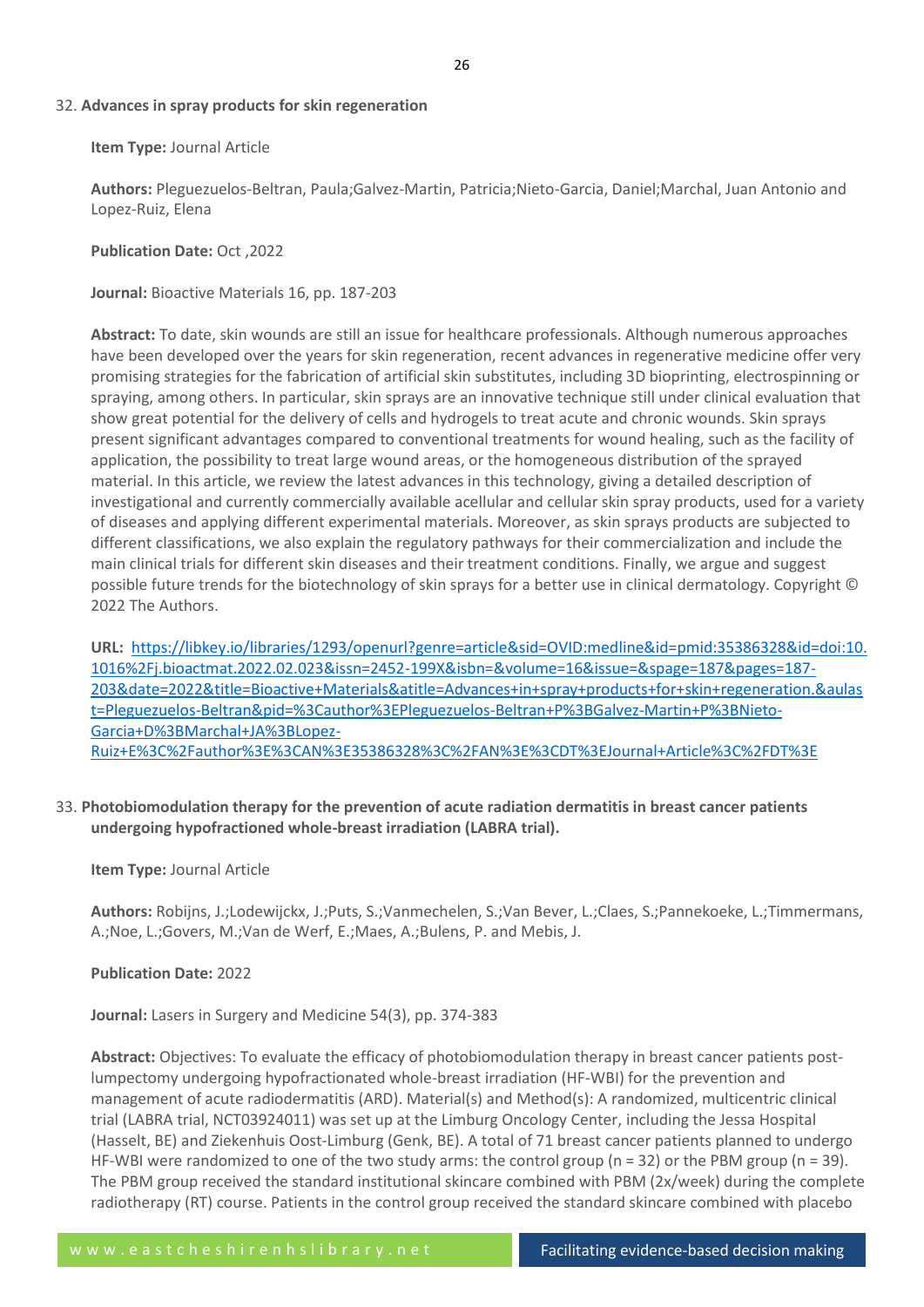treatment (2x/week). Patients' skin reactions were evaluated weekly during the RT treatment by using the modified version of the Radiation Therapy Oncology Group (RTOG) criteria. Result(s): At week 3 of RT, one patient presented a grade 2 and one patient a grade 3 skin reaction in the control group, while in the PBM group, all patients still presented grade 1 ARD. At the final RT session 28% of the patients presenting grade 2-3 ARD, while in the PBM group 10% presented grade 2 and no grade 3 ARD. PBM reduced the incidence of severe ARD by 18%. However, the difference was not significant ( $p = 0.053$ ). Conclusion(s): Based on the LABRA trial results, PBM seems not able to reduce the incidence of severe ARD in breast cancer patients undergoing HF-WBI. Research in a larger patient population is recommended.Copyright © 2021 Wiley Periodicals LLC

**URL:** [https://libkey.io/libraries/1293/openurl?genre=article&sid=OVID:embase&id=pmid:34481420&id=doi:10.](https://libkey.io/libraries/1293/openurl?genre=article&sid=OVID:embase&id=pmid:34481420&id=doi:10.1002%2Flsm.23475&issn=0196-8092&isbn=&volume=54&issue=3&spage=374&pages=374-383&date=2022&title=Lasers+in+Surgery+and+Medicine&atitle=Photobiomodulation+therapy+for+the+prevention+of+acute+radiation+dermatitis+in+breast+cancer+patients+undergoing+hypofractioned+whole-breast+irradiation+%28LABRA+trial%29&aulast=Robijns&pid=%3Cauthor%3ERobijns+J.%3BLodewijckx+J.%3BPuts+S.%3BVanmechelen+S.%3BVan+Bever+L.%3BClaes+S.%3BPannekoeke+L.%3BTimmermans+A.%3BNoe+L.%3BGovers+M.%3BVan+de+Werf+E.%3BMaes+A.%3BBulens+P.%3BMebis+J.%3C%2Fauthor%3E%3CAN%3E2013612937%3C%2FAN%3E%3CDT%3EArticle%3C%2FDT%3E) [1002%2Flsm.23475&issn=0196-8092&isbn=&volume=54&issue=3&spage=374&pages=374-](https://libkey.io/libraries/1293/openurl?genre=article&sid=OVID:embase&id=pmid:34481420&id=doi:10.1002%2Flsm.23475&issn=0196-8092&isbn=&volume=54&issue=3&spage=374&pages=374-383&date=2022&title=Lasers+in+Surgery+and+Medicine&atitle=Photobiomodulation+therapy+for+the+prevention+of+acute+radiation+dermatitis+in+breast+cancer+patients+undergoing+hypofractioned+whole-breast+irradiation+%28LABRA+trial%29&aulast=Robijns&pid=%3Cauthor%3ERobijns+J.%3BLodewijckx+J.%3BPuts+S.%3BVanmechelen+S.%3BVan+Bever+L.%3BClaes+S.%3BPannekoeke+L.%3BTimmermans+A.%3BNoe+L.%3BGovers+M.%3BVan+de+Werf+E.%3BMaes+A.%3BBulens+P.%3BMebis+J.%3C%2Fauthor%3E%3CAN%3E2013612937%3C%2FAN%3E%3CDT%3EArticle%3C%2FDT%3E) [383&date=2022&title=Lasers+in+Surgery+and+Medicine&atitle=Photobiomodulation+therapy+for+the+preven](https://libkey.io/libraries/1293/openurl?genre=article&sid=OVID:embase&id=pmid:34481420&id=doi:10.1002%2Flsm.23475&issn=0196-8092&isbn=&volume=54&issue=3&spage=374&pages=374-383&date=2022&title=Lasers+in+Surgery+and+Medicine&atitle=Photobiomodulation+therapy+for+the+prevention+of+acute+radiation+dermatitis+in+breast+cancer+patients+undergoing+hypofractioned+whole-breast+irradiation+%28LABRA+trial%29&aulast=Robijns&pid=%3Cauthor%3ERobijns+J.%3BLodewijckx+J.%3BPuts+S.%3BVanmechelen+S.%3BVan+Bever+L.%3BClaes+S.%3BPannekoeke+L.%3BTimmermans+A.%3BNoe+L.%3BGovers+M.%3BVan+de+Werf+E.%3BMaes+A.%3BBulens+P.%3BMebis+J.%3C%2Fauthor%3E%3CAN%3E2013612937%3C%2FAN%3E%3CDT%3EArticle%3C%2FDT%3E) [tion+of+acute+radiation+dermatitis+in+breast+cancer+patients+undergoing+hypofractioned+whole](https://libkey.io/libraries/1293/openurl?genre=article&sid=OVID:embase&id=pmid:34481420&id=doi:10.1002%2Flsm.23475&issn=0196-8092&isbn=&volume=54&issue=3&spage=374&pages=374-383&date=2022&title=Lasers+in+Surgery+and+Medicine&atitle=Photobiomodulation+therapy+for+the+prevention+of+acute+radiation+dermatitis+in+breast+cancer+patients+undergoing+hypofractioned+whole-breast+irradiation+%28LABRA+trial%29&aulast=Robijns&pid=%3Cauthor%3ERobijns+J.%3BLodewijckx+J.%3BPuts+S.%3BVanmechelen+S.%3BVan+Bever+L.%3BClaes+S.%3BPannekoeke+L.%3BTimmermans+A.%3BNoe+L.%3BGovers+M.%3BVan+de+Werf+E.%3BMaes+A.%3BBulens+P.%3BMebis+J.%3C%2Fauthor%3E%3CAN%3E2013612937%3C%2FAN%3E%3CDT%3EArticle%3C%2FDT%3E)[breast+irradiation+%28LABRA+trial%29&aulast=Robijns&pid=%3Cauthor%3ERobijns+J.%3BLodewijckx+J.%3BPu](https://libkey.io/libraries/1293/openurl?genre=article&sid=OVID:embase&id=pmid:34481420&id=doi:10.1002%2Flsm.23475&issn=0196-8092&isbn=&volume=54&issue=3&spage=374&pages=374-383&date=2022&title=Lasers+in+Surgery+and+Medicine&atitle=Photobiomodulation+therapy+for+the+prevention+of+acute+radiation+dermatitis+in+breast+cancer+patients+undergoing+hypofractioned+whole-breast+irradiation+%28LABRA+trial%29&aulast=Robijns&pid=%3Cauthor%3ERobijns+J.%3BLodewijckx+J.%3BPuts+S.%3BVanmechelen+S.%3BVan+Bever+L.%3BClaes+S.%3BPannekoeke+L.%3BTimmermans+A.%3BNoe+L.%3BGovers+M.%3BVan+de+Werf+E.%3BMaes+A.%3BBulens+P.%3BMebis+J.%3C%2Fauthor%3E%3CAN%3E2013612937%3C%2FAN%3E%3CDT%3EArticle%3C%2FDT%3E) [ts+S.%3BVanmechelen+S.%3BVan+Bever+L.%3BClaes+S.%3BPannekoeke+L.%3BTimmermans+A.%3BNoe+L.%3](https://libkey.io/libraries/1293/openurl?genre=article&sid=OVID:embase&id=pmid:34481420&id=doi:10.1002%2Flsm.23475&issn=0196-8092&isbn=&volume=54&issue=3&spage=374&pages=374-383&date=2022&title=Lasers+in+Surgery+and+Medicine&atitle=Photobiomodulation+therapy+for+the+prevention+of+acute+radiation+dermatitis+in+breast+cancer+patients+undergoing+hypofractioned+whole-breast+irradiation+%28LABRA+trial%29&aulast=Robijns&pid=%3Cauthor%3ERobijns+J.%3BLodewijckx+J.%3BPuts+S.%3BVanmechelen+S.%3BVan+Bever+L.%3BClaes+S.%3BPannekoeke+L.%3BTimmermans+A.%3BNoe+L.%3BGovers+M.%3BVan+de+Werf+E.%3BMaes+A.%3BBulens+P.%3BMebis+J.%3C%2Fauthor%3E%3CAN%3E2013612937%3C%2FAN%3E%3CDT%3EArticle%3C%2FDT%3E) [BGovers+M.%3BVan+de+Werf+E.%3BMaes+A.%3BBulens+P.%3BMebis+J.%3C%2Fauthor%3E%3CAN%3E20136](https://libkey.io/libraries/1293/openurl?genre=article&sid=OVID:embase&id=pmid:34481420&id=doi:10.1002%2Flsm.23475&issn=0196-8092&isbn=&volume=54&issue=3&spage=374&pages=374-383&date=2022&title=Lasers+in+Surgery+and+Medicine&atitle=Photobiomodulation+therapy+for+the+prevention+of+acute+radiation+dermatitis+in+breast+cancer+patients+undergoing+hypofractioned+whole-breast+irradiation+%28LABRA+trial%29&aulast=Robijns&pid=%3Cauthor%3ERobijns+J.%3BLodewijckx+J.%3BPuts+S.%3BVanmechelen+S.%3BVan+Bever+L.%3BClaes+S.%3BPannekoeke+L.%3BTimmermans+A.%3BNoe+L.%3BGovers+M.%3BVan+de+Werf+E.%3BMaes+A.%3BBulens+P.%3BMebis+J.%3C%2Fauthor%3E%3CAN%3E2013612937%3C%2FAN%3E%3CDT%3EArticle%3C%2FDT%3E) [12937%3C%2FAN%3E%3CDT%3EArticle%3C%2FDT%3E](https://libkey.io/libraries/1293/openurl?genre=article&sid=OVID:embase&id=pmid:34481420&id=doi:10.1002%2Flsm.23475&issn=0196-8092&isbn=&volume=54&issue=3&spage=374&pages=374-383&date=2022&title=Lasers+in+Surgery+and+Medicine&atitle=Photobiomodulation+therapy+for+the+prevention+of+acute+radiation+dermatitis+in+breast+cancer+patients+undergoing+hypofractioned+whole-breast+irradiation+%28LABRA+trial%29&aulast=Robijns&pid=%3Cauthor%3ERobijns+J.%3BLodewijckx+J.%3BPuts+S.%3BVanmechelen+S.%3BVan+Bever+L.%3BClaes+S.%3BPannekoeke+L.%3BTimmermans+A.%3BNoe+L.%3BGovers+M.%3BVan+de+Werf+E.%3BMaes+A.%3BBulens+P.%3BMebis+J.%3C%2Fauthor%3E%3CAN%3E2013612937%3C%2FAN%3E%3CDT%3EArticle%3C%2FDT%3E)

# 34. **Prevalence and factors associated with sleep disturbance in adult patients with psoriasis.**

# **Item Type:** Journal Article

**Authors:** Sahin, E.;Hawro, M.;Weller, K.;Sabat, R.;Philipp, S.;Kokolakis, G.;Christou, D.;Metz, M.;Maurer, M. and Hawro, T.

#### **Publication Date:** 2022

**Journal:** Journal of the European Academy of Dermatology and Venereology (pagination), pp. ate of Pubaton: 2022

**Abstract:** Background: Sleep, which is crucial for restoring of physiological functions and health, is reportedly impaired in psoriasis. The role of different potential sleep confounding factors, including detailed pruritus characteristics, and the complex interplay between psychological variables (anxiety and depression), pruritus and sleep disturbance in psoriasis remain insufficiently investigated. Objective(s): To investigate sleep characteristics and to identify clinical, demographic and psychological factors associated with sleep disturbance in psoriasis. Method(s): This cross-sectional study included 334 psoriasis patients (response rate 86%) and 126 control subjects (response rate 82%). Measures included sleep quality [Pittsburgh Sleep Quality Index (PSQI)], psoriasis severity, pruritus characteristics, including average pruritus intensity [visual analogue scale (VAS)], severity of comorbidities, anxiety and depression (Hospital Anxiety and Depression Scale - HADS) and quality of life (Dermatology Life Quality Index - DLQI, and Short Form 12 - SF12). Result(s): Fifty-nine per cent of patients and 34% of control subjects (P 5). Patients slept 1 h less than control subjects (median 6 vs. 7 h, P 5). Patients slept 1 h less than control subjects (median 6 vs. 7 h, P 5). Patients slept 1 h less than control subjects (median 6 vs. 7 h, P 5). Patients slept 1 h less than control subjects (median 6 vs. 7 h, P Conclusion(s): Sleep disturbance in patients with psoriasis is highly prevalent. Patients with psoriasis should be assessed for sleep impairment, pruritus, anxiety and depression. Reduction in pruritus should be considered as an important therapeutic goal, along with therapies aimed at reducing anxiety and depression.Copyright © 2022 The Authors. Journal of the European Academy of Dermatology and Venereology published by John Wiley & Sons Ltd on behalf of European Academy of Dermatology and Venereology.

**URL:** [https://libkey.io/libraries/1293/openurl?genre=article&sid=OVID:embase&id=pmid:35020226&id=doi:10.](https://libkey.io/libraries/1293/openurl?genre=article&sid=OVID:embase&id=pmid:35020226&id=doi:10.1111%2Fjdv.17917&issn=0926-9959&isbn=&volume=&issue=&spage=&pages=&date=2022&title=Journal+of+the+European+Academy+of+Dermatology+and+Venereology&atitle=Prevalence+and+factors+associated+with+sleep+disturbance+in+adult+patients+with+psoriasis&aulast=Sahin&pid=%3Cauthor%3ESahin+E.%3BHawro+M.%3BWeller+K.%3BSabat+R.%3BPhilipp+S.%3BKokolakis+G.%3BChristou+D.%3BMetz+M.%3BMaurer+M.%3BHawro+T.%3C%2Fauthor%3E%3CAN%3E2015255204%3C%2FAN%3E%3CDT%3EArticle%3C%2FDT%3E) [1111%2Fjdv.17917&issn=0926-](https://libkey.io/libraries/1293/openurl?genre=article&sid=OVID:embase&id=pmid:35020226&id=doi:10.1111%2Fjdv.17917&issn=0926-9959&isbn=&volume=&issue=&spage=&pages=&date=2022&title=Journal+of+the+European+Academy+of+Dermatology+and+Venereology&atitle=Prevalence+and+factors+associated+with+sleep+disturbance+in+adult+patients+with+psoriasis&aulast=Sahin&pid=%3Cauthor%3ESahin+E.%3BHawro+M.%3BWeller+K.%3BSabat+R.%3BPhilipp+S.%3BKokolakis+G.%3BChristou+D.%3BMetz+M.%3BMaurer+M.%3BHawro+T.%3C%2Fauthor%3E%3CAN%3E2015255204%3C%2FAN%3E%3CDT%3EArticle%3C%2FDT%3E)

[9959&isbn=&volume=&issue=&spage=&pages=&date=2022&title=Journal+of+the+European+Academy+of+Der](https://libkey.io/libraries/1293/openurl?genre=article&sid=OVID:embase&id=pmid:35020226&id=doi:10.1111%2Fjdv.17917&issn=0926-9959&isbn=&volume=&issue=&spage=&pages=&date=2022&title=Journal+of+the+European+Academy+of+Dermatology+and+Venereology&atitle=Prevalence+and+factors+associated+with+sleep+disturbance+in+adult+patients+with+psoriasis&aulast=Sahin&pid=%3Cauthor%3ESahin+E.%3BHawro+M.%3BWeller+K.%3BSabat+R.%3BPhilipp+S.%3BKokolakis+G.%3BChristou+D.%3BMetz+M.%3BMaurer+M.%3BHawro+T.%3C%2Fauthor%3E%3CAN%3E2015255204%3C%2FAN%3E%3CDT%3EArticle%3C%2FDT%3E) [matology+and+Venereology&atitle=Prevalence+and+factors+associated+with+sleep+disturbance+in+adult+pati](https://libkey.io/libraries/1293/openurl?genre=article&sid=OVID:embase&id=pmid:35020226&id=doi:10.1111%2Fjdv.17917&issn=0926-9959&isbn=&volume=&issue=&spage=&pages=&date=2022&title=Journal+of+the+European+Academy+of+Dermatology+and+Venereology&atitle=Prevalence+and+factors+associated+with+sleep+disturbance+in+adult+patients+with+psoriasis&aulast=Sahin&pid=%3Cauthor%3ESahin+E.%3BHawro+M.%3BWeller+K.%3BSabat+R.%3BPhilipp+S.%3BKokolakis+G.%3BChristou+D.%3BMetz+M.%3BMaurer+M.%3BHawro+T.%3C%2Fauthor%3E%3CAN%3E2015255204%3C%2FAN%3E%3CDT%3EArticle%3C%2FDT%3E)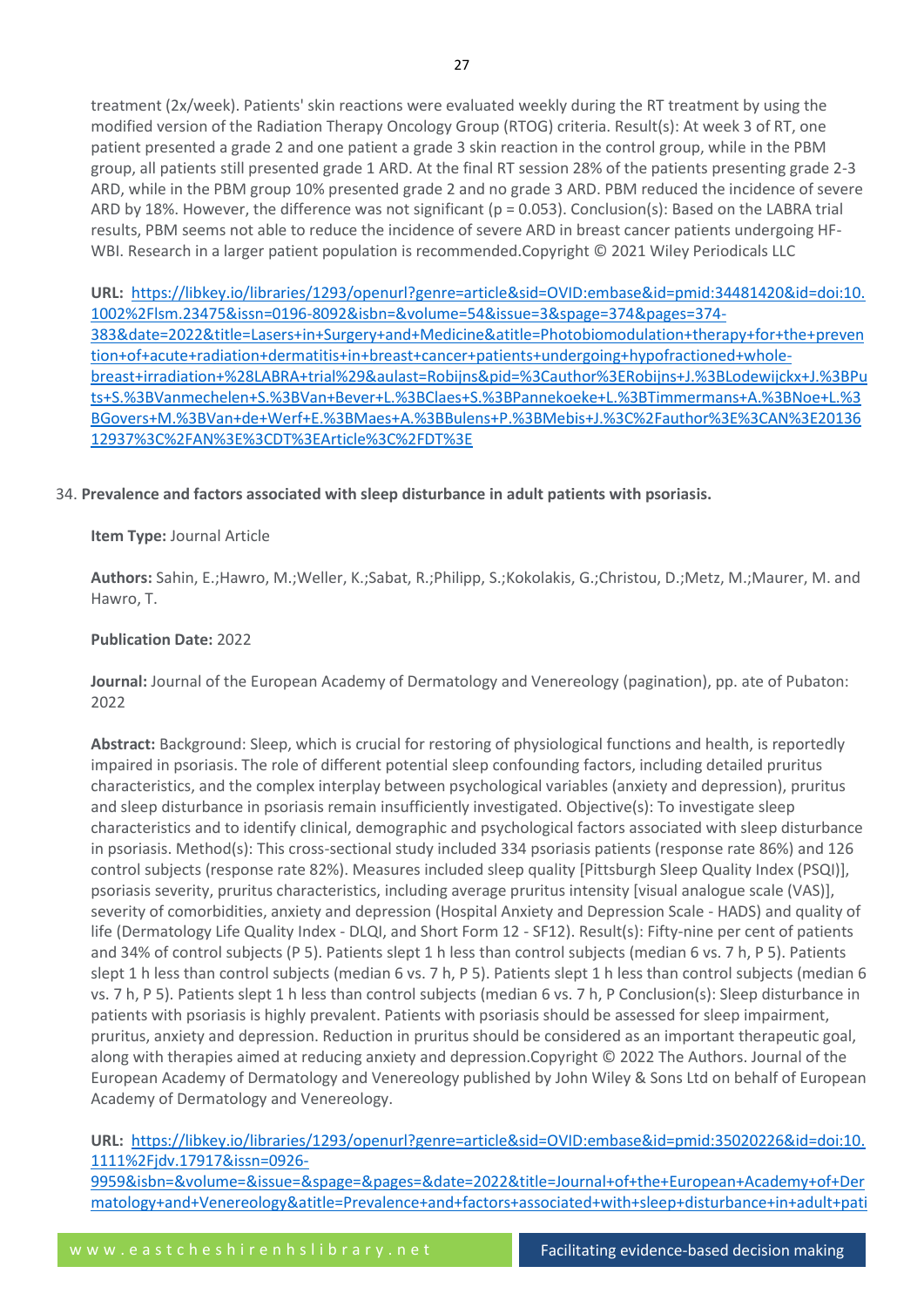#### 35. **Adverse reactions of ALA-PDT for the treatment of cutaneous diseases: A retrospective study.**

#### **Item Type:** Journal Article

**Authors:** Shi, L.;Zhang, L.;Zhang, Y.;Yan, G.;Zhang, H.;Yang, J.;Wang, P.;Zhang, G.;Zhou, Z. and Wang, X.

#### **Publication Date:** 2022

**Journal:** Photodiagnosis and Photodynamic Therapy 38(pagination), pp. Arte Number: 102783. ate of Pubaton: June 2022

**Abstract:** Background: 5-Aminolaevulinic acid photodynamic therapy (ALA-PDT) is an effective therapy for cutaneous diseases, such as precancers, superficial non melanoma skin cancers and certain inflammatory or viral conditions. However, the absence of a complete picture of adverse reactions limits the promotion of ALA-PDT. Objective(s): To systemically investigate the detailed evidence of adverse reactions relating to ALA-PDT for skin diseases. Method(s): A retrospective study performed at the Shanghai Skin Disease Hospital. Result(s): In the retrospective study, 439 patients were included. Incidences of adverse reactions, including in-treatment pain (98.8%), erythema (92.4%), edema (35.0%), exudation (23.0%), hyperpigmentation (27.3%) were clarified. Edema was more common in female patients (PResult(s): In the retrospective study, 439 patients were included. Incidences of adverse reactions, including in-treatment pain (98.8%), erythema (92.4%), edema (35.0%), exudation (23.0%), hyperpigmentation (27.3%) were clarified. Edema was more common in female patients (PResult(s): In the retrospective study, 439 patients were included. Incidences of adverse reactions, including in-treatment pain (98.8%), erythema (92.4%), edema (35.0%), exudation (23.0%), hyperpigmentation (27.3%) were clarified. Edema was more common in female patients (PResult(s): In the retrospective study, 439 patients were included. Incidences of adverse reactions, including in-treatment pain (98.8%), erythema (92.4%), edema (35.0%), exudation (23.0%), hyperpigmentation (27.3%) were clarified. Edema was more common in female patients (PConclusion(s): The results outline detailed information about the adverse reactions, including systemic reactions following ALA-PDT, assisting dermatologists in predicting and managing adverse reactions for greater efficacy and higher patient satisfaction.Copyright © 2022

**URL:** [https://libkey.io/libraries/1293/openurl?genre=article&sid=OVID:embase&id=pmid:35218941&id=doi:10.](https://libkey.io/libraries/1293/openurl?genre=article&sid=OVID:embase&id=pmid:35218941&id=doi:10.1016%2Fj.pdpdt.2022.102783&issn=1572-1000&isbn=&volume=38&issue=&spage=102783&pages=&date=2022&title=Photodiagnosis+and+Photodynamic+Therapy&atitle=Adverse+reactions+of+ALA-PDT+for+the+treatment+of+cutaneous+diseases%3A+A+retrospective+study&aulast=Shi&pid=%3Cauthor%3EShi+L.%3BZhang+L.%3BZhang+Y.%3BYan+G.%3BZhang+H.%3BYang+J.%3BWang+P.%3BZhang+G.%3BZhou+Z.%3BWang+X.%3C%2Fauthor%3E%3CAN%3E2017106847%3C%2FAN%3E%3CDT%3EArticle%3C%2FDT%3E) [1016%2Fj.pdpdt.2022.102783&issn=1572-](https://libkey.io/libraries/1293/openurl?genre=article&sid=OVID:embase&id=pmid:35218941&id=doi:10.1016%2Fj.pdpdt.2022.102783&issn=1572-1000&isbn=&volume=38&issue=&spage=102783&pages=&date=2022&title=Photodiagnosis+and+Photodynamic+Therapy&atitle=Adverse+reactions+of+ALA-PDT+for+the+treatment+of+cutaneous+diseases%3A+A+retrospective+study&aulast=Shi&pid=%3Cauthor%3EShi+L.%3BZhang+L.%3BZhang+Y.%3BYan+G.%3BZhang+H.%3BYang+J.%3BWang+P.%3BZhang+G.%3BZhou+Z.%3BWang+X.%3C%2Fauthor%3E%3CAN%3E2017106847%3C%2FAN%3E%3CDT%3EArticle%3C%2FDT%3E)

[1000&isbn=&volume=38&issue=&spage=102783&pages=&date=2022&title=Photodiagnosis+and+Photodynami](https://libkey.io/libraries/1293/openurl?genre=article&sid=OVID:embase&id=pmid:35218941&id=doi:10.1016%2Fj.pdpdt.2022.102783&issn=1572-1000&isbn=&volume=38&issue=&spage=102783&pages=&date=2022&title=Photodiagnosis+and+Photodynamic+Therapy&atitle=Adverse+reactions+of+ALA-PDT+for+the+treatment+of+cutaneous+diseases%3A+A+retrospective+study&aulast=Shi&pid=%3Cauthor%3EShi+L.%3BZhang+L.%3BZhang+Y.%3BYan+G.%3BZhang+H.%3BYang+J.%3BWang+P.%3BZhang+G.%3BZhou+Z.%3BWang+X.%3C%2Fauthor%3E%3CAN%3E2017106847%3C%2FAN%3E%3CDT%3EArticle%3C%2FDT%3E) [c+Therapy&atitle=Adverse+reactions+of+ALA-](https://libkey.io/libraries/1293/openurl?genre=article&sid=OVID:embase&id=pmid:35218941&id=doi:10.1016%2Fj.pdpdt.2022.102783&issn=1572-1000&isbn=&volume=38&issue=&spage=102783&pages=&date=2022&title=Photodiagnosis+and+Photodynamic+Therapy&atitle=Adverse+reactions+of+ALA-PDT+for+the+treatment+of+cutaneous+diseases%3A+A+retrospective+study&aulast=Shi&pid=%3Cauthor%3EShi+L.%3BZhang+L.%3BZhang+Y.%3BYan+G.%3BZhang+H.%3BYang+J.%3BWang+P.%3BZhang+G.%3BZhou+Z.%3BWang+X.%3C%2Fauthor%3E%3CAN%3E2017106847%3C%2FAN%3E%3CDT%3EArticle%3C%2FDT%3E)

[PDT+for+the+treatment+of+cutaneous+diseases%3A+A+retrospective+study&aulast=Shi&pid=%3Cauthor%3ES](https://libkey.io/libraries/1293/openurl?genre=article&sid=OVID:embase&id=pmid:35218941&id=doi:10.1016%2Fj.pdpdt.2022.102783&issn=1572-1000&isbn=&volume=38&issue=&spage=102783&pages=&date=2022&title=Photodiagnosis+and+Photodynamic+Therapy&atitle=Adverse+reactions+of+ALA-PDT+for+the+treatment+of+cutaneous+diseases%3A+A+retrospective+study&aulast=Shi&pid=%3Cauthor%3EShi+L.%3BZhang+L.%3BZhang+Y.%3BYan+G.%3BZhang+H.%3BYang+J.%3BWang+P.%3BZhang+G.%3BZhou+Z.%3BWang+X.%3C%2Fauthor%3E%3CAN%3E2017106847%3C%2FAN%3E%3CDT%3EArticle%3C%2FDT%3E) [hi+L.%3BZhang+L.%3BZhang+Y.%3BYan+G.%3BZhang+H.%3BYang+J.%3BWang+P.%3BZhang+G.%3BZhou+Z.%3](https://libkey.io/libraries/1293/openurl?genre=article&sid=OVID:embase&id=pmid:35218941&id=doi:10.1016%2Fj.pdpdt.2022.102783&issn=1572-1000&isbn=&volume=38&issue=&spage=102783&pages=&date=2022&title=Photodiagnosis+and+Photodynamic+Therapy&atitle=Adverse+reactions+of+ALA-PDT+for+the+treatment+of+cutaneous+diseases%3A+A+retrospective+study&aulast=Shi&pid=%3Cauthor%3EShi+L.%3BZhang+L.%3BZhang+Y.%3BYan+G.%3BZhang+H.%3BYang+J.%3BWang+P.%3BZhang+G.%3BZhou+Z.%3BWang+X.%3C%2Fauthor%3E%3CAN%3E2017106847%3C%2FAN%3E%3CDT%3EArticle%3C%2FDT%3E) [BWang+X.%3C%2Fauthor%3E%3CAN%3E2017106847%3C%2FAN%3E%3CDT%3EArticle%3C%2FDT%3E](https://libkey.io/libraries/1293/openurl?genre=article&sid=OVID:embase&id=pmid:35218941&id=doi:10.1016%2Fj.pdpdt.2022.102783&issn=1572-1000&isbn=&volume=38&issue=&spage=102783&pages=&date=2022&title=Photodiagnosis+and+Photodynamic+Therapy&atitle=Adverse+reactions+of+ALA-PDT+for+the+treatment+of+cutaneous+diseases%3A+A+retrospective+study&aulast=Shi&pid=%3Cauthor%3EShi+L.%3BZhang+L.%3BZhang+Y.%3BYan+G.%3BZhang+H.%3BYang+J.%3BWang+P.%3BZhang+G.%3BZhou+Z.%3BWang+X.%3C%2Fauthor%3E%3CAN%3E2017106847%3C%2FAN%3E%3CDT%3EArticle%3C%2FDT%3E)

# 36. **Efficacy of bath-psoralen and ultraviolet A therapy for mycosis fungoides - retrospective analysis of 62 cases.**

#### **Item Type:** Journal Article

**Authors:** Shintani, Yoichi;Nishida, Emi;Furuhashi, Takuya;Muramatsu, Shinnosuke;Kubo, Ryoji;Nakamura, Motoki;Watanabe, Shoichi;Masuda, Hideyuki;Ikumi, Kyoko;Matsumoto, Kazuhiko;Yamazaki, Sayuri and Morita, Akimichi

# **Publication Date:** Feb ,2022

**Journal:** Journal of Dermatology 49(2), pp. 239-245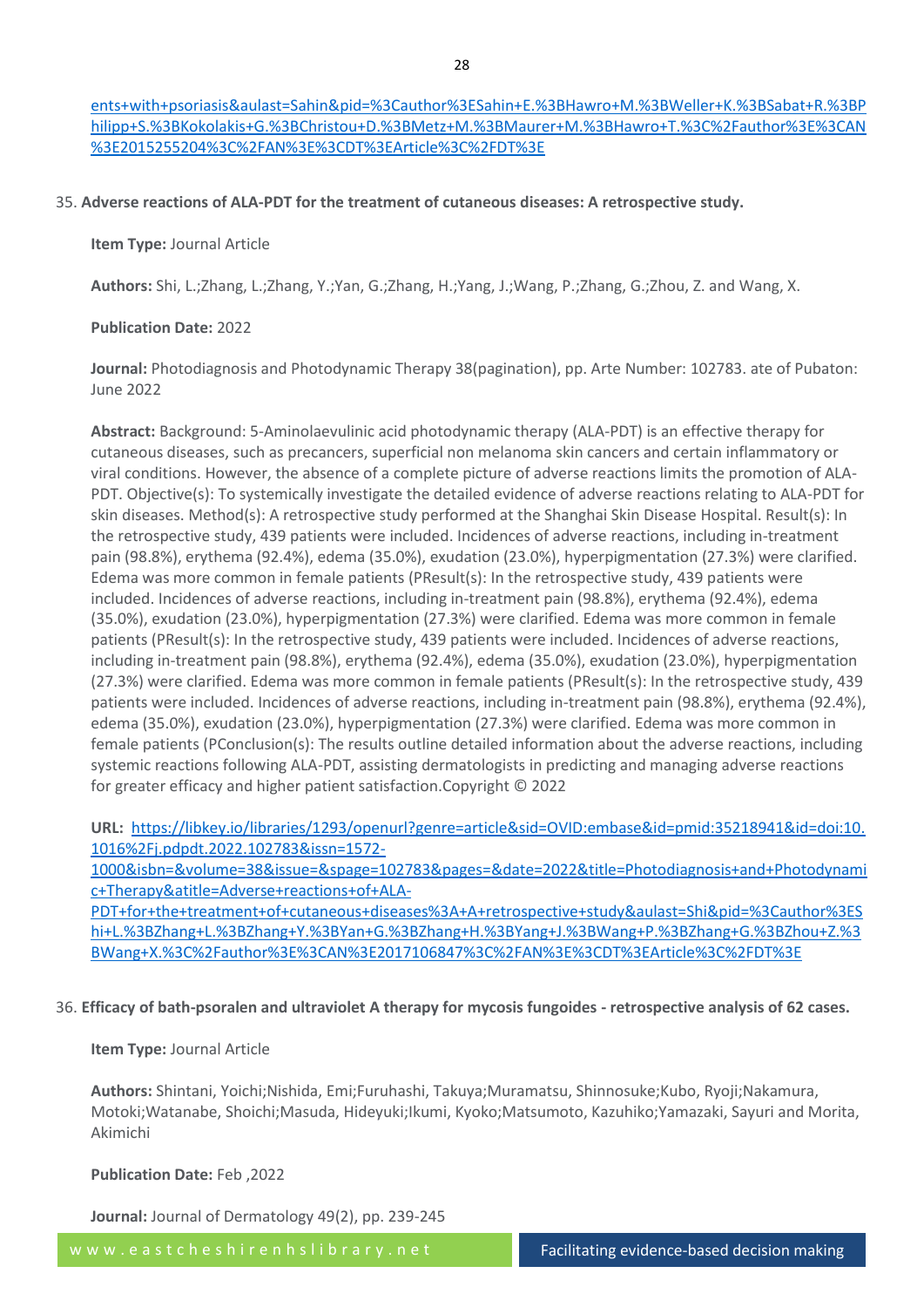**Abstract:** Photochemotherapy with psoralen and ultraviolet A (PUVA) is widely used for refractory skin diseases. Bathwater delivery of 8-methoxypsoralen (8-MOPS) with subsequent UVA irradiation (bath-PUVA) or oral administration of 8-MOPS with UVA is used to treat mycosis fungoides. We retrospectively analyzed 62 patients with mycosis fungoides (8 stage IA, 30 stage IB, 5 stage IIB, 18 stage IIIA, and 1 stage IVA2) treated with bath-PUVA at the Dermatology Clinic of Nagoya City University Hospital from November 2004 to December 2013. A complete response was achieved in 37 (59.7%) patients, a partial response was achieved in 16 (25.8%), and stable disease was achieved in 6 (9.7%). Progressive disease was observed in 3 (4.8%) patients. Almost all patients in stage IA/IB achieved a complete response. Of the 5 stage IIB patients, 2 achieved a partial response, 1 achieved stable disease, and 2 had progressive disease. The serum concentrations of soluble interleukin-2 receptor and lactate dehydrogenase decreased significantly following treatment with bath-PUVA (p Copyright © 2021 The Authors. The Journal of Dermatology published by John Wiley & Sons Australia, Ltd on behalf of Japanese Dermatological Association.

**URL:** [https://libkey.io/libraries/1293/openurl?genre=article&sid=OVID:medline&id=pmid:34309912&id=doi:10.](https://libkey.io/libraries/1293/openurl?genre=article&sid=OVID:medline&id=pmid:34309912&id=doi:10.1111%2F1346-8138.16077&issn=0385-2407&isbn=&volume=49&issue=2&spage=239&pages=239-245&date=2022&title=Journal+of+Dermatology&atitle=Efficacy+of+bath-psoralen+and+ultraviolet+A+therapy+for+mycosis+fungoides+-+retrospective+analysis+of+62+cases.&aulast=Shintani&pid=%3Cauthor%3EShintani+Y%3BNishida+E%3BFuruhashi+T%3BMuramatsu+S%3BKubo+R%3BNakamura+M%3BWatanabe+S%3BMasuda+H%3BIkumi+K%3BMatsumoto+K%3BYamazaki+S%3BMorita+A%3C%2Fauthor%3E%3CAN%3E34309912%3C%2FAN%3E%3CDT%3EJournal+Article%3C%2FDT%3E) [1111%2F1346-8138.16077&issn=0385-2407&isbn=&volume=49&issue=2&spage=239&pages=239-](https://libkey.io/libraries/1293/openurl?genre=article&sid=OVID:medline&id=pmid:34309912&id=doi:10.1111%2F1346-8138.16077&issn=0385-2407&isbn=&volume=49&issue=2&spage=239&pages=239-245&date=2022&title=Journal+of+Dermatology&atitle=Efficacy+of+bath-psoralen+and+ultraviolet+A+therapy+for+mycosis+fungoides+-+retrospective+analysis+of+62+cases.&aulast=Shintani&pid=%3Cauthor%3EShintani+Y%3BNishida+E%3BFuruhashi+T%3BMuramatsu+S%3BKubo+R%3BNakamura+M%3BWatanabe+S%3BMasuda+H%3BIkumi+K%3BMatsumoto+K%3BYamazaki+S%3BMorita+A%3C%2Fauthor%3E%3CAN%3E34309912%3C%2FAN%3E%3CDT%3EJournal+Article%3C%2FDT%3E) [245&date=2022&title=Journal+of+Dermatology&atitle=Efficacy+of+bath](https://libkey.io/libraries/1293/openurl?genre=article&sid=OVID:medline&id=pmid:34309912&id=doi:10.1111%2F1346-8138.16077&issn=0385-2407&isbn=&volume=49&issue=2&spage=239&pages=239-245&date=2022&title=Journal+of+Dermatology&atitle=Efficacy+of+bath-psoralen+and+ultraviolet+A+therapy+for+mycosis+fungoides+-+retrospective+analysis+of+62+cases.&aulast=Shintani&pid=%3Cauthor%3EShintani+Y%3BNishida+E%3BFuruhashi+T%3BMuramatsu+S%3BKubo+R%3BNakamura+M%3BWatanabe+S%3BMasuda+H%3BIkumi+K%3BMatsumoto+K%3BYamazaki+S%3BMorita+A%3C%2Fauthor%3E%3CAN%3E34309912%3C%2FAN%3E%3CDT%3EJournal+Article%3C%2FDT%3E)[psoralen+and+ultraviolet+A+therapy+for+mycosis+fungoides+-](https://libkey.io/libraries/1293/openurl?genre=article&sid=OVID:medline&id=pmid:34309912&id=doi:10.1111%2F1346-8138.16077&issn=0385-2407&isbn=&volume=49&issue=2&spage=239&pages=239-245&date=2022&title=Journal+of+Dermatology&atitle=Efficacy+of+bath-psoralen+and+ultraviolet+A+therapy+for+mycosis+fungoides+-+retrospective+analysis+of+62+cases.&aulast=Shintani&pid=%3Cauthor%3EShintani+Y%3BNishida+E%3BFuruhashi+T%3BMuramatsu+S%3BKubo+R%3BNakamura+M%3BWatanabe+S%3BMasuda+H%3BIkumi+K%3BMatsumoto+K%3BYamazaki+S%3BMorita+A%3C%2Fauthor%3E%3CAN%3E34309912%3C%2FAN%3E%3CDT%3EJournal+Article%3C%2FDT%3E) [+retrospective+analysis+of+62+cases.&aulast=Shintani&pid=%3Cauthor%3EShintani+Y%3BNishida+E%3BFuruh](https://libkey.io/libraries/1293/openurl?genre=article&sid=OVID:medline&id=pmid:34309912&id=doi:10.1111%2F1346-8138.16077&issn=0385-2407&isbn=&volume=49&issue=2&spage=239&pages=239-245&date=2022&title=Journal+of+Dermatology&atitle=Efficacy+of+bath-psoralen+and+ultraviolet+A+therapy+for+mycosis+fungoides+-+retrospective+analysis+of+62+cases.&aulast=Shintani&pid=%3Cauthor%3EShintani+Y%3BNishida+E%3BFuruhashi+T%3BMuramatsu+S%3BKubo+R%3BNakamura+M%3BWatanabe+S%3BMasuda+H%3BIkumi+K%3BMatsumoto+K%3BYamazaki+S%3BMorita+A%3C%2Fauthor%3E%3CAN%3E34309912%3C%2FAN%3E%3CDT%3EJournal+Article%3C%2FDT%3E) [ashi+T%3BMuramatsu+S%3BKubo+R%3BNakamura+M%3BWatanabe+S%3BMasuda+H%3BIkumi+K%3BMatsu](https://libkey.io/libraries/1293/openurl?genre=article&sid=OVID:medline&id=pmid:34309912&id=doi:10.1111%2F1346-8138.16077&issn=0385-2407&isbn=&volume=49&issue=2&spage=239&pages=239-245&date=2022&title=Journal+of+Dermatology&atitle=Efficacy+of+bath-psoralen+and+ultraviolet+A+therapy+for+mycosis+fungoides+-+retrospective+analysis+of+62+cases.&aulast=Shintani&pid=%3Cauthor%3EShintani+Y%3BNishida+E%3BFuruhashi+T%3BMuramatsu+S%3BKubo+R%3BNakamura+M%3BWatanabe+S%3BMasuda+H%3BIkumi+K%3BMatsumoto+K%3BYamazaki+S%3BMorita+A%3C%2Fauthor%3E%3CAN%3E34309912%3C%2FAN%3E%3CDT%3EJournal+Article%3C%2FDT%3E) [moto+K%3BYamazaki+S%3BMorita+A%3C%2Fauthor%3E%3CAN%3E34309912%3C%2FAN%3E%3CDT%3EJourn](https://libkey.io/libraries/1293/openurl?genre=article&sid=OVID:medline&id=pmid:34309912&id=doi:10.1111%2F1346-8138.16077&issn=0385-2407&isbn=&volume=49&issue=2&spage=239&pages=239-245&date=2022&title=Journal+of+Dermatology&atitle=Efficacy+of+bath-psoralen+and+ultraviolet+A+therapy+for+mycosis+fungoides+-+retrospective+analysis+of+62+cases.&aulast=Shintani&pid=%3Cauthor%3EShintani+Y%3BNishida+E%3BFuruhashi+T%3BMuramatsu+S%3BKubo+R%3BNakamura+M%3BWatanabe+S%3BMasuda+H%3BIkumi+K%3BMatsumoto+K%3BYamazaki+S%3BMorita+A%3C%2Fauthor%3E%3CAN%3E34309912%3C%2FAN%3E%3CDT%3EJournal+Article%3C%2FDT%3E) [al+Article%3C%2FDT%3E](https://libkey.io/libraries/1293/openurl?genre=article&sid=OVID:medline&id=pmid:34309912&id=doi:10.1111%2F1346-8138.16077&issn=0385-2407&isbn=&volume=49&issue=2&spage=239&pages=239-245&date=2022&title=Journal+of+Dermatology&atitle=Efficacy+of+bath-psoralen+and+ultraviolet+A+therapy+for+mycosis+fungoides+-+retrospective+analysis+of+62+cases.&aulast=Shintani&pid=%3Cauthor%3EShintani+Y%3BNishida+E%3BFuruhashi+T%3BMuramatsu+S%3BKubo+R%3BNakamura+M%3BWatanabe+S%3BMasuda+H%3BIkumi+K%3BMatsumoto+K%3BYamazaki+S%3BMorita+A%3C%2Fauthor%3E%3CAN%3E34309912%3C%2FAN%3E%3CDT%3EJournal+Article%3C%2FDT%3E)

37. **Therapeutic drug monitoring in dermatology: the way towards dose optimization of secukinumab in chronic plaque psoriasis.**

**Item Type:** Journal Article

**Authors:** Soenen, R.;Wang, Z.;Grine, L.;Dreesen, E.;Schots, L.;Brouwers, E.;Declerck, P.;Thomas, D. and Lambert, J.

# **Publication Date:** 2022

**Journal:** Clinical and Experimental Dermatology (pagination), pp. ate of Pubaton: 04 Mar 2022

**Abstract:** BACKGROUND: Despite the favorable efficacy profile of secukinumab, clinicians encounter varying clinical responses amongst patients potentially associated with under- and overexposure. As biologics are expensive, rational use is crucial and evident. Therapeutic drug monitoring could guide clinicians in their decision-making regarding treatment modifications. OBJECTIVE(S): In this multicentric, prospective study, we aimed to develop and validate a secukinumab immunoassay and searched for the therapeutic window in psoriasis patients. METHOD(S): Secukinumab concentrations in sera from 78 patients with psoriasis at multiple timepoints at trough during maintenance phase were determined. At each hospital visit, the disease severity was assessed through the Psoriasis Area and Severity Index (PASI). RESULT(S): The combination of MA-SEC66A2 as capture antibody and MA-SEC67A9, conjugated to horseradish peroxidase (HRP), as detecting antibody, resulted in an in-house secukinumab immunoassay. After quantification, 121 serum samples were included for exposure-response analysis. Based on a linear mixed-effects model, secukinumab trough concentrations decreased with increasing body mass index (BMI). Based on receiver operating characteristic (ROC) analysis, a minimal effective secukinumab threshold of 39.1 mg/L in steady state could be deduced and was associated with a 92.7% probability of having an optimal clinical response (PASI=90%). CONCLUSION(S): Monitoring and targeting a secukinumab trough concentration of 39.1 mg/L may be a viable treatment option in suboptimal responders. In patients with higher BMI, weight-based dosing may be needed in order to prevent underexposure.Copyright This article is protected by copyright. All rights reserved.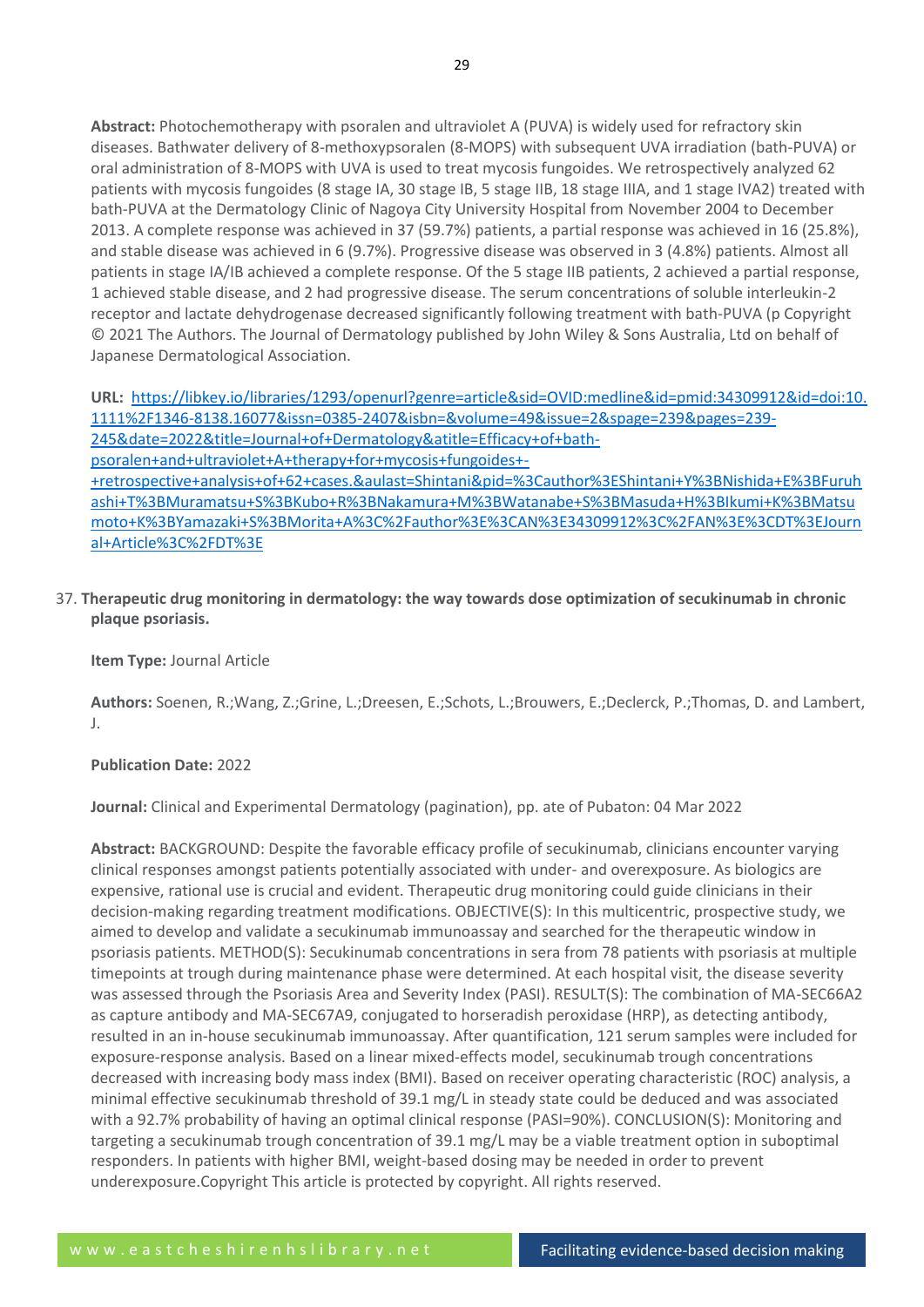**URL:** [https://libkey.io/libraries/1293/openurl?genre=article&sid=OVID:embase&id=pmid:35245966&id=doi:10.](https://libkey.io/libraries/1293/openurl?genre=article&sid=OVID:embase&id=pmid:35245966&id=doi:10.1111%2Fced.15157&issn=1365-2230&isbn=&volume=&issue=&spage=&pages=&date=2022&title=Clinical+and+experimental+dermatology&atitle=Therapeutic+drug+monitoring+in+dermatology%3A+the+way+towards+dose+optimization+of+secukinumab+in+chronic+plaque+psoriasis&aulast=Soenen&pid=%3Cauthor%3ESoenen+R.%3BWang+Z.%3BGrine+L.%3BDreesen+E.%3BSchots+L.%3BBrouwers+E.%3BDeclerck+P.%3BThomas+D.%3BLambert+J.%3C%2Fauthor%3E%3CAN%3E637427339%3C%2FAN%3E%3CDT%3EArticle%3C%2FDT%3E) [1111%2Fced.15157&issn=1365-](https://libkey.io/libraries/1293/openurl?genre=article&sid=OVID:embase&id=pmid:35245966&id=doi:10.1111%2Fced.15157&issn=1365-2230&isbn=&volume=&issue=&spage=&pages=&date=2022&title=Clinical+and+experimental+dermatology&atitle=Therapeutic+drug+monitoring+in+dermatology%3A+the+way+towards+dose+optimization+of+secukinumab+in+chronic+plaque+psoriasis&aulast=Soenen&pid=%3Cauthor%3ESoenen+R.%3BWang+Z.%3BGrine+L.%3BDreesen+E.%3BSchots+L.%3BBrouwers+E.%3BDeclerck+P.%3BThomas+D.%3BLambert+J.%3C%2Fauthor%3E%3CAN%3E637427339%3C%2FAN%3E%3CDT%3EArticle%3C%2FDT%3E)

[2230&isbn=&volume=&issue=&spage=&pages=&date=2022&title=Clinical+and+experimental+dermatology&ati](https://libkey.io/libraries/1293/openurl?genre=article&sid=OVID:embase&id=pmid:35245966&id=doi:10.1111%2Fced.15157&issn=1365-2230&isbn=&volume=&issue=&spage=&pages=&date=2022&title=Clinical+and+experimental+dermatology&atitle=Therapeutic+drug+monitoring+in+dermatology%3A+the+way+towards+dose+optimization+of+secukinumab+in+chronic+plaque+psoriasis&aulast=Soenen&pid=%3Cauthor%3ESoenen+R.%3BWang+Z.%3BGrine+L.%3BDreesen+E.%3BSchots+L.%3BBrouwers+E.%3BDeclerck+P.%3BThomas+D.%3BLambert+J.%3C%2Fauthor%3E%3CAN%3E637427339%3C%2FAN%3E%3CDT%3EArticle%3C%2FDT%3E) [tle=Therapeutic+drug+monitoring+in+dermatology%3A+the+way+towards+dose+optimization+of+secukinuma](https://libkey.io/libraries/1293/openurl?genre=article&sid=OVID:embase&id=pmid:35245966&id=doi:10.1111%2Fced.15157&issn=1365-2230&isbn=&volume=&issue=&spage=&pages=&date=2022&title=Clinical+and+experimental+dermatology&atitle=Therapeutic+drug+monitoring+in+dermatology%3A+the+way+towards+dose+optimization+of+secukinumab+in+chronic+plaque+psoriasis&aulast=Soenen&pid=%3Cauthor%3ESoenen+R.%3BWang+Z.%3BGrine+L.%3BDreesen+E.%3BSchots+L.%3BBrouwers+E.%3BDeclerck+P.%3BThomas+D.%3BLambert+J.%3C%2Fauthor%3E%3CAN%3E637427339%3C%2FAN%3E%3CDT%3EArticle%3C%2FDT%3E) [b+in+chronic+plaque+psoriasis&aulast=Soenen&pid=%3Cauthor%3ESoenen+R.%3BWang+Z.%3BGrine+L.%3BDr](https://libkey.io/libraries/1293/openurl?genre=article&sid=OVID:embase&id=pmid:35245966&id=doi:10.1111%2Fced.15157&issn=1365-2230&isbn=&volume=&issue=&spage=&pages=&date=2022&title=Clinical+and+experimental+dermatology&atitle=Therapeutic+drug+monitoring+in+dermatology%3A+the+way+towards+dose+optimization+of+secukinumab+in+chronic+plaque+psoriasis&aulast=Soenen&pid=%3Cauthor%3ESoenen+R.%3BWang+Z.%3BGrine+L.%3BDreesen+E.%3BSchots+L.%3BBrouwers+E.%3BDeclerck+P.%3BThomas+D.%3BLambert+J.%3C%2Fauthor%3E%3CAN%3E637427339%3C%2FAN%3E%3CDT%3EArticle%3C%2FDT%3E) [eesen+E.%3BSchots+L.%3BBrouwers+E.%3BDeclerck+P.%3BThomas+D.%3BLambert+J.%3C%2Fauthor%3E%3CA](https://libkey.io/libraries/1293/openurl?genre=article&sid=OVID:embase&id=pmid:35245966&id=doi:10.1111%2Fced.15157&issn=1365-2230&isbn=&volume=&issue=&spage=&pages=&date=2022&title=Clinical+and+experimental+dermatology&atitle=Therapeutic+drug+monitoring+in+dermatology%3A+the+way+towards+dose+optimization+of+secukinumab+in+chronic+plaque+psoriasis&aulast=Soenen&pid=%3Cauthor%3ESoenen+R.%3BWang+Z.%3BGrine+L.%3BDreesen+E.%3BSchots+L.%3BBrouwers+E.%3BDeclerck+P.%3BThomas+D.%3BLambert+J.%3C%2Fauthor%3E%3CAN%3E637427339%3C%2FAN%3E%3CDT%3EArticle%3C%2FDT%3E) [N%3E637427339%3C%2FAN%3E%3CDT%3EArticle%3C%2FDT%3E](https://libkey.io/libraries/1293/openurl?genre=article&sid=OVID:embase&id=pmid:35245966&id=doi:10.1111%2Fced.15157&issn=1365-2230&isbn=&volume=&issue=&spage=&pages=&date=2022&title=Clinical+and+experimental+dermatology&atitle=Therapeutic+drug+monitoring+in+dermatology%3A+the+way+towards+dose+optimization+of+secukinumab+in+chronic+plaque+psoriasis&aulast=Soenen&pid=%3Cauthor%3ESoenen+R.%3BWang+Z.%3BGrine+L.%3BDreesen+E.%3BSchots+L.%3BBrouwers+E.%3BDeclerck+P.%3BThomas+D.%3BLambert+J.%3C%2Fauthor%3E%3CAN%3E637427339%3C%2FAN%3E%3CDT%3EArticle%3C%2FDT%3E)

# 38. **Unmet Educational Needs and Clinical Practice Gaps in the Management of Generalized Pustular Psoriasis: Global Perspectives from the Front Line.**

**Item Type:** Journal Article

**Authors:** Strober, B.;Leman, J.;Mockenhaupt, M.;Nakano de Melo, J.;Nassar, A.;Prajapati, V. H.;Romanelli, P.;Seneschal, J.;Tsianakas, A.;Wei, L. Y.;Yasuda, M.;Yu, N.;Hernandez Daly, A. C. and Okubo, Y.

**Publication Date:** 2022

**Journal:** Dermatology and Therapy 12(2), pp. 381-393

**Abstract:** Introduction: Generalized pustular psoriasis (GPP) is a rare, potentially life-threatening, neutrophilic, autoinflammatory skin disease characterised by recurrent flares of generalised sterile pustules and associated systemic features. Inconsistent diagnostic criteria and a lack of approved therapies pose serious challenges to GPP management. Our objectives were to discuss the challenges encountered in the care of patients with GPP and identify healthcare provider (HCP) educational needs and clinical practice gaps in GPP management. Method(s): On 24 July 2020, 13 dermatologists from 10 countries (Brazil, Canada, China, Egypt, France, Germany, Japan, Malaysia, the UK and the USA) attended a workshop to share experiences in managing patients with GPP. Educational needs and clinical practice gaps grouped according to healthcare system level were discussed and ranked using interactive polling. Result(s): Lack of experience of GPP among HCPs was identified as an important individual HCP-level clinical practice gap. Limited understanding of the presentation and pathogenesis of GPP among non-specialists means misdiagnosis is common, delaying referral and treatment. In countries where patients may present to general practitioners or emergency department HCPs, GPP is often mistaken for an infection. Among dermatologists who can accurately diagnose GPP, limited knowledge of treatments may necessitate referral to a colleague with more experience in GPP. At the organisational level, important needs identified were educating emergency department HCPs to recognise GPP as an autoinflammatory disease and improving communication, cooperation and definitions of roles within multidisciplinary teams supporting patients with GPP. At the regulatory level, robust clinical trial data, clear and consistent treatment guidelines and approved therapies were identified as high priorities. Conclusion(s): The educational imperative most consistently identified across the participating countries is for HCPs to understand that GPP can be life-threatening if appropriate treatment initiation is delayed, and to recognise when to refer patients to a colleague with more experience of GPP management.Copyright © 2021, The Author(s).

**URL:** [https://libkey.io/libraries/1293/openurl?genre=article&sid=OVID:embase&id=pmid:&id=doi:10.1007%2Fs](https://libkey.io/libraries/1293/openurl?genre=article&sid=OVID:embase&id=pmid:&id=doi:10.1007%2Fs13555-021-00661-2&issn=2193-8210&isbn=&volume=12&issue=2&spage=381&pages=381-393&date=2022&title=Dermatology+and+Therapy&atitle=Unmet+Educational+Needs+and+Clinical+Practice+Gaps+in+the+Management+of+Generalized+Pustular+Psoriasis%3A+Global+Perspectives+from+the+Front+Line&aulast=Strober&pid=%3Cauthor%3EStrober+B.%3BLeman+J.%3BMockenhaupt+M.%3BNakano+de+Melo+J.%3BNassar+A.%3BPrajapati+V.H.%3BRomanelli+P.%3BSeneschal+J.%3BTsianakas+A.%3BWei+L.Y.%3BYasuda+M.%3BYu+N.%3BHernandez+Daly+A.C.%3BOkubo+Y.%3C%2Fauthor%3E%3CAN%3E2014442433%3C%2FAN%3E%3CDT%3EArticle%3C%2FDT%3E) [13555-021-00661-2&issn=2193-8210&isbn=&volume=12&issue=2&spage=381&pages=381-](https://libkey.io/libraries/1293/openurl?genre=article&sid=OVID:embase&id=pmid:&id=doi:10.1007%2Fs13555-021-00661-2&issn=2193-8210&isbn=&volume=12&issue=2&spage=381&pages=381-393&date=2022&title=Dermatology+and+Therapy&atitle=Unmet+Educational+Needs+and+Clinical+Practice+Gaps+in+the+Management+of+Generalized+Pustular+Psoriasis%3A+Global+Perspectives+from+the+Front+Line&aulast=Strober&pid=%3Cauthor%3EStrober+B.%3BLeman+J.%3BMockenhaupt+M.%3BNakano+de+Melo+J.%3BNassar+A.%3BPrajapati+V.H.%3BRomanelli+P.%3BSeneschal+J.%3BTsianakas+A.%3BWei+L.Y.%3BYasuda+M.%3BYu+N.%3BHernandez+Daly+A.C.%3BOkubo+Y.%3C%2Fauthor%3E%3CAN%3E2014442433%3C%2FAN%3E%3CDT%3EArticle%3C%2FDT%3E) [393&date=2022&title=Dermatology+and+Therapy&atitle=Unmet+Educational+Needs+and+Clinical+Practice+G](https://libkey.io/libraries/1293/openurl?genre=article&sid=OVID:embase&id=pmid:&id=doi:10.1007%2Fs13555-021-00661-2&issn=2193-8210&isbn=&volume=12&issue=2&spage=381&pages=381-393&date=2022&title=Dermatology+and+Therapy&atitle=Unmet+Educational+Needs+and+Clinical+Practice+Gaps+in+the+Management+of+Generalized+Pustular+Psoriasis%3A+Global+Perspectives+from+the+Front+Line&aulast=Strober&pid=%3Cauthor%3EStrober+B.%3BLeman+J.%3BMockenhaupt+M.%3BNakano+de+Melo+J.%3BNassar+A.%3BPrajapati+V.H.%3BRomanelli+P.%3BSeneschal+J.%3BTsianakas+A.%3BWei+L.Y.%3BYasuda+M.%3BYu+N.%3BHernandez+Daly+A.C.%3BOkubo+Y.%3C%2Fauthor%3E%3CAN%3E2014442433%3C%2FAN%3E%3CDT%3EArticle%3C%2FDT%3E) [aps+in+the+Management+of+Generalized+Pustular+Psoriasis%3A+Global+Perspectives+from+the+Front+Line&](https://libkey.io/libraries/1293/openurl?genre=article&sid=OVID:embase&id=pmid:&id=doi:10.1007%2Fs13555-021-00661-2&issn=2193-8210&isbn=&volume=12&issue=2&spage=381&pages=381-393&date=2022&title=Dermatology+and+Therapy&atitle=Unmet+Educational+Needs+and+Clinical+Practice+Gaps+in+the+Management+of+Generalized+Pustular+Psoriasis%3A+Global+Perspectives+from+the+Front+Line&aulast=Strober&pid=%3Cauthor%3EStrober+B.%3BLeman+J.%3BMockenhaupt+M.%3BNakano+de+Melo+J.%3BNassar+A.%3BPrajapati+V.H.%3BRomanelli+P.%3BSeneschal+J.%3BTsianakas+A.%3BWei+L.Y.%3BYasuda+M.%3BYu+N.%3BHernandez+Daly+A.C.%3BOkubo+Y.%3C%2Fauthor%3E%3CAN%3E2014442433%3C%2FAN%3E%3CDT%3EArticle%3C%2FDT%3E) [aulast=Strober&pid=%3Cauthor%3EStrober+B.%3BLeman+J.%3BMockenhaupt+M.%3BNakano+de+Melo+J.%3B](https://libkey.io/libraries/1293/openurl?genre=article&sid=OVID:embase&id=pmid:&id=doi:10.1007%2Fs13555-021-00661-2&issn=2193-8210&isbn=&volume=12&issue=2&spage=381&pages=381-393&date=2022&title=Dermatology+and+Therapy&atitle=Unmet+Educational+Needs+and+Clinical+Practice+Gaps+in+the+Management+of+Generalized+Pustular+Psoriasis%3A+Global+Perspectives+from+the+Front+Line&aulast=Strober&pid=%3Cauthor%3EStrober+B.%3BLeman+J.%3BMockenhaupt+M.%3BNakano+de+Melo+J.%3BNassar+A.%3BPrajapati+V.H.%3BRomanelli+P.%3BSeneschal+J.%3BTsianakas+A.%3BWei+L.Y.%3BYasuda+M.%3BYu+N.%3BHernandez+Daly+A.C.%3BOkubo+Y.%3C%2Fauthor%3E%3CAN%3E2014442433%3C%2FAN%3E%3CDT%3EArticle%3C%2FDT%3E) [Nassar+A.%3BPrajapati+V.H.%3BRomanelli+P.%3BSeneschal+J.%3BTsianakas+A.%3BWei+L.Y.%3BYasuda+M.%3](https://libkey.io/libraries/1293/openurl?genre=article&sid=OVID:embase&id=pmid:&id=doi:10.1007%2Fs13555-021-00661-2&issn=2193-8210&isbn=&volume=12&issue=2&spage=381&pages=381-393&date=2022&title=Dermatology+and+Therapy&atitle=Unmet+Educational+Needs+and+Clinical+Practice+Gaps+in+the+Management+of+Generalized+Pustular+Psoriasis%3A+Global+Perspectives+from+the+Front+Line&aulast=Strober&pid=%3Cauthor%3EStrober+B.%3BLeman+J.%3BMockenhaupt+M.%3BNakano+de+Melo+J.%3BNassar+A.%3BPrajapati+V.H.%3BRomanelli+P.%3BSeneschal+J.%3BTsianakas+A.%3BWei+L.Y.%3BYasuda+M.%3BYu+N.%3BHernandez+Daly+A.C.%3BOkubo+Y.%3C%2Fauthor%3E%3CAN%3E2014442433%3C%2FAN%3E%3CDT%3EArticle%3C%2FDT%3E) [BYu+N.%3BHernandez+Daly+A.C.%3BOkubo+Y.%3C%2Fauthor%3E%3CAN%3E2014442433%3C%2FAN%3E%3C](https://libkey.io/libraries/1293/openurl?genre=article&sid=OVID:embase&id=pmid:&id=doi:10.1007%2Fs13555-021-00661-2&issn=2193-8210&isbn=&volume=12&issue=2&spage=381&pages=381-393&date=2022&title=Dermatology+and+Therapy&atitle=Unmet+Educational+Needs+and+Clinical+Practice+Gaps+in+the+Management+of+Generalized+Pustular+Psoriasis%3A+Global+Perspectives+from+the+Front+Line&aulast=Strober&pid=%3Cauthor%3EStrober+B.%3BLeman+J.%3BMockenhaupt+M.%3BNakano+de+Melo+J.%3BNassar+A.%3BPrajapati+V.H.%3BRomanelli+P.%3BSeneschal+J.%3BTsianakas+A.%3BWei+L.Y.%3BYasuda+M.%3BYu+N.%3BHernandez+Daly+A.C.%3BOkubo+Y.%3C%2Fauthor%3E%3CAN%3E2014442433%3C%2FAN%3E%3CDT%3EArticle%3C%2FDT%3E) [DT%3EArticle%3C%2FDT%3E](https://libkey.io/libraries/1293/openurl?genre=article&sid=OVID:embase&id=pmid:&id=doi:10.1007%2Fs13555-021-00661-2&issn=2193-8210&isbn=&volume=12&issue=2&spage=381&pages=381-393&date=2022&title=Dermatology+and+Therapy&atitle=Unmet+Educational+Needs+and+Clinical+Practice+Gaps+in+the+Management+of+Generalized+Pustular+Psoriasis%3A+Global+Perspectives+from+the+Front+Line&aulast=Strober&pid=%3Cauthor%3EStrober+B.%3BLeman+J.%3BMockenhaupt+M.%3BNakano+de+Melo+J.%3BNassar+A.%3BPrajapati+V.H.%3BRomanelli+P.%3BSeneschal+J.%3BTsianakas+A.%3BWei+L.Y.%3BYasuda+M.%3BYu+N.%3BHernandez+Daly+A.C.%3BOkubo+Y.%3C%2Fauthor%3E%3CAN%3E2014442433%3C%2FAN%3E%3CDT%3EArticle%3C%2FDT%3E)

39. **Patient-reported outcomes from the JADE COMPARE randomized phase 3 study of abrocitinib in adults with moderate-to-severe atopic dermatitis.**

w w w . e a s t c h e s h i r e n h s l i b r a r y . n e t Facilitating evidence-based decision making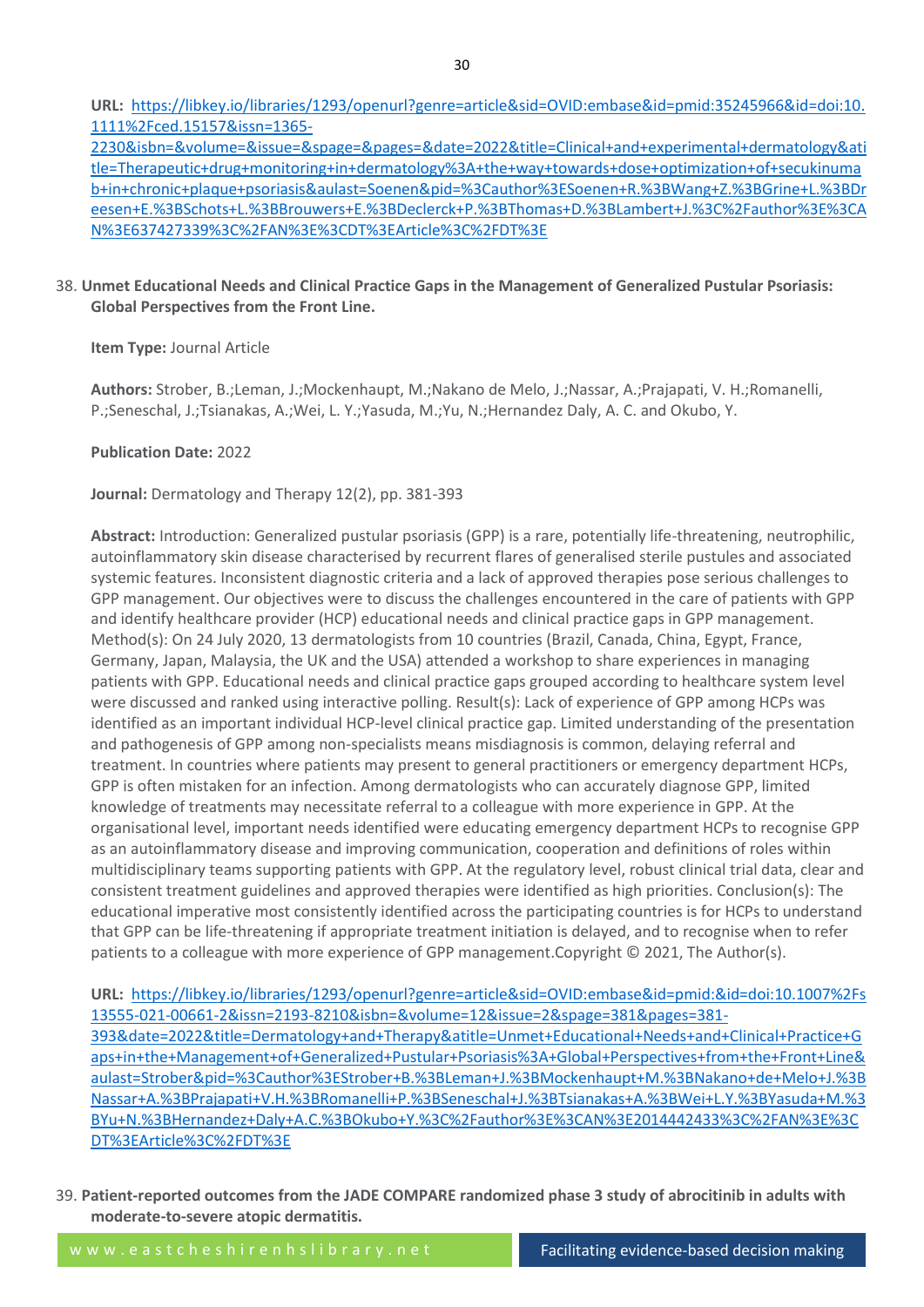#### **Item Type:** Journal Article

**Authors:** Thyssen, J. P.;Yosipovitch, G.;Paul, C.;Kwatra, S. G.;Chu, C. Y.;DiBonaventura, M.;Feeney, C.;Zhang, F.;Myers, D.;Rojo, R. and Valdez, H.

#### **Publication Date:** 2022

**Journal:** Journal of the European Academy of Dermatology and Venereology 36(3), pp. 434-443

**Abstract:** Background: In JADE COMPARE, abrocitinib improved severity of atopic dermatitis (AD) and demonstrated rapid itch relief. Objective(s): We examined clinically meaningful improvements in selected patient-reported outcomes (PROs). Method(s): JADE COMPARE was a multicentre, phase 3 randomized, doubleblind, placebo-controlled trial. Adults with moderate-to-severe AD were randomized 2:2:2:1 to receive 16 weeks of oral abrocitinib 200 or 100 mg once daily, dupilumab 300 mg subcutaneous injection every 2 weeks, or placebo, with background topical therapy. PROs included Dermatology Life Quality Index (DLQI), Patient-Oriented Eczema Measure (POEM), Night Time Itch Scale (NTIS), Pruritus and Symptoms Assessment for Atopic Dermatitis, Patient Global Assessment, SCORing Atopic Dermatitis, and Hospital Anxiety and Depression Scale. Result(s): At week 16, the proportion of patients achieving POEM scores Result(s): At week 16, the proportion of patients achieving POEM scores =4-point improvement from baseline in NTIS severity was 64.3% and 52.4% for 200 and 100 mg abrocitinib, 54.0% for dupilumab, and 34.4% for placebo (vs. abrocitinib, P =4-point improvement from baseline in DLQI was 85.0% and 74.4% for 200 and 100 mg abrocitinib, 83.4% for dupilumab, and 59.7% for placebo (vs. abrocitinib, P =4-point improvement from baseline in DLQI was 85.0% and 74.4% for 200 and 100 mg abrocitinib, 83.4% for dupilumab, and 59.7% for placebo (vs. abrocitinib, P Conclusion(s): Significant improvements in PROs were demonstrated with both abrocitinib doses vs. placebo, and abrocitinib 200 mg provided numerically greater effects compared with dupilumab in patients with moderate-to-severe AD.Copyright © 2021 Pfizer Inc. Journal of the European Academy of Dermatology and Venereology published by John Wiley & Sons Ltd on behalf of European Academy of Dermatology and Venereology.

**URL:** [https://libkey.io/libraries/1293/openurl?genre=article&sid=OVID:embase&id=pmid:34779063&id=doi:10.](https://libkey.io/libraries/1293/openurl?genre=article&sid=OVID:embase&id=pmid:34779063&id=doi:10.1111%2Fjdv.17813&issn=0926-9959&isbn=&volume=36&issue=3&spage=434&pages=434-443&date=2022&title=Journal+of+the+European+Academy+of+Dermatology+and+Venereology&atitle=Patient-reported+outcomes+from+the+JADE+COMPARE+randomized+phase+3+study+of+abrocitinib+in+adults+with+moderate-to-severe+atopic+dermatitis&aulast=Thyssen&pid=%3Cauthor%3EThyssen+J.P.%3BYosipovitch+G.%3BPaul+C.%3BKwatra+S.G.%3BChu+C.-Y.%3BDiBonaventura+M.%3BFeeney+C.%3BZhang+F.%3BMyers+D.%3BRojo+R.%3BValdez+H.%3C%2Fauthor%3E%3CAN%3E2014440732%3C%2FAN%3E%3CDT%3EArticle%3C%2FDT%3E) [1111%2Fjdv.17813&issn=0926-9959&isbn=&volume=36&issue=3&spage=434&pages=434-](https://libkey.io/libraries/1293/openurl?genre=article&sid=OVID:embase&id=pmid:34779063&id=doi:10.1111%2Fjdv.17813&issn=0926-9959&isbn=&volume=36&issue=3&spage=434&pages=434-443&date=2022&title=Journal+of+the+European+Academy+of+Dermatology+and+Venereology&atitle=Patient-reported+outcomes+from+the+JADE+COMPARE+randomized+phase+3+study+of+abrocitinib+in+adults+with+moderate-to-severe+atopic+dermatitis&aulast=Thyssen&pid=%3Cauthor%3EThyssen+J.P.%3BYosipovitch+G.%3BPaul+C.%3BKwatra+S.G.%3BChu+C.-Y.%3BDiBonaventura+M.%3BFeeney+C.%3BZhang+F.%3BMyers+D.%3BRojo+R.%3BValdez+H.%3C%2Fauthor%3E%3CAN%3E2014440732%3C%2FAN%3E%3CDT%3EArticle%3C%2FDT%3E) [443&date=2022&title=Journal+of+the+European+Academy+of+Dermatology+and+Venereology&atitle=Patient](https://libkey.io/libraries/1293/openurl?genre=article&sid=OVID:embase&id=pmid:34779063&id=doi:10.1111%2Fjdv.17813&issn=0926-9959&isbn=&volume=36&issue=3&spage=434&pages=434-443&date=2022&title=Journal+of+the+European+Academy+of+Dermatology+and+Venereology&atitle=Patient-reported+outcomes+from+the+JADE+COMPARE+randomized+phase+3+study+of+abrocitinib+in+adults+with+moderate-to-severe+atopic+dermatitis&aulast=Thyssen&pid=%3Cauthor%3EThyssen+J.P.%3BYosipovitch+G.%3BPaul+C.%3BKwatra+S.G.%3BChu+C.-Y.%3BDiBonaventura+M.%3BFeeney+C.%3BZhang+F.%3BMyers+D.%3BRojo+R.%3BValdez+H.%3C%2Fauthor%3E%3CAN%3E2014440732%3C%2FAN%3E%3CDT%3EArticle%3C%2FDT%3E)[reported+outcomes+from+the+JADE+COMPARE+randomized+phase+3+study+of+abrocitinib+in+adults+with+](https://libkey.io/libraries/1293/openurl?genre=article&sid=OVID:embase&id=pmid:34779063&id=doi:10.1111%2Fjdv.17813&issn=0926-9959&isbn=&volume=36&issue=3&spage=434&pages=434-443&date=2022&title=Journal+of+the+European+Academy+of+Dermatology+and+Venereology&atitle=Patient-reported+outcomes+from+the+JADE+COMPARE+randomized+phase+3+study+of+abrocitinib+in+adults+with+moderate-to-severe+atopic+dermatitis&aulast=Thyssen&pid=%3Cauthor%3EThyssen+J.P.%3BYosipovitch+G.%3BPaul+C.%3BKwatra+S.G.%3BChu+C.-Y.%3BDiBonaventura+M.%3BFeeney+C.%3BZhang+F.%3BMyers+D.%3BRojo+R.%3BValdez+H.%3C%2Fauthor%3E%3CAN%3E2014440732%3C%2FAN%3E%3CDT%3EArticle%3C%2FDT%3E) [moderate-to](https://libkey.io/libraries/1293/openurl?genre=article&sid=OVID:embase&id=pmid:34779063&id=doi:10.1111%2Fjdv.17813&issn=0926-9959&isbn=&volume=36&issue=3&spage=434&pages=434-443&date=2022&title=Journal+of+the+European+Academy+of+Dermatology+and+Venereology&atitle=Patient-reported+outcomes+from+the+JADE+COMPARE+randomized+phase+3+study+of+abrocitinib+in+adults+with+moderate-to-severe+atopic+dermatitis&aulast=Thyssen&pid=%3Cauthor%3EThyssen+J.P.%3BYosipovitch+G.%3BPaul+C.%3BKwatra+S.G.%3BChu+C.-Y.%3BDiBonaventura+M.%3BFeeney+C.%3BZhang+F.%3BMyers+D.%3BRojo+R.%3BValdez+H.%3C%2Fauthor%3E%3CAN%3E2014440732%3C%2FAN%3E%3CDT%3EArticle%3C%2FDT%3E)[severe+atopic+dermatitis&aulast=Thyssen&pid=%3Cauthor%3EThyssen+J.P.%3BYosipovitch+G.%3BPaul+C.%3B](https://libkey.io/libraries/1293/openurl?genre=article&sid=OVID:embase&id=pmid:34779063&id=doi:10.1111%2Fjdv.17813&issn=0926-9959&isbn=&volume=36&issue=3&spage=434&pages=434-443&date=2022&title=Journal+of+the+European+Academy+of+Dermatology+and+Venereology&atitle=Patient-reported+outcomes+from+the+JADE+COMPARE+randomized+phase+3+study+of+abrocitinib+in+adults+with+moderate-to-severe+atopic+dermatitis&aulast=Thyssen&pid=%3Cauthor%3EThyssen+J.P.%3BYosipovitch+G.%3BPaul+C.%3BKwatra+S.G.%3BChu+C.-Y.%3BDiBonaventura+M.%3BFeeney+C.%3BZhang+F.%3BMyers+D.%3BRojo+R.%3BValdez+H.%3C%2Fauthor%3E%3CAN%3E2014440732%3C%2FAN%3E%3CDT%3EArticle%3C%2FDT%3E) [Kwatra+S.G.%3BChu+C.-](https://libkey.io/libraries/1293/openurl?genre=article&sid=OVID:embase&id=pmid:34779063&id=doi:10.1111%2Fjdv.17813&issn=0926-9959&isbn=&volume=36&issue=3&spage=434&pages=434-443&date=2022&title=Journal+of+the+European+Academy+of+Dermatology+and+Venereology&atitle=Patient-reported+outcomes+from+the+JADE+COMPARE+randomized+phase+3+study+of+abrocitinib+in+adults+with+moderate-to-severe+atopic+dermatitis&aulast=Thyssen&pid=%3Cauthor%3EThyssen+J.P.%3BYosipovitch+G.%3BPaul+C.%3BKwatra+S.G.%3BChu+C.-Y.%3BDiBonaventura+M.%3BFeeney+C.%3BZhang+F.%3BMyers+D.%3BRojo+R.%3BValdez+H.%3C%2Fauthor%3E%3CAN%3E2014440732%3C%2FAN%3E%3CDT%3EArticle%3C%2FDT%3E) [Y.%3BDiBonaventura+M.%3BFeeney+C.%3BZhang+F.%3BMyers+D.%3BRojo+R.%3BValdez+H.%3C%2Fauthor%3](https://libkey.io/libraries/1293/openurl?genre=article&sid=OVID:embase&id=pmid:34779063&id=doi:10.1111%2Fjdv.17813&issn=0926-9959&isbn=&volume=36&issue=3&spage=434&pages=434-443&date=2022&title=Journal+of+the+European+Academy+of+Dermatology+and+Venereology&atitle=Patient-reported+outcomes+from+the+JADE+COMPARE+randomized+phase+3+study+of+abrocitinib+in+adults+with+moderate-to-severe+atopic+dermatitis&aulast=Thyssen&pid=%3Cauthor%3EThyssen+J.P.%3BYosipovitch+G.%3BPaul+C.%3BKwatra+S.G.%3BChu+C.-Y.%3BDiBonaventura+M.%3BFeeney+C.%3BZhang+F.%3BMyers+D.%3BRojo+R.%3BValdez+H.%3C%2Fauthor%3E%3CAN%3E2014440732%3C%2FAN%3E%3CDT%3EArticle%3C%2FDT%3E)

40. **Anti-IL23 for nail psoriasis in real life: results of efficacy and safety during a 52-week period.**

[E%3CAN%3E2014440732%3C%2FAN%3E%3CDT%3EArticle%3C%2FDT%3E](https://libkey.io/libraries/1293/openurl?genre=article&sid=OVID:embase&id=pmid:34779063&id=doi:10.1111%2Fjdv.17813&issn=0926-9959&isbn=&volume=36&issue=3&spage=434&pages=434-443&date=2022&title=Journal+of+the+European+Academy+of+Dermatology+and+Venereology&atitle=Patient-reported+outcomes+from+the+JADE+COMPARE+randomized+phase+3+study+of+abrocitinib+in+adults+with+moderate-to-severe+atopic+dermatitis&aulast=Thyssen&pid=%3Cauthor%3EThyssen+J.P.%3BYosipovitch+G.%3BPaul+C.%3BKwatra+S.G.%3BChu+C.-Y.%3BDiBonaventura+M.%3BFeeney+C.%3BZhang+F.%3BMyers+D.%3BRojo+R.%3BValdez+H.%3C%2Fauthor%3E%3CAN%3E2014440732%3C%2FAN%3E%3CDT%3EArticle%3C%2FDT%3E)

#### **Item Type:** Journal Article

**Authors:** Trovato, Emanuele;Cortonesi, Giulio;Orsini, Corinne;Capalbo, Eugenio;Cinotti, Elisa;Rubegni, Pietro and Cartocci, Alessandra

#### **Publication Date:** Apr 11 ,2022

#### **Journal:** Dermatologic Therapy e15506

**Abstract:** Nail psoriasis (NP) is often considered disfiguring for patients with a relevant impact on quality of life (QoL). It is also difficult to treat for dermatologists who are often frustrated by the scarcity of effective therapeutic alternatives in this particular location. Topical therapies are often used as first-line treatment for mild NP, but efficacy is modest. Conventional disease-modifying antirheumatic drugs (cDMARDs) (e.g.,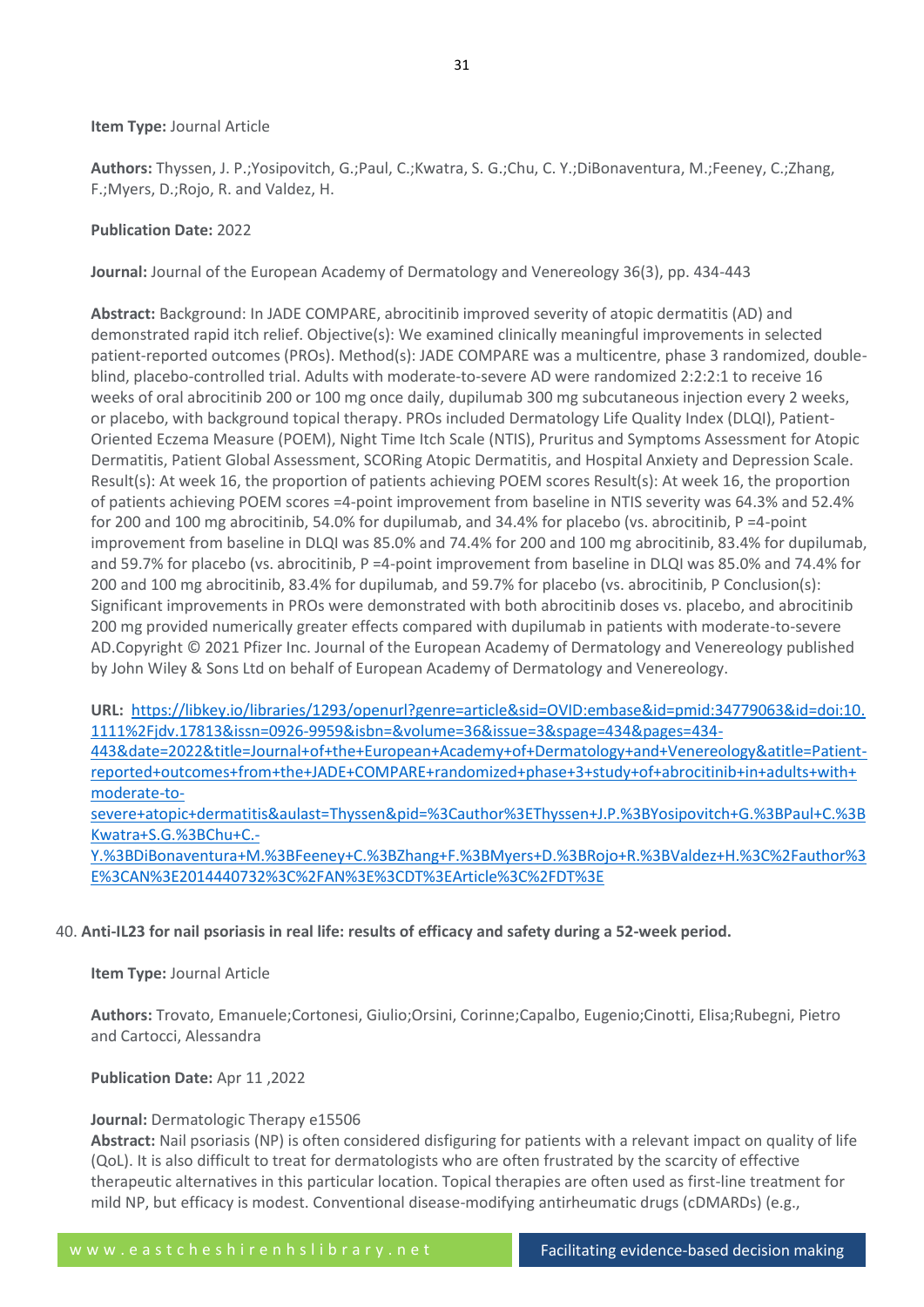cyclosporine, methotrexate, acitretin, and dimethyl fumarate) are generally avoided in NP without general cutaneous involvement. Biologics represent, to date, a concrete possibility for the management of these patients. The data from the cinical trials are encouraging, although there are still few data in real-life. Here we report a study conducted at Siena University Hospital on 20 patients with nail psoriasis on both hands and feet treated with anti-IL23 for 52 weeks. No differences were evaluated from baseline to week 4 of anti IL-23 treatment. NAPSI greatly improved at week 24 with almost 60% of patients reaching NAPSI75 and 40% NAPSI50. At week 52, almost 75% of patients reached NAPSI90. No adverse effects were reported in the patients in the study. The clinical response observed in these patients suggests that treatments that target interleukin-23 may be an effective option for NP, especially when refractory to conventional therapies. This article is protected by copyright. All rights reserved. Copyright This article is protected by copyright. All rights reserved.

**URL:** [https://libkey.io/libraries/1293/openurl?genre=article&sid=OVID:medline&id=pmid:35411578&id=doi:10.](https://libkey.io/libraries/1293/openurl?genre=article&sid=OVID:medline&id=pmid:35411578&id=doi:10.1111%2Fdth.15506&issn=1396-0296&isbn=&volume=&issue=&spage=e15506&pages=e15506&date=2022&title=Dermatologic+Therapy&atitle=Anti-IL23+for+nail+psoriasis+in+real+life%3A+results+of+efficacy+and+safety+during+a+52-week+period.&aulast=Trovato&pid=%3Cauthor%3ETrovato+E%3BCortonesi+G%3BOrsini+C%3BCapalbo+E%3BCinotti+E%3BRubegni+P%3BCartocci+A%3C%2Fauthor%3E%3CAN%3E35411578%3C%2FAN%3E%3CDT%3EJournal+Article%3C%2FDT%3E) [1111%2Fdth.15506&issn=1396-](https://libkey.io/libraries/1293/openurl?genre=article&sid=OVID:medline&id=pmid:35411578&id=doi:10.1111%2Fdth.15506&issn=1396-0296&isbn=&volume=&issue=&spage=e15506&pages=e15506&date=2022&title=Dermatologic+Therapy&atitle=Anti-IL23+for+nail+psoriasis+in+real+life%3A+results+of+efficacy+and+safety+during+a+52-week+period.&aulast=Trovato&pid=%3Cauthor%3ETrovato+E%3BCortonesi+G%3BOrsini+C%3BCapalbo+E%3BCinotti+E%3BRubegni+P%3BCartocci+A%3C%2Fauthor%3E%3CAN%3E35411578%3C%2FAN%3E%3CDT%3EJournal+Article%3C%2FDT%3E)

[0296&isbn=&volume=&issue=&spage=e15506&pages=e15506&date=2022&title=Dermatologic+Therapy&atitle](https://libkey.io/libraries/1293/openurl?genre=article&sid=OVID:medline&id=pmid:35411578&id=doi:10.1111%2Fdth.15506&issn=1396-0296&isbn=&volume=&issue=&spage=e15506&pages=e15506&date=2022&title=Dermatologic+Therapy&atitle=Anti-IL23+for+nail+psoriasis+in+real+life%3A+results+of+efficacy+and+safety+during+a+52-week+period.&aulast=Trovato&pid=%3Cauthor%3ETrovato+E%3BCortonesi+G%3BOrsini+C%3BCapalbo+E%3BCinotti+E%3BRubegni+P%3BCartocci+A%3C%2Fauthor%3E%3CAN%3E35411578%3C%2FAN%3E%3CDT%3EJournal+Article%3C%2FDT%3E) [=Anti-IL23+for+nail+psoriasis+in+real+life%3A+results+of+efficacy+and+safety+during+a+52](https://libkey.io/libraries/1293/openurl?genre=article&sid=OVID:medline&id=pmid:35411578&id=doi:10.1111%2Fdth.15506&issn=1396-0296&isbn=&volume=&issue=&spage=e15506&pages=e15506&date=2022&title=Dermatologic+Therapy&atitle=Anti-IL23+for+nail+psoriasis+in+real+life%3A+results+of+efficacy+and+safety+during+a+52-week+period.&aulast=Trovato&pid=%3Cauthor%3ETrovato+E%3BCortonesi+G%3BOrsini+C%3BCapalbo+E%3BCinotti+E%3BRubegni+P%3BCartocci+A%3C%2Fauthor%3E%3CAN%3E35411578%3C%2FAN%3E%3CDT%3EJournal+Article%3C%2FDT%3E) [week+period.&aulast=Trovato&pid=%3Cauthor%3ETrovato+E%3BCortonesi+G%3BOrsini+C%3BCapalbo+E%3BC](https://libkey.io/libraries/1293/openurl?genre=article&sid=OVID:medline&id=pmid:35411578&id=doi:10.1111%2Fdth.15506&issn=1396-0296&isbn=&volume=&issue=&spage=e15506&pages=e15506&date=2022&title=Dermatologic+Therapy&atitle=Anti-IL23+for+nail+psoriasis+in+real+life%3A+results+of+efficacy+and+safety+during+a+52-week+period.&aulast=Trovato&pid=%3Cauthor%3ETrovato+E%3BCortonesi+G%3BOrsini+C%3BCapalbo+E%3BCinotti+E%3BRubegni+P%3BCartocci+A%3C%2Fauthor%3E%3CAN%3E35411578%3C%2FAN%3E%3CDT%3EJournal+Article%3C%2FDT%3E) [inotti+E%3BRubegni+P%3BCartocci+A%3C%2Fauthor%3E%3CAN%3E35411578%3C%2FAN%3E%3CDT%3EJourn](https://libkey.io/libraries/1293/openurl?genre=article&sid=OVID:medline&id=pmid:35411578&id=doi:10.1111%2Fdth.15506&issn=1396-0296&isbn=&volume=&issue=&spage=e15506&pages=e15506&date=2022&title=Dermatologic+Therapy&atitle=Anti-IL23+for+nail+psoriasis+in+real+life%3A+results+of+efficacy+and+safety+during+a+52-week+period.&aulast=Trovato&pid=%3Cauthor%3ETrovato+E%3BCortonesi+G%3BOrsini+C%3BCapalbo+E%3BCinotti+E%3BRubegni+P%3BCartocci+A%3C%2Fauthor%3E%3CAN%3E35411578%3C%2FAN%3E%3CDT%3EJournal+Article%3C%2FDT%3E) [al+Article%3C%2FDT%3E](https://libkey.io/libraries/1293/openurl?genre=article&sid=OVID:medline&id=pmid:35411578&id=doi:10.1111%2Fdth.15506&issn=1396-0296&isbn=&volume=&issue=&spage=e15506&pages=e15506&date=2022&title=Dermatologic+Therapy&atitle=Anti-IL23+for+nail+psoriasis+in+real+life%3A+results+of+efficacy+and+safety+during+a+52-week+period.&aulast=Trovato&pid=%3Cauthor%3ETrovato+E%3BCortonesi+G%3BOrsini+C%3BCapalbo+E%3BCinotti+E%3BRubegni+P%3BCartocci+A%3C%2Fauthor%3E%3CAN%3E35411578%3C%2FAN%3E%3CDT%3EJournal+Article%3C%2FDT%3E)

# 41. **International eDelphi Study to Reach Consensus on the Methotrexate Dosing Regimen in Patients With Psoriasis.**

**Item Type:** Journal Article

**Authors:** van Huizen, A. M.;Menting, S. P.;Gyulai, R.;Iversen, L.;van der Kraaij, G. E.;MiddelkampHup, M. A.;Warren, R. B.;Spuls, P. I.;Schejtman, A. A.;Egeberg, A.;Firooz, A.;Kumar, A. S.;Oakley, A.;Foulkes, A.;Ramos, A. M. C.;Fougerousse, A. C.;Carija, A.;AkmanKarakas, A.;Horvath, B.;Fabos, B., et al

# **Publication Date:** 2022

**Journal:** JAMA Dermatology (pagination), pp. ate of Pubaton: 30 Mar 2022

**Abstract:** Importance: A clear dosing regimen for methotrexate in psoriasis is lacking, and this might lead to a suboptimal treatment. Because methotrexate is affordable and globally available, a uniform dosing regimen could potentially optimize the treatment of patients with psoriasis worldwide. Objective(s): To reach international consensus among psoriasis experts on a uniform dosing regimen for treatment with methotrexate in adult and pediatric patients with psoriasis and identify potential future research topics. Design, Setting, and Participant(s): Between September 2020 and March 2021, a survey study with a modified eDelphi procedure that was developed and distributed by the Amsterdam University Medical Center and completed by 180 participants worldwide (55 [30.6%] resided in non-Western countries) was conducted in 3 rounds. The proposals on which no consensus was reached were discussed in a conference meeting (June 2021). Participants voted on 21 proposals with a 9-point scale (1-3 disagree, 4-6 neither agree nor disagree, 7-9 agree) and were recruited through the Skin Inflammation and Psoriasis International Network and European Academy of Dermatology and Venereology in June 2020. Apart from being a dermatologist/dermatology resident, there were no specific criteria for participation in the survey. The participants worked mainly at a university hospital (97 [53.9%]) and were experienced in treating patients with psoriasis with methotrexate (163 [91.6%] had more than 10 years of experience). Main Outcomes and Measures: In a survey with eDelphi procedure, we tried to reach consensus on 21 proposals. Consensus was defined as less than 15% voting disagree (1-3). For the consensus meeting, consensus was defined as less than 30% voting disagree. Result(s): Of 251 participants, 180 (71.7%) completed all 3 survey rounds, and 58 participants (23.1%) joined the conference meeting. Consensus was achieved on 11 proposals in round 1, 3 proposals in round 2, and 2 proposals in round 3. In the consensus meeting, consensus was achieved on 4 proposals. More research is needed, especially for the proposals on folic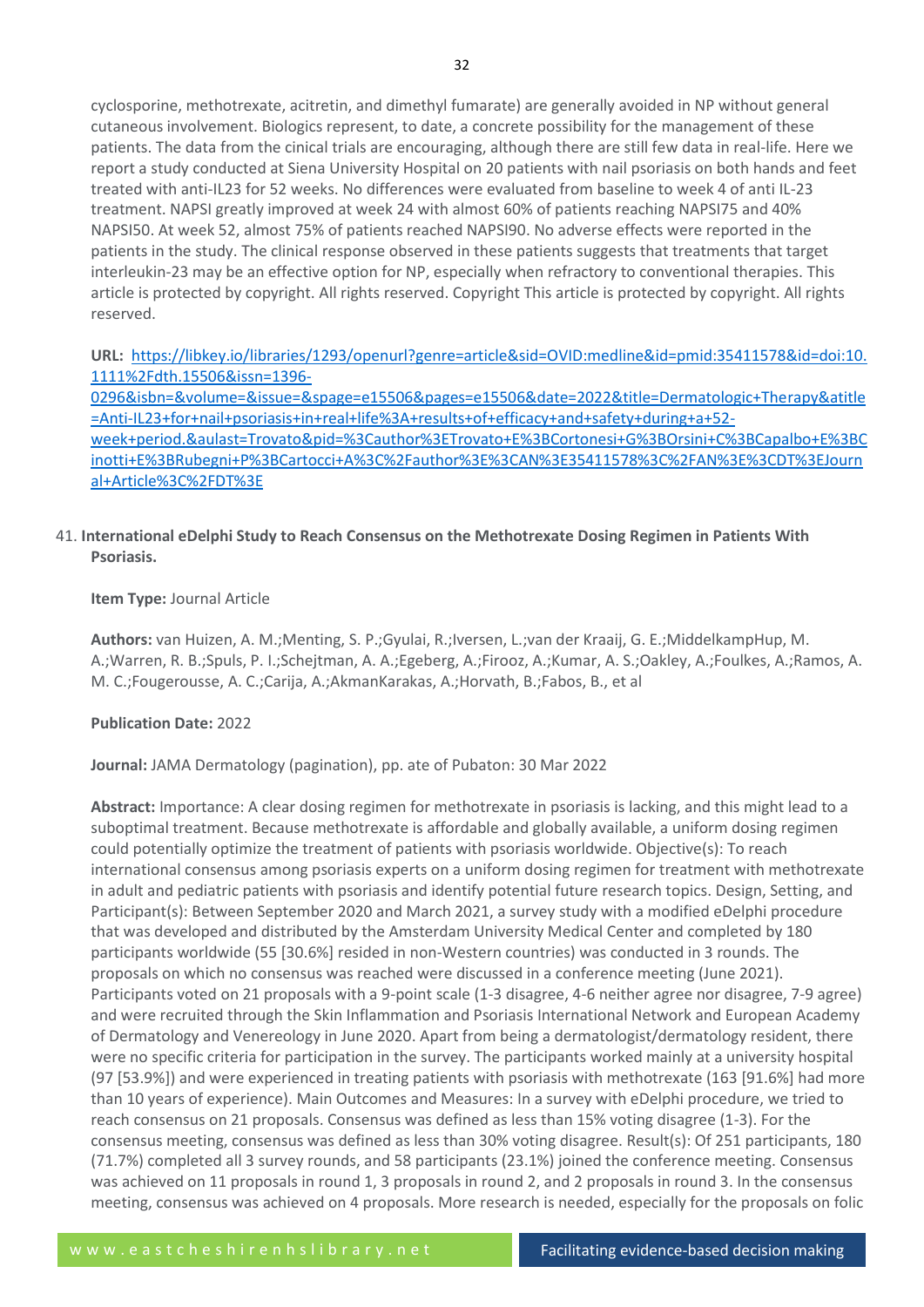acid and the dosing of methotrexate for treating subpopulations such as children and vulnerable patients. Conclusions and Relevance: In this eDelphi consensus study, consensus was reached on 20 of 21 proposals involving methotrexate dosing in patients with psoriasis. This consensus may potentially be used to harmonize the treatment with methotrexate in patients with psoriasis.

**URL:** [https://libkey.io/libraries/1293/openurl?genre=article&sid=OVID:embase&id=pmid:35353175&id=doi:10.](https://libkey.io/libraries/1293/openurl?genre=article&sid=OVID:embase&id=pmid:35353175&id=doi:10.1001%2Fjamadermatol.2022.0434&issn=2168-6084&isbn=&volume=&issue=&spage=&pages=&date=2022&title=JAMA+dermatology&atitle=International+eDelphi+Study+to+Reach+Consensus+on+the+Methotrexate+Dosing+Regimen+in+Patients+With+Psoriasis&aulast=van+Huizen&pid=%3Cauthor%3Evan+Huizen+A.M.%3BMenting+S.P.%3BGyulai+R.%3BIversen+L.%3Bvan+der+Kraaij+G.E.%3BMiddelkamp-Hup+M.A.%3BWarren+R.B.%3BSpuls+P.I.%3BSchejtman+A.A.%3BEgeberg+A.%3BFirooz+A.%3BKumar+A.S.%3BOakley+A.%3BFoulkes+A.%3BRamos+A.M.C.%3BFougerousse+A.-C.%3BCarija+A.%3BAkman-Karakas+A.%3BHorvath+B.%3BFabos+B.%3BMatlock+B.H.%3BClareus+B.W.%3BCastro+C.%3BFerrandiz+C.%3BCorrea+C.C.%3BMarchesi+C.%3BGoujon+C.%3BGonzalez+C.%3BMaldonado-Garcia+C.%3BHong+C.-H.%3BGriffiths+C.E.M.%3BVestergaard+C.%3BEcheverria+C.M.%3Bde+la+Cruz+C.%3BConrad+C.%3BTorocsik+D.%3BDrvar+D.L.%3BBalak+D.%3BJullien+D.%3BAppelen+D.%3BKim+D.H.%3Bde+Jong+E.M.G.J.%3BEl+Gamal+E.%3BLaffitte+E.%3BMahe+E.%3BSonkoly+E.%3BColombo+E.P.%3BVilarrasa+E.%3BWillaert+F.%3BNovoa+F.D.%3BHandjani+F.%3BValenzuela+F.%3BVilchez-Marquez+F.%3BGonzalez+G.O.%3BKrisztian+G.%3BDamiani+G.%3BKrnjevic-Pezic+G.%3BPellerano+G.%3BCarretero+G.%3BHunter+H.J.A.%3BRiad+H.%3BOon+H.H.%3BBoonen+H.P.J.%3BMoussa+I.O.%3BGarcia-Doval+I.%3BCsanyi+I.%3BBrajac+I.%3BTurchin+I.%3BGrozdev+I.%3BWeinberg+J.M.%3BNicolopoulos+J.%3BWells+J.%3BLambert+J.L.W.%3BIngram+J.R.%3BPrinz+J.C.%3Bde+Souza+Sittart+J.A.%3BSanchez+J.L.%3BHsiao+J.P.-F.%3BCastro-Ayarza+J.R.%3BMaul+J.-T.%3Bvan+den+Reek+J.M.P.A.%3BTrcko+K.%3BBarber+K.%3BReich+K.%3BGebauer+K.A.%3BKhobzei+K.%3BMaul+L.V.%3BMassari+L.P.%3BFardet+L.%3Ble+Cleach+L.%3BMisery+L.%3BChandrashekar+L.%3BMuresanu+L.I.%3BLecluse+L.%3BSkov+L.%3BFrez+M.L.%3BBabic+L.T.%3BPuig+L.%3BGomez+L.C.%3BRamam+M.%3BDutil+M.%3BEl-Sayed+M.H.%3BOlszewska+M.%3BSchram+M.E.%3BFranco+M.D.%3BLlamas-Velasco+M.%3BGoncalo+M.%3BVelasquez-Lopera+M.M.%3BAbad+M.E.%3Bde+Oliveira+M.F.S.P.%3BSeyger+M.M.B.%3BKastelan+M.%3BRademaker+M.%3BSikora+M.%3BLebwohl+M.%3BWiseman+M.C.%3BFerran+M.%3Bvan+Door) [1001%2Fjamadermatol.2022.0434&issn=2168-](https://libkey.io/libraries/1293/openurl?genre=article&sid=OVID:embase&id=pmid:35353175&id=doi:10.1001%2Fjamadermatol.2022.0434&issn=2168-6084&isbn=&volume=&issue=&spage=&pages=&date=2022&title=JAMA+dermatology&atitle=International+eDelphi+Study+to+Reach+Consensus+on+the+Methotrexate+Dosing+Regimen+in+Patients+With+Psoriasis&aulast=van+Huizen&pid=%3Cauthor%3Evan+Huizen+A.M.%3BMenting+S.P.%3BGyulai+R.%3BIversen+L.%3Bvan+der+Kraaij+G.E.%3BMiddelkamp-Hup+M.A.%3BWarren+R.B.%3BSpuls+P.I.%3BSchejtman+A.A.%3BEgeberg+A.%3BFirooz+A.%3BKumar+A.S.%3BOakley+A.%3BFoulkes+A.%3BRamos+A.M.C.%3BFougerousse+A.-C.%3BCarija+A.%3BAkman-Karakas+A.%3BHorvath+B.%3BFabos+B.%3BMatlock+B.H.%3BClareus+B.W.%3BCastro+C.%3BFerrandiz+C.%3BCorrea+C.C.%3BMarchesi+C.%3BGoujon+C.%3BGonzalez+C.%3BMaldonado-Garcia+C.%3BHong+C.-H.%3BGriffiths+C.E.M.%3BVestergaard+C.%3BEcheverria+C.M.%3Bde+la+Cruz+C.%3BConrad+C.%3BTorocsik+D.%3BDrvar+D.L.%3BBalak+D.%3BJullien+D.%3BAppelen+D.%3BKim+D.H.%3Bde+Jong+E.M.G.J.%3BEl+Gamal+E.%3BLaffitte+E.%3BMahe+E.%3BSonkoly+E.%3BColombo+E.P.%3BVilarrasa+E.%3BWillaert+F.%3BNovoa+F.D.%3BHandjani+F.%3BValenzuela+F.%3BVilchez-Marquez+F.%3BGonzalez+G.O.%3BKrisztian+G.%3BDamiani+G.%3BKrnjevic-Pezic+G.%3BPellerano+G.%3BCarretero+G.%3BHunter+H.J.A.%3BRiad+H.%3BOon+H.H.%3BBoonen+H.P.J.%3BMoussa+I.O.%3BGarcia-Doval+I.%3BCsanyi+I.%3BBrajac+I.%3BTurchin+I.%3BGrozdev+I.%3BWeinberg+J.M.%3BNicolopoulos+J.%3BWells+J.%3BLambert+J.L.W.%3BIngram+J.R.%3BPrinz+J.C.%3Bde+Souza+Sittart+J.A.%3BSanchez+J.L.%3BHsiao+J.P.-F.%3BCastro-Ayarza+J.R.%3BMaul+J.-T.%3Bvan+den+Reek+J.M.P.A.%3BTrcko+K.%3BBarber+K.%3BReich+K.%3BGebauer+K.A.%3BKhobzei+K.%3BMaul+L.V.%3BMassari+L.P.%3BFardet+L.%3Ble+Cleach+L.%3BMisery+L.%3BChandrashekar+L.%3BMuresanu+L.I.%3BLecluse+L.%3BSkov+L.%3BFrez+M.L.%3BBabic+L.T.%3BPuig+L.%3BGomez+L.C.%3BRamam+M.%3BDutil+M.%3BEl-Sayed+M.H.%3BOlszewska+M.%3BSchram+M.E.%3BFranco+M.D.%3BLlamas-Velasco+M.%3BGoncalo+M.%3BVelasquez-Lopera+M.M.%3BAbad+M.E.%3Bde+Oliveira+M.F.S.P.%3BSeyger+M.M.B.%3BKastelan+M.%3BRademaker+M.%3BSikora+M.%3BLebwohl+M.%3BWiseman+M.C.%3BFerran+M.%3Bvan+Door)

[6084&isbn=&volume=&issue=&spage=&pages=&date=2022&title=JAMA+dermatology&atitle=International+eD](https://libkey.io/libraries/1293/openurl?genre=article&sid=OVID:embase&id=pmid:35353175&id=doi:10.1001%2Fjamadermatol.2022.0434&issn=2168-6084&isbn=&volume=&issue=&spage=&pages=&date=2022&title=JAMA+dermatology&atitle=International+eDelphi+Study+to+Reach+Consensus+on+the+Methotrexate+Dosing+Regimen+in+Patients+With+Psoriasis&aulast=van+Huizen&pid=%3Cauthor%3Evan+Huizen+A.M.%3BMenting+S.P.%3BGyulai+R.%3BIversen+L.%3Bvan+der+Kraaij+G.E.%3BMiddelkamp-Hup+M.A.%3BWarren+R.B.%3BSpuls+P.I.%3BSchejtman+A.A.%3BEgeberg+A.%3BFirooz+A.%3BKumar+A.S.%3BOakley+A.%3BFoulkes+A.%3BRamos+A.M.C.%3BFougerousse+A.-C.%3BCarija+A.%3BAkman-Karakas+A.%3BHorvath+B.%3BFabos+B.%3BMatlock+B.H.%3BClareus+B.W.%3BCastro+C.%3BFerrandiz+C.%3BCorrea+C.C.%3BMarchesi+C.%3BGoujon+C.%3BGonzalez+C.%3BMaldonado-Garcia+C.%3BHong+C.-H.%3BGriffiths+C.E.M.%3BVestergaard+C.%3BEcheverria+C.M.%3Bde+la+Cruz+C.%3BConrad+C.%3BTorocsik+D.%3BDrvar+D.L.%3BBalak+D.%3BJullien+D.%3BAppelen+D.%3BKim+D.H.%3Bde+Jong+E.M.G.J.%3BEl+Gamal+E.%3BLaffitte+E.%3BMahe+E.%3BSonkoly+E.%3BColombo+E.P.%3BVilarrasa+E.%3BWillaert+F.%3BNovoa+F.D.%3BHandjani+F.%3BValenzuela+F.%3BVilchez-Marquez+F.%3BGonzalez+G.O.%3BKrisztian+G.%3BDamiani+G.%3BKrnjevic-Pezic+G.%3BPellerano+G.%3BCarretero+G.%3BHunter+H.J.A.%3BRiad+H.%3BOon+H.H.%3BBoonen+H.P.J.%3BMoussa+I.O.%3BGarcia-Doval+I.%3BCsanyi+I.%3BBrajac+I.%3BTurchin+I.%3BGrozdev+I.%3BWeinberg+J.M.%3BNicolopoulos+J.%3BWells+J.%3BLambert+J.L.W.%3BIngram+J.R.%3BPrinz+J.C.%3Bde+Souza+Sittart+J.A.%3BSanchez+J.L.%3BHsiao+J.P.-F.%3BCastro-Ayarza+J.R.%3BMaul+J.-T.%3Bvan+den+Reek+J.M.P.A.%3BTrcko+K.%3BBarber+K.%3BReich+K.%3BGebauer+K.A.%3BKhobzei+K.%3BMaul+L.V.%3BMassari+L.P.%3BFardet+L.%3Ble+Cleach+L.%3BMisery+L.%3BChandrashekar+L.%3BMuresanu+L.I.%3BLecluse+L.%3BSkov+L.%3BFrez+M.L.%3BBabic+L.T.%3BPuig+L.%3BGomez+L.C.%3BRamam+M.%3BDutil+M.%3BEl-Sayed+M.H.%3BOlszewska+M.%3BSchram+M.E.%3BFranco+M.D.%3BLlamas-Velasco+M.%3BGoncalo+M.%3BVelasquez-Lopera+M.M.%3BAbad+M.E.%3Bde+Oliveira+M.F.S.P.%3BSeyger+M.M.B.%3BKastelan+M.%3BRademaker+M.%3BSikora+M.%3BLebwohl+M.%3BWiseman+M.C.%3BFerran+M.%3Bvan+Door) [elphi+Study+to+Reach+Consensus+on+the+Methotrexate+Dosing+Regimen+in+Patients+With+Psoriasis&aulast](https://libkey.io/libraries/1293/openurl?genre=article&sid=OVID:embase&id=pmid:35353175&id=doi:10.1001%2Fjamadermatol.2022.0434&issn=2168-6084&isbn=&volume=&issue=&spage=&pages=&date=2022&title=JAMA+dermatology&atitle=International+eDelphi+Study+to+Reach+Consensus+on+the+Methotrexate+Dosing+Regimen+in+Patients+With+Psoriasis&aulast=van+Huizen&pid=%3Cauthor%3Evan+Huizen+A.M.%3BMenting+S.P.%3BGyulai+R.%3BIversen+L.%3Bvan+der+Kraaij+G.E.%3BMiddelkamp-Hup+M.A.%3BWarren+R.B.%3BSpuls+P.I.%3BSchejtman+A.A.%3BEgeberg+A.%3BFirooz+A.%3BKumar+A.S.%3BOakley+A.%3BFoulkes+A.%3BRamos+A.M.C.%3BFougerousse+A.-C.%3BCarija+A.%3BAkman-Karakas+A.%3BHorvath+B.%3BFabos+B.%3BMatlock+B.H.%3BClareus+B.W.%3BCastro+C.%3BFerrandiz+C.%3BCorrea+C.C.%3BMarchesi+C.%3BGoujon+C.%3BGonzalez+C.%3BMaldonado-Garcia+C.%3BHong+C.-H.%3BGriffiths+C.E.M.%3BVestergaard+C.%3BEcheverria+C.M.%3Bde+la+Cruz+C.%3BConrad+C.%3BTorocsik+D.%3BDrvar+D.L.%3BBalak+D.%3BJullien+D.%3BAppelen+D.%3BKim+D.H.%3Bde+Jong+E.M.G.J.%3BEl+Gamal+E.%3BLaffitte+E.%3BMahe+E.%3BSonkoly+E.%3BColombo+E.P.%3BVilarrasa+E.%3BWillaert+F.%3BNovoa+F.D.%3BHandjani+F.%3BValenzuela+F.%3BVilchez-Marquez+F.%3BGonzalez+G.O.%3BKrisztian+G.%3BDamiani+G.%3BKrnjevic-Pezic+G.%3BPellerano+G.%3BCarretero+G.%3BHunter+H.J.A.%3BRiad+H.%3BOon+H.H.%3BBoonen+H.P.J.%3BMoussa+I.O.%3BGarcia-Doval+I.%3BCsanyi+I.%3BBrajac+I.%3BTurchin+I.%3BGrozdev+I.%3BWeinberg+J.M.%3BNicolopoulos+J.%3BWells+J.%3BLambert+J.L.W.%3BIngram+J.R.%3BPrinz+J.C.%3Bde+Souza+Sittart+J.A.%3BSanchez+J.L.%3BHsiao+J.P.-F.%3BCastro-Ayarza+J.R.%3BMaul+J.-T.%3Bvan+den+Reek+J.M.P.A.%3BTrcko+K.%3BBarber+K.%3BReich+K.%3BGebauer+K.A.%3BKhobzei+K.%3BMaul+L.V.%3BMassari+L.P.%3BFardet+L.%3Ble+Cleach+L.%3BMisery+L.%3BChandrashekar+L.%3BMuresanu+L.I.%3BLecluse+L.%3BSkov+L.%3BFrez+M.L.%3BBabic+L.T.%3BPuig+L.%3BGomez+L.C.%3BRamam+M.%3BDutil+M.%3BEl-Sayed+M.H.%3BOlszewska+M.%3BSchram+M.E.%3BFranco+M.D.%3BLlamas-Velasco+M.%3BGoncalo+M.%3BVelasquez-Lopera+M.M.%3BAbad+M.E.%3Bde+Oliveira+M.F.S.P.%3BSeyger+M.M.B.%3BKastelan+M.%3BRademaker+M.%3BSikora+M.%3BLebwohl+M.%3BWiseman+M.C.%3BFerran+M.%3Bvan+Door) [=van+Huizen&pid=%3Cauthor%3Evan+Huizen+A.M.%3BMenting+S.P.%3BGyulai+R.%3BIversen+L.%3Bvan+der+](https://libkey.io/libraries/1293/openurl?genre=article&sid=OVID:embase&id=pmid:35353175&id=doi:10.1001%2Fjamadermatol.2022.0434&issn=2168-6084&isbn=&volume=&issue=&spage=&pages=&date=2022&title=JAMA+dermatology&atitle=International+eDelphi+Study+to+Reach+Consensus+on+the+Methotrexate+Dosing+Regimen+in+Patients+With+Psoriasis&aulast=van+Huizen&pid=%3Cauthor%3Evan+Huizen+A.M.%3BMenting+S.P.%3BGyulai+R.%3BIversen+L.%3Bvan+der+Kraaij+G.E.%3BMiddelkamp-Hup+M.A.%3BWarren+R.B.%3BSpuls+P.I.%3BSchejtman+A.A.%3BEgeberg+A.%3BFirooz+A.%3BKumar+A.S.%3BOakley+A.%3BFoulkes+A.%3BRamos+A.M.C.%3BFougerousse+A.-C.%3BCarija+A.%3BAkman-Karakas+A.%3BHorvath+B.%3BFabos+B.%3BMatlock+B.H.%3BClareus+B.W.%3BCastro+C.%3BFerrandiz+C.%3BCorrea+C.C.%3BMarchesi+C.%3BGoujon+C.%3BGonzalez+C.%3BMaldonado-Garcia+C.%3BHong+C.-H.%3BGriffiths+C.E.M.%3BVestergaard+C.%3BEcheverria+C.M.%3Bde+la+Cruz+C.%3BConrad+C.%3BTorocsik+D.%3BDrvar+D.L.%3BBalak+D.%3BJullien+D.%3BAppelen+D.%3BKim+D.H.%3Bde+Jong+E.M.G.J.%3BEl+Gamal+E.%3BLaffitte+E.%3BMahe+E.%3BSonkoly+E.%3BColombo+E.P.%3BVilarrasa+E.%3BWillaert+F.%3BNovoa+F.D.%3BHandjani+F.%3BValenzuela+F.%3BVilchez-Marquez+F.%3BGonzalez+G.O.%3BKrisztian+G.%3BDamiani+G.%3BKrnjevic-Pezic+G.%3BPellerano+G.%3BCarretero+G.%3BHunter+H.J.A.%3BRiad+H.%3BOon+H.H.%3BBoonen+H.P.J.%3BMoussa+I.O.%3BGarcia-Doval+I.%3BCsanyi+I.%3BBrajac+I.%3BTurchin+I.%3BGrozdev+I.%3BWeinberg+J.M.%3BNicolopoulos+J.%3BWells+J.%3BLambert+J.L.W.%3BIngram+J.R.%3BPrinz+J.C.%3Bde+Souza+Sittart+J.A.%3BSanchez+J.L.%3BHsiao+J.P.-F.%3BCastro-Ayarza+J.R.%3BMaul+J.-T.%3Bvan+den+Reek+J.M.P.A.%3BTrcko+K.%3BBarber+K.%3BReich+K.%3BGebauer+K.A.%3BKhobzei+K.%3BMaul+L.V.%3BMassari+L.P.%3BFardet+L.%3Ble+Cleach+L.%3BMisery+L.%3BChandrashekar+L.%3BMuresanu+L.I.%3BLecluse+L.%3BSkov+L.%3BFrez+M.L.%3BBabic+L.T.%3BPuig+L.%3BGomez+L.C.%3BRamam+M.%3BDutil+M.%3BEl-Sayed+M.H.%3BOlszewska+M.%3BSchram+M.E.%3BFranco+M.D.%3BLlamas-Velasco+M.%3BGoncalo+M.%3BVelasquez-Lopera+M.M.%3BAbad+M.E.%3Bde+Oliveira+M.F.S.P.%3BSeyger+M.M.B.%3BKastelan+M.%3BRademaker+M.%3BSikora+M.%3BLebwohl+M.%3BWiseman+M.C.%3BFerran+M.%3Bvan+Door) [Kraaij+G.E.%3BMiddelkamp-](https://libkey.io/libraries/1293/openurl?genre=article&sid=OVID:embase&id=pmid:35353175&id=doi:10.1001%2Fjamadermatol.2022.0434&issn=2168-6084&isbn=&volume=&issue=&spage=&pages=&date=2022&title=JAMA+dermatology&atitle=International+eDelphi+Study+to+Reach+Consensus+on+the+Methotrexate+Dosing+Regimen+in+Patients+With+Psoriasis&aulast=van+Huizen&pid=%3Cauthor%3Evan+Huizen+A.M.%3BMenting+S.P.%3BGyulai+R.%3BIversen+L.%3Bvan+der+Kraaij+G.E.%3BMiddelkamp-Hup+M.A.%3BWarren+R.B.%3BSpuls+P.I.%3BSchejtman+A.A.%3BEgeberg+A.%3BFirooz+A.%3BKumar+A.S.%3BOakley+A.%3BFoulkes+A.%3BRamos+A.M.C.%3BFougerousse+A.-C.%3BCarija+A.%3BAkman-Karakas+A.%3BHorvath+B.%3BFabos+B.%3BMatlock+B.H.%3BClareus+B.W.%3BCastro+C.%3BFerrandiz+C.%3BCorrea+C.C.%3BMarchesi+C.%3BGoujon+C.%3BGonzalez+C.%3BMaldonado-Garcia+C.%3BHong+C.-H.%3BGriffiths+C.E.M.%3BVestergaard+C.%3BEcheverria+C.M.%3Bde+la+Cruz+C.%3BConrad+C.%3BTorocsik+D.%3BDrvar+D.L.%3BBalak+D.%3BJullien+D.%3BAppelen+D.%3BKim+D.H.%3Bde+Jong+E.M.G.J.%3BEl+Gamal+E.%3BLaffitte+E.%3BMahe+E.%3BSonkoly+E.%3BColombo+E.P.%3BVilarrasa+E.%3BWillaert+F.%3BNovoa+F.D.%3BHandjani+F.%3BValenzuela+F.%3BVilchez-Marquez+F.%3BGonzalez+G.O.%3BKrisztian+G.%3BDamiani+G.%3BKrnjevic-Pezic+G.%3BPellerano+G.%3BCarretero+G.%3BHunter+H.J.A.%3BRiad+H.%3BOon+H.H.%3BBoonen+H.P.J.%3BMoussa+I.O.%3BGarcia-Doval+I.%3BCsanyi+I.%3BBrajac+I.%3BTurchin+I.%3BGrozdev+I.%3BWeinberg+J.M.%3BNicolopoulos+J.%3BWells+J.%3BLambert+J.L.W.%3BIngram+J.R.%3BPrinz+J.C.%3Bde+Souza+Sittart+J.A.%3BSanchez+J.L.%3BHsiao+J.P.-F.%3BCastro-Ayarza+J.R.%3BMaul+J.-T.%3Bvan+den+Reek+J.M.P.A.%3BTrcko+K.%3BBarber+K.%3BReich+K.%3BGebauer+K.A.%3BKhobzei+K.%3BMaul+L.V.%3BMassari+L.P.%3BFardet+L.%3Ble+Cleach+L.%3BMisery+L.%3BChandrashekar+L.%3BMuresanu+L.I.%3BLecluse+L.%3BSkov+L.%3BFrez+M.L.%3BBabic+L.T.%3BPuig+L.%3BGomez+L.C.%3BRamam+M.%3BDutil+M.%3BEl-Sayed+M.H.%3BOlszewska+M.%3BSchram+M.E.%3BFranco+M.D.%3BLlamas-Velasco+M.%3BGoncalo+M.%3BVelasquez-Lopera+M.M.%3BAbad+M.E.%3Bde+Oliveira+M.F.S.P.%3BSeyger+M.M.B.%3BKastelan+M.%3BRademaker+M.%3BSikora+M.%3BLebwohl+M.%3BWiseman+M.C.%3BFerran+M.%3Bvan+Door)

[Hup+M.A.%3BWarren+R.B.%3BSpuls+P.I.%3BSchejtman+A.A.%3BEgeberg+A.%3BFirooz+A.%3BKumar+A.S.%3B](https://libkey.io/libraries/1293/openurl?genre=article&sid=OVID:embase&id=pmid:35353175&id=doi:10.1001%2Fjamadermatol.2022.0434&issn=2168-6084&isbn=&volume=&issue=&spage=&pages=&date=2022&title=JAMA+dermatology&atitle=International+eDelphi+Study+to+Reach+Consensus+on+the+Methotrexate+Dosing+Regimen+in+Patients+With+Psoriasis&aulast=van+Huizen&pid=%3Cauthor%3Evan+Huizen+A.M.%3BMenting+S.P.%3BGyulai+R.%3BIversen+L.%3Bvan+der+Kraaij+G.E.%3BMiddelkamp-Hup+M.A.%3BWarren+R.B.%3BSpuls+P.I.%3BSchejtman+A.A.%3BEgeberg+A.%3BFirooz+A.%3BKumar+A.S.%3BOakley+A.%3BFoulkes+A.%3BRamos+A.M.C.%3BFougerousse+A.-C.%3BCarija+A.%3BAkman-Karakas+A.%3BHorvath+B.%3BFabos+B.%3BMatlock+B.H.%3BClareus+B.W.%3BCastro+C.%3BFerrandiz+C.%3BCorrea+C.C.%3BMarchesi+C.%3BGoujon+C.%3BGonzalez+C.%3BMaldonado-Garcia+C.%3BHong+C.-H.%3BGriffiths+C.E.M.%3BVestergaard+C.%3BEcheverria+C.M.%3Bde+la+Cruz+C.%3BConrad+C.%3BTorocsik+D.%3BDrvar+D.L.%3BBalak+D.%3BJullien+D.%3BAppelen+D.%3BKim+D.H.%3Bde+Jong+E.M.G.J.%3BEl+Gamal+E.%3BLaffitte+E.%3BMahe+E.%3BSonkoly+E.%3BColombo+E.P.%3BVilarrasa+E.%3BWillaert+F.%3BNovoa+F.D.%3BHandjani+F.%3BValenzuela+F.%3BVilchez-Marquez+F.%3BGonzalez+G.O.%3BKrisztian+G.%3BDamiani+G.%3BKrnjevic-Pezic+G.%3BPellerano+G.%3BCarretero+G.%3BHunter+H.J.A.%3BRiad+H.%3BOon+H.H.%3BBoonen+H.P.J.%3BMoussa+I.O.%3BGarcia-Doval+I.%3BCsanyi+I.%3BBrajac+I.%3BTurchin+I.%3BGrozdev+I.%3BWeinberg+J.M.%3BNicolopoulos+J.%3BWells+J.%3BLambert+J.L.W.%3BIngram+J.R.%3BPrinz+J.C.%3Bde+Souza+Sittart+J.A.%3BSanchez+J.L.%3BHsiao+J.P.-F.%3BCastro-Ayarza+J.R.%3BMaul+J.-T.%3Bvan+den+Reek+J.M.P.A.%3BTrcko+K.%3BBarber+K.%3BReich+K.%3BGebauer+K.A.%3BKhobzei+K.%3BMaul+L.V.%3BMassari+L.P.%3BFardet+L.%3Ble+Cleach+L.%3BMisery+L.%3BChandrashekar+L.%3BMuresanu+L.I.%3BLecluse+L.%3BSkov+L.%3BFrez+M.L.%3BBabic+L.T.%3BPuig+L.%3BGomez+L.C.%3BRamam+M.%3BDutil+M.%3BEl-Sayed+M.H.%3BOlszewska+M.%3BSchram+M.E.%3BFranco+M.D.%3BLlamas-Velasco+M.%3BGoncalo+M.%3BVelasquez-Lopera+M.M.%3BAbad+M.E.%3Bde+Oliveira+M.F.S.P.%3BSeyger+M.M.B.%3BKastelan+M.%3BRademaker+M.%3BSikora+M.%3BLebwohl+M.%3BWiseman+M.C.%3BFerran+M.%3Bvan+Door) [Oakley+A.%3BFoulkes+A.%3BRamos+A.M.C.%3BFougerousse+A.-C.%3BCarija+A.%3BAkman-](https://libkey.io/libraries/1293/openurl?genre=article&sid=OVID:embase&id=pmid:35353175&id=doi:10.1001%2Fjamadermatol.2022.0434&issn=2168-6084&isbn=&volume=&issue=&spage=&pages=&date=2022&title=JAMA+dermatology&atitle=International+eDelphi+Study+to+Reach+Consensus+on+the+Methotrexate+Dosing+Regimen+in+Patients+With+Psoriasis&aulast=van+Huizen&pid=%3Cauthor%3Evan+Huizen+A.M.%3BMenting+S.P.%3BGyulai+R.%3BIversen+L.%3Bvan+der+Kraaij+G.E.%3BMiddelkamp-Hup+M.A.%3BWarren+R.B.%3BSpuls+P.I.%3BSchejtman+A.A.%3BEgeberg+A.%3BFirooz+A.%3BKumar+A.S.%3BOakley+A.%3BFoulkes+A.%3BRamos+A.M.C.%3BFougerousse+A.-C.%3BCarija+A.%3BAkman-Karakas+A.%3BHorvath+B.%3BFabos+B.%3BMatlock+B.H.%3BClareus+B.W.%3BCastro+C.%3BFerrandiz+C.%3BCorrea+C.C.%3BMarchesi+C.%3BGoujon+C.%3BGonzalez+C.%3BMaldonado-Garcia+C.%3BHong+C.-H.%3BGriffiths+C.E.M.%3BVestergaard+C.%3BEcheverria+C.M.%3Bde+la+Cruz+C.%3BConrad+C.%3BTorocsik+D.%3BDrvar+D.L.%3BBalak+D.%3BJullien+D.%3BAppelen+D.%3BKim+D.H.%3Bde+Jong+E.M.G.J.%3BEl+Gamal+E.%3BLaffitte+E.%3BMahe+E.%3BSonkoly+E.%3BColombo+E.P.%3BVilarrasa+E.%3BWillaert+F.%3BNovoa+F.D.%3BHandjani+F.%3BValenzuela+F.%3BVilchez-Marquez+F.%3BGonzalez+G.O.%3BKrisztian+G.%3BDamiani+G.%3BKrnjevic-Pezic+G.%3BPellerano+G.%3BCarretero+G.%3BHunter+H.J.A.%3BRiad+H.%3BOon+H.H.%3BBoonen+H.P.J.%3BMoussa+I.O.%3BGarcia-Doval+I.%3BCsanyi+I.%3BBrajac+I.%3BTurchin+I.%3BGrozdev+I.%3BWeinberg+J.M.%3BNicolopoulos+J.%3BWells+J.%3BLambert+J.L.W.%3BIngram+J.R.%3BPrinz+J.C.%3Bde+Souza+Sittart+J.A.%3BSanchez+J.L.%3BHsiao+J.P.-F.%3BCastro-Ayarza+J.R.%3BMaul+J.-T.%3Bvan+den+Reek+J.M.P.A.%3BTrcko+K.%3BBarber+K.%3BReich+K.%3BGebauer+K.A.%3BKhobzei+K.%3BMaul+L.V.%3BMassari+L.P.%3BFardet+L.%3Ble+Cleach+L.%3BMisery+L.%3BChandrashekar+L.%3BMuresanu+L.I.%3BLecluse+L.%3BSkov+L.%3BFrez+M.L.%3BBabic+L.T.%3BPuig+L.%3BGomez+L.C.%3BRamam+M.%3BDutil+M.%3BEl-Sayed+M.H.%3BOlszewska+M.%3BSchram+M.E.%3BFranco+M.D.%3BLlamas-Velasco+M.%3BGoncalo+M.%3BVelasquez-Lopera+M.M.%3BAbad+M.E.%3Bde+Oliveira+M.F.S.P.%3BSeyger+M.M.B.%3BKastelan+M.%3BRademaker+M.%3BSikora+M.%3BLebwohl+M.%3BWiseman+M.C.%3BFerran+M.%3Bvan+Door)

[Karakas+A.%3BHorvath+B.%3BFabos+B.%3BMatlock+B.H.%3BClareus+B.W.%3BCastro+C.%3BFerrandiz+C.%3B](https://libkey.io/libraries/1293/openurl?genre=article&sid=OVID:embase&id=pmid:35353175&id=doi:10.1001%2Fjamadermatol.2022.0434&issn=2168-6084&isbn=&volume=&issue=&spage=&pages=&date=2022&title=JAMA+dermatology&atitle=International+eDelphi+Study+to+Reach+Consensus+on+the+Methotrexate+Dosing+Regimen+in+Patients+With+Psoriasis&aulast=van+Huizen&pid=%3Cauthor%3Evan+Huizen+A.M.%3BMenting+S.P.%3BGyulai+R.%3BIversen+L.%3Bvan+der+Kraaij+G.E.%3BMiddelkamp-Hup+M.A.%3BWarren+R.B.%3BSpuls+P.I.%3BSchejtman+A.A.%3BEgeberg+A.%3BFirooz+A.%3BKumar+A.S.%3BOakley+A.%3BFoulkes+A.%3BRamos+A.M.C.%3BFougerousse+A.-C.%3BCarija+A.%3BAkman-Karakas+A.%3BHorvath+B.%3BFabos+B.%3BMatlock+B.H.%3BClareus+B.W.%3BCastro+C.%3BFerrandiz+C.%3BCorrea+C.C.%3BMarchesi+C.%3BGoujon+C.%3BGonzalez+C.%3BMaldonado-Garcia+C.%3BHong+C.-H.%3BGriffiths+C.E.M.%3BVestergaard+C.%3BEcheverria+C.M.%3Bde+la+Cruz+C.%3BConrad+C.%3BTorocsik+D.%3BDrvar+D.L.%3BBalak+D.%3BJullien+D.%3BAppelen+D.%3BKim+D.H.%3Bde+Jong+E.M.G.J.%3BEl+Gamal+E.%3BLaffitte+E.%3BMahe+E.%3BSonkoly+E.%3BColombo+E.P.%3BVilarrasa+E.%3BWillaert+F.%3BNovoa+F.D.%3BHandjani+F.%3BValenzuela+F.%3BVilchez-Marquez+F.%3BGonzalez+G.O.%3BKrisztian+G.%3BDamiani+G.%3BKrnjevic-Pezic+G.%3BPellerano+G.%3BCarretero+G.%3BHunter+H.J.A.%3BRiad+H.%3BOon+H.H.%3BBoonen+H.P.J.%3BMoussa+I.O.%3BGarcia-Doval+I.%3BCsanyi+I.%3BBrajac+I.%3BTurchin+I.%3BGrozdev+I.%3BWeinberg+J.M.%3BNicolopoulos+J.%3BWells+J.%3BLambert+J.L.W.%3BIngram+J.R.%3BPrinz+J.C.%3Bde+Souza+Sittart+J.A.%3BSanchez+J.L.%3BHsiao+J.P.-F.%3BCastro-Ayarza+J.R.%3BMaul+J.-T.%3Bvan+den+Reek+J.M.P.A.%3BTrcko+K.%3BBarber+K.%3BReich+K.%3BGebauer+K.A.%3BKhobzei+K.%3BMaul+L.V.%3BMassari+L.P.%3BFardet+L.%3Ble+Cleach+L.%3BMisery+L.%3BChandrashekar+L.%3BMuresanu+L.I.%3BLecluse+L.%3BSkov+L.%3BFrez+M.L.%3BBabic+L.T.%3BPuig+L.%3BGomez+L.C.%3BRamam+M.%3BDutil+M.%3BEl-Sayed+M.H.%3BOlszewska+M.%3BSchram+M.E.%3BFranco+M.D.%3BLlamas-Velasco+M.%3BGoncalo+M.%3BVelasquez-Lopera+M.M.%3BAbad+M.E.%3Bde+Oliveira+M.F.S.P.%3BSeyger+M.M.B.%3BKastelan+M.%3BRademaker+M.%3BSikora+M.%3BLebwohl+M.%3BWiseman+M.C.%3BFerran+M.%3Bvan+Door) [Correa+C.C.%3BMarchesi+C.%3BGoujon+C.%3BGonzalez+C.%3BMaldonado-Garcia+C.%3BHong+C.-](https://libkey.io/libraries/1293/openurl?genre=article&sid=OVID:embase&id=pmid:35353175&id=doi:10.1001%2Fjamadermatol.2022.0434&issn=2168-6084&isbn=&volume=&issue=&spage=&pages=&date=2022&title=JAMA+dermatology&atitle=International+eDelphi+Study+to+Reach+Consensus+on+the+Methotrexate+Dosing+Regimen+in+Patients+With+Psoriasis&aulast=van+Huizen&pid=%3Cauthor%3Evan+Huizen+A.M.%3BMenting+S.P.%3BGyulai+R.%3BIversen+L.%3Bvan+der+Kraaij+G.E.%3BMiddelkamp-Hup+M.A.%3BWarren+R.B.%3BSpuls+P.I.%3BSchejtman+A.A.%3BEgeberg+A.%3BFirooz+A.%3BKumar+A.S.%3BOakley+A.%3BFoulkes+A.%3BRamos+A.M.C.%3BFougerousse+A.-C.%3BCarija+A.%3BAkman-Karakas+A.%3BHorvath+B.%3BFabos+B.%3BMatlock+B.H.%3BClareus+B.W.%3BCastro+C.%3BFerrandiz+C.%3BCorrea+C.C.%3BMarchesi+C.%3BGoujon+C.%3BGonzalez+C.%3BMaldonado-Garcia+C.%3BHong+C.-H.%3BGriffiths+C.E.M.%3BVestergaard+C.%3BEcheverria+C.M.%3Bde+la+Cruz+C.%3BConrad+C.%3BTorocsik+D.%3BDrvar+D.L.%3BBalak+D.%3BJullien+D.%3BAppelen+D.%3BKim+D.H.%3Bde+Jong+E.M.G.J.%3BEl+Gamal+E.%3BLaffitte+E.%3BMahe+E.%3BSonkoly+E.%3BColombo+E.P.%3BVilarrasa+E.%3BWillaert+F.%3BNovoa+F.D.%3BHandjani+F.%3BValenzuela+F.%3BVilchez-Marquez+F.%3BGonzalez+G.O.%3BKrisztian+G.%3BDamiani+G.%3BKrnjevic-Pezic+G.%3BPellerano+G.%3BCarretero+G.%3BHunter+H.J.A.%3BRiad+H.%3BOon+H.H.%3BBoonen+H.P.J.%3BMoussa+I.O.%3BGarcia-Doval+I.%3BCsanyi+I.%3BBrajac+I.%3BTurchin+I.%3BGrozdev+I.%3BWeinberg+J.M.%3BNicolopoulos+J.%3BWells+J.%3BLambert+J.L.W.%3BIngram+J.R.%3BPrinz+J.C.%3Bde+Souza+Sittart+J.A.%3BSanchez+J.L.%3BHsiao+J.P.-F.%3BCastro-Ayarza+J.R.%3BMaul+J.-T.%3Bvan+den+Reek+J.M.P.A.%3BTrcko+K.%3BBarber+K.%3BReich+K.%3BGebauer+K.A.%3BKhobzei+K.%3BMaul+L.V.%3BMassari+L.P.%3BFardet+L.%3Ble+Cleach+L.%3BMisery+L.%3BChandrashekar+L.%3BMuresanu+L.I.%3BLecluse+L.%3BSkov+L.%3BFrez+M.L.%3BBabic+L.T.%3BPuig+L.%3BGomez+L.C.%3BRamam+M.%3BDutil+M.%3BEl-Sayed+M.H.%3BOlszewska+M.%3BSchram+M.E.%3BFranco+M.D.%3BLlamas-Velasco+M.%3BGoncalo+M.%3BVelasquez-Lopera+M.M.%3BAbad+M.E.%3Bde+Oliveira+M.F.S.P.%3BSeyger+M.M.B.%3BKastelan+M.%3BRademaker+M.%3BSikora+M.%3BLebwohl+M.%3BWiseman+M.C.%3BFerran+M.%3Bvan+Door)

[H.%3BGriffiths+C.E.M.%3BVestergaard+C.%3BEcheverria+C.M.%3Bde+la+Cruz+C.%3BConrad+C.%3BTorocsik+D](https://libkey.io/libraries/1293/openurl?genre=article&sid=OVID:embase&id=pmid:35353175&id=doi:10.1001%2Fjamadermatol.2022.0434&issn=2168-6084&isbn=&volume=&issue=&spage=&pages=&date=2022&title=JAMA+dermatology&atitle=International+eDelphi+Study+to+Reach+Consensus+on+the+Methotrexate+Dosing+Regimen+in+Patients+With+Psoriasis&aulast=van+Huizen&pid=%3Cauthor%3Evan+Huizen+A.M.%3BMenting+S.P.%3BGyulai+R.%3BIversen+L.%3Bvan+der+Kraaij+G.E.%3BMiddelkamp-Hup+M.A.%3BWarren+R.B.%3BSpuls+P.I.%3BSchejtman+A.A.%3BEgeberg+A.%3BFirooz+A.%3BKumar+A.S.%3BOakley+A.%3BFoulkes+A.%3BRamos+A.M.C.%3BFougerousse+A.-C.%3BCarija+A.%3BAkman-Karakas+A.%3BHorvath+B.%3BFabos+B.%3BMatlock+B.H.%3BClareus+B.W.%3BCastro+C.%3BFerrandiz+C.%3BCorrea+C.C.%3BMarchesi+C.%3BGoujon+C.%3BGonzalez+C.%3BMaldonado-Garcia+C.%3BHong+C.-H.%3BGriffiths+C.E.M.%3BVestergaard+C.%3BEcheverria+C.M.%3Bde+la+Cruz+C.%3BConrad+C.%3BTorocsik+D.%3BDrvar+D.L.%3BBalak+D.%3BJullien+D.%3BAppelen+D.%3BKim+D.H.%3Bde+Jong+E.M.G.J.%3BEl+Gamal+E.%3BLaffitte+E.%3BMahe+E.%3BSonkoly+E.%3BColombo+E.P.%3BVilarrasa+E.%3BWillaert+F.%3BNovoa+F.D.%3BHandjani+F.%3BValenzuela+F.%3BVilchez-Marquez+F.%3BGonzalez+G.O.%3BKrisztian+G.%3BDamiani+G.%3BKrnjevic-Pezic+G.%3BPellerano+G.%3BCarretero+G.%3BHunter+H.J.A.%3BRiad+H.%3BOon+H.H.%3BBoonen+H.P.J.%3BMoussa+I.O.%3BGarcia-Doval+I.%3BCsanyi+I.%3BBrajac+I.%3BTurchin+I.%3BGrozdev+I.%3BWeinberg+J.M.%3BNicolopoulos+J.%3BWells+J.%3BLambert+J.L.W.%3BIngram+J.R.%3BPrinz+J.C.%3Bde+Souza+Sittart+J.A.%3BSanchez+J.L.%3BHsiao+J.P.-F.%3BCastro-Ayarza+J.R.%3BMaul+J.-T.%3Bvan+den+Reek+J.M.P.A.%3BTrcko+K.%3BBarber+K.%3BReich+K.%3BGebauer+K.A.%3BKhobzei+K.%3BMaul+L.V.%3BMassari+L.P.%3BFardet+L.%3Ble+Cleach+L.%3BMisery+L.%3BChandrashekar+L.%3BMuresanu+L.I.%3BLecluse+L.%3BSkov+L.%3BFrez+M.L.%3BBabic+L.T.%3BPuig+L.%3BGomez+L.C.%3BRamam+M.%3BDutil+M.%3BEl-Sayed+M.H.%3BOlszewska+M.%3BSchram+M.E.%3BFranco+M.D.%3BLlamas-Velasco+M.%3BGoncalo+M.%3BVelasquez-Lopera+M.M.%3BAbad+M.E.%3Bde+Oliveira+M.F.S.P.%3BSeyger+M.M.B.%3BKastelan+M.%3BRademaker+M.%3BSikora+M.%3BLebwohl+M.%3BWiseman+M.C.%3BFerran+M.%3Bvan+Door) [.%3BDrvar+D.L.%3BBalak+D.%3BJullien+D.%3BAppelen+D.%3BKim+D.H.%3Bde+Jong+E.M.G.J.%3BEl+Gamal+E.](https://libkey.io/libraries/1293/openurl?genre=article&sid=OVID:embase&id=pmid:35353175&id=doi:10.1001%2Fjamadermatol.2022.0434&issn=2168-6084&isbn=&volume=&issue=&spage=&pages=&date=2022&title=JAMA+dermatology&atitle=International+eDelphi+Study+to+Reach+Consensus+on+the+Methotrexate+Dosing+Regimen+in+Patients+With+Psoriasis&aulast=van+Huizen&pid=%3Cauthor%3Evan+Huizen+A.M.%3BMenting+S.P.%3BGyulai+R.%3BIversen+L.%3Bvan+der+Kraaij+G.E.%3BMiddelkamp-Hup+M.A.%3BWarren+R.B.%3BSpuls+P.I.%3BSchejtman+A.A.%3BEgeberg+A.%3BFirooz+A.%3BKumar+A.S.%3BOakley+A.%3BFoulkes+A.%3BRamos+A.M.C.%3BFougerousse+A.-C.%3BCarija+A.%3BAkman-Karakas+A.%3BHorvath+B.%3BFabos+B.%3BMatlock+B.H.%3BClareus+B.W.%3BCastro+C.%3BFerrandiz+C.%3BCorrea+C.C.%3BMarchesi+C.%3BGoujon+C.%3BGonzalez+C.%3BMaldonado-Garcia+C.%3BHong+C.-H.%3BGriffiths+C.E.M.%3BVestergaard+C.%3BEcheverria+C.M.%3Bde+la+Cruz+C.%3BConrad+C.%3BTorocsik+D.%3BDrvar+D.L.%3BBalak+D.%3BJullien+D.%3BAppelen+D.%3BKim+D.H.%3Bde+Jong+E.M.G.J.%3BEl+Gamal+E.%3BLaffitte+E.%3BMahe+E.%3BSonkoly+E.%3BColombo+E.P.%3BVilarrasa+E.%3BWillaert+F.%3BNovoa+F.D.%3BHandjani+F.%3BValenzuela+F.%3BVilchez-Marquez+F.%3BGonzalez+G.O.%3BKrisztian+G.%3BDamiani+G.%3BKrnjevic-Pezic+G.%3BPellerano+G.%3BCarretero+G.%3BHunter+H.J.A.%3BRiad+H.%3BOon+H.H.%3BBoonen+H.P.J.%3BMoussa+I.O.%3BGarcia-Doval+I.%3BCsanyi+I.%3BBrajac+I.%3BTurchin+I.%3BGrozdev+I.%3BWeinberg+J.M.%3BNicolopoulos+J.%3BWells+J.%3BLambert+J.L.W.%3BIngram+J.R.%3BPrinz+J.C.%3Bde+Souza+Sittart+J.A.%3BSanchez+J.L.%3BHsiao+J.P.-F.%3BCastro-Ayarza+J.R.%3BMaul+J.-T.%3Bvan+den+Reek+J.M.P.A.%3BTrcko+K.%3BBarber+K.%3BReich+K.%3BGebauer+K.A.%3BKhobzei+K.%3BMaul+L.V.%3BMassari+L.P.%3BFardet+L.%3Ble+Cleach+L.%3BMisery+L.%3BChandrashekar+L.%3BMuresanu+L.I.%3BLecluse+L.%3BSkov+L.%3BFrez+M.L.%3BBabic+L.T.%3BPuig+L.%3BGomez+L.C.%3BRamam+M.%3BDutil+M.%3BEl-Sayed+M.H.%3BOlszewska+M.%3BSchram+M.E.%3BFranco+M.D.%3BLlamas-Velasco+M.%3BGoncalo+M.%3BVelasquez-Lopera+M.M.%3BAbad+M.E.%3Bde+Oliveira+M.F.S.P.%3BSeyger+M.M.B.%3BKastelan+M.%3BRademaker+M.%3BSikora+M.%3BLebwohl+M.%3BWiseman+M.C.%3BFerran+M.%3Bvan+Door) [%3BLaffitte+E.%3BMahe+E.%3BSonkoly+E.%3BColombo+E.P.%3BVilarrasa+E.%3BWillaert+F.%3BNovoa+F.D.%3](https://libkey.io/libraries/1293/openurl?genre=article&sid=OVID:embase&id=pmid:35353175&id=doi:10.1001%2Fjamadermatol.2022.0434&issn=2168-6084&isbn=&volume=&issue=&spage=&pages=&date=2022&title=JAMA+dermatology&atitle=International+eDelphi+Study+to+Reach+Consensus+on+the+Methotrexate+Dosing+Regimen+in+Patients+With+Psoriasis&aulast=van+Huizen&pid=%3Cauthor%3Evan+Huizen+A.M.%3BMenting+S.P.%3BGyulai+R.%3BIversen+L.%3Bvan+der+Kraaij+G.E.%3BMiddelkamp-Hup+M.A.%3BWarren+R.B.%3BSpuls+P.I.%3BSchejtman+A.A.%3BEgeberg+A.%3BFirooz+A.%3BKumar+A.S.%3BOakley+A.%3BFoulkes+A.%3BRamos+A.M.C.%3BFougerousse+A.-C.%3BCarija+A.%3BAkman-Karakas+A.%3BHorvath+B.%3BFabos+B.%3BMatlock+B.H.%3BClareus+B.W.%3BCastro+C.%3BFerrandiz+C.%3BCorrea+C.C.%3BMarchesi+C.%3BGoujon+C.%3BGonzalez+C.%3BMaldonado-Garcia+C.%3BHong+C.-H.%3BGriffiths+C.E.M.%3BVestergaard+C.%3BEcheverria+C.M.%3Bde+la+Cruz+C.%3BConrad+C.%3BTorocsik+D.%3BDrvar+D.L.%3BBalak+D.%3BJullien+D.%3BAppelen+D.%3BKim+D.H.%3Bde+Jong+E.M.G.J.%3BEl+Gamal+E.%3BLaffitte+E.%3BMahe+E.%3BSonkoly+E.%3BColombo+E.P.%3BVilarrasa+E.%3BWillaert+F.%3BNovoa+F.D.%3BHandjani+F.%3BValenzuela+F.%3BVilchez-Marquez+F.%3BGonzalez+G.O.%3BKrisztian+G.%3BDamiani+G.%3BKrnjevic-Pezic+G.%3BPellerano+G.%3BCarretero+G.%3BHunter+H.J.A.%3BRiad+H.%3BOon+H.H.%3BBoonen+H.P.J.%3BMoussa+I.O.%3BGarcia-Doval+I.%3BCsanyi+I.%3BBrajac+I.%3BTurchin+I.%3BGrozdev+I.%3BWeinberg+J.M.%3BNicolopoulos+J.%3BWells+J.%3BLambert+J.L.W.%3BIngram+J.R.%3BPrinz+J.C.%3Bde+Souza+Sittart+J.A.%3BSanchez+J.L.%3BHsiao+J.P.-F.%3BCastro-Ayarza+J.R.%3BMaul+J.-T.%3Bvan+den+Reek+J.M.P.A.%3BTrcko+K.%3BBarber+K.%3BReich+K.%3BGebauer+K.A.%3BKhobzei+K.%3BMaul+L.V.%3BMassari+L.P.%3BFardet+L.%3Ble+Cleach+L.%3BMisery+L.%3BChandrashekar+L.%3BMuresanu+L.I.%3BLecluse+L.%3BSkov+L.%3BFrez+M.L.%3BBabic+L.T.%3BPuig+L.%3BGomez+L.C.%3BRamam+M.%3BDutil+M.%3BEl-Sayed+M.H.%3BOlszewska+M.%3BSchram+M.E.%3BFranco+M.D.%3BLlamas-Velasco+M.%3BGoncalo+M.%3BVelasquez-Lopera+M.M.%3BAbad+M.E.%3Bde+Oliveira+M.F.S.P.%3BSeyger+M.M.B.%3BKastelan+M.%3BRademaker+M.%3BSikora+M.%3BLebwohl+M.%3BWiseman+M.C.%3BFerran+M.%3Bvan+Door) [BHandjani+F.%3BValenzuela+F.%3BVilchez-](https://libkey.io/libraries/1293/openurl?genre=article&sid=OVID:embase&id=pmid:35353175&id=doi:10.1001%2Fjamadermatol.2022.0434&issn=2168-6084&isbn=&volume=&issue=&spage=&pages=&date=2022&title=JAMA+dermatology&atitle=International+eDelphi+Study+to+Reach+Consensus+on+the+Methotrexate+Dosing+Regimen+in+Patients+With+Psoriasis&aulast=van+Huizen&pid=%3Cauthor%3Evan+Huizen+A.M.%3BMenting+S.P.%3BGyulai+R.%3BIversen+L.%3Bvan+der+Kraaij+G.E.%3BMiddelkamp-Hup+M.A.%3BWarren+R.B.%3BSpuls+P.I.%3BSchejtman+A.A.%3BEgeberg+A.%3BFirooz+A.%3BKumar+A.S.%3BOakley+A.%3BFoulkes+A.%3BRamos+A.M.C.%3BFougerousse+A.-C.%3BCarija+A.%3BAkman-Karakas+A.%3BHorvath+B.%3BFabos+B.%3BMatlock+B.H.%3BClareus+B.W.%3BCastro+C.%3BFerrandiz+C.%3BCorrea+C.C.%3BMarchesi+C.%3BGoujon+C.%3BGonzalez+C.%3BMaldonado-Garcia+C.%3BHong+C.-H.%3BGriffiths+C.E.M.%3BVestergaard+C.%3BEcheverria+C.M.%3Bde+la+Cruz+C.%3BConrad+C.%3BTorocsik+D.%3BDrvar+D.L.%3BBalak+D.%3BJullien+D.%3BAppelen+D.%3BKim+D.H.%3Bde+Jong+E.M.G.J.%3BEl+Gamal+E.%3BLaffitte+E.%3BMahe+E.%3BSonkoly+E.%3BColombo+E.P.%3BVilarrasa+E.%3BWillaert+F.%3BNovoa+F.D.%3BHandjani+F.%3BValenzuela+F.%3BVilchez-Marquez+F.%3BGonzalez+G.O.%3BKrisztian+G.%3BDamiani+G.%3BKrnjevic-Pezic+G.%3BPellerano+G.%3BCarretero+G.%3BHunter+H.J.A.%3BRiad+H.%3BOon+H.H.%3BBoonen+H.P.J.%3BMoussa+I.O.%3BGarcia-Doval+I.%3BCsanyi+I.%3BBrajac+I.%3BTurchin+I.%3BGrozdev+I.%3BWeinberg+J.M.%3BNicolopoulos+J.%3BWells+J.%3BLambert+J.L.W.%3BIngram+J.R.%3BPrinz+J.C.%3Bde+Souza+Sittart+J.A.%3BSanchez+J.L.%3BHsiao+J.P.-F.%3BCastro-Ayarza+J.R.%3BMaul+J.-T.%3Bvan+den+Reek+J.M.P.A.%3BTrcko+K.%3BBarber+K.%3BReich+K.%3BGebauer+K.A.%3BKhobzei+K.%3BMaul+L.V.%3BMassari+L.P.%3BFardet+L.%3Ble+Cleach+L.%3BMisery+L.%3BChandrashekar+L.%3BMuresanu+L.I.%3BLecluse+L.%3BSkov+L.%3BFrez+M.L.%3BBabic+L.T.%3BPuig+L.%3BGomez+L.C.%3BRamam+M.%3BDutil+M.%3BEl-Sayed+M.H.%3BOlszewska+M.%3BSchram+M.E.%3BFranco+M.D.%3BLlamas-Velasco+M.%3BGoncalo+M.%3BVelasquez-Lopera+M.M.%3BAbad+M.E.%3Bde+Oliveira+M.F.S.P.%3BSeyger+M.M.B.%3BKastelan+M.%3BRademaker+M.%3BSikora+M.%3BLebwohl+M.%3BWiseman+M.C.%3BFerran+M.%3Bvan+Door)

[Marquez+F.%3BGonzalez+G.O.%3BKrisztian+G.%3BDamiani+G.%3BKrnjevic-](https://libkey.io/libraries/1293/openurl?genre=article&sid=OVID:embase&id=pmid:35353175&id=doi:10.1001%2Fjamadermatol.2022.0434&issn=2168-6084&isbn=&volume=&issue=&spage=&pages=&date=2022&title=JAMA+dermatology&atitle=International+eDelphi+Study+to+Reach+Consensus+on+the+Methotrexate+Dosing+Regimen+in+Patients+With+Psoriasis&aulast=van+Huizen&pid=%3Cauthor%3Evan+Huizen+A.M.%3BMenting+S.P.%3BGyulai+R.%3BIversen+L.%3Bvan+der+Kraaij+G.E.%3BMiddelkamp-Hup+M.A.%3BWarren+R.B.%3BSpuls+P.I.%3BSchejtman+A.A.%3BEgeberg+A.%3BFirooz+A.%3BKumar+A.S.%3BOakley+A.%3BFoulkes+A.%3BRamos+A.M.C.%3BFougerousse+A.-C.%3BCarija+A.%3BAkman-Karakas+A.%3BHorvath+B.%3BFabos+B.%3BMatlock+B.H.%3BClareus+B.W.%3BCastro+C.%3BFerrandiz+C.%3BCorrea+C.C.%3BMarchesi+C.%3BGoujon+C.%3BGonzalez+C.%3BMaldonado-Garcia+C.%3BHong+C.-H.%3BGriffiths+C.E.M.%3BVestergaard+C.%3BEcheverria+C.M.%3Bde+la+Cruz+C.%3BConrad+C.%3BTorocsik+D.%3BDrvar+D.L.%3BBalak+D.%3BJullien+D.%3BAppelen+D.%3BKim+D.H.%3Bde+Jong+E.M.G.J.%3BEl+Gamal+E.%3BLaffitte+E.%3BMahe+E.%3BSonkoly+E.%3BColombo+E.P.%3BVilarrasa+E.%3BWillaert+F.%3BNovoa+F.D.%3BHandjani+F.%3BValenzuela+F.%3BVilchez-Marquez+F.%3BGonzalez+G.O.%3BKrisztian+G.%3BDamiani+G.%3BKrnjevic-Pezic+G.%3BPellerano+G.%3BCarretero+G.%3BHunter+H.J.A.%3BRiad+H.%3BOon+H.H.%3BBoonen+H.P.J.%3BMoussa+I.O.%3BGarcia-Doval+I.%3BCsanyi+I.%3BBrajac+I.%3BTurchin+I.%3BGrozdev+I.%3BWeinberg+J.M.%3BNicolopoulos+J.%3BWells+J.%3BLambert+J.L.W.%3BIngram+J.R.%3BPrinz+J.C.%3Bde+Souza+Sittart+J.A.%3BSanchez+J.L.%3BHsiao+J.P.-F.%3BCastro-Ayarza+J.R.%3BMaul+J.-T.%3Bvan+den+Reek+J.M.P.A.%3BTrcko+K.%3BBarber+K.%3BReich+K.%3BGebauer+K.A.%3BKhobzei+K.%3BMaul+L.V.%3BMassari+L.P.%3BFardet+L.%3Ble+Cleach+L.%3BMisery+L.%3BChandrashekar+L.%3BMuresanu+L.I.%3BLecluse+L.%3BSkov+L.%3BFrez+M.L.%3BBabic+L.T.%3BPuig+L.%3BGomez+L.C.%3BRamam+M.%3BDutil+M.%3BEl-Sayed+M.H.%3BOlszewska+M.%3BSchram+M.E.%3BFranco+M.D.%3BLlamas-Velasco+M.%3BGoncalo+M.%3BVelasquez-Lopera+M.M.%3BAbad+M.E.%3Bde+Oliveira+M.F.S.P.%3BSeyger+M.M.B.%3BKastelan+M.%3BRademaker+M.%3BSikora+M.%3BLebwohl+M.%3BWiseman+M.C.%3BFerran+M.%3Bvan+Door)

[Pezic+G.%3BPellerano+G.%3BCarretero+G.%3BHunter+H.J.A.%3BRiad+H.%3BOon+H.H.%3BBoonen+H.P.J.%3B](https://libkey.io/libraries/1293/openurl?genre=article&sid=OVID:embase&id=pmid:35353175&id=doi:10.1001%2Fjamadermatol.2022.0434&issn=2168-6084&isbn=&volume=&issue=&spage=&pages=&date=2022&title=JAMA+dermatology&atitle=International+eDelphi+Study+to+Reach+Consensus+on+the+Methotrexate+Dosing+Regimen+in+Patients+With+Psoriasis&aulast=van+Huizen&pid=%3Cauthor%3Evan+Huizen+A.M.%3BMenting+S.P.%3BGyulai+R.%3BIversen+L.%3Bvan+der+Kraaij+G.E.%3BMiddelkamp-Hup+M.A.%3BWarren+R.B.%3BSpuls+P.I.%3BSchejtman+A.A.%3BEgeberg+A.%3BFirooz+A.%3BKumar+A.S.%3BOakley+A.%3BFoulkes+A.%3BRamos+A.M.C.%3BFougerousse+A.-C.%3BCarija+A.%3BAkman-Karakas+A.%3BHorvath+B.%3BFabos+B.%3BMatlock+B.H.%3BClareus+B.W.%3BCastro+C.%3BFerrandiz+C.%3BCorrea+C.C.%3BMarchesi+C.%3BGoujon+C.%3BGonzalez+C.%3BMaldonado-Garcia+C.%3BHong+C.-H.%3BGriffiths+C.E.M.%3BVestergaard+C.%3BEcheverria+C.M.%3Bde+la+Cruz+C.%3BConrad+C.%3BTorocsik+D.%3BDrvar+D.L.%3BBalak+D.%3BJullien+D.%3BAppelen+D.%3BKim+D.H.%3Bde+Jong+E.M.G.J.%3BEl+Gamal+E.%3BLaffitte+E.%3BMahe+E.%3BSonkoly+E.%3BColombo+E.P.%3BVilarrasa+E.%3BWillaert+F.%3BNovoa+F.D.%3BHandjani+F.%3BValenzuela+F.%3BVilchez-Marquez+F.%3BGonzalez+G.O.%3BKrisztian+G.%3BDamiani+G.%3BKrnjevic-Pezic+G.%3BPellerano+G.%3BCarretero+G.%3BHunter+H.J.A.%3BRiad+H.%3BOon+H.H.%3BBoonen+H.P.J.%3BMoussa+I.O.%3BGarcia-Doval+I.%3BCsanyi+I.%3BBrajac+I.%3BTurchin+I.%3BGrozdev+I.%3BWeinberg+J.M.%3BNicolopoulos+J.%3BWells+J.%3BLambert+J.L.W.%3BIngram+J.R.%3BPrinz+J.C.%3Bde+Souza+Sittart+J.A.%3BSanchez+J.L.%3BHsiao+J.P.-F.%3BCastro-Ayarza+J.R.%3BMaul+J.-T.%3Bvan+den+Reek+J.M.P.A.%3BTrcko+K.%3BBarber+K.%3BReich+K.%3BGebauer+K.A.%3BKhobzei+K.%3BMaul+L.V.%3BMassari+L.P.%3BFardet+L.%3Ble+Cleach+L.%3BMisery+L.%3BChandrashekar+L.%3BMuresanu+L.I.%3BLecluse+L.%3BSkov+L.%3BFrez+M.L.%3BBabic+L.T.%3BPuig+L.%3BGomez+L.C.%3BRamam+M.%3BDutil+M.%3BEl-Sayed+M.H.%3BOlszewska+M.%3BSchram+M.E.%3BFranco+M.D.%3BLlamas-Velasco+M.%3BGoncalo+M.%3BVelasquez-Lopera+M.M.%3BAbad+M.E.%3Bde+Oliveira+M.F.S.P.%3BSeyger+M.M.B.%3BKastelan+M.%3BRademaker+M.%3BSikora+M.%3BLebwohl+M.%3BWiseman+M.C.%3BFerran+M.%3Bvan+Door) [Moussa+I.O.%3BGarcia-](https://libkey.io/libraries/1293/openurl?genre=article&sid=OVID:embase&id=pmid:35353175&id=doi:10.1001%2Fjamadermatol.2022.0434&issn=2168-6084&isbn=&volume=&issue=&spage=&pages=&date=2022&title=JAMA+dermatology&atitle=International+eDelphi+Study+to+Reach+Consensus+on+the+Methotrexate+Dosing+Regimen+in+Patients+With+Psoriasis&aulast=van+Huizen&pid=%3Cauthor%3Evan+Huizen+A.M.%3BMenting+S.P.%3BGyulai+R.%3BIversen+L.%3Bvan+der+Kraaij+G.E.%3BMiddelkamp-Hup+M.A.%3BWarren+R.B.%3BSpuls+P.I.%3BSchejtman+A.A.%3BEgeberg+A.%3BFirooz+A.%3BKumar+A.S.%3BOakley+A.%3BFoulkes+A.%3BRamos+A.M.C.%3BFougerousse+A.-C.%3BCarija+A.%3BAkman-Karakas+A.%3BHorvath+B.%3BFabos+B.%3BMatlock+B.H.%3BClareus+B.W.%3BCastro+C.%3BFerrandiz+C.%3BCorrea+C.C.%3BMarchesi+C.%3BGoujon+C.%3BGonzalez+C.%3BMaldonado-Garcia+C.%3BHong+C.-H.%3BGriffiths+C.E.M.%3BVestergaard+C.%3BEcheverria+C.M.%3Bde+la+Cruz+C.%3BConrad+C.%3BTorocsik+D.%3BDrvar+D.L.%3BBalak+D.%3BJullien+D.%3BAppelen+D.%3BKim+D.H.%3Bde+Jong+E.M.G.J.%3BEl+Gamal+E.%3BLaffitte+E.%3BMahe+E.%3BSonkoly+E.%3BColombo+E.P.%3BVilarrasa+E.%3BWillaert+F.%3BNovoa+F.D.%3BHandjani+F.%3BValenzuela+F.%3BVilchez-Marquez+F.%3BGonzalez+G.O.%3BKrisztian+G.%3BDamiani+G.%3BKrnjevic-Pezic+G.%3BPellerano+G.%3BCarretero+G.%3BHunter+H.J.A.%3BRiad+H.%3BOon+H.H.%3BBoonen+H.P.J.%3BMoussa+I.O.%3BGarcia-Doval+I.%3BCsanyi+I.%3BBrajac+I.%3BTurchin+I.%3BGrozdev+I.%3BWeinberg+J.M.%3BNicolopoulos+J.%3BWells+J.%3BLambert+J.L.W.%3BIngram+J.R.%3BPrinz+J.C.%3Bde+Souza+Sittart+J.A.%3BSanchez+J.L.%3BHsiao+J.P.-F.%3BCastro-Ayarza+J.R.%3BMaul+J.-T.%3Bvan+den+Reek+J.M.P.A.%3BTrcko+K.%3BBarber+K.%3BReich+K.%3BGebauer+K.A.%3BKhobzei+K.%3BMaul+L.V.%3BMassari+L.P.%3BFardet+L.%3Ble+Cleach+L.%3BMisery+L.%3BChandrashekar+L.%3BMuresanu+L.I.%3BLecluse+L.%3BSkov+L.%3BFrez+M.L.%3BBabic+L.T.%3BPuig+L.%3BGomez+L.C.%3BRamam+M.%3BDutil+M.%3BEl-Sayed+M.H.%3BOlszewska+M.%3BSchram+M.E.%3BFranco+M.D.%3BLlamas-Velasco+M.%3BGoncalo+M.%3BVelasquez-Lopera+M.M.%3BAbad+M.E.%3Bde+Oliveira+M.F.S.P.%3BSeyger+M.M.B.%3BKastelan+M.%3BRademaker+M.%3BSikora+M.%3BLebwohl+M.%3BWiseman+M.C.%3BFerran+M.%3Bvan+Door)

[Doval+I.%3BCsanyi+I.%3BBrajac+I.%3BTurchin+I.%3BGrozdev+I.%3BWeinberg+J.M.%3BNicolopoulos+J.%3BWel](https://libkey.io/libraries/1293/openurl?genre=article&sid=OVID:embase&id=pmid:35353175&id=doi:10.1001%2Fjamadermatol.2022.0434&issn=2168-6084&isbn=&volume=&issue=&spage=&pages=&date=2022&title=JAMA+dermatology&atitle=International+eDelphi+Study+to+Reach+Consensus+on+the+Methotrexate+Dosing+Regimen+in+Patients+With+Psoriasis&aulast=van+Huizen&pid=%3Cauthor%3Evan+Huizen+A.M.%3BMenting+S.P.%3BGyulai+R.%3BIversen+L.%3Bvan+der+Kraaij+G.E.%3BMiddelkamp-Hup+M.A.%3BWarren+R.B.%3BSpuls+P.I.%3BSchejtman+A.A.%3BEgeberg+A.%3BFirooz+A.%3BKumar+A.S.%3BOakley+A.%3BFoulkes+A.%3BRamos+A.M.C.%3BFougerousse+A.-C.%3BCarija+A.%3BAkman-Karakas+A.%3BHorvath+B.%3BFabos+B.%3BMatlock+B.H.%3BClareus+B.W.%3BCastro+C.%3BFerrandiz+C.%3BCorrea+C.C.%3BMarchesi+C.%3BGoujon+C.%3BGonzalez+C.%3BMaldonado-Garcia+C.%3BHong+C.-H.%3BGriffiths+C.E.M.%3BVestergaard+C.%3BEcheverria+C.M.%3Bde+la+Cruz+C.%3BConrad+C.%3BTorocsik+D.%3BDrvar+D.L.%3BBalak+D.%3BJullien+D.%3BAppelen+D.%3BKim+D.H.%3Bde+Jong+E.M.G.J.%3BEl+Gamal+E.%3BLaffitte+E.%3BMahe+E.%3BSonkoly+E.%3BColombo+E.P.%3BVilarrasa+E.%3BWillaert+F.%3BNovoa+F.D.%3BHandjani+F.%3BValenzuela+F.%3BVilchez-Marquez+F.%3BGonzalez+G.O.%3BKrisztian+G.%3BDamiani+G.%3BKrnjevic-Pezic+G.%3BPellerano+G.%3BCarretero+G.%3BHunter+H.J.A.%3BRiad+H.%3BOon+H.H.%3BBoonen+H.P.J.%3BMoussa+I.O.%3BGarcia-Doval+I.%3BCsanyi+I.%3BBrajac+I.%3BTurchin+I.%3BGrozdev+I.%3BWeinberg+J.M.%3BNicolopoulos+J.%3BWells+J.%3BLambert+J.L.W.%3BIngram+J.R.%3BPrinz+J.C.%3Bde+Souza+Sittart+J.A.%3BSanchez+J.L.%3BHsiao+J.P.-F.%3BCastro-Ayarza+J.R.%3BMaul+J.-T.%3Bvan+den+Reek+J.M.P.A.%3BTrcko+K.%3BBarber+K.%3BReich+K.%3BGebauer+K.A.%3BKhobzei+K.%3BMaul+L.V.%3BMassari+L.P.%3BFardet+L.%3Ble+Cleach+L.%3BMisery+L.%3BChandrashekar+L.%3BMuresanu+L.I.%3BLecluse+L.%3BSkov+L.%3BFrez+M.L.%3BBabic+L.T.%3BPuig+L.%3BGomez+L.C.%3BRamam+M.%3BDutil+M.%3BEl-Sayed+M.H.%3BOlszewska+M.%3BSchram+M.E.%3BFranco+M.D.%3BLlamas-Velasco+M.%3BGoncalo+M.%3BVelasquez-Lopera+M.M.%3BAbad+M.E.%3Bde+Oliveira+M.F.S.P.%3BSeyger+M.M.B.%3BKastelan+M.%3BRademaker+M.%3BSikora+M.%3BLebwohl+M.%3BWiseman+M.C.%3BFerran+M.%3Bvan+Door) [ls+J.%3BLambert+J.L.W.%3BIngram+J.R.%3BPrinz+J.C.%3Bde+Souza+Sittart+J.A.%3BSanchez+J.L.%3BHsiao+J.P.-](https://libkey.io/libraries/1293/openurl?genre=article&sid=OVID:embase&id=pmid:35353175&id=doi:10.1001%2Fjamadermatol.2022.0434&issn=2168-6084&isbn=&volume=&issue=&spage=&pages=&date=2022&title=JAMA+dermatology&atitle=International+eDelphi+Study+to+Reach+Consensus+on+the+Methotrexate+Dosing+Regimen+in+Patients+With+Psoriasis&aulast=van+Huizen&pid=%3Cauthor%3Evan+Huizen+A.M.%3BMenting+S.P.%3BGyulai+R.%3BIversen+L.%3Bvan+der+Kraaij+G.E.%3BMiddelkamp-Hup+M.A.%3BWarren+R.B.%3BSpuls+P.I.%3BSchejtman+A.A.%3BEgeberg+A.%3BFirooz+A.%3BKumar+A.S.%3BOakley+A.%3BFoulkes+A.%3BRamos+A.M.C.%3BFougerousse+A.-C.%3BCarija+A.%3BAkman-Karakas+A.%3BHorvath+B.%3BFabos+B.%3BMatlock+B.H.%3BClareus+B.W.%3BCastro+C.%3BFerrandiz+C.%3BCorrea+C.C.%3BMarchesi+C.%3BGoujon+C.%3BGonzalez+C.%3BMaldonado-Garcia+C.%3BHong+C.-H.%3BGriffiths+C.E.M.%3BVestergaard+C.%3BEcheverria+C.M.%3Bde+la+Cruz+C.%3BConrad+C.%3BTorocsik+D.%3BDrvar+D.L.%3BBalak+D.%3BJullien+D.%3BAppelen+D.%3BKim+D.H.%3Bde+Jong+E.M.G.J.%3BEl+Gamal+E.%3BLaffitte+E.%3BMahe+E.%3BSonkoly+E.%3BColombo+E.P.%3BVilarrasa+E.%3BWillaert+F.%3BNovoa+F.D.%3BHandjani+F.%3BValenzuela+F.%3BVilchez-Marquez+F.%3BGonzalez+G.O.%3BKrisztian+G.%3BDamiani+G.%3BKrnjevic-Pezic+G.%3BPellerano+G.%3BCarretero+G.%3BHunter+H.J.A.%3BRiad+H.%3BOon+H.H.%3BBoonen+H.P.J.%3BMoussa+I.O.%3BGarcia-Doval+I.%3BCsanyi+I.%3BBrajac+I.%3BTurchin+I.%3BGrozdev+I.%3BWeinberg+J.M.%3BNicolopoulos+J.%3BWells+J.%3BLambert+J.L.W.%3BIngram+J.R.%3BPrinz+J.C.%3Bde+Souza+Sittart+J.A.%3BSanchez+J.L.%3BHsiao+J.P.-F.%3BCastro-Ayarza+J.R.%3BMaul+J.-T.%3Bvan+den+Reek+J.M.P.A.%3BTrcko+K.%3BBarber+K.%3BReich+K.%3BGebauer+K.A.%3BKhobzei+K.%3BMaul+L.V.%3BMassari+L.P.%3BFardet+L.%3Ble+Cleach+L.%3BMisery+L.%3BChandrashekar+L.%3BMuresanu+L.I.%3BLecluse+L.%3BSkov+L.%3BFrez+M.L.%3BBabic+L.T.%3BPuig+L.%3BGomez+L.C.%3BRamam+M.%3BDutil+M.%3BEl-Sayed+M.H.%3BOlszewska+M.%3BSchram+M.E.%3BFranco+M.D.%3BLlamas-Velasco+M.%3BGoncalo+M.%3BVelasquez-Lopera+M.M.%3BAbad+M.E.%3Bde+Oliveira+M.F.S.P.%3BSeyger+M.M.B.%3BKastelan+M.%3BRademaker+M.%3BSikora+M.%3BLebwohl+M.%3BWiseman+M.C.%3BFerran+M.%3Bvan+Door) [F.%3BCastro-Ayarza+J.R.%3BMaul+J.-](https://libkey.io/libraries/1293/openurl?genre=article&sid=OVID:embase&id=pmid:35353175&id=doi:10.1001%2Fjamadermatol.2022.0434&issn=2168-6084&isbn=&volume=&issue=&spage=&pages=&date=2022&title=JAMA+dermatology&atitle=International+eDelphi+Study+to+Reach+Consensus+on+the+Methotrexate+Dosing+Regimen+in+Patients+With+Psoriasis&aulast=van+Huizen&pid=%3Cauthor%3Evan+Huizen+A.M.%3BMenting+S.P.%3BGyulai+R.%3BIversen+L.%3Bvan+der+Kraaij+G.E.%3BMiddelkamp-Hup+M.A.%3BWarren+R.B.%3BSpuls+P.I.%3BSchejtman+A.A.%3BEgeberg+A.%3BFirooz+A.%3BKumar+A.S.%3BOakley+A.%3BFoulkes+A.%3BRamos+A.M.C.%3BFougerousse+A.-C.%3BCarija+A.%3BAkman-Karakas+A.%3BHorvath+B.%3BFabos+B.%3BMatlock+B.H.%3BClareus+B.W.%3BCastro+C.%3BFerrandiz+C.%3BCorrea+C.C.%3BMarchesi+C.%3BGoujon+C.%3BGonzalez+C.%3BMaldonado-Garcia+C.%3BHong+C.-H.%3BGriffiths+C.E.M.%3BVestergaard+C.%3BEcheverria+C.M.%3Bde+la+Cruz+C.%3BConrad+C.%3BTorocsik+D.%3BDrvar+D.L.%3BBalak+D.%3BJullien+D.%3BAppelen+D.%3BKim+D.H.%3Bde+Jong+E.M.G.J.%3BEl+Gamal+E.%3BLaffitte+E.%3BMahe+E.%3BSonkoly+E.%3BColombo+E.P.%3BVilarrasa+E.%3BWillaert+F.%3BNovoa+F.D.%3BHandjani+F.%3BValenzuela+F.%3BVilchez-Marquez+F.%3BGonzalez+G.O.%3BKrisztian+G.%3BDamiani+G.%3BKrnjevic-Pezic+G.%3BPellerano+G.%3BCarretero+G.%3BHunter+H.J.A.%3BRiad+H.%3BOon+H.H.%3BBoonen+H.P.J.%3BMoussa+I.O.%3BGarcia-Doval+I.%3BCsanyi+I.%3BBrajac+I.%3BTurchin+I.%3BGrozdev+I.%3BWeinberg+J.M.%3BNicolopoulos+J.%3BWells+J.%3BLambert+J.L.W.%3BIngram+J.R.%3BPrinz+J.C.%3Bde+Souza+Sittart+J.A.%3BSanchez+J.L.%3BHsiao+J.P.-F.%3BCastro-Ayarza+J.R.%3BMaul+J.-T.%3Bvan+den+Reek+J.M.P.A.%3BTrcko+K.%3BBarber+K.%3BReich+K.%3BGebauer+K.A.%3BKhobzei+K.%3BMaul+L.V.%3BMassari+L.P.%3BFardet+L.%3Ble+Cleach+L.%3BMisery+L.%3BChandrashekar+L.%3BMuresanu+L.I.%3BLecluse+L.%3BSkov+L.%3BFrez+M.L.%3BBabic+L.T.%3BPuig+L.%3BGomez+L.C.%3BRamam+M.%3BDutil+M.%3BEl-Sayed+M.H.%3BOlszewska+M.%3BSchram+M.E.%3BFranco+M.D.%3BLlamas-Velasco+M.%3BGoncalo+M.%3BVelasquez-Lopera+M.M.%3BAbad+M.E.%3Bde+Oliveira+M.F.S.P.%3BSeyger+M.M.B.%3BKastelan+M.%3BRademaker+M.%3BSikora+M.%3BLebwohl+M.%3BWiseman+M.C.%3BFerran+M.%3Bvan+Door)

[T.%3Bvan+den+Reek+J.M.P.A.%3BTrcko+K.%3BBarber+K.%3BReich+K.%3BGebauer+K.A.%3BKhobzei+K.%3BMa](https://libkey.io/libraries/1293/openurl?genre=article&sid=OVID:embase&id=pmid:35353175&id=doi:10.1001%2Fjamadermatol.2022.0434&issn=2168-6084&isbn=&volume=&issue=&spage=&pages=&date=2022&title=JAMA+dermatology&atitle=International+eDelphi+Study+to+Reach+Consensus+on+the+Methotrexate+Dosing+Regimen+in+Patients+With+Psoriasis&aulast=van+Huizen&pid=%3Cauthor%3Evan+Huizen+A.M.%3BMenting+S.P.%3BGyulai+R.%3BIversen+L.%3Bvan+der+Kraaij+G.E.%3BMiddelkamp-Hup+M.A.%3BWarren+R.B.%3BSpuls+P.I.%3BSchejtman+A.A.%3BEgeberg+A.%3BFirooz+A.%3BKumar+A.S.%3BOakley+A.%3BFoulkes+A.%3BRamos+A.M.C.%3BFougerousse+A.-C.%3BCarija+A.%3BAkman-Karakas+A.%3BHorvath+B.%3BFabos+B.%3BMatlock+B.H.%3BClareus+B.W.%3BCastro+C.%3BFerrandiz+C.%3BCorrea+C.C.%3BMarchesi+C.%3BGoujon+C.%3BGonzalez+C.%3BMaldonado-Garcia+C.%3BHong+C.-H.%3BGriffiths+C.E.M.%3BVestergaard+C.%3BEcheverria+C.M.%3Bde+la+Cruz+C.%3BConrad+C.%3BTorocsik+D.%3BDrvar+D.L.%3BBalak+D.%3BJullien+D.%3BAppelen+D.%3BKim+D.H.%3Bde+Jong+E.M.G.J.%3BEl+Gamal+E.%3BLaffitte+E.%3BMahe+E.%3BSonkoly+E.%3BColombo+E.P.%3BVilarrasa+E.%3BWillaert+F.%3BNovoa+F.D.%3BHandjani+F.%3BValenzuela+F.%3BVilchez-Marquez+F.%3BGonzalez+G.O.%3BKrisztian+G.%3BDamiani+G.%3BKrnjevic-Pezic+G.%3BPellerano+G.%3BCarretero+G.%3BHunter+H.J.A.%3BRiad+H.%3BOon+H.H.%3BBoonen+H.P.J.%3BMoussa+I.O.%3BGarcia-Doval+I.%3BCsanyi+I.%3BBrajac+I.%3BTurchin+I.%3BGrozdev+I.%3BWeinberg+J.M.%3BNicolopoulos+J.%3BWells+J.%3BLambert+J.L.W.%3BIngram+J.R.%3BPrinz+J.C.%3Bde+Souza+Sittart+J.A.%3BSanchez+J.L.%3BHsiao+J.P.-F.%3BCastro-Ayarza+J.R.%3BMaul+J.-T.%3Bvan+den+Reek+J.M.P.A.%3BTrcko+K.%3BBarber+K.%3BReich+K.%3BGebauer+K.A.%3BKhobzei+K.%3BMaul+L.V.%3BMassari+L.P.%3BFardet+L.%3Ble+Cleach+L.%3BMisery+L.%3BChandrashekar+L.%3BMuresanu+L.I.%3BLecluse+L.%3BSkov+L.%3BFrez+M.L.%3BBabic+L.T.%3BPuig+L.%3BGomez+L.C.%3BRamam+M.%3BDutil+M.%3BEl-Sayed+M.H.%3BOlszewska+M.%3BSchram+M.E.%3BFranco+M.D.%3BLlamas-Velasco+M.%3BGoncalo+M.%3BVelasquez-Lopera+M.M.%3BAbad+M.E.%3Bde+Oliveira+M.F.S.P.%3BSeyger+M.M.B.%3BKastelan+M.%3BRademaker+M.%3BSikora+M.%3BLebwohl+M.%3BWiseman+M.C.%3BFerran+M.%3Bvan+Door) [ul+L.V.%3BMassari+L.P.%3BFardet+L.%3Ble+Cleach+L.%3BMisery+L.%3BChandrashekar+L.%3BMuresanu+L.I.%](https://libkey.io/libraries/1293/openurl?genre=article&sid=OVID:embase&id=pmid:35353175&id=doi:10.1001%2Fjamadermatol.2022.0434&issn=2168-6084&isbn=&volume=&issue=&spage=&pages=&date=2022&title=JAMA+dermatology&atitle=International+eDelphi+Study+to+Reach+Consensus+on+the+Methotrexate+Dosing+Regimen+in+Patients+With+Psoriasis&aulast=van+Huizen&pid=%3Cauthor%3Evan+Huizen+A.M.%3BMenting+S.P.%3BGyulai+R.%3BIversen+L.%3Bvan+der+Kraaij+G.E.%3BMiddelkamp-Hup+M.A.%3BWarren+R.B.%3BSpuls+P.I.%3BSchejtman+A.A.%3BEgeberg+A.%3BFirooz+A.%3BKumar+A.S.%3BOakley+A.%3BFoulkes+A.%3BRamos+A.M.C.%3BFougerousse+A.-C.%3BCarija+A.%3BAkman-Karakas+A.%3BHorvath+B.%3BFabos+B.%3BMatlock+B.H.%3BClareus+B.W.%3BCastro+C.%3BFerrandiz+C.%3BCorrea+C.C.%3BMarchesi+C.%3BGoujon+C.%3BGonzalez+C.%3BMaldonado-Garcia+C.%3BHong+C.-H.%3BGriffiths+C.E.M.%3BVestergaard+C.%3BEcheverria+C.M.%3Bde+la+Cruz+C.%3BConrad+C.%3BTorocsik+D.%3BDrvar+D.L.%3BBalak+D.%3BJullien+D.%3BAppelen+D.%3BKim+D.H.%3Bde+Jong+E.M.G.J.%3BEl+Gamal+E.%3BLaffitte+E.%3BMahe+E.%3BSonkoly+E.%3BColombo+E.P.%3BVilarrasa+E.%3BWillaert+F.%3BNovoa+F.D.%3BHandjani+F.%3BValenzuela+F.%3BVilchez-Marquez+F.%3BGonzalez+G.O.%3BKrisztian+G.%3BDamiani+G.%3BKrnjevic-Pezic+G.%3BPellerano+G.%3BCarretero+G.%3BHunter+H.J.A.%3BRiad+H.%3BOon+H.H.%3BBoonen+H.P.J.%3BMoussa+I.O.%3BGarcia-Doval+I.%3BCsanyi+I.%3BBrajac+I.%3BTurchin+I.%3BGrozdev+I.%3BWeinberg+J.M.%3BNicolopoulos+J.%3BWells+J.%3BLambert+J.L.W.%3BIngram+J.R.%3BPrinz+J.C.%3Bde+Souza+Sittart+J.A.%3BSanchez+J.L.%3BHsiao+J.P.-F.%3BCastro-Ayarza+J.R.%3BMaul+J.-T.%3Bvan+den+Reek+J.M.P.A.%3BTrcko+K.%3BBarber+K.%3BReich+K.%3BGebauer+K.A.%3BKhobzei+K.%3BMaul+L.V.%3BMassari+L.P.%3BFardet+L.%3Ble+Cleach+L.%3BMisery+L.%3BChandrashekar+L.%3BMuresanu+L.I.%3BLecluse+L.%3BSkov+L.%3BFrez+M.L.%3BBabic+L.T.%3BPuig+L.%3BGomez+L.C.%3BRamam+M.%3BDutil+M.%3BEl-Sayed+M.H.%3BOlszewska+M.%3BSchram+M.E.%3BFranco+M.D.%3BLlamas-Velasco+M.%3BGoncalo+M.%3BVelasquez-Lopera+M.M.%3BAbad+M.E.%3Bde+Oliveira+M.F.S.P.%3BSeyger+M.M.B.%3BKastelan+M.%3BRademaker+M.%3BSikora+M.%3BLebwohl+M.%3BWiseman+M.C.%3BFerran+M.%3Bvan+Door) [3BLecluse+L.%3BSkov+L.%3BFrez+M.L.%3BBabic+L.T.%3BPuig+L.%3BGomez+L.C.%3BRamam+M.%3BDutil+M.%](https://libkey.io/libraries/1293/openurl?genre=article&sid=OVID:embase&id=pmid:35353175&id=doi:10.1001%2Fjamadermatol.2022.0434&issn=2168-6084&isbn=&volume=&issue=&spage=&pages=&date=2022&title=JAMA+dermatology&atitle=International+eDelphi+Study+to+Reach+Consensus+on+the+Methotrexate+Dosing+Regimen+in+Patients+With+Psoriasis&aulast=van+Huizen&pid=%3Cauthor%3Evan+Huizen+A.M.%3BMenting+S.P.%3BGyulai+R.%3BIversen+L.%3Bvan+der+Kraaij+G.E.%3BMiddelkamp-Hup+M.A.%3BWarren+R.B.%3BSpuls+P.I.%3BSchejtman+A.A.%3BEgeberg+A.%3BFirooz+A.%3BKumar+A.S.%3BOakley+A.%3BFoulkes+A.%3BRamos+A.M.C.%3BFougerousse+A.-C.%3BCarija+A.%3BAkman-Karakas+A.%3BHorvath+B.%3BFabos+B.%3BMatlock+B.H.%3BClareus+B.W.%3BCastro+C.%3BFerrandiz+C.%3BCorrea+C.C.%3BMarchesi+C.%3BGoujon+C.%3BGonzalez+C.%3BMaldonado-Garcia+C.%3BHong+C.-H.%3BGriffiths+C.E.M.%3BVestergaard+C.%3BEcheverria+C.M.%3Bde+la+Cruz+C.%3BConrad+C.%3BTorocsik+D.%3BDrvar+D.L.%3BBalak+D.%3BJullien+D.%3BAppelen+D.%3BKim+D.H.%3Bde+Jong+E.M.G.J.%3BEl+Gamal+E.%3BLaffitte+E.%3BMahe+E.%3BSonkoly+E.%3BColombo+E.P.%3BVilarrasa+E.%3BWillaert+F.%3BNovoa+F.D.%3BHandjani+F.%3BValenzuela+F.%3BVilchez-Marquez+F.%3BGonzalez+G.O.%3BKrisztian+G.%3BDamiani+G.%3BKrnjevic-Pezic+G.%3BPellerano+G.%3BCarretero+G.%3BHunter+H.J.A.%3BRiad+H.%3BOon+H.H.%3BBoonen+H.P.J.%3BMoussa+I.O.%3BGarcia-Doval+I.%3BCsanyi+I.%3BBrajac+I.%3BTurchin+I.%3BGrozdev+I.%3BWeinberg+J.M.%3BNicolopoulos+J.%3BWells+J.%3BLambert+J.L.W.%3BIngram+J.R.%3BPrinz+J.C.%3Bde+Souza+Sittart+J.A.%3BSanchez+J.L.%3BHsiao+J.P.-F.%3BCastro-Ayarza+J.R.%3BMaul+J.-T.%3Bvan+den+Reek+J.M.P.A.%3BTrcko+K.%3BBarber+K.%3BReich+K.%3BGebauer+K.A.%3BKhobzei+K.%3BMaul+L.V.%3BMassari+L.P.%3BFardet+L.%3Ble+Cleach+L.%3BMisery+L.%3BChandrashekar+L.%3BMuresanu+L.I.%3BLecluse+L.%3BSkov+L.%3BFrez+M.L.%3BBabic+L.T.%3BPuig+L.%3BGomez+L.C.%3BRamam+M.%3BDutil+M.%3BEl-Sayed+M.H.%3BOlszewska+M.%3BSchram+M.E.%3BFranco+M.D.%3BLlamas-Velasco+M.%3BGoncalo+M.%3BVelasquez-Lopera+M.M.%3BAbad+M.E.%3Bde+Oliveira+M.F.S.P.%3BSeyger+M.M.B.%3BKastelan+M.%3BRademaker+M.%3BSikora+M.%3BLebwohl+M.%3BWiseman+M.C.%3BFerran+M.%3Bvan+Door) [3BEl-Sayed+M.H.%3BOlszewska+M.%3BSchram+M.E.%3BFranco+M.D.%3BLlamas-](https://libkey.io/libraries/1293/openurl?genre=article&sid=OVID:embase&id=pmid:35353175&id=doi:10.1001%2Fjamadermatol.2022.0434&issn=2168-6084&isbn=&volume=&issue=&spage=&pages=&date=2022&title=JAMA+dermatology&atitle=International+eDelphi+Study+to+Reach+Consensus+on+the+Methotrexate+Dosing+Regimen+in+Patients+With+Psoriasis&aulast=van+Huizen&pid=%3Cauthor%3Evan+Huizen+A.M.%3BMenting+S.P.%3BGyulai+R.%3BIversen+L.%3Bvan+der+Kraaij+G.E.%3BMiddelkamp-Hup+M.A.%3BWarren+R.B.%3BSpuls+P.I.%3BSchejtman+A.A.%3BEgeberg+A.%3BFirooz+A.%3BKumar+A.S.%3BOakley+A.%3BFoulkes+A.%3BRamos+A.M.C.%3BFougerousse+A.-C.%3BCarija+A.%3BAkman-Karakas+A.%3BHorvath+B.%3BFabos+B.%3BMatlock+B.H.%3BClareus+B.W.%3BCastro+C.%3BFerrandiz+C.%3BCorrea+C.C.%3BMarchesi+C.%3BGoujon+C.%3BGonzalez+C.%3BMaldonado-Garcia+C.%3BHong+C.-H.%3BGriffiths+C.E.M.%3BVestergaard+C.%3BEcheverria+C.M.%3Bde+la+Cruz+C.%3BConrad+C.%3BTorocsik+D.%3BDrvar+D.L.%3BBalak+D.%3BJullien+D.%3BAppelen+D.%3BKim+D.H.%3Bde+Jong+E.M.G.J.%3BEl+Gamal+E.%3BLaffitte+E.%3BMahe+E.%3BSonkoly+E.%3BColombo+E.P.%3BVilarrasa+E.%3BWillaert+F.%3BNovoa+F.D.%3BHandjani+F.%3BValenzuela+F.%3BVilchez-Marquez+F.%3BGonzalez+G.O.%3BKrisztian+G.%3BDamiani+G.%3BKrnjevic-Pezic+G.%3BPellerano+G.%3BCarretero+G.%3BHunter+H.J.A.%3BRiad+H.%3BOon+H.H.%3BBoonen+H.P.J.%3BMoussa+I.O.%3BGarcia-Doval+I.%3BCsanyi+I.%3BBrajac+I.%3BTurchin+I.%3BGrozdev+I.%3BWeinberg+J.M.%3BNicolopoulos+J.%3BWells+J.%3BLambert+J.L.W.%3BIngram+J.R.%3BPrinz+J.C.%3Bde+Souza+Sittart+J.A.%3BSanchez+J.L.%3BHsiao+J.P.-F.%3BCastro-Ayarza+J.R.%3BMaul+J.-T.%3Bvan+den+Reek+J.M.P.A.%3BTrcko+K.%3BBarber+K.%3BReich+K.%3BGebauer+K.A.%3BKhobzei+K.%3BMaul+L.V.%3BMassari+L.P.%3BFardet+L.%3Ble+Cleach+L.%3BMisery+L.%3BChandrashekar+L.%3BMuresanu+L.I.%3BLecluse+L.%3BSkov+L.%3BFrez+M.L.%3BBabic+L.T.%3BPuig+L.%3BGomez+L.C.%3BRamam+M.%3BDutil+M.%3BEl-Sayed+M.H.%3BOlszewska+M.%3BSchram+M.E.%3BFranco+M.D.%3BLlamas-Velasco+M.%3BGoncalo+M.%3BVelasquez-Lopera+M.M.%3BAbad+M.E.%3Bde+Oliveira+M.F.S.P.%3BSeyger+M.M.B.%3BKastelan+M.%3BRademaker+M.%3BSikora+M.%3BLebwohl+M.%3BWiseman+M.C.%3BFerran+M.%3Bvan+Door)

[Velasco+M.%3BGoncalo+M.%3BVelasquez-](https://libkey.io/libraries/1293/openurl?genre=article&sid=OVID:embase&id=pmid:35353175&id=doi:10.1001%2Fjamadermatol.2022.0434&issn=2168-6084&isbn=&volume=&issue=&spage=&pages=&date=2022&title=JAMA+dermatology&atitle=International+eDelphi+Study+to+Reach+Consensus+on+the+Methotrexate+Dosing+Regimen+in+Patients+With+Psoriasis&aulast=van+Huizen&pid=%3Cauthor%3Evan+Huizen+A.M.%3BMenting+S.P.%3BGyulai+R.%3BIversen+L.%3Bvan+der+Kraaij+G.E.%3BMiddelkamp-Hup+M.A.%3BWarren+R.B.%3BSpuls+P.I.%3BSchejtman+A.A.%3BEgeberg+A.%3BFirooz+A.%3BKumar+A.S.%3BOakley+A.%3BFoulkes+A.%3BRamos+A.M.C.%3BFougerousse+A.-C.%3BCarija+A.%3BAkman-Karakas+A.%3BHorvath+B.%3BFabos+B.%3BMatlock+B.H.%3BClareus+B.W.%3BCastro+C.%3BFerrandiz+C.%3BCorrea+C.C.%3BMarchesi+C.%3BGoujon+C.%3BGonzalez+C.%3BMaldonado-Garcia+C.%3BHong+C.-H.%3BGriffiths+C.E.M.%3BVestergaard+C.%3BEcheverria+C.M.%3Bde+la+Cruz+C.%3BConrad+C.%3BTorocsik+D.%3BDrvar+D.L.%3BBalak+D.%3BJullien+D.%3BAppelen+D.%3BKim+D.H.%3Bde+Jong+E.M.G.J.%3BEl+Gamal+E.%3BLaffitte+E.%3BMahe+E.%3BSonkoly+E.%3BColombo+E.P.%3BVilarrasa+E.%3BWillaert+F.%3BNovoa+F.D.%3BHandjani+F.%3BValenzuela+F.%3BVilchez-Marquez+F.%3BGonzalez+G.O.%3BKrisztian+G.%3BDamiani+G.%3BKrnjevic-Pezic+G.%3BPellerano+G.%3BCarretero+G.%3BHunter+H.J.A.%3BRiad+H.%3BOon+H.H.%3BBoonen+H.P.J.%3BMoussa+I.O.%3BGarcia-Doval+I.%3BCsanyi+I.%3BBrajac+I.%3BTurchin+I.%3BGrozdev+I.%3BWeinberg+J.M.%3BNicolopoulos+J.%3BWells+J.%3BLambert+J.L.W.%3BIngram+J.R.%3BPrinz+J.C.%3Bde+Souza+Sittart+J.A.%3BSanchez+J.L.%3BHsiao+J.P.-F.%3BCastro-Ayarza+J.R.%3BMaul+J.-T.%3Bvan+den+Reek+J.M.P.A.%3BTrcko+K.%3BBarber+K.%3BReich+K.%3BGebauer+K.A.%3BKhobzei+K.%3BMaul+L.V.%3BMassari+L.P.%3BFardet+L.%3Ble+Cleach+L.%3BMisery+L.%3BChandrashekar+L.%3BMuresanu+L.I.%3BLecluse+L.%3BSkov+L.%3BFrez+M.L.%3BBabic+L.T.%3BPuig+L.%3BGomez+L.C.%3BRamam+M.%3BDutil+M.%3BEl-Sayed+M.H.%3BOlszewska+M.%3BSchram+M.E.%3BFranco+M.D.%3BLlamas-Velasco+M.%3BGoncalo+M.%3BVelasquez-Lopera+M.M.%3BAbad+M.E.%3Bde+Oliveira+M.F.S.P.%3BSeyger+M.M.B.%3BKastelan+M.%3BRademaker+M.%3BSikora+M.%3BLebwohl+M.%3BWiseman+M.C.%3BFerran+M.%3Bvan+Door)

[Lopera+M.M.%3BAbad+M.E.%3Bde+Oliveira+M.F.S.P.%3BSeyger+M.M.B.%3BKastelan+M.%3BRademaker+M.%](https://libkey.io/libraries/1293/openurl?genre=article&sid=OVID:embase&id=pmid:35353175&id=doi:10.1001%2Fjamadermatol.2022.0434&issn=2168-6084&isbn=&volume=&issue=&spage=&pages=&date=2022&title=JAMA+dermatology&atitle=International+eDelphi+Study+to+Reach+Consensus+on+the+Methotrexate+Dosing+Regimen+in+Patients+With+Psoriasis&aulast=van+Huizen&pid=%3Cauthor%3Evan+Huizen+A.M.%3BMenting+S.P.%3BGyulai+R.%3BIversen+L.%3Bvan+der+Kraaij+G.E.%3BMiddelkamp-Hup+M.A.%3BWarren+R.B.%3BSpuls+P.I.%3BSchejtman+A.A.%3BEgeberg+A.%3BFirooz+A.%3BKumar+A.S.%3BOakley+A.%3BFoulkes+A.%3BRamos+A.M.C.%3BFougerousse+A.-C.%3BCarija+A.%3BAkman-Karakas+A.%3BHorvath+B.%3BFabos+B.%3BMatlock+B.H.%3BClareus+B.W.%3BCastro+C.%3BFerrandiz+C.%3BCorrea+C.C.%3BMarchesi+C.%3BGoujon+C.%3BGonzalez+C.%3BMaldonado-Garcia+C.%3BHong+C.-H.%3BGriffiths+C.E.M.%3BVestergaard+C.%3BEcheverria+C.M.%3Bde+la+Cruz+C.%3BConrad+C.%3BTorocsik+D.%3BDrvar+D.L.%3BBalak+D.%3BJullien+D.%3BAppelen+D.%3BKim+D.H.%3Bde+Jong+E.M.G.J.%3BEl+Gamal+E.%3BLaffitte+E.%3BMahe+E.%3BSonkoly+E.%3BColombo+E.P.%3BVilarrasa+E.%3BWillaert+F.%3BNovoa+F.D.%3BHandjani+F.%3BValenzuela+F.%3BVilchez-Marquez+F.%3BGonzalez+G.O.%3BKrisztian+G.%3BDamiani+G.%3BKrnjevic-Pezic+G.%3BPellerano+G.%3BCarretero+G.%3BHunter+H.J.A.%3BRiad+H.%3BOon+H.H.%3BBoonen+H.P.J.%3BMoussa+I.O.%3BGarcia-Doval+I.%3BCsanyi+I.%3BBrajac+I.%3BTurchin+I.%3BGrozdev+I.%3BWeinberg+J.M.%3BNicolopoulos+J.%3BWells+J.%3BLambert+J.L.W.%3BIngram+J.R.%3BPrinz+J.C.%3Bde+Souza+Sittart+J.A.%3BSanchez+J.L.%3BHsiao+J.P.-F.%3BCastro-Ayarza+J.R.%3BMaul+J.-T.%3Bvan+den+Reek+J.M.P.A.%3BTrcko+K.%3BBarber+K.%3BReich+K.%3BGebauer+K.A.%3BKhobzei+K.%3BMaul+L.V.%3BMassari+L.P.%3BFardet+L.%3Ble+Cleach+L.%3BMisery+L.%3BChandrashekar+L.%3BMuresanu+L.I.%3BLecluse+L.%3BSkov+L.%3BFrez+M.L.%3BBabic+L.T.%3BPuig+L.%3BGomez+L.C.%3BRamam+M.%3BDutil+M.%3BEl-Sayed+M.H.%3BOlszewska+M.%3BSchram+M.E.%3BFranco+M.D.%3BLlamas-Velasco+M.%3BGoncalo+M.%3BVelasquez-Lopera+M.M.%3BAbad+M.E.%3Bde+Oliveira+M.F.S.P.%3BSeyger+M.M.B.%3BKastelan+M.%3BRademaker+M.%3BSikora+M.%3BLebwohl+M.%3BWiseman+M.C.%3BFerran+M.%3Bvan+Door) [3BSikora+M.%3BLebwohl+M.%3BWiseman+M.C.%3BFerran+M.%3Bvan+Doorn+M.%3BDanespazhooh+M.%3BB](https://libkey.io/libraries/1293/openurl?genre=article&sid=OVID:embase&id=pmid:35353175&id=doi:10.1001%2Fjamadermatol.2022.0434&issn=2168-6084&isbn=&volume=&issue=&spage=&pages=&date=2022&title=JAMA+dermatology&atitle=International+eDelphi+Study+to+Reach+Consensus+on+the+Methotrexate+Dosing+Regimen+in+Patients+With+Psoriasis&aulast=van+Huizen&pid=%3Cauthor%3Evan+Huizen+A.M.%3BMenting+S.P.%3BGyulai+R.%3BIversen+L.%3Bvan+der+Kraaij+G.E.%3BMiddelkamp-Hup+M.A.%3BWarren+R.B.%3BSpuls+P.I.%3BSchejtman+A.A.%3BEgeberg+A.%3BFirooz+A.%3BKumar+A.S.%3BOakley+A.%3BFoulkes+A.%3BRamos+A.M.C.%3BFougerousse+A.-C.%3BCarija+A.%3BAkman-Karakas+A.%3BHorvath+B.%3BFabos+B.%3BMatlock+B.H.%3BClareus+B.W.%3BCastro+C.%3BFerrandiz+C.%3BCorrea+C.C.%3BMarchesi+C.%3BGoujon+C.%3BGonzalez+C.%3BMaldonado-Garcia+C.%3BHong+C.-H.%3BGriffiths+C.E.M.%3BVestergaard+C.%3BEcheverria+C.M.%3Bde+la+Cruz+C.%3BConrad+C.%3BTorocsik+D.%3BDrvar+D.L.%3BBalak+D.%3BJullien+D.%3BAppelen+D.%3BKim+D.H.%3Bde+Jong+E.M.G.J.%3BEl+Gamal+E.%3BLaffitte+E.%3BMahe+E.%3BSonkoly+E.%3BColombo+E.P.%3BVilarrasa+E.%3BWillaert+F.%3BNovoa+F.D.%3BHandjani+F.%3BValenzuela+F.%3BVilchez-Marquez+F.%3BGonzalez+G.O.%3BKrisztian+G.%3BDamiani+G.%3BKrnjevic-Pezic+G.%3BPellerano+G.%3BCarretero+G.%3BHunter+H.J.A.%3BRiad+H.%3BOon+H.H.%3BBoonen+H.P.J.%3BMoussa+I.O.%3BGarcia-Doval+I.%3BCsanyi+I.%3BBrajac+I.%3BTurchin+I.%3BGrozdev+I.%3BWeinberg+J.M.%3BNicolopoulos+J.%3BWells+J.%3BLambert+J.L.W.%3BIngram+J.R.%3BPrinz+J.C.%3Bde+Souza+Sittart+J.A.%3BSanchez+J.L.%3BHsiao+J.P.-F.%3BCastro-Ayarza+J.R.%3BMaul+J.-T.%3Bvan+den+Reek+J.M.P.A.%3BTrcko+K.%3BBarber+K.%3BReich+K.%3BGebauer+K.A.%3BKhobzei+K.%3BMaul+L.V.%3BMassari+L.P.%3BFardet+L.%3Ble+Cleach+L.%3BMisery+L.%3BChandrashekar+L.%3BMuresanu+L.I.%3BLecluse+L.%3BSkov+L.%3BFrez+M.L.%3BBabic+L.T.%3BPuig+L.%3BGomez+L.C.%3BRamam+M.%3BDutil+M.%3BEl-Sayed+M.H.%3BOlszewska+M.%3BSchram+M.E.%3BFranco+M.D.%3BLlamas-Velasco+M.%3BGoncalo+M.%3BVelasquez-Lopera+M.M.%3BAbad+M.E.%3Bde+Oliveira+M.F.S.P.%3BSeyger+M.M.B.%3BKastelan+M.%3BRademaker+M.%3BSikora+M.%3BLebwohl+M.%3BWiseman+M.C.%3BFerran+M.%3Bvan+Door) [ylaite-Bucinskiene+M.%3BGooderham+M.J.%3BPolic+M.V.%3Bde+Rie+M.A.%3BZheng+M.%3BGomez-](https://libkey.io/libraries/1293/openurl?genre=article&sid=OVID:embase&id=pmid:35353175&id=doi:10.1001%2Fjamadermatol.2022.0434&issn=2168-6084&isbn=&volume=&issue=&spage=&pages=&date=2022&title=JAMA+dermatology&atitle=International+eDelphi+Study+to+Reach+Consensus+on+the+Methotrexate+Dosing+Regimen+in+Patients+With+Psoriasis&aulast=van+Huizen&pid=%3Cauthor%3Evan+Huizen+A.M.%3BMenting+S.P.%3BGyulai+R.%3BIversen+L.%3Bvan+der+Kraaij+G.E.%3BMiddelkamp-Hup+M.A.%3BWarren+R.B.%3BSpuls+P.I.%3BSchejtman+A.A.%3BEgeberg+A.%3BFirooz+A.%3BKumar+A.S.%3BOakley+A.%3BFoulkes+A.%3BRamos+A.M.C.%3BFougerousse+A.-C.%3BCarija+A.%3BAkman-Karakas+A.%3BHorvath+B.%3BFabos+B.%3BMatlock+B.H.%3BClareus+B.W.%3BCastro+C.%3BFerrandiz+C.%3BCorrea+C.C.%3BMarchesi+C.%3BGoujon+C.%3BGonzalez+C.%3BMaldonado-Garcia+C.%3BHong+C.-H.%3BGriffiths+C.E.M.%3BVestergaard+C.%3BEcheverria+C.M.%3Bde+la+Cruz+C.%3BConrad+C.%3BTorocsik+D.%3BDrvar+D.L.%3BBalak+D.%3BJullien+D.%3BAppelen+D.%3BKim+D.H.%3Bde+Jong+E.M.G.J.%3BEl+Gamal+E.%3BLaffitte+E.%3BMahe+E.%3BSonkoly+E.%3BColombo+E.P.%3BVilarrasa+E.%3BWillaert+F.%3BNovoa+F.D.%3BHandjani+F.%3BValenzuela+F.%3BVilchez-Marquez+F.%3BGonzalez+G.O.%3BKrisztian+G.%3BDamiani+G.%3BKrnjevic-Pezic+G.%3BPellerano+G.%3BCarretero+G.%3BHunter+H.J.A.%3BRiad+H.%3BOon+H.H.%3BBoonen+H.P.J.%3BMoussa+I.O.%3BGarcia-Doval+I.%3BCsanyi+I.%3BBrajac+I.%3BTurchin+I.%3BGrozdev+I.%3BWeinberg+J.M.%3BNicolopoulos+J.%3BWells+J.%3BLambert+J.L.W.%3BIngram+J.R.%3BPrinz+J.C.%3Bde+Souza+Sittart+J.A.%3BSanchez+J.L.%3BHsiao+J.P.-F.%3BCastro-Ayarza+J.R.%3BMaul+J.-T.%3Bvan+den+Reek+J.M.P.A.%3BTrcko+K.%3BBarber+K.%3BReich+K.%3BGebauer+K.A.%3BKhobzei+K.%3BMaul+L.V.%3BMassari+L.P.%3BFardet+L.%3Ble+Cleach+L.%3BMisery+L.%3BChandrashekar+L.%3BMuresanu+L.I.%3BLecluse+L.%3BSkov+L.%3BFrez+M.L.%3BBabic+L.T.%3BPuig+L.%3BGomez+L.C.%3BRamam+M.%3BDutil+M.%3BEl-Sayed+M.H.%3BOlszewska+M.%3BSchram+M.E.%3BFranco+M.D.%3BLlamas-Velasco+M.%3BGoncalo+M.%3BVelasquez-Lopera+M.M.%3BAbad+M.E.%3Bde+Oliveira+M.F.S.P.%3BSeyger+M.M.B.%3BKastelan+M.%3BRademaker+M.%3BSikora+M.%3BLebwohl+M.%3BWiseman+M.C.%3BFerran+M.%3Bvan+Door)

[Flores+M.%3BSalleras+I+Redonnet+M.%3BSilverberg+N.B.%3BDoss+N.%3BYawalkar+N.%3BChosidow+O.%3BZ](https://libkey.io/libraries/1293/openurl?genre=article&sid=OVID:embase&id=pmid:35353175&id=doi:10.1001%2Fjamadermatol.2022.0434&issn=2168-6084&isbn=&volume=&issue=&spage=&pages=&date=2022&title=JAMA+dermatology&atitle=International+eDelphi+Study+to+Reach+Consensus+on+the+Methotrexate+Dosing+Regimen+in+Patients+With+Psoriasis&aulast=van+Huizen&pid=%3Cauthor%3Evan+Huizen+A.M.%3BMenting+S.P.%3BGyulai+R.%3BIversen+L.%3Bvan+der+Kraaij+G.E.%3BMiddelkamp-Hup+M.A.%3BWarren+R.B.%3BSpuls+P.I.%3BSchejtman+A.A.%3BEgeberg+A.%3BFirooz+A.%3BKumar+A.S.%3BOakley+A.%3BFoulkes+A.%3BRamos+A.M.C.%3BFougerousse+A.-C.%3BCarija+A.%3BAkman-Karakas+A.%3BHorvath+B.%3BFabos+B.%3BMatlock+B.H.%3BClareus+B.W.%3BCastro+C.%3BFerrandiz+C.%3BCorrea+C.C.%3BMarchesi+C.%3BGoujon+C.%3BGonzalez+C.%3BMaldonado-Garcia+C.%3BHong+C.-H.%3BGriffiths+C.E.M.%3BVestergaard+C.%3BEcheverria+C.M.%3Bde+la+Cruz+C.%3BConrad+C.%3BTorocsik+D.%3BDrvar+D.L.%3BBalak+D.%3BJullien+D.%3BAppelen+D.%3BKim+D.H.%3Bde+Jong+E.M.G.J.%3BEl+Gamal+E.%3BLaffitte+E.%3BMahe+E.%3BSonkoly+E.%3BColombo+E.P.%3BVilarrasa+E.%3BWillaert+F.%3BNovoa+F.D.%3BHandjani+F.%3BValenzuela+F.%3BVilchez-Marquez+F.%3BGonzalez+G.O.%3BKrisztian+G.%3BDamiani+G.%3BKrnjevic-Pezic+G.%3BPellerano+G.%3BCarretero+G.%3BHunter+H.J.A.%3BRiad+H.%3BOon+H.H.%3BBoonen+H.P.J.%3BMoussa+I.O.%3BGarcia-Doval+I.%3BCsanyi+I.%3BBrajac+I.%3BTurchin+I.%3BGrozdev+I.%3BWeinberg+J.M.%3BNicolopoulos+J.%3BWells+J.%3BLambert+J.L.W.%3BIngram+J.R.%3BPrinz+J.C.%3Bde+Souza+Sittart+J.A.%3BSanchez+J.L.%3BHsiao+J.P.-F.%3BCastro-Ayarza+J.R.%3BMaul+J.-T.%3Bvan+den+Reek+J.M.P.A.%3BTrcko+K.%3BBarber+K.%3BReich+K.%3BGebauer+K.A.%3BKhobzei+K.%3BMaul+L.V.%3BMassari+L.P.%3BFardet+L.%3Ble+Cleach+L.%3BMisery+L.%3BChandrashekar+L.%3BMuresanu+L.I.%3BLecluse+L.%3BSkov+L.%3BFrez+M.L.%3BBabic+L.T.%3BPuig+L.%3BGomez+L.C.%3BRamam+M.%3BDutil+M.%3BEl-Sayed+M.H.%3BOlszewska+M.%3BSchram+M.E.%3BFranco+M.D.%3BLlamas-Velasco+M.%3BGoncalo+M.%3BVelasquez-Lopera+M.M.%3BAbad+M.E.%3Bde+Oliveira+M.F.S.P.%3BSeyger+M.M.B.%3BKastelan+M.%3BRademaker+M.%3BSikora+M.%3BLebwohl+M.%3BWiseman+M.C.%3BFerran+M.%3Bvan+Door) [argari+O.%3Bde+la+Cueva+P.%3BFernandez-](https://libkey.io/libraries/1293/openurl?genre=article&sid=OVID:embase&id=pmid:35353175&id=doi:10.1001%2Fjamadermatol.2022.0434&issn=2168-6084&isbn=&volume=&issue=&spage=&pages=&date=2022&title=JAMA+dermatology&atitle=International+eDelphi+Study+to+Reach+Consensus+on+the+Methotrexate+Dosing+Regimen+in+Patients+With+Psoriasis&aulast=van+Huizen&pid=%3Cauthor%3Evan+Huizen+A.M.%3BMenting+S.P.%3BGyulai+R.%3BIversen+L.%3Bvan+der+Kraaij+G.E.%3BMiddelkamp-Hup+M.A.%3BWarren+R.B.%3BSpuls+P.I.%3BSchejtman+A.A.%3BEgeberg+A.%3BFirooz+A.%3BKumar+A.S.%3BOakley+A.%3BFoulkes+A.%3BRamos+A.M.C.%3BFougerousse+A.-C.%3BCarija+A.%3BAkman-Karakas+A.%3BHorvath+B.%3BFabos+B.%3BMatlock+B.H.%3BClareus+B.W.%3BCastro+C.%3BFerrandiz+C.%3BCorrea+C.C.%3BMarchesi+C.%3BGoujon+C.%3BGonzalez+C.%3BMaldonado-Garcia+C.%3BHong+C.-H.%3BGriffiths+C.E.M.%3BVestergaard+C.%3BEcheverria+C.M.%3Bde+la+Cruz+C.%3BConrad+C.%3BTorocsik+D.%3BDrvar+D.L.%3BBalak+D.%3BJullien+D.%3BAppelen+D.%3BKim+D.H.%3Bde+Jong+E.M.G.J.%3BEl+Gamal+E.%3BLaffitte+E.%3BMahe+E.%3BSonkoly+E.%3BColombo+E.P.%3BVilarrasa+E.%3BWillaert+F.%3BNovoa+F.D.%3BHandjani+F.%3BValenzuela+F.%3BVilchez-Marquez+F.%3BGonzalez+G.O.%3BKrisztian+G.%3BDamiani+G.%3BKrnjevic-Pezic+G.%3BPellerano+G.%3BCarretero+G.%3BHunter+H.J.A.%3BRiad+H.%3BOon+H.H.%3BBoonen+H.P.J.%3BMoussa+I.O.%3BGarcia-Doval+I.%3BCsanyi+I.%3BBrajac+I.%3BTurchin+I.%3BGrozdev+I.%3BWeinberg+J.M.%3BNicolopoulos+J.%3BWells+J.%3BLambert+J.L.W.%3BIngram+J.R.%3BPrinz+J.C.%3Bde+Souza+Sittart+J.A.%3BSanchez+J.L.%3BHsiao+J.P.-F.%3BCastro-Ayarza+J.R.%3BMaul+J.-T.%3Bvan+den+Reek+J.M.P.A.%3BTrcko+K.%3BBarber+K.%3BReich+K.%3BGebauer+K.A.%3BKhobzei+K.%3BMaul+L.V.%3BMassari+L.P.%3BFardet+L.%3Ble+Cleach+L.%3BMisery+L.%3BChandrashekar+L.%3BMuresanu+L.I.%3BLecluse+L.%3BSkov+L.%3BFrez+M.L.%3BBabic+L.T.%3BPuig+L.%3BGomez+L.C.%3BRamam+M.%3BDutil+M.%3BEl-Sayed+M.H.%3BOlszewska+M.%3BSchram+M.E.%3BFranco+M.D.%3BLlamas-Velasco+M.%3BGoncalo+M.%3BVelasquez-Lopera+M.M.%3BAbad+M.E.%3Bde+Oliveira+M.F.S.P.%3BSeyger+M.M.B.%3BKastelan+M.%3BRademaker+M.%3BSikora+M.%3BLebwohl+M.%3BWiseman+M.C.%3BFerran+M.%3Bvan+Door)

[Penas+P.%3BCardenas+Rojas+P.J.%3BGisondi+P.%3BGrewal+P.%3BSator+P.%3BLuna+P.C.%3BFelix+P.A.O.%3B](https://libkey.io/libraries/1293/openurl?genre=article&sid=OVID:embase&id=pmid:35353175&id=doi:10.1001%2Fjamadermatol.2022.0434&issn=2168-6084&isbn=&volume=&issue=&spage=&pages=&date=2022&title=JAMA+dermatology&atitle=International+eDelphi+Study+to+Reach+Consensus+on+the+Methotrexate+Dosing+Regimen+in+Patients+With+Psoriasis&aulast=van+Huizen&pid=%3Cauthor%3Evan+Huizen+A.M.%3BMenting+S.P.%3BGyulai+R.%3BIversen+L.%3Bvan+der+Kraaij+G.E.%3BMiddelkamp-Hup+M.A.%3BWarren+R.B.%3BSpuls+P.I.%3BSchejtman+A.A.%3BEgeberg+A.%3BFirooz+A.%3BKumar+A.S.%3BOakley+A.%3BFoulkes+A.%3BRamos+A.M.C.%3BFougerousse+A.-C.%3BCarija+A.%3BAkman-Karakas+A.%3BHorvath+B.%3BFabos+B.%3BMatlock+B.H.%3BClareus+B.W.%3BCastro+C.%3BFerrandiz+C.%3BCorrea+C.C.%3BMarchesi+C.%3BGoujon+C.%3BGonzalez+C.%3BMaldonado-Garcia+C.%3BHong+C.-H.%3BGriffiths+C.E.M.%3BVestergaard+C.%3BEcheverria+C.M.%3Bde+la+Cruz+C.%3BConrad+C.%3BTorocsik+D.%3BDrvar+D.L.%3BBalak+D.%3BJullien+D.%3BAppelen+D.%3BKim+D.H.%3Bde+Jong+E.M.G.J.%3BEl+Gamal+E.%3BLaffitte+E.%3BMahe+E.%3BSonkoly+E.%3BColombo+E.P.%3BVilarrasa+E.%3BWillaert+F.%3BNovoa+F.D.%3BHandjani+F.%3BValenzuela+F.%3BVilchez-Marquez+F.%3BGonzalez+G.O.%3BKrisztian+G.%3BDamiani+G.%3BKrnjevic-Pezic+G.%3BPellerano+G.%3BCarretero+G.%3BHunter+H.J.A.%3BRiad+H.%3BOon+H.H.%3BBoonen+H.P.J.%3BMoussa+I.O.%3BGarcia-Doval+I.%3BCsanyi+I.%3BBrajac+I.%3BTurchin+I.%3BGrozdev+I.%3BWeinberg+J.M.%3BNicolopoulos+J.%3BWells+J.%3BLambert+J.L.W.%3BIngram+J.R.%3BPrinz+J.C.%3Bde+Souza+Sittart+J.A.%3BSanchez+J.L.%3BHsiao+J.P.-F.%3BCastro-Ayarza+J.R.%3BMaul+J.-T.%3Bvan+den+Reek+J.M.P.A.%3BTrcko+K.%3BBarber+K.%3BReich+K.%3BGebauer+K.A.%3BKhobzei+K.%3BMaul+L.V.%3BMassari+L.P.%3BFardet+L.%3Ble+Cleach+L.%3BMisery+L.%3BChandrashekar+L.%3BMuresanu+L.I.%3BLecluse+L.%3BSkov+L.%3BFrez+M.L.%3BBabic+L.T.%3BPuig+L.%3BGomez+L.C.%3BRamam+M.%3BDutil+M.%3BEl-Sayed+M.H.%3BOlszewska+M.%3BSchram+M.E.%3BFranco+M.D.%3BLlamas-Velasco+M.%3BGoncalo+M.%3BVelasquez-Lopera+M.M.%3BAbad+M.E.%3Bde+Oliveira+M.F.S.P.%3BSeyger+M.M.B.%3BKastelan+M.%3BRademaker+M.%3BSikora+M.%3BLebwohl+M.%3BWiseman+M.C.%3BFerran+M.%3Bvan+Door) [Varela+P.%3BHollo+P.%3BCetkovska+P.%3BCalzavara-Pinton+P.%3BGhislain+P.-](https://libkey.io/libraries/1293/openurl?genre=article&sid=OVID:embase&id=pmid:35353175&id=doi:10.1001%2Fjamadermatol.2022.0434&issn=2168-6084&isbn=&volume=&issue=&spage=&pages=&date=2022&title=JAMA+dermatology&atitle=International+eDelphi+Study+to+Reach+Consensus+on+the+Methotrexate+Dosing+Regimen+in+Patients+With+Psoriasis&aulast=van+Huizen&pid=%3Cauthor%3Evan+Huizen+A.M.%3BMenting+S.P.%3BGyulai+R.%3BIversen+L.%3Bvan+der+Kraaij+G.E.%3BMiddelkamp-Hup+M.A.%3BWarren+R.B.%3BSpuls+P.I.%3BSchejtman+A.A.%3BEgeberg+A.%3BFirooz+A.%3BKumar+A.S.%3BOakley+A.%3BFoulkes+A.%3BRamos+A.M.C.%3BFougerousse+A.-C.%3BCarija+A.%3BAkman-Karakas+A.%3BHorvath+B.%3BFabos+B.%3BMatlock+B.H.%3BClareus+B.W.%3BCastro+C.%3BFerrandiz+C.%3BCorrea+C.C.%3BMarchesi+C.%3BGoujon+C.%3BGonzalez+C.%3BMaldonado-Garcia+C.%3BHong+C.-H.%3BGriffiths+C.E.M.%3BVestergaard+C.%3BEcheverria+C.M.%3Bde+la+Cruz+C.%3BConrad+C.%3BTorocsik+D.%3BDrvar+D.L.%3BBalak+D.%3BJullien+D.%3BAppelen+D.%3BKim+D.H.%3Bde+Jong+E.M.G.J.%3BEl+Gamal+E.%3BLaffitte+E.%3BMahe+E.%3BSonkoly+E.%3BColombo+E.P.%3BVilarrasa+E.%3BWillaert+F.%3BNovoa+F.D.%3BHandjani+F.%3BValenzuela+F.%3BVilchez-Marquez+F.%3BGonzalez+G.O.%3BKrisztian+G.%3BDamiani+G.%3BKrnjevic-Pezic+G.%3BPellerano+G.%3BCarretero+G.%3BHunter+H.J.A.%3BRiad+H.%3BOon+H.H.%3BBoonen+H.P.J.%3BMoussa+I.O.%3BGarcia-Doval+I.%3BCsanyi+I.%3BBrajac+I.%3BTurchin+I.%3BGrozdev+I.%3BWeinberg+J.M.%3BNicolopoulos+J.%3BWells+J.%3BLambert+J.L.W.%3BIngram+J.R.%3BPrinz+J.C.%3Bde+Souza+Sittart+J.A.%3BSanchez+J.L.%3BHsiao+J.P.-F.%3BCastro-Ayarza+J.R.%3BMaul+J.-T.%3Bvan+den+Reek+J.M.P.A.%3BTrcko+K.%3BBarber+K.%3BReich+K.%3BGebauer+K.A.%3BKhobzei+K.%3BMaul+L.V.%3BMassari+L.P.%3BFardet+L.%3Ble+Cleach+L.%3BMisery+L.%3BChandrashekar+L.%3BMuresanu+L.I.%3BLecluse+L.%3BSkov+L.%3BFrez+M.L.%3BBabic+L.T.%3BPuig+L.%3BGomez+L.C.%3BRamam+M.%3BDutil+M.%3BEl-Sayed+M.H.%3BOlszewska+M.%3BSchram+M.E.%3BFranco+M.D.%3BLlamas-Velasco+M.%3BGoncalo+M.%3BVelasquez-Lopera+M.M.%3BAbad+M.E.%3Bde+Oliveira+M.F.S.P.%3BSeyger+M.M.B.%3BKastelan+M.%3BRademaker+M.%3BSikora+M.%3BLebwohl+M.%3BWiseman+M.C.%3BFerran+M.%3Bvan+Door)

[D.%3BAraujo+R.R.%3BRomiti+R.%3BKui+R.%3BCeovic+R.%3BVender+R.%3BLafuente-Urrez+R.F.%3BDel-](https://libkey.io/libraries/1293/openurl?genre=article&sid=OVID:embase&id=pmid:35353175&id=doi:10.1001%2Fjamadermatol.2022.0434&issn=2168-6084&isbn=&volume=&issue=&spage=&pages=&date=2022&title=JAMA+dermatology&atitle=International+eDelphi+Study+to+Reach+Consensus+on+the+Methotrexate+Dosing+Regimen+in+Patients+With+Psoriasis&aulast=van+Huizen&pid=%3Cauthor%3Evan+Huizen+A.M.%3BMenting+S.P.%3BGyulai+R.%3BIversen+L.%3Bvan+der+Kraaij+G.E.%3BMiddelkamp-Hup+M.A.%3BWarren+R.B.%3BSpuls+P.I.%3BSchejtman+A.A.%3BEgeberg+A.%3BFirooz+A.%3BKumar+A.S.%3BOakley+A.%3BFoulkes+A.%3BRamos+A.M.C.%3BFougerousse+A.-C.%3BCarija+A.%3BAkman-Karakas+A.%3BHorvath+B.%3BFabos+B.%3BMatlock+B.H.%3BClareus+B.W.%3BCastro+C.%3BFerrandiz+C.%3BCorrea+C.C.%3BMarchesi+C.%3BGoujon+C.%3BGonzalez+C.%3BMaldonado-Garcia+C.%3BHong+C.-H.%3BGriffiths+C.E.M.%3BVestergaard+C.%3BEcheverria+C.M.%3Bde+la+Cruz+C.%3BConrad+C.%3BTorocsik+D.%3BDrvar+D.L.%3BBalak+D.%3BJullien+D.%3BAppelen+D.%3BKim+D.H.%3Bde+Jong+E.M.G.J.%3BEl+Gamal+E.%3BLaffitte+E.%3BMahe+E.%3BSonkoly+E.%3BColombo+E.P.%3BVilarrasa+E.%3BWillaert+F.%3BNovoa+F.D.%3BHandjani+F.%3BValenzuela+F.%3BVilchez-Marquez+F.%3BGonzalez+G.O.%3BKrisztian+G.%3BDamiani+G.%3BKrnjevic-Pezic+G.%3BPellerano+G.%3BCarretero+G.%3BHunter+H.J.A.%3BRiad+H.%3BOon+H.H.%3BBoonen+H.P.J.%3BMoussa+I.O.%3BGarcia-Doval+I.%3BCsanyi+I.%3BBrajac+I.%3BTurchin+I.%3BGrozdev+I.%3BWeinberg+J.M.%3BNicolopoulos+J.%3BWells+J.%3BLambert+J.L.W.%3BIngram+J.R.%3BPrinz+J.C.%3Bde+Souza+Sittart+J.A.%3BSanchez+J.L.%3BHsiao+J.P.-F.%3BCastro-Ayarza+J.R.%3BMaul+J.-T.%3Bvan+den+Reek+J.M.P.A.%3BTrcko+K.%3BBarber+K.%3BReich+K.%3BGebauer+K.A.%3BKhobzei+K.%3BMaul+L.V.%3BMassari+L.P.%3BFardet+L.%3Ble+Cleach+L.%3BMisery+L.%3BChandrashekar+L.%3BMuresanu+L.I.%3BLecluse+L.%3BSkov+L.%3BFrez+M.L.%3BBabic+L.T.%3BPuig+L.%3BGomez+L.C.%3BRamam+M.%3BDutil+M.%3BEl-Sayed+M.H.%3BOlszewska+M.%3BSchram+M.E.%3BFranco+M.D.%3BLlamas-Velasco+M.%3BGoncalo+M.%3BVelasquez-Lopera+M.M.%3BAbad+M.E.%3Bde+Oliveira+M.F.S.P.%3BSeyger+M.M.B.%3BKastelan+M.%3BRademaker+M.%3BSikora+M.%3BLebwohl+M.%3BWiseman+M.C.%3BFerran+M.%3Bvan+Door)

[Rio+R.%3BGulin+S.J.%3BHanda+S.%3BMahil+S.K.%3BKolalapudi+S.A.%3BMarron+S.E.%3BAzimi+S.Z.%3BJanmo](https://libkey.io/libraries/1293/openurl?genre=article&sid=OVID:embase&id=pmid:35353175&id=doi:10.1001%2Fjamadermatol.2022.0434&issn=2168-6084&isbn=&volume=&issue=&spage=&pages=&date=2022&title=JAMA+dermatology&atitle=International+eDelphi+Study+to+Reach+Consensus+on+the+Methotrexate+Dosing+Regimen+in+Patients+With+Psoriasis&aulast=van+Huizen&pid=%3Cauthor%3Evan+Huizen+A.M.%3BMenting+S.P.%3BGyulai+R.%3BIversen+L.%3Bvan+der+Kraaij+G.E.%3BMiddelkamp-Hup+M.A.%3BWarren+R.B.%3BSpuls+P.I.%3BSchejtman+A.A.%3BEgeberg+A.%3BFirooz+A.%3BKumar+A.S.%3BOakley+A.%3BFoulkes+A.%3BRamos+A.M.C.%3BFougerousse+A.-C.%3BCarija+A.%3BAkman-Karakas+A.%3BHorvath+B.%3BFabos+B.%3BMatlock+B.H.%3BClareus+B.W.%3BCastro+C.%3BFerrandiz+C.%3BCorrea+C.C.%3BMarchesi+C.%3BGoujon+C.%3BGonzalez+C.%3BMaldonado-Garcia+C.%3BHong+C.-H.%3BGriffiths+C.E.M.%3BVestergaard+C.%3BEcheverria+C.M.%3Bde+la+Cruz+C.%3BConrad+C.%3BTorocsik+D.%3BDrvar+D.L.%3BBalak+D.%3BJullien+D.%3BAppelen+D.%3BKim+D.H.%3Bde+Jong+E.M.G.J.%3BEl+Gamal+E.%3BLaffitte+E.%3BMahe+E.%3BSonkoly+E.%3BColombo+E.P.%3BVilarrasa+E.%3BWillaert+F.%3BNovoa+F.D.%3BHandjani+F.%3BValenzuela+F.%3BVilchez-Marquez+F.%3BGonzalez+G.O.%3BKrisztian+G.%3BDamiani+G.%3BKrnjevic-Pezic+G.%3BPellerano+G.%3BCarretero+G.%3BHunter+H.J.A.%3BRiad+H.%3BOon+H.H.%3BBoonen+H.P.J.%3BMoussa+I.O.%3BGarcia-Doval+I.%3BCsanyi+I.%3BBrajac+I.%3BTurchin+I.%3BGrozdev+I.%3BWeinberg+J.M.%3BNicolopoulos+J.%3BWells+J.%3BLambert+J.L.W.%3BIngram+J.R.%3BPrinz+J.C.%3Bde+Souza+Sittart+J.A.%3BSanchez+J.L.%3BHsiao+J.P.-F.%3BCastro-Ayarza+J.R.%3BMaul+J.-T.%3Bvan+den+Reek+J.M.P.A.%3BTrcko+K.%3BBarber+K.%3BReich+K.%3BGebauer+K.A.%3BKhobzei+K.%3BMaul+L.V.%3BMassari+L.P.%3BFardet+L.%3Ble+Cleach+L.%3BMisery+L.%3BChandrashekar+L.%3BMuresanu+L.I.%3BLecluse+L.%3BSkov+L.%3BFrez+M.L.%3BBabic+L.T.%3BPuig+L.%3BGomez+L.C.%3BRamam+M.%3BDutil+M.%3BEl-Sayed+M.H.%3BOlszewska+M.%3BSchram+M.E.%3BFranco+M.D.%3BLlamas-Velasco+M.%3BGoncalo+M.%3BVelasquez-Lopera+M.M.%3BAbad+M.E.%3Bde+Oliveira+M.F.S.P.%3BSeyger+M.M.B.%3BKastelan+M.%3BRademaker+M.%3BSikora+M.%3BLebwohl+M.%3BWiseman+M.C.%3BFerran+M.%3Bvan+Door) [hamed+S.R.%3Bda+Cruz+Costa+S.A.%3BChoon+S.E.%3BUrbancek+S.%3BAyanlowo+O.%3BMargasin+S.M.%3B](https://libkey.io/libraries/1293/openurl?genre=article&sid=OVID:embase&id=pmid:35353175&id=doi:10.1001%2Fjamadermatol.2022.0434&issn=2168-6084&isbn=&volume=&issue=&spage=&pages=&date=2022&title=JAMA+dermatology&atitle=International+eDelphi+Study+to+Reach+Consensus+on+the+Methotrexate+Dosing+Regimen+in+Patients+With+Psoriasis&aulast=van+Huizen&pid=%3Cauthor%3Evan+Huizen+A.M.%3BMenting+S.P.%3BGyulai+R.%3BIversen+L.%3Bvan+der+Kraaij+G.E.%3BMiddelkamp-Hup+M.A.%3BWarren+R.B.%3BSpuls+P.I.%3BSchejtman+A.A.%3BEgeberg+A.%3BFirooz+A.%3BKumar+A.S.%3BOakley+A.%3BFoulkes+A.%3BRamos+A.M.C.%3BFougerousse+A.-C.%3BCarija+A.%3BAkman-Karakas+A.%3BHorvath+B.%3BFabos+B.%3BMatlock+B.H.%3BClareus+B.W.%3BCastro+C.%3BFerrandiz+C.%3BCorrea+C.C.%3BMarchesi+C.%3BGoujon+C.%3BGonzalez+C.%3BMaldonado-Garcia+C.%3BHong+C.-H.%3BGriffiths+C.E.M.%3BVestergaard+C.%3BEcheverria+C.M.%3Bde+la+Cruz+C.%3BConrad+C.%3BTorocsik+D.%3BDrvar+D.L.%3BBalak+D.%3BJullien+D.%3BAppelen+D.%3BKim+D.H.%3Bde+Jong+E.M.G.J.%3BEl+Gamal+E.%3BLaffitte+E.%3BMahe+E.%3BSonkoly+E.%3BColombo+E.P.%3BVilarrasa+E.%3BWillaert+F.%3BNovoa+F.D.%3BHandjani+F.%3BValenzuela+F.%3BVilchez-Marquez+F.%3BGonzalez+G.O.%3BKrisztian+G.%3BDamiani+G.%3BKrnjevic-Pezic+G.%3BPellerano+G.%3BCarretero+G.%3BHunter+H.J.A.%3BRiad+H.%3BOon+H.H.%3BBoonen+H.P.J.%3BMoussa+I.O.%3BGarcia-Doval+I.%3BCsanyi+I.%3BBrajac+I.%3BTurchin+I.%3BGrozdev+I.%3BWeinberg+J.M.%3BNicolopoulos+J.%3BWells+J.%3BLambert+J.L.W.%3BIngram+J.R.%3BPrinz+J.C.%3Bde+Souza+Sittart+J.A.%3BSanchez+J.L.%3BHsiao+J.P.-F.%3BCastro-Ayarza+J.R.%3BMaul+J.-T.%3Bvan+den+Reek+J.M.P.A.%3BTrcko+K.%3BBarber+K.%3BReich+K.%3BGebauer+K.A.%3BKhobzei+K.%3BMaul+L.V.%3BMassari+L.P.%3BFardet+L.%3Ble+Cleach+L.%3BMisery+L.%3BChandrashekar+L.%3BMuresanu+L.I.%3BLecluse+L.%3BSkov+L.%3BFrez+M.L.%3BBabic+L.T.%3BPuig+L.%3BGomez+L.C.%3BRamam+M.%3BDutil+M.%3BEl-Sayed+M.H.%3BOlszewska+M.%3BSchram+M.E.%3BFranco+M.D.%3BLlamas-Velasco+M.%3BGoncalo+M.%3BVelasquez-Lopera+M.M.%3BAbad+M.E.%3Bde+Oliveira+M.F.S.P.%3BSeyger+M.M.B.%3BKastelan+M.%3BRademaker+M.%3BSikora+M.%3BLebwohl+M.%3BWiseman+M.C.%3BFerran+M.%3Bvan+Door) [Wong+T.-W.%3BMalkonen+T.%3BHurtova+T.%3BRecine+T.R.%3BHuldt-Nystrom+T.%3BTorres+T.%3BLiu+T.-](https://libkey.io/libraries/1293/openurl?genre=article&sid=OVID:embase&id=pmid:35353175&id=doi:10.1001%2Fjamadermatol.2022.0434&issn=2168-6084&isbn=&volume=&issue=&spage=&pages=&date=2022&title=JAMA+dermatology&atitle=International+eDelphi+Study+to+Reach+Consensus+on+the+Methotrexate+Dosing+Regimen+in+Patients+With+Psoriasis&aulast=van+Huizen&pid=%3Cauthor%3Evan+Huizen+A.M.%3BMenting+S.P.%3BGyulai+R.%3BIversen+L.%3Bvan+der+Kraaij+G.E.%3BMiddelkamp-Hup+M.A.%3BWarren+R.B.%3BSpuls+P.I.%3BSchejtman+A.A.%3BEgeberg+A.%3BFirooz+A.%3BKumar+A.S.%3BOakley+A.%3BFoulkes+A.%3BRamos+A.M.C.%3BFougerousse+A.-C.%3BCarija+A.%3BAkman-Karakas+A.%3BHorvath+B.%3BFabos+B.%3BMatlock+B.H.%3BClareus+B.W.%3BCastro+C.%3BFerrandiz+C.%3BCorrea+C.C.%3BMarchesi+C.%3BGoujon+C.%3BGonzalez+C.%3BMaldonado-Garcia+C.%3BHong+C.-H.%3BGriffiths+C.E.M.%3BVestergaard+C.%3BEcheverria+C.M.%3Bde+la+Cruz+C.%3BConrad+C.%3BTorocsik+D.%3BDrvar+D.L.%3BBalak+D.%3BJullien+D.%3BAppelen+D.%3BKim+D.H.%3Bde+Jong+E.M.G.J.%3BEl+Gamal+E.%3BLaffitte+E.%3BMahe+E.%3BSonkoly+E.%3BColombo+E.P.%3BVilarrasa+E.%3BWillaert+F.%3BNovoa+F.D.%3BHandjani+F.%3BValenzuela+F.%3BVilchez-Marquez+F.%3BGonzalez+G.O.%3BKrisztian+G.%3BDamiani+G.%3BKrnjevic-Pezic+G.%3BPellerano+G.%3BCarretero+G.%3BHunter+H.J.A.%3BRiad+H.%3BOon+H.H.%3BBoonen+H.P.J.%3BMoussa+I.O.%3BGarcia-Doval+I.%3BCsanyi+I.%3BBrajac+I.%3BTurchin+I.%3BGrozdev+I.%3BWeinberg+J.M.%3BNicolopoulos+J.%3BWells+J.%3BLambert+J.L.W.%3BIngram+J.R.%3BPrinz+J.C.%3Bde+Souza+Sittart+J.A.%3BSanchez+J.L.%3BHsiao+J.P.-F.%3BCastro-Ayarza+J.R.%3BMaul+J.-T.%3Bvan+den+Reek+J.M.P.A.%3BTrcko+K.%3BBarber+K.%3BReich+K.%3BGebauer+K.A.%3BKhobzei+K.%3BMaul+L.V.%3BMassari+L.P.%3BFardet+L.%3Ble+Cleach+L.%3BMisery+L.%3BChandrashekar+L.%3BMuresanu+L.I.%3BLecluse+L.%3BSkov+L.%3BFrez+M.L.%3BBabic+L.T.%3BPuig+L.%3BGomez+L.C.%3BRamam+M.%3BDutil+M.%3BEl-Sayed+M.H.%3BOlszewska+M.%3BSchram+M.E.%3BFranco+M.D.%3BLlamas-Velasco+M.%3BGoncalo+M.%3BVelasquez-Lopera+M.M.%3BAbad+M.E.%3Bde+Oliveira+M.F.S.P.%3BSeyger+M.M.B.%3BKastelan+M.%3BRademaker+M.%3BSikora+M.%3BLebwohl+M.%3BWiseman+M.C.%3BFerran+M.%3Bvan+Door) [Y.%3BLeonidze+T.%3BSharma+V.K.%3BWeightman+W.%3BGulliver+W.%3BVeldkamp+W.%3C%2Fauthor%3E%](https://libkey.io/libraries/1293/openurl?genre=article&sid=OVID:embase&id=pmid:35353175&id=doi:10.1001%2Fjamadermatol.2022.0434&issn=2168-6084&isbn=&volume=&issue=&spage=&pages=&date=2022&title=JAMA+dermatology&atitle=International+eDelphi+Study+to+Reach+Consensus+on+the+Methotrexate+Dosing+Regimen+in+Patients+With+Psoriasis&aulast=van+Huizen&pid=%3Cauthor%3Evan+Huizen+A.M.%3BMenting+S.P.%3BGyulai+R.%3BIversen+L.%3Bvan+der+Kraaij+G.E.%3BMiddelkamp-Hup+M.A.%3BWarren+R.B.%3BSpuls+P.I.%3BSchejtman+A.A.%3BEgeberg+A.%3BFirooz+A.%3BKumar+A.S.%3BOakley+A.%3BFoulkes+A.%3BRamos+A.M.C.%3BFougerousse+A.-C.%3BCarija+A.%3BAkman-Karakas+A.%3BHorvath+B.%3BFabos+B.%3BMatlock+B.H.%3BClareus+B.W.%3BCastro+C.%3BFerrandiz+C.%3BCorrea+C.C.%3BMarchesi+C.%3BGoujon+C.%3BGonzalez+C.%3BMaldonado-Garcia+C.%3BHong+C.-H.%3BGriffiths+C.E.M.%3BVestergaard+C.%3BEcheverria+C.M.%3Bde+la+Cruz+C.%3BConrad+C.%3BTorocsik+D.%3BDrvar+D.L.%3BBalak+D.%3BJullien+D.%3BAppelen+D.%3BKim+D.H.%3Bde+Jong+E.M.G.J.%3BEl+Gamal+E.%3BLaffitte+E.%3BMahe+E.%3BSonkoly+E.%3BColombo+E.P.%3BVilarrasa+E.%3BWillaert+F.%3BNovoa+F.D.%3BHandjani+F.%3BValenzuela+F.%3BVilchez-Marquez+F.%3BGonzalez+G.O.%3BKrisztian+G.%3BDamiani+G.%3BKrnjevic-Pezic+G.%3BPellerano+G.%3BCarretero+G.%3BHunter+H.J.A.%3BRiad+H.%3BOon+H.H.%3BBoonen+H.P.J.%3BMoussa+I.O.%3BGarcia-Doval+I.%3BCsanyi+I.%3BBrajac+I.%3BTurchin+I.%3BGrozdev+I.%3BWeinberg+J.M.%3BNicolopoulos+J.%3BWells+J.%3BLambert+J.L.W.%3BIngram+J.R.%3BPrinz+J.C.%3Bde+Souza+Sittart+J.A.%3BSanchez+J.L.%3BHsiao+J.P.-F.%3BCastro-Ayarza+J.R.%3BMaul+J.-T.%3Bvan+den+Reek+J.M.P.A.%3BTrcko+K.%3BBarber+K.%3BReich+K.%3BGebauer+K.A.%3BKhobzei+K.%3BMaul+L.V.%3BMassari+L.P.%3BFardet+L.%3Ble+Cleach+L.%3BMisery+L.%3BChandrashekar+L.%3BMuresanu+L.I.%3BLecluse+L.%3BSkov+L.%3BFrez+M.L.%3BBabic+L.T.%3BPuig+L.%3BGomez+L.C.%3BRamam+M.%3BDutil+M.%3BEl-Sayed+M.H.%3BOlszewska+M.%3BSchram+M.E.%3BFranco+M.D.%3BLlamas-Velasco+M.%3BGoncalo+M.%3BVelasquez-Lopera+M.M.%3BAbad+M.E.%3Bde+Oliveira+M.F.S.P.%3BSeyger+M.M.B.%3BKastelan+M.%3BRademaker+M.%3BSikora+M.%3BLebwohl+M.%3BWiseman+M.C.%3BFerran+M.%3Bvan+Door)

[3CAN%3E637647821%3C%2FAN%3E%3CDT%3EArticle%3C%2FDT%3E](https://libkey.io/libraries/1293/openurl?genre=article&sid=OVID:embase&id=pmid:35353175&id=doi:10.1001%2Fjamadermatol.2022.0434&issn=2168-6084&isbn=&volume=&issue=&spage=&pages=&date=2022&title=JAMA+dermatology&atitle=International+eDelphi+Study+to+Reach+Consensus+on+the+Methotrexate+Dosing+Regimen+in+Patients+With+Psoriasis&aulast=van+Huizen&pid=%3Cauthor%3Evan+Huizen+A.M.%3BMenting+S.P.%3BGyulai+R.%3BIversen+L.%3Bvan+der+Kraaij+G.E.%3BMiddelkamp-Hup+M.A.%3BWarren+R.B.%3BSpuls+P.I.%3BSchejtman+A.A.%3BEgeberg+A.%3BFirooz+A.%3BKumar+A.S.%3BOakley+A.%3BFoulkes+A.%3BRamos+A.M.C.%3BFougerousse+A.-C.%3BCarija+A.%3BAkman-Karakas+A.%3BHorvath+B.%3BFabos+B.%3BMatlock+B.H.%3BClareus+B.W.%3BCastro+C.%3BFerrandiz+C.%3BCorrea+C.C.%3BMarchesi+C.%3BGoujon+C.%3BGonzalez+C.%3BMaldonado-Garcia+C.%3BHong+C.-H.%3BGriffiths+C.E.M.%3BVestergaard+C.%3BEcheverria+C.M.%3Bde+la+Cruz+C.%3BConrad+C.%3BTorocsik+D.%3BDrvar+D.L.%3BBalak+D.%3BJullien+D.%3BAppelen+D.%3BKim+D.H.%3Bde+Jong+E.M.G.J.%3BEl+Gamal+E.%3BLaffitte+E.%3BMahe+E.%3BSonkoly+E.%3BColombo+E.P.%3BVilarrasa+E.%3BWillaert+F.%3BNovoa+F.D.%3BHandjani+F.%3BValenzuela+F.%3BVilchez-Marquez+F.%3BGonzalez+G.O.%3BKrisztian+G.%3BDamiani+G.%3BKrnjevic-Pezic+G.%3BPellerano+G.%3BCarretero+G.%3BHunter+H.J.A.%3BRiad+H.%3BOon+H.H.%3BBoonen+H.P.J.%3BMoussa+I.O.%3BGarcia-Doval+I.%3BCsanyi+I.%3BBrajac+I.%3BTurchin+I.%3BGrozdev+I.%3BWeinberg+J.M.%3BNicolopoulos+J.%3BWells+J.%3BLambert+J.L.W.%3BIngram+J.R.%3BPrinz+J.C.%3Bde+Souza+Sittart+J.A.%3BSanchez+J.L.%3BHsiao+J.P.-F.%3BCastro-Ayarza+J.R.%3BMaul+J.-T.%3Bvan+den+Reek+J.M.P.A.%3BTrcko+K.%3BBarber+K.%3BReich+K.%3BGebauer+K.A.%3BKhobzei+K.%3BMaul+L.V.%3BMassari+L.P.%3BFardet+L.%3Ble+Cleach+L.%3BMisery+L.%3BChandrashekar+L.%3BMuresanu+L.I.%3BLecluse+L.%3BSkov+L.%3BFrez+M.L.%3BBabic+L.T.%3BPuig+L.%3BGomez+L.C.%3BRamam+M.%3BDutil+M.%3BEl-Sayed+M.H.%3BOlszewska+M.%3BSchram+M.E.%3BFranco+M.D.%3BLlamas-Velasco+M.%3BGoncalo+M.%3BVelasquez-Lopera+M.M.%3BAbad+M.E.%3Bde+Oliveira+M.F.S.P.%3BSeyger+M.M.B.%3BKastelan+M.%3BRademaker+M.%3BSikora+M.%3BLebwohl+M.%3BWiseman+M.C.%3BFerran+M.%3Bvan+Door)

42. **Severe Bilateral Hyperkeratosis of the Nipples and Areolae: A Case Report and Literature Review.**

**Item Type:** Journal Article

**Authors:** Wei, J.;Li, Q.;Wu, H.;Yin, X. and Ren, G.

**Publication Date:** 2022

**Journal:** Frontiers in Medicine 9(pagination), pp. Arte Number: 781693. ate of Pubaton: 23 Feb 2022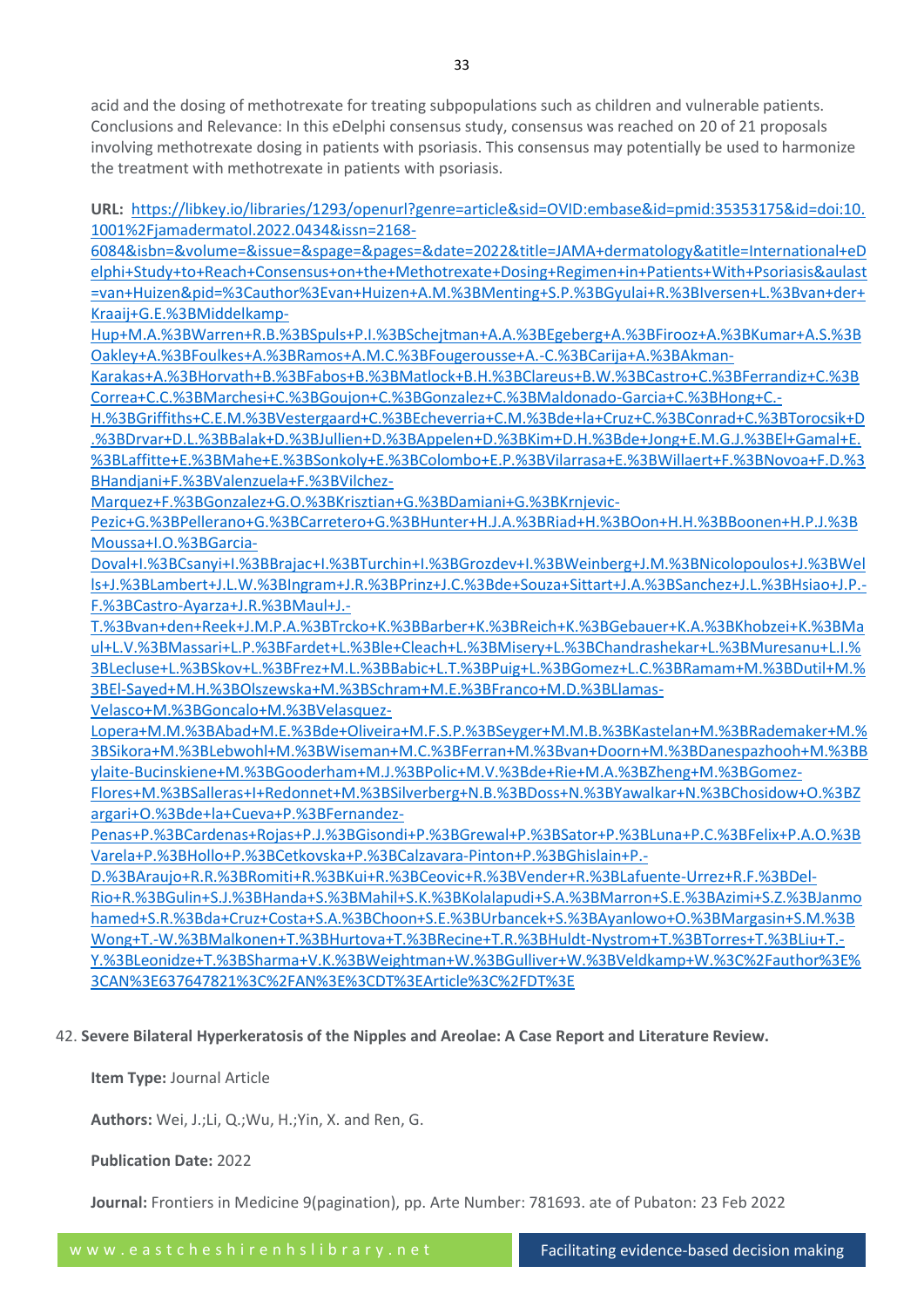**Abstract:** Background: Hyperkeratosis of the nipple and areola (HNA) is a rare skin disease with unknown etiology. Some patients are misdiagnosed or never diagnosed, especially during the early stage of this disease. In addition, the mechanism involved in the development of HNA is still unknown, and genomic alterations have not been reported anywhere. Case Information: A 26-year-old female suffered gradual bilateral areola thickening and enlargement, with accompanying intense itching, and was diagnosed with HNA at the First Affiliated Hospital of Chongqing Medical University. No obvious abnormalities were found in laboratory test examinations such as hormone testing for estrogen, progesterone, or prolactin. Typical papillomatous skin with orthokeratotic hyperkeratosis and numerous infiltrating lymphocytes was detected through a histopathological examination. The results from RNA-sequencing showed that the molecular expression between HNA and a normal nipple and areola (NNA) was obviously different. No significant difference was found in the bilateral lesions. In addition, immune-related cell signaling pathways were overactivated in HNA compared to the control HNA. Conclusion(s): The typical symptoms, clinical features, and histopathological alterations presented in this case lead to a profound understanding of HNA, which can avoid the misdiagnosis and missed diagnosis of this disease at an early stage. The dysfunction of the local immune system, which was demonstrated by pathological examination and genomic analysis, suggests that anti-autoimmune therapy, such as steroid medication, may be an effective treatment for HNA at an early stage.Copyright © 2022 Wei, Li, Wu, Yin and Ren.

# **URL:** [https://libkey.io/libraries/1293/openurl?genre=article&sid=OVID:embase&id=pmid:&id=doi:10.3389%2Ff](https://libkey.io/libraries/1293/openurl?genre=article&sid=OVID:embase&id=pmid:&id=doi:10.3389%2Ffmed.2022.781693&issn=2296-858X&isbn=&volume=9&issue=&spage=781693&pages=&date=2022&title=Frontiers+in+Medicine&atitle=Severe+Bilateral+Hyperkeratosis+of+the+Nipples+and+Areolae%3A+A+Case+Report+and+Literature+Review&aulast=Wei&pid=%3Cauthor%3EWei+J.%3BLi+Q.%3BWu+H.%3BYin+X.%3BRen+G.%3C%2Fauthor%3E%3CAN%3E2015254813%3C%2FAN%3E%3CDT%3EArticle%3C%2FDT%3E) [med.2022.781693&issn=2296-](https://libkey.io/libraries/1293/openurl?genre=article&sid=OVID:embase&id=pmid:&id=doi:10.3389%2Ffmed.2022.781693&issn=2296-858X&isbn=&volume=9&issue=&spage=781693&pages=&date=2022&title=Frontiers+in+Medicine&atitle=Severe+Bilateral+Hyperkeratosis+of+the+Nipples+and+Areolae%3A+A+Case+Report+and+Literature+Review&aulast=Wei&pid=%3Cauthor%3EWei+J.%3BLi+Q.%3BWu+H.%3BYin+X.%3BRen+G.%3C%2Fauthor%3E%3CAN%3E2015254813%3C%2FAN%3E%3CDT%3EArticle%3C%2FDT%3E)

[858X&isbn=&volume=9&issue=&spage=781693&pages=&date=2022&title=Frontiers+in+Medicine&atitle=Seve](https://libkey.io/libraries/1293/openurl?genre=article&sid=OVID:embase&id=pmid:&id=doi:10.3389%2Ffmed.2022.781693&issn=2296-858X&isbn=&volume=9&issue=&spage=781693&pages=&date=2022&title=Frontiers+in+Medicine&atitle=Severe+Bilateral+Hyperkeratosis+of+the+Nipples+and+Areolae%3A+A+Case+Report+and+Literature+Review&aulast=Wei&pid=%3Cauthor%3EWei+J.%3BLi+Q.%3BWu+H.%3BYin+X.%3BRen+G.%3C%2Fauthor%3E%3CAN%3E2015254813%3C%2FAN%3E%3CDT%3EArticle%3C%2FDT%3E) [re+Bilateral+Hyperkeratosis+of+the+Nipples+and+Areolae%3A+A+Case+Report+and+Literature+Review&aulast](https://libkey.io/libraries/1293/openurl?genre=article&sid=OVID:embase&id=pmid:&id=doi:10.3389%2Ffmed.2022.781693&issn=2296-858X&isbn=&volume=9&issue=&spage=781693&pages=&date=2022&title=Frontiers+in+Medicine&atitle=Severe+Bilateral+Hyperkeratosis+of+the+Nipples+and+Areolae%3A+A+Case+Report+and+Literature+Review&aulast=Wei&pid=%3Cauthor%3EWei+J.%3BLi+Q.%3BWu+H.%3BYin+X.%3BRen+G.%3C%2Fauthor%3E%3CAN%3E2015254813%3C%2FAN%3E%3CDT%3EArticle%3C%2FDT%3E) [=Wei&pid=%3Cauthor%3EWei+J.%3BLi+Q.%3BWu+H.%3BYin+X.%3BRen+G.%3C%2Fauthor%3E%3CAN%3E2015](https://libkey.io/libraries/1293/openurl?genre=article&sid=OVID:embase&id=pmid:&id=doi:10.3389%2Ffmed.2022.781693&issn=2296-858X&isbn=&volume=9&issue=&spage=781693&pages=&date=2022&title=Frontiers+in+Medicine&atitle=Severe+Bilateral+Hyperkeratosis+of+the+Nipples+and+Areolae%3A+A+Case+Report+and+Literature+Review&aulast=Wei&pid=%3Cauthor%3EWei+J.%3BLi+Q.%3BWu+H.%3BYin+X.%3BRen+G.%3C%2Fauthor%3E%3CAN%3E2015254813%3C%2FAN%3E%3CDT%3EArticle%3C%2FDT%3E) [254813%3C%2FAN%3E%3CDT%3EArticle%3C%2FDT%3E](https://libkey.io/libraries/1293/openurl?genre=article&sid=OVID:embase&id=pmid:&id=doi:10.3389%2Ffmed.2022.781693&issn=2296-858X&isbn=&volume=9&issue=&spage=781693&pages=&date=2022&title=Frontiers+in+Medicine&atitle=Severe+Bilateral+Hyperkeratosis+of+the+Nipples+and+Areolae%3A+A+Case+Report+and+Literature+Review&aulast=Wei&pid=%3Cauthor%3EWei+J.%3BLi+Q.%3BWu+H.%3BYin+X.%3BRen+G.%3C%2Fauthor%3E%3CAN%3E2015254813%3C%2FAN%3E%3CDT%3EArticle%3C%2FDT%3E)

# 43. **Off-label studies on ruxolitinib in dermatology: a review**

# **Item Type:** Journal Article

**Authors:** Wu, Jessica and Smogorzewski, Jan

# **Publication Date:** Mar ,2022

**Journal:** Journal of Dermatological Treatment 33(2), pp. 606-612

**Abstract:** Ruxolitinib is a Janus kinase (JAK) inhibitor that is FDA-approved for the treatment of myelofibrosis, polycythemia vera, and acute graft-versus-host disease. Its use in treating various dermatologic diseases has been a topic of growing interest due to its favorable safety profile and targeted inhibition of several cytokines that perpetuate inflammatory skin conditions. The PubMed/MEDLINE and ClinicalTrials.gov databases were searched for literature on off-label uses of ruxolitinib in dermatology and ongoing trials studying its safety and efficacy. There is randomized controlled trial (RCT) evidence for the successful use of ruxolitinib in treating alopecia, atopic dermatitis, and psoriasis, with ongoing RCTs for its use in vitiligo. Smaller studies have confirmed the success of ruxolitinib in treating conditions such as dermatomyositis and hypereosinophilic syndrome, among others. No serious adverse effects were reported with the use of ruxolitinib in dermatology, but further research is needed to determine its efficacy, delivery route, and optimal dosing for treating dermatologic conditions.

**URL:** [https://libkey.io/libraries/1293/openurl?genre=article&sid=OVID:medline&id=pmid:32515635&id=doi:10.](https://libkey.io/libraries/1293/openurl?genre=article&sid=OVID:medline&id=pmid:32515635&id=doi:10.1080%2F09546634.2020.1773385&issn=0954-6634&isbn=&volume=33&issue=2&spage=606&pages=606-612&date=2022&title=Journal+of+Dermatological+Treatment&atitle=Off-label+studies+on+ruxolitinib+in+dermatology%3A+a+review.&aulast=Wu&pid=%3Cauthor%3EWu+J%3BSmogorzewski+J%3C%2Fauthor%3E%3CAN%3E32515635%3C%2FAN%3E%3CDT%3EJournal+Article%3C%2FDT%3E) [1080%2F09546634.2020.1773385&issn=0954-6634&isbn=&volume=33&issue=2&spage=606&pages=606-](https://libkey.io/libraries/1293/openurl?genre=article&sid=OVID:medline&id=pmid:32515635&id=doi:10.1080%2F09546634.2020.1773385&issn=0954-6634&isbn=&volume=33&issue=2&spage=606&pages=606-612&date=2022&title=Journal+of+Dermatological+Treatment&atitle=Off-label+studies+on+ruxolitinib+in+dermatology%3A+a+review.&aulast=Wu&pid=%3Cauthor%3EWu+J%3BSmogorzewski+J%3C%2Fauthor%3E%3CAN%3E32515635%3C%2FAN%3E%3CDT%3EJournal+Article%3C%2FDT%3E) [612&date=2022&title=Journal+of+Dermatological+Treatment&atitle=Off](https://libkey.io/libraries/1293/openurl?genre=article&sid=OVID:medline&id=pmid:32515635&id=doi:10.1080%2F09546634.2020.1773385&issn=0954-6634&isbn=&volume=33&issue=2&spage=606&pages=606-612&date=2022&title=Journal+of+Dermatological+Treatment&atitle=Off-label+studies+on+ruxolitinib+in+dermatology%3A+a+review.&aulast=Wu&pid=%3Cauthor%3EWu+J%3BSmogorzewski+J%3C%2Fauthor%3E%3CAN%3E32515635%3C%2FAN%3E%3CDT%3EJournal+Article%3C%2FDT%3E)[label+studies+on+ruxolitinib+in+dermatology%3A+a+review.&aulast=Wu&pid=%3Cauthor%3EWu+J%3BSmogo](https://libkey.io/libraries/1293/openurl?genre=article&sid=OVID:medline&id=pmid:32515635&id=doi:10.1080%2F09546634.2020.1773385&issn=0954-6634&isbn=&volume=33&issue=2&spage=606&pages=606-612&date=2022&title=Journal+of+Dermatological+Treatment&atitle=Off-label+studies+on+ruxolitinib+in+dermatology%3A+a+review.&aulast=Wu&pid=%3Cauthor%3EWu+J%3BSmogorzewski+J%3C%2Fauthor%3E%3CAN%3E32515635%3C%2FAN%3E%3CDT%3EJournal+Article%3C%2FDT%3E) [rzewski+J%3C%2Fauthor%3E%3CAN%3E32515635%3C%2FAN%3E%3CDT%3EJournal+Article%3C%2FDT%3E](https://libkey.io/libraries/1293/openurl?genre=article&sid=OVID:medline&id=pmid:32515635&id=doi:10.1080%2F09546634.2020.1773385&issn=0954-6634&isbn=&volume=33&issue=2&spage=606&pages=606-612&date=2022&title=Journal+of+Dermatological+Treatment&atitle=Off-label+studies+on+ruxolitinib+in+dermatology%3A+a+review.&aulast=Wu&pid=%3Cauthor%3EWu+J%3BSmogorzewski+J%3C%2Fauthor%3E%3CAN%3E32515635%3C%2FAN%3E%3CDT%3EJournal+Article%3C%2FDT%3E)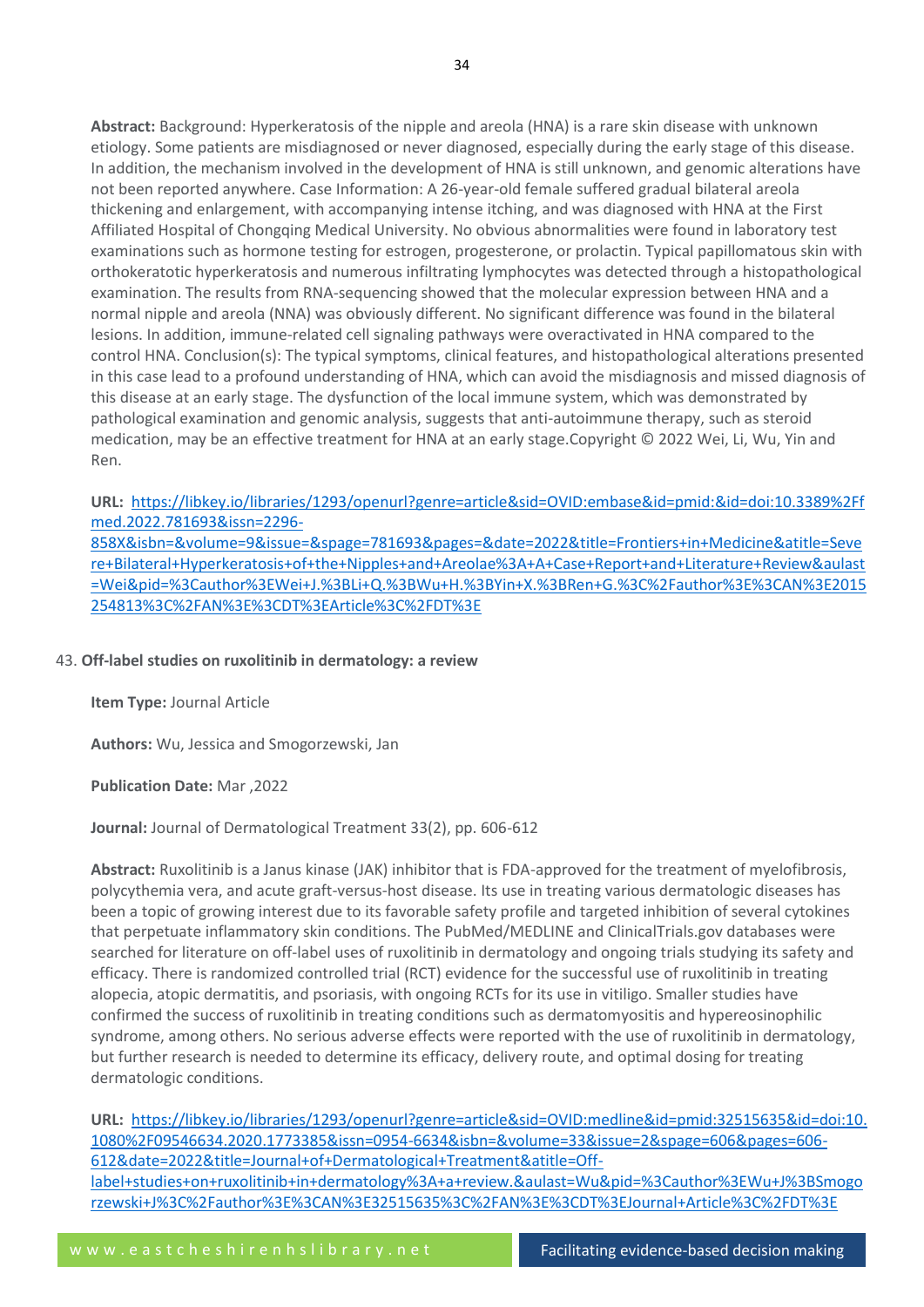# 44. **What is the appropriate skin cleaning method for nasopharyngeal cancer radiotherapy patients? A randomized controlled trial**

**Item Type:** Journal Article

**Authors:** Zhang, Qingfen;Wang, Ying;Yang, Shuang;Wu, Qian and Qiang, Wanmin

**Publication Date:** 2022

**Journal:** Supportive Care in Cancer 30(5), pp. 3875-3883

**Abstract:** Purpose: To determine the effect of various cleaning methods for skin with acute radiation dermatitis (RD) in patients treated for nasopharyngeal carcinoma (NPC).Methods: A total of 168 NPC inpatients were randomized, while 152 patients completed the whole trial and the data were analyzed. Patients were randomly divided into the non-washing group (Group 1), washing with water alone group (Group 2), and washing with water and soap group (Group 3). All three groups received intensity-modulated radiation therapy (IMRT) with other treatments. Follow-up from recruitment or the initial radiotherapy dose to 1 month after the final radiotherapy dose. CONSORT checklist was applied as the reporting guidelines for this study. The study evaluated a range of endpoints, including incidence, timing, severity of acute RD, and quality of life (QOL).Results: There were no allergic reactions or aggravating in both washing groups during the whole treatment. The incidence of acute RD was 100% in all three groups, while the incidence of severe RD (grades 2- 3) differed among groups (Group 1 vs. Group 2 vs. Group 3: 51% vs. 23.5% vs. 18%; P = 0.001), washing moderately reduced severity compared with patients without washing. Washing also delayed the onset time of acute RD; the incidence of acute RD was significantly lower than non-washing during the first 20 fractions (P < 0.001). What is more, washing reduced the incidence of moist desquamation (25.5% vs. 5.9% vs. 6%; P = 0.003) and helped relieve itching (6.49 ± 2.09 vs. 4.90 ± 1.90 vs. 4.00 ± 1.58; P < 0.001). There were no significant differences among groups with respect to pain or burning sensation. Washing improved QOL on physical (64.37 ± 4.08 vs. 67.41 ± 4.05 vs. 71.30 ± 4.87; P < 0.001), emotional (61.47 ± 4.75 vs. 65.75 ± 3.46 vs. 70.80 ± 3.27; P < 0.001), and social functional dimensions (62.64 ± 3.57 vs. 64.87 ± 3.88 vs. 68.04 ± 4.89; P < 0.001) at the end of radiotherapy, and the outcome was similar at 1 month after radiotherapy (P < 0.05). Washing with water and soap was the most effective way to reduce itching and improving QOL among the three groups (P < 0.05).Conclusion: Washing irradiated skin reduces the occurrence and severity of acute radiation dermatitis.Clinical Trial Information: ChiCTR2000038231, date of registration 09.18.2020.

# **DOI:** 10.1007/s00520-022-06835-8

**URL:** [https://search.ebscohost.com/login.aspx?direct=true&AuthType=sso&db=cin20&AN=155913119&custid=](https://search.ebscohost.com/login.aspx?direct=true&AuthType=sso&db=cin20&AN=155913119&custid=ns023446) [ns023446](https://search.ebscohost.com/login.aspx?direct=true&AuthType=sso&db=cin20&AN=155913119&custid=ns023446)

# 45. **Microbiologic characterisation of bacterial infections in children with atopic dermatitis.**

**Item Type:** Journal Article

**Authors:** Zwane, Nkosinathi O.;Masuka, Josiah T.;Chateau, Antoinette V. and Mosam, Anisa

**Publication Date:** 2022

**Journal:** Southern African Journal of Infectious Diseases 37(1), pp. 368

**Abstract:** Background: Patients with atopic dermatitis (AD), the commonest chronic inflammatory skin disease are often colonised and infected by Staphylococcus aureus. In this study, we aimed to determine the type and antibacterial sensitivities of the bacteria infecting eczematous lesions in children with AD and to recommend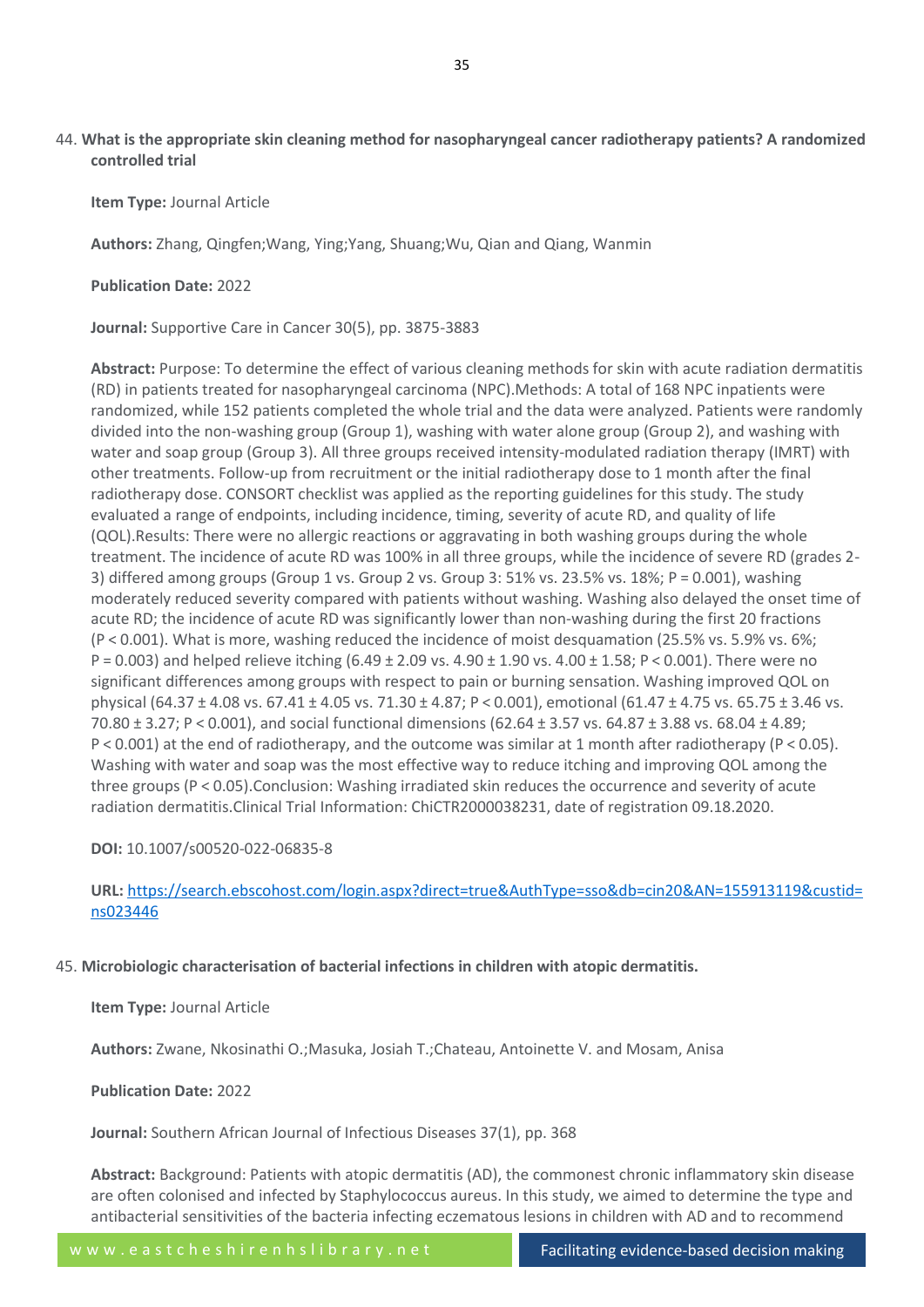first-line antibiotic therapy. Methods: A prospective study was conducted from June 2020 to June 2021 in children with AD presenting with a cutaneous infection at the King Edward hospital VIII outpatient dermatology clinic. Swabs were collected for microbial culture, confirming infections and assessing antibiotic sensitivity for infected sites. Results: Ninety six children were recruited during the study period with a mean age of 4.3 +/- 3.4 years. The commonest cause of bacterial infection was Staphylococcus aureus seen in 74 (77.1%) cases, followed by Staphylococcus aureus and Group A beta-haemolytic streptococcus (GAS) co-infection in 22 (22.9%) cases. The majority of these infections were observed on the lower limbs in 50 (52.08%) cases and in moderate 37 (38.5%) cases and severe eczema cases of 38 (39.6%) in AD. There was no gender predilection. Staphylococcus aureus was sensitive to amoxicillin-clavulanic acid in 57 (77.0%) cases, cloxacillin in 53 (71.6%) cases and clindamycin in 24 (32.4%) cases, whereas GAS was mostly sensitive to ampicillin in 10 (45.5%) cases. No swabs retained a resistant strain. Conclusion: Staphylococcus aureus is the commonest bacterial cause of cutaneous infection in children with AD in our setting. Amoxicillin-clavulanic acid and cloxacillin remain the most sensitive therapeutic options for this infection, however, a larger study is required to explore resistance strains, if any, in our setting. Copyright © 2022. The Authors.

**URL:** [https://libkey.io/libraries/1293/openurl?genre=article&sid=OVID:medline&id=pmid:35399557&id=doi:10.](https://libkey.io/libraries/1293/openurl?genre=article&sid=OVID:medline&id=pmid:35399557&id=doi:10.4102%2Fsajid.v37i1.368&issn=2312-0053&isbn=&volume=37&issue=1&spage=368&pages=368&date=2022&title=Southern+African+Journal+of+Infectious+Diseases&atitle=Microbiologic+characterisation+of+bacterial+infections+in+children+with+atopic+dermatitis.&aulast=Zwane&pid=%3Cauthor%3EZwane+NO%3BMasuka+JT%3BChateau+AV%3BMosam+A%3C%2Fauthor%3E%3CAN%3E35399557%3C%2FAN%3E%3CDT%3EJournal+Article%3C%2FDT%3E) [4102%2Fsajid.v37i1.368&issn=2312-](https://libkey.io/libraries/1293/openurl?genre=article&sid=OVID:medline&id=pmid:35399557&id=doi:10.4102%2Fsajid.v37i1.368&issn=2312-0053&isbn=&volume=37&issue=1&spage=368&pages=368&date=2022&title=Southern+African+Journal+of+Infectious+Diseases&atitle=Microbiologic+characterisation+of+bacterial+infections+in+children+with+atopic+dermatitis.&aulast=Zwane&pid=%3Cauthor%3EZwane+NO%3BMasuka+JT%3BChateau+AV%3BMosam+A%3C%2Fauthor%3E%3CAN%3E35399557%3C%2FAN%3E%3CDT%3EJournal+Article%3C%2FDT%3E)

[0053&isbn=&volume=37&issue=1&spage=368&pages=368&date=2022&title=Southern+African+Journal+of+Inf](https://libkey.io/libraries/1293/openurl?genre=article&sid=OVID:medline&id=pmid:35399557&id=doi:10.4102%2Fsajid.v37i1.368&issn=2312-0053&isbn=&volume=37&issue=1&spage=368&pages=368&date=2022&title=Southern+African+Journal+of+Infectious+Diseases&atitle=Microbiologic+characterisation+of+bacterial+infections+in+children+with+atopic+dermatitis.&aulast=Zwane&pid=%3Cauthor%3EZwane+NO%3BMasuka+JT%3BChateau+AV%3BMosam+A%3C%2Fauthor%3E%3CAN%3E35399557%3C%2FAN%3E%3CDT%3EJournal+Article%3C%2FDT%3E) [ectious+Diseases&atitle=Microbiologic+characterisation+of+bacterial+infections+in+children+with+atopic+der](https://libkey.io/libraries/1293/openurl?genre=article&sid=OVID:medline&id=pmid:35399557&id=doi:10.4102%2Fsajid.v37i1.368&issn=2312-0053&isbn=&volume=37&issue=1&spage=368&pages=368&date=2022&title=Southern+African+Journal+of+Infectious+Diseases&atitle=Microbiologic+characterisation+of+bacterial+infections+in+children+with+atopic+dermatitis.&aulast=Zwane&pid=%3Cauthor%3EZwane+NO%3BMasuka+JT%3BChateau+AV%3BMosam+A%3C%2Fauthor%3E%3CAN%3E35399557%3C%2FAN%3E%3CDT%3EJournal+Article%3C%2FDT%3E) [matitis.&aulast=Zwane&pid=%3Cauthor%3EZwane+NO%3BMasuka+JT%3BChateau+AV%3BMosam+A%3C%2Fa](https://libkey.io/libraries/1293/openurl?genre=article&sid=OVID:medline&id=pmid:35399557&id=doi:10.4102%2Fsajid.v37i1.368&issn=2312-0053&isbn=&volume=37&issue=1&spage=368&pages=368&date=2022&title=Southern+African+Journal+of+Infectious+Diseases&atitle=Microbiologic+characterisation+of+bacterial+infections+in+children+with+atopic+dermatitis.&aulast=Zwane&pid=%3Cauthor%3EZwane+NO%3BMasuka+JT%3BChateau+AV%3BMosam+A%3C%2Fauthor%3E%3CAN%3E35399557%3C%2FAN%3E%3CDT%3EJournal+Article%3C%2FDT%3E) [uthor%3E%3CAN%3E35399557%3C%2FAN%3E%3CDT%3EJournal+Article%3C%2FDT%3E](https://libkey.io/libraries/1293/openurl?genre=article&sid=OVID:medline&id=pmid:35399557&id=doi:10.4102%2Fsajid.v37i1.368&issn=2312-0053&isbn=&volume=37&issue=1&spage=368&pages=368&date=2022&title=Southern+African+Journal+of+Infectious+Diseases&atitle=Microbiologic+characterisation+of+bacterial+infections+in+children+with+atopic+dermatitis.&aulast=Zwane&pid=%3Cauthor%3EZwane+NO%3BMasuka+JT%3BChateau+AV%3BMosam+A%3C%2Fauthor%3E%3CAN%3E35399557%3C%2FAN%3E%3CDT%3EJournal+Article%3C%2FDT%3E)

#### 46. **Eczema herpeticum subsequent to septic shock in early pregnancy: a first case report**

#### **Item Type:** Journal Article

**Authors:** Furuya, Kiichiro;Takemoto, Yuki;Kurahashi, Hiroki;Hayashida, Harue;Fujiwara, Sho;Yamashita, Saya;Chang, Yangsil;Tsubouchi, Hiroaki;Shikado, Kayoko and Ogita, Kazuhide

#### **Publication Date:** 2021

#### **Journal:** BMC Infectious Diseases 21(1), pp. 1-4

**Abstract:** Background: Eczema herpeticum (EH) is a severe skin complication caused by human simplex virus (HSV) infection concomitant with immune dysfunction and dermatological conditions, mainly atopic dermatitis. We present the first case of EH subsequent to sepsis-related immunological suppression in pregnancy.Case Presentation: Septic shock developed in a 30-year-old primiparous woman at 14 weeks of pregnancy during admission for hyperemesis gravidarum. Although her life-threatening status due to sepsis improved by prompt treatment, on day 3 of treatment in the intensive care unit, blisters suddenly erupted on her face and neck and spread over her body. EH was diagnosed according to HSV type-1 antigen positivity and a past medical history of EH and atopic dermatitis. Antiviral agents were administered immediately, with positive results. Her general condition improved quickly, without central nervous system defects. This is the first report of EH following septic shock in early pregnancy. At present, we speculate that EH develops as a complication due to immunological changes in the late phase of sepsis because sepsis is mainly characterized by both an inflammatory state in the acute phase and an immunosuppressive state in the late phase. Pregnancy can also contribute to its pathogenesis, as it causes an immunosuppressive state. Mortality due to EH is relatively high; in this case, a history of EH and atopic dermatitis contributed to the initiation of prompt medical interventions for the former, with improvement in the patient's severe condition. The combination of immunological changes in sepsis and pregnancy can cause HSV reactivation, resulting in EH recurrence.Conclusions: In conclusion, if dermatological symptoms develop in a pregnant woman with a history of EH and/or atopic dermatitis treated for sepsis, EH should be suspected based not only on clinical features but also on immunological changes along with sepsis, and prompt medical interventions should be initiated.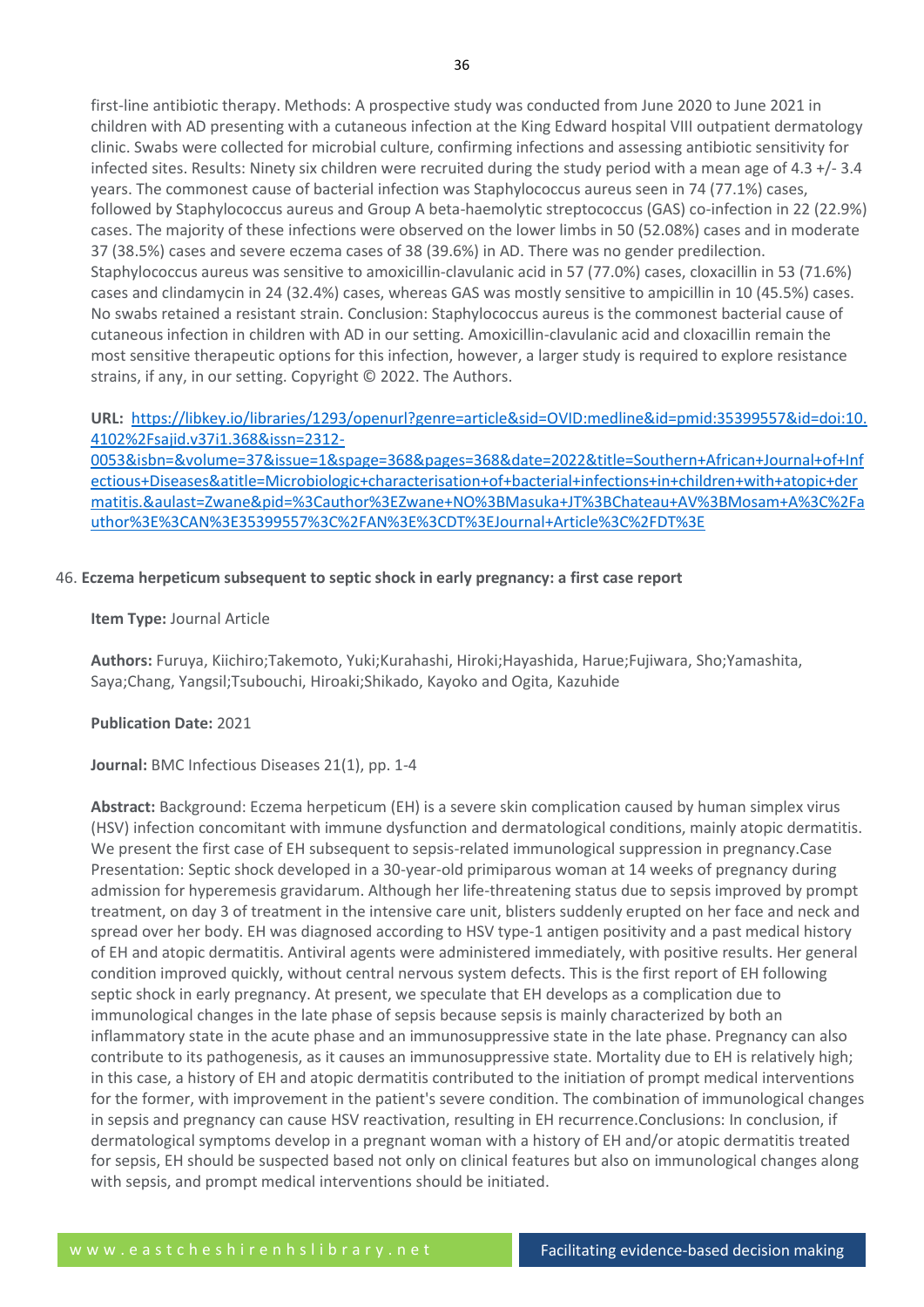**DOI:** 10.1186/s12879-021-06924-9

# **URL:** [https://search.ebscohost.com/login.aspx?direct=true&AuthType=sso&db=cin20&AN=154120009&custid=](https://search.ebscohost.com/login.aspx?direct=true&AuthType=sso&db=cin20&AN=154120009&custid=ns023446) [ns023446](https://search.ebscohost.com/login.aspx?direct=true&AuthType=sso&db=cin20&AN=154120009&custid=ns023446)

# 47. **Incontinence and Incontinence-Associated Dermatitis in Acute Care: A Retrospective Analysis of Total Cost of Care and Patient Outcomes From the Premier Healthcare Database**

#### **Item Type:** Journal Article

**Authors:** Kayser, Susan A.;Koloms, Kimberly;Murray, Angela;Khawar, Waqaar and Gray, Mikel

**Publication Date:** Nov ,2021

**Journal:** Journal of Wound, Ostomy & Continence Nursing 48(6), pp. 545-552

**Abstract:** PURPOSE: To evaluate the prevalence of incontinence and treatment of incontinence-associated dermatitis (IAD) and associations with outcomes including total cost of care, length of stay (LOS), 30-day readmission, sacral area pressure injuries present on admission and hospital acquired pressure injuries, and progression of all sacral area pressure injuries to a higher stage. DESIGN: Retrospective analysis. SUBJECTS AND SETTINGS: Data were retrieved from the Premier Healthcare Database and comprised more than 15 million unique adult patient admissions from 937 hospitals. Patients were 18 years or older and admitted to a participating hospital between January 1, 2016, and December 31, 2019. METHODS: Given the absence of an IAD International Classification of Diseases, Tenth Revision, Clinical Modification (ICD-10-CM) code, we categorized patients treated for IAD by selecting patients with a documented incontinence ICD-10-CM code and a documented charge for dermatology products used to treat IAD. The t test and χ2 tests determined whether incontinence and treatment for IAD were associated with outcomes. RESULTS: Incontinence prevalence was 1.5% for the entire sample; prevalence rate for IAD among incontinent patients was 0.7%. As compared to continent patients, incontinent patients had longer LOS (6.4 days versus 4.4 days), were 1.4 times more likely to be readmitted, 4.7 times more likely to have a sacral pressure injury upon admission pressure injury, 5.1 times more likely to have a sacral hospital-acquired pressure injury, and 5.8 times more likely to have a sacral pressure injury progress to a severe stage. As compared to incontinent patients without IAD treatment, those with IAD treatment had longer LOS (9.7 days versus 6.4 days), were 1.3 times more likely to be readmitted, and were 2.0 times more likely to have a sacral hospital-acquired pressure injury. Total index hospital costs were 1.2 times higher for incontinent patients and 1.3 times higher for patients with IAD treatment. CONCLUSIONS: Incontinence and IAD prevalence are substantially lower than past research due to underreporting of incontinence. The lack of an ICD-10-CM code for IAD further exacerbates the underreporting of IAD. Despite low prevalence numbers, our results show higher health care costs and worse outcomes for incontinent patients and patients with IAD treatment.

# **DOI:** 10.1097/WON.0000000000000818

**URL:** [https://search.ebscohost.com/login.aspx?direct=true&AuthType=sso&db=cin20&AN=153574097&custid=](https://search.ebscohost.com/login.aspx?direct=true&AuthType=sso&db=cin20&AN=153574097&custid=ns023446) [ns023446](https://search.ebscohost.com/login.aspx?direct=true&AuthType=sso&db=cin20&AN=153574097&custid=ns023446)

# 48. **Machine Learning-Based Deep Phenotyping of Atopic Dermatitis: Severity-Associated Factors in Adolescent and Adult Patients**

# **Item Type:** Journal Article

**Authors:** Maintz, Laura;Welchowski, Thomas;Herrmann, Nadine;Brauer, Juliette;Kläschen, Anna Sophie;Fimmers, Rolf;Schmid, Matthias;Bieber, Thomas;Schmid-Grendelmeier, Peter;Traidl-Hoffmann, Claudia;Akdis, Cezmi;Lauener, Roger;Brüggen, Marie-Charlotte;Rhyner, Claudio;Bersuch, Eugen;Renner,

w w w . e a s t c h e s h i r e n h s l i b r a r y . n e t Facilitating evidence-based decision making